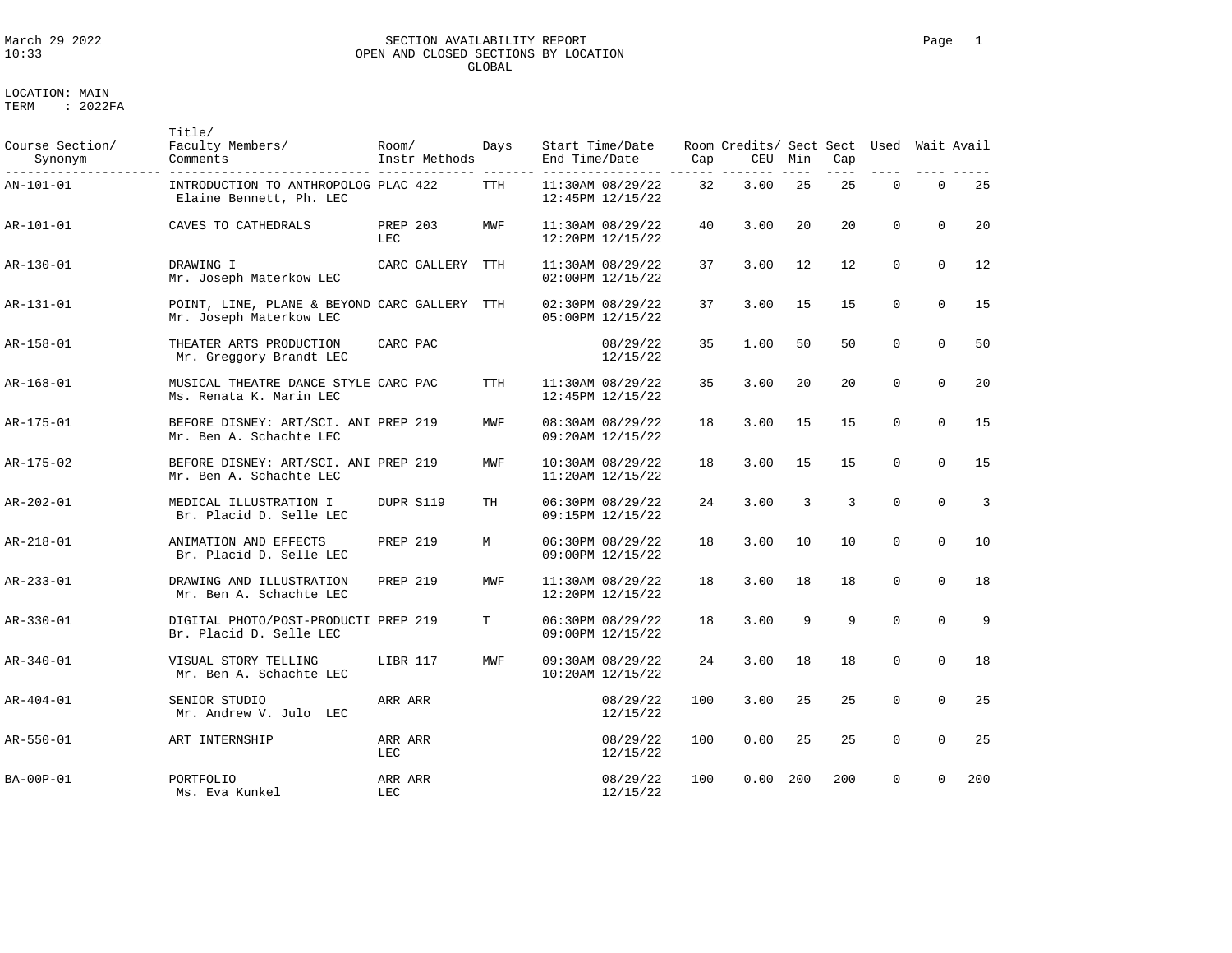### March 29 2022 SECTION AVAILABILITY REPORT Page 2 OPEN AND CLOSED SECTIONS BY LOCATION GLOBAL

LOCATION: MAIN

| Course Section/<br>Synonym | Title/<br>Faculty Members/<br>Comments                                                                                                                             | Room/<br>Instr Methods | Days       | Start Time/Date<br>End Time/Date         | Cap | Room Credits/ Sect Sect<br>CEU | Min | Cap | Used        |             | Wait Avail |
|----------------------------|--------------------------------------------------------------------------------------------------------------------------------------------------------------------|------------------------|------------|------------------------------------------|-----|--------------------------------|-----|-----|-------------|-------------|------------|
| BA-00X-01                  | <b>BUSINESS EXIT</b><br>INTERVIEW<br>Ms. Eva<br>Kunkel                                                                                                             | ARR ARR<br>LEC         |            | 08/29/22<br>12/15/22                     | 100 | 0.00                           | 200 | 200 | $\mathbf 0$ | $\Omega$    | 200        |
| BA-100-01                  | FINANCIAL ACCOUNTING I Ms. ALFH 37<br>Martha Fusco<br>Accounting, LEC<br>Business Economics, and<br>Business Data Analytics<br>majors should take this<br>section. |                        | <b>TTH</b> | 10:00AM 08/29/22<br>$11:15AM$ $12/15/22$ | 45  | 3.00                           | 30  | 30  | $\Omega$    | $\Omega$    | 30         |
| BA-100-02                  | FINANCIAL ACCOUNTING I<br>Ms. Eva Kunkel                                                                                                                           | ALFH 38<br>LEC         | <b>TTH</b> | 11:30AM 08/29/22<br>12:45PM 12/15/22     | 40  | 3.00                           | 35  | 35  | $\Omega$    | $\Omega$    | 35         |
| BA-101-01                  | FINANCIAL ACCOUNTING II<br>Mr. Thomas C. Holow LEC<br>Synchronous Online                                                                                           | ONLN ONLN              | <b>TTH</b> | 08:30AM 08/29/22<br>09:45AM 12/15/22     | 100 | 3.00                           |     | 25  | $\mathbf 0$ | $\mathbf 0$ | 25         |
| BA-102-01                  | SURVEY OF ACCOUNTING<br>Ms. Eva Kunkel                                                                                                                             | ALFH 30<br>LEC         | TTH        | 08:30AM 08/29/22<br>09:45AM 12/15/22     | 36  | 3.00                           | 35  | 35  | $\mathbf 0$ | $\mathbf 0$ | 35         |
| BA-106-01                  | DATA VISUALIZA. WITH TABLEA AURL 322<br>Mr. Michael J. Barr LEC                                                                                                    |                        | W          | 06:30PM 08/29/22<br>09:00PM 12/15/22     | 30  | 3.00                           | 25  | 25  | $\mathbf 0$ | $\Omega$    | 25         |
| BA-150-01                  | MANAGERIAL ACCOUNTING<br>Mr. Thomas C. Holow LEC<br>Synchronous Online                                                                                             | ONLN ONLN              | TTH        | 10:00AM 08/29/22<br>11:15AM 12/15/22     | 100 | 3.00                           | 20  | 20  | $\Omega$    | $\Omega$    | 20         |
| BA-150-02                  | MANAGERIAL ACCOUNTING<br>Mr. Thomas C. Holow LEC<br>Synchronous Online                                                                                             | ONLN ONLN              | TTH        | 11:30AM 08/29/22<br>12:45PM 12/15/22     | 100 | 3.00                           | 20  | 2.0 | $\Omega$    | $\Omega$    | 20         |
| BA-170-01                  | ORGANIZATIONAL BEHAVIOR<br>Michael J. Urick, P LEC                                                                                                                 | ALFH 42                | MWF        | 09:30AM 08/29/22<br>10:20AM 12/15/22     | 32  | 3.00                           | 18  | 18  | $\mathbf 0$ | $\Omega$    | 18         |
| BA-170-02                  | ORGANIZATIONAL BEHAVIOR<br>Michael J. Urick, P LEC                                                                                                                 | ALFH 42                | MWF        | 10:30AM 08/29/22<br>11:20AM 12/15/22     | 32  | 3.00                           | 18  | 18  | $\mathbf 0$ | $\Omega$    | 18         |
| BA-170-03                  | ORGANIZATIONAL BEHAVIOR<br>Michael J. Urick, P LEC                                                                                                                 | ALFH 42                | MWF        | 11:30AM 08/29/22<br>12:20PM 12/15/22     | 32  | 3.00                           | 18  | 18  | $\mathbf 0$ | $\Omega$    | 18         |
| BA-170-04                  | ORGANIZATIONAL BEHAVIOR<br>Terrance D. Smith, LEC                                                                                                                  | ALFH 41                | <b>TTH</b> | 01:00PM 08/29/22<br>02:15PM 12/15/22     | 32  | 3.00                           | 18  | 18  | $\mathbf 0$ | $\Omega$    | 18         |
| BA-177-01                  | MGMT./BIBLICAL PERSPECTIVE<br>Jeffrey L. Godwin, LEC Will count<br>for 300 level management course.                                                                | ALFH 21                | MWF        | 11:30AM 08/29/22<br>12:20PM 12/15/22     | 30  | 3.00                           | 25  | 25  | $\Omega$    | $\Omega$    | 25         |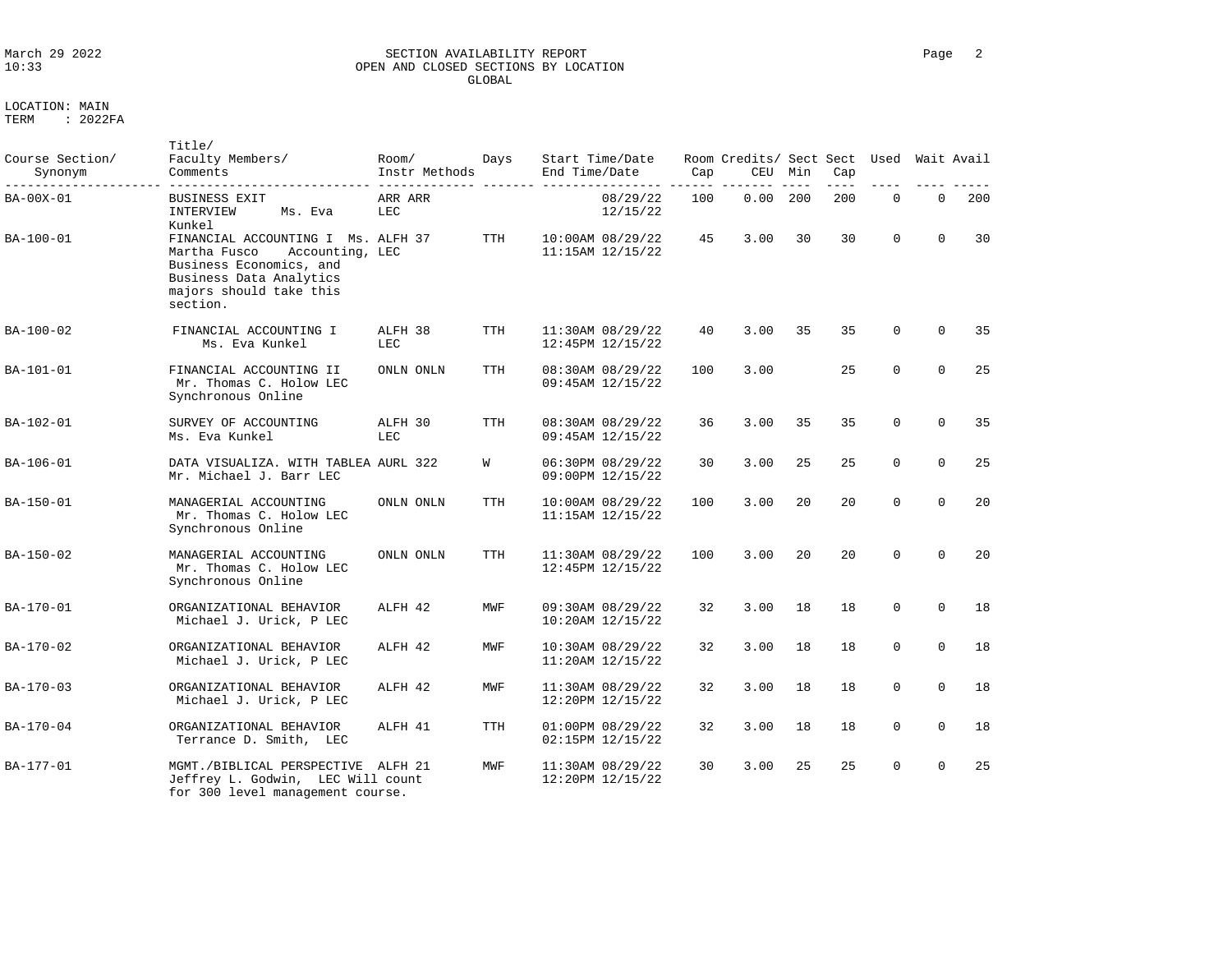### March 29 2022 SECTION AVAILABILITY REPORT Page 3 OPEN AND CLOSED SECTIONS BY LOCATION GLOBAL

| Course Section/<br>Synonym | Title/<br>Faculty Members/<br>Comments                                        | Room/<br>Instr Methods | Days       | Start Time/Date<br>End Time/Date         | Cap | Room Credits/ Sect Sect Used Wait Avail<br>CEU | Min | Cap |          |             |    |
|----------------------------|-------------------------------------------------------------------------------|------------------------|------------|------------------------------------------|-----|------------------------------------------------|-----|-----|----------|-------------|----|
| BA-200-01                  | INTERMEDIATE ACCOUNTING I<br>Robert J. DePasqual LEC                          | ALFH 43                | TTH        | 08:30AM 08/29/22<br>09:45AM 12/15/22     | 31  | 3.00                                           | 15  | 15  | $\Omega$ | $\Omega$    | 15 |
| BA-200-02                  | INTERMEDIATE ACCOUNTING I<br>Robert J. DePasqual LEC                          | ALFH 43                | <b>TTH</b> | 10:00AM 08/29/22<br>11:15AM 12/15/22     | 31  | 3.00                                           | 15  | 15  | $\Omega$ | $\Omega$    | 15 |
| BA-211-01                  | SPORTS MEDIA, PROMOTION & A ALFH 21<br>Mr. Kevin J. Wanich LEC                |                        | TTH        | 10:00AM 08/29/22<br>11:15AM 12/15/22     | 30  | 3.00                                           | 25  | 25  | $\Omega$ | $\Omega$    | 25 |
| BA-220-01                  | PRINCIPLES OF MARKETING<br>Thomas W. Cline, Ph LEC                            | ALFH 42                | <b>TTH</b> | 11:30AM 08/29/22<br>12:45PM 12/15/22     | 32  | 3.00                                           | 30  | 30  | $\Omega$ | $\Omega$    | 30 |
| BA-220-02                  | PRINCIPLES OF MARKETING                                                       | <b>PREP 203</b><br>LEC | MWF        | 10:30AM 08/29/22<br>11:20AM 12/15/22     | 40  | 3.00                                           | 30  | 30  | $\Omega$ | $\Omega$    | 30 |
| BA-230-01                  | INTRO TO ENTREPRENEURSHIP<br>Mr. James H. Kunkel LEC                          | ALFH 37                | <b>TTH</b> | 01:00PM 08/29/22<br>02:15PM 12/15/22     | 45  | 3.00                                           | 20  | 20  | 0        | $\mathbf 0$ | 20 |
| BA-232-01                  | HUMAN RESOURCE<br>MANAGEMENT<br>Ben<br>Butina, Ph.D.                          | ALFH 42<br>LEC.        | TН         | 06:30PM 08/29/22<br>09:15PM 12/15/22     | 32  | 3.00                                           | 25  | 25  | $\Omega$ | $\mathbf 0$ | 25 |
| BA-251-01                  | INTERNATIONAL BUSINESS<br>Mr. Joshua W. Mille LEC Juniors<br>and Seniors Only | ALFH 43                | М          | 06:30PM 08/29/22<br>09:00PM 12/15/22     | 31  | 3.00                                           | 25  | 25  | 0        | $\Omega$    | 25 |
| BA-265-01                  | MANAGEMENT INFORMATION SYST ALFH 41<br>Mr. Robert A. Markl LEC                |                        | TTH        | 10:00AM 08/29/22<br>$11:15AM$ $12/15/22$ | 32  | 3.00                                           | 28  | 28  | $\Omega$ | $\mathbf 0$ | 28 |
| BA-265-02                  | MANAGEMENT INFORMATION SYST ALFH 41<br>Mr. Robert A. Markl LEC                |                        | <b>TTH</b> | 11:30AM 08/29/22<br>12:45PM 12/15/22     | 32  | 3.00                                           | 28  | 28  | 0        | $\mathbf 0$ | 28 |
| BA-280-01                  | LEADERSHIP<br>Deacon William J. H LEC                                         | ALFH 42                | <b>TTH</b> | 10:00AM 08/29/22<br>11:15AM 12/15/22     | 32  | 3.00                                           | 20  | 20  | $\Omega$ | $\Omega$    | 20 |
| BA-300-01                  | COST ACCOUNTING I Ms.<br>Martha Fusco                                         | ALFH 32<br>LEC         | <b>TTH</b> | 08:30AM 08/29/22<br>09:45AM 12/15/22     | 38  | 3.00                                           | 20  | 20  | $\Omega$ | $\Omega$    | 20 |
| BA-305-01                  | <b>BUSINESS ETHICS</b><br>Deacon William J. H LEC                             | ALFH 42                | TTH        | 08:30AM 08/29/22<br>09:45AM 12/15/22     | 32  | 3.00                                           | 20  | 20  | 0        | $\Omega$    | 20 |
| BA-305-02                  | <b>BUSINESS ETHICS</b><br>Matthias P. Huehn,<br>LEC                           | ALFH 33                | TTH        | 10:00AM 08/29/22<br>11:15AM 12/15/22     | 31  | 3.00                                           | 20  | 20  | 0        | $\mathbf 0$ | 20 |
| BA-305-03                  | <b>BUSINESS ETHICS</b><br>Matthias P. Huehn,<br>LEC                           | ALFH 33                | <b>TTH</b> | 01:00PM 08/29/22<br>02:15PM 12/15/22     | 31  | 3.00                                           | 20  | 20  | $\Omega$ | $\Omega$    | 20 |
| BA-307-01                  | SPORTS VENUE AND EVENT MGMT ALFH 21<br>Mr. Kevin J. Fields LEC                |                        | <b>TTH</b> | 11:30AM 08/29/22<br>12:45PM 12/15/22     | 30  | 3.00                                           | 20  | 20  | $\Omega$ | $\Omega$    | 20 |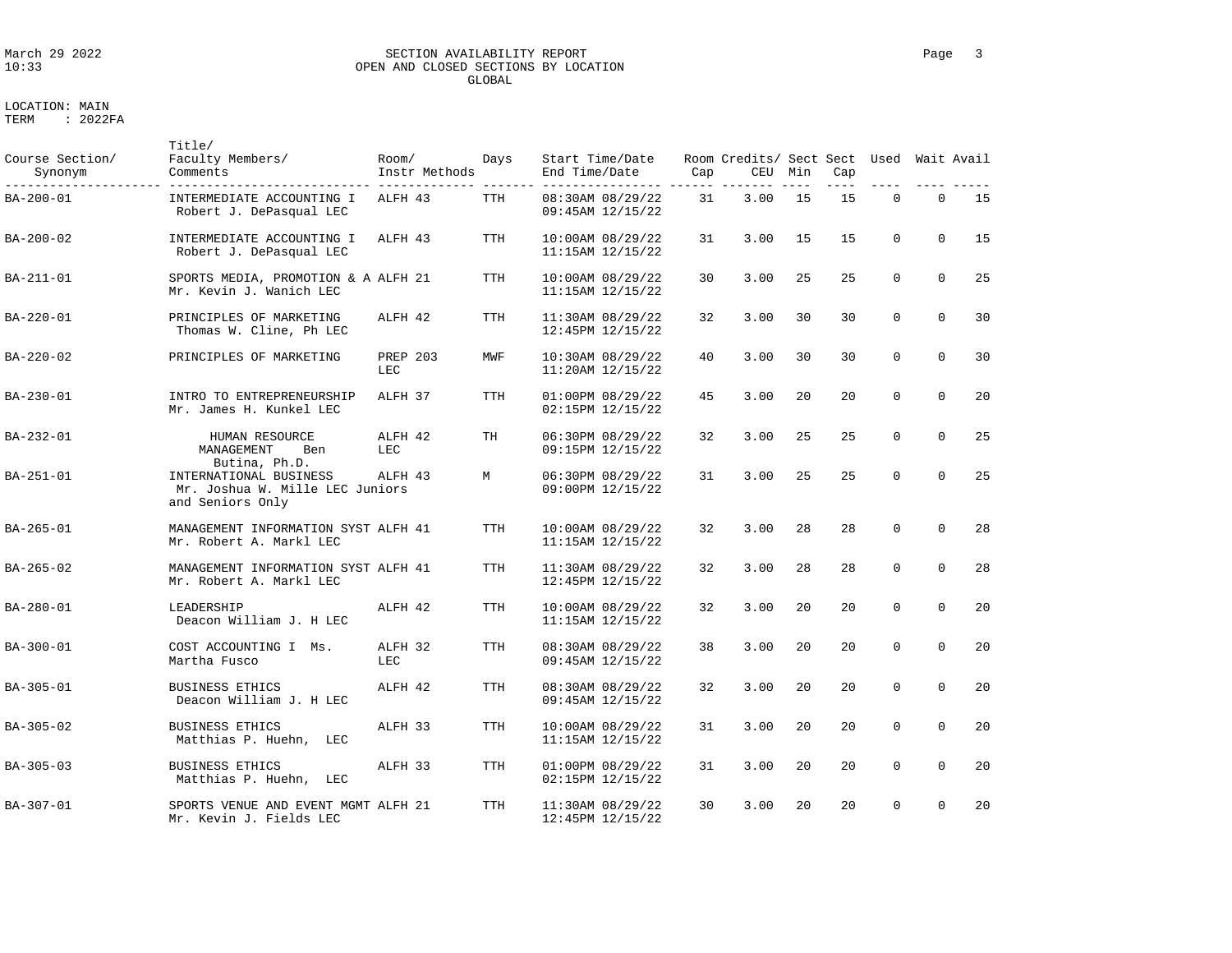### March 29 2022 SECTION AVAILABILITY REPORT Page 4 OPEN AND CLOSED SECTIONS BY LOCATION GLOBAL

| Course Section/<br>Synonym | Title/<br>Faculty Members/<br>Comments                         | Room/<br>Instr Methods | Days       | Start Time/Date<br>End Time/Date            | Cap | Room Credits/ Sect Sect Used<br>CEU | Min      | Cap      |                         |                          | Wait Avail |
|----------------------------|----------------------------------------------------------------|------------------------|------------|---------------------------------------------|-----|-------------------------------------|----------|----------|-------------------------|--------------------------|------------|
| BA-310-01                  | TAXES I<br>Mr. Thomas C. Holow LEC<br>Snchronous Online        | ONLN ONLN              | TTH        | 02:30PM 08/29/22<br>03:45PM 12/15/22        | 100 | 3.00                                | 30       | 30       | $\Omega$                | $\mathbf 0$              | 30         |
| BA-320-01                  | CORPORATE FINANCE I<br>Nicholas M. Racculi LEC                 | AURL 322               | <b>TTH</b> | 10:00AM 08/29/22<br>11:15AM 12/15/22        | 30  | 3.00                                | 20       | 20       | $\Omega$                | $\Omega$                 | 20         |
| BA-320-02                  | CORPORATE FINANCE I<br>Mr. Donald T. Ellen LEC                 | AURL 322               | TTH        | 04:00PM 08/29/22<br>05:15PM 12/15/22        | 30  | 3.00                                | 20       | 20       | $\Omega$                | $\Omega$                 | 20         |
| BA-320-03                  | CORPORATE FINANCE I                                            | AURL 322<br>LEC        | MWF        | 10:30AM 08/29/22<br>11:20AM 12/15/22        | 30  | 3.00                                | 20       | 20       | $\mathbf 0$             | $\mathbf 0$              | 20         |
| BA-324-01                  | ADV. PERSONAL FINANCIAL PLA AURL 322<br>Mr. Mark Abramovic LEC |                        | MF         | 12:30PM 08/29/22<br>01:45PM 12/15/22        | 30  | 3.00                                | 25       | 25       | $\Omega$                | $\Omega$                 | 25         |
| BA-325-01                  | ANALYSIS OF FIN STATEMENTS                                     | AURL 322<br>LEC        | MWF        | 11:30AM 08/29/22<br>12:20PM 12/15/22        | 30  | 3.00                                | 20       | 20       | $\Omega$                | $\Omega$                 | 20         |
| BA-330-01                  | ADVERTISING AND PROMOTION                                      | ALFH 33<br>LEC         | MWF        | 09:30AM 08/29/22<br>$10:20AM$ $12/15/22$    | 31  | 3.00                                | 20       | 20       | $\mathbf 0$             | $\Omega$                 | 20         |
| BA-340-01                  | <b>BUSINESS LAW</b><br>Rev. Bonaventure J. LEC                 | ALFH 33                | <b>TTH</b> | 08:30AM 08/29/22<br>09:45AM 12/15/22        | 31  | 3.00                                | 25       | 25       | $\mathbf 0$             | $\mathbf 0$              | 25         |
| $BA - 340 - 02$            | <b>BUSINESS LAW</b><br>Rev. Bonaventure J. LEC                 | ALFH 21                | <b>TTH</b> | 01:00PM 08/29/22<br>02:15PM 12/15/22        | 30  | 3.00                                | 25       | 25       | $\Omega$                | $\Omega$                 | 25         |
| BA-345-01                  | ENVIRONMENTAL LAW<br>Rev. Bonaventure J. LEC                   | AURL 322               | T          | 06:30PM 08/29/22<br>09:00PM 12/15/22        | 30  | 3.00                                | 15       | 25       | $\Omega$                | $\Omega$                 | 25         |
|                            |                                                                |                        |            | PRIMARY<br>BA-345-01<br>SECONDARY PS-390-01 |     |                                     | 15<br>10 | 15<br>10 | $\mathbf 0$<br>$\Omega$ | $\mathbf{0}$<br>$\Omega$ | 15<br>10   |
| BA-350-01                  | STATISTICS I<br>Justin P. Petrovich LEC                        | ALFH 41                | MWF        | 09:30AM 08/29/22<br>$10:20AM$ $12/15/22$    | 32  | 3.00                                | 25       | 25       | $\Omega$                | $\Omega$                 | 25         |
| BA-350-02                  | STATISTICS I<br>Justin P. Petrovich LEC                        | ALFH 41                | MWF        | 10:30AM 08/29/22<br>11:20AM 12/15/22        | 32  | 3.00                                | 25       | 25       | $\Omega$                | $\Omega$                 | 25         |
| $BA - 350 - 03$            | STATISTICS I                                                   | ALFH 41<br>LEC         | MWF        | 11:30AM 08/29/22<br>12:20PM 12/15/22        | 32  | 3.00                                |          | 25       | $\mathbf 0$             | $\Omega$                 | 25         |
| BA-350-04                  | STATISTICS I                                                   | ALFH 41<br>LEC         | MWF        | 02:00PM 08/29/22<br>02:50PM 12/15/22        | 32  | 3.00                                |          | 25       | $\Omega$                | $\Omega$                 | 25         |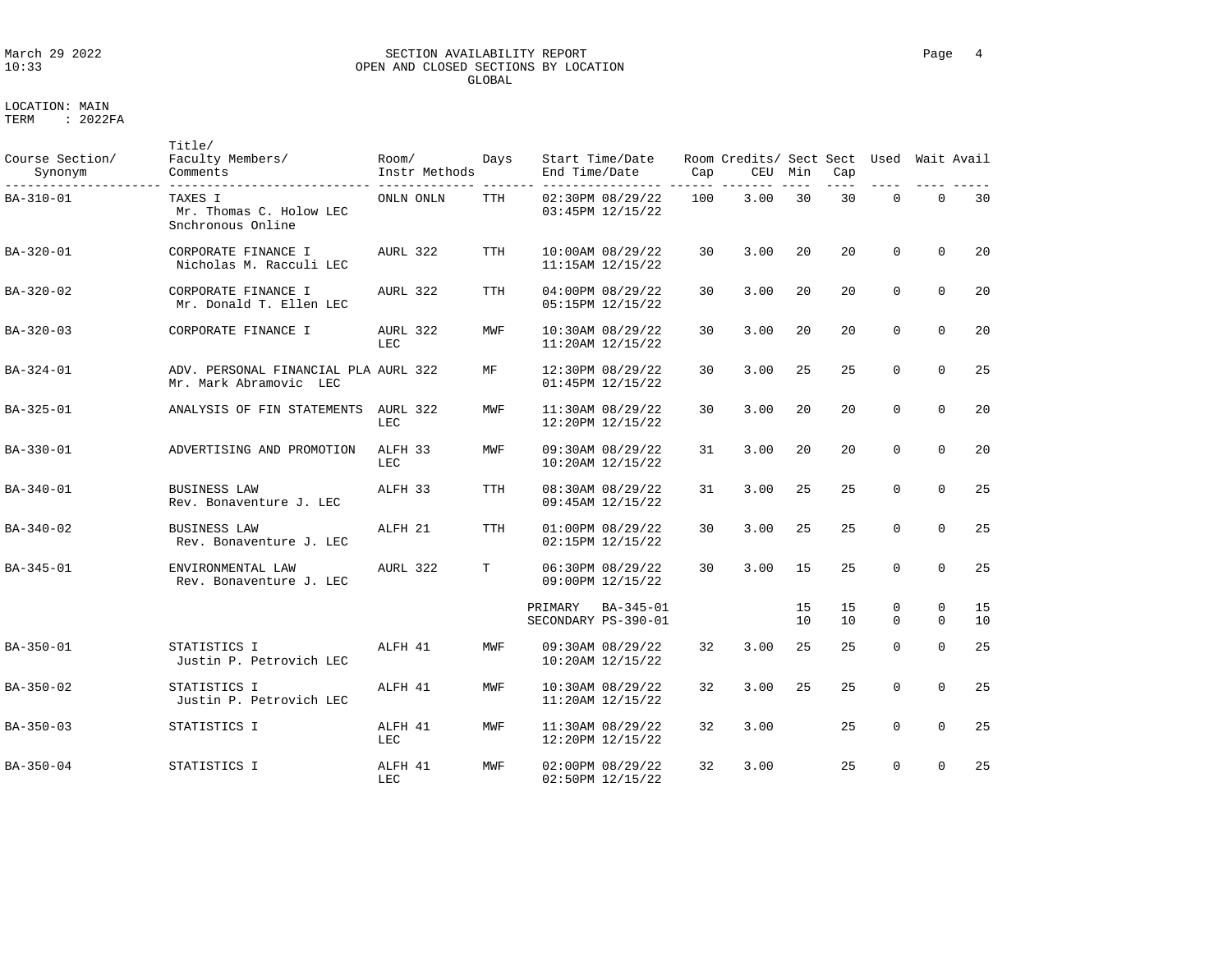| Course Section/<br>Synonym | Title/<br>Faculty Members/<br>Comments                                                       | Room/<br>Instr Methods | Days       | End Time/Date | Start Time/Date                      | Cap | Room Credits/ Sect Sect<br><b>CEU</b> | Min      | Cap                  | Used                 |                         | Wait Avail |
|----------------------------|----------------------------------------------------------------------------------------------|------------------------|------------|---------------|--------------------------------------|-----|---------------------------------------|----------|----------------------|----------------------|-------------------------|------------|
| BA-350A-01                 | STATISTICS I EXCEL LAB<br>Thomas W. Cline, Ph LEC<br>Asynchronous                            | ONLN ONLN              |            |               | 08/29/22<br>12/15/22                 | 100 | 1.00                                  | 30       | 30                   | $\mathbf 0$          | $\mathbf{0}$            | 30         |
| BA-350A-02                 | STATISTICS I EXCEL LAB<br>Thomas W. Cline, Ph LEC<br>Asynchronous                            | ONLN ONLN              |            |               | 08/29/22<br>12/15/22                 | 100 | 1.00                                  | 30       | 30                   | $\Omega$             | $\Omega$                | 30         |
| BA-350A-03                 | STATISTICS I EXCEL LAB<br>Thomas W. Cline, Ph LEC<br>Asynchronous                            | ONLN ONLN              |            |               | 08/29/22<br>12/15/22                 | 100 | 1.00                                  | 30       | 30                   | $\Omega$             | $\Omega$                | 30         |
| BA-353-01                  | INTERNATIONAL FINANCE<br>Gary M. Quinlivan, LEC                                              | ALFH 37                | <b>TTH</b> |               | 08:30AM 08/29/22<br>09:45AM 12/15/22 | 45  | 3.00                                  | 15       | 30                   | $\Omega$             | $\Omega$                | 30         |
|                            |                                                                                              |                        |            | PRIMARY       | BA-353-01<br>SECONDARY EC-353-01     |     |                                       | 15<br>15 | 15<br>15             | $\Omega$<br>$\Omega$ | $\Omega$<br>$\Omega$    | 15<br>15   |
| BA-355-01                  | ADVANCED BUSINESS ANALYTICS ALFH 41<br>Justin P. Petrovich LEC                               |                        | MWF        |               | 08:30AM 08/29/22<br>09:20AM 12/15/22 | 32  | 3.00                                  | 25       | 25                   | $\Omega$             | $\Omega$                | 2.5        |
| $BA-362-01$                | INVESTMENTS I: SECURITIES<br>Nicholas M. Racculi LEC                                         | AURL 322               | <b>TTH</b> |               | 01:00PM 08/29/22<br>02:15PM 12/15/22 | 30  | 3.00                                  | 25       | 2.5                  | $\Omega$             | $\Omega$                | 2.5        |
| $BA-367-01$                | INVESTMENTS III: ALT. ASSET AURL 322<br>Nicholas M. Racculi LEC                              |                        | <b>TTH</b> |               | 02:30PM 08/29/22<br>03:45PM 12/15/22 | 30  | 3.00                                  | 25       | 2.5                  | $\Omega$             | $\Omega$                | 25         |
| $BA - 368 - 01$            | SAP BUSINESS ONE PROGRAM<br>Mr. Robert A. Markl LEC<br>Permission of Instructor<br>required. | ALFH 41                | W          |               | 03:00PM 08/29/22<br>05:30PM 12/15/22 | 32  | 0.00                                  | 2.0      | 25                   | $\Omega$             | $\Omega$                | 25         |
|                            |                                                                                              |                        |            | PRIMARY       | $BA-368-01$<br>SECONDARY GCBA-730-01 |     |                                       | 20<br>5  | 20<br>$\overline{5}$ | 0<br>$\Omega$        | $\mathbf 0$<br>$\Omega$ | 20<br>5    |
| $BA - 380 - 01$            | CONSUMER BEHAVIOR<br>Thomas W. Cline, Ph LEC                                                 | ALFH 42                | <b>TTH</b> |               | 02:30PM 08/29/22<br>03:45PM 12/15/22 | 32  | 3.00                                  | 30       | 30                   | $\Omega$             | $\Omega$                | 30         |
| BA-385-01                  | FINANCIAL INSTITUTIONS<br>Mr. John A. Malone LEC                                             | ALFH 32                | M          |               | 06:30PM 08/29/22<br>09:00PM 12/15/22 | 38  | 3.00                                  | 25       | 25                   | $\Omega$             | $\Omega$                | 25         |
| $BA - 386 - 01$            | CULTURE IN O.E.<br>Mr. David E. Adams<br>LEC                                                 | ALFH 33                | M          |               | 06:30PM 08/29/22<br>09:00PM 12/15/22 | 31  | 3.00                                  | 25       | 25                   | $\Omega$             | $\Omega$                | 25         |
| BA-395-01                  | GLOBAL MARKETING                                                                             | ALFH 38<br>LEC         | MWF        |               | 11:30AM 08/29/22<br>12:20PM 12/15/22 | 40  | 3.00                                  | 35       | 35                   | $\Omega$             | $\Omega$                | 35         |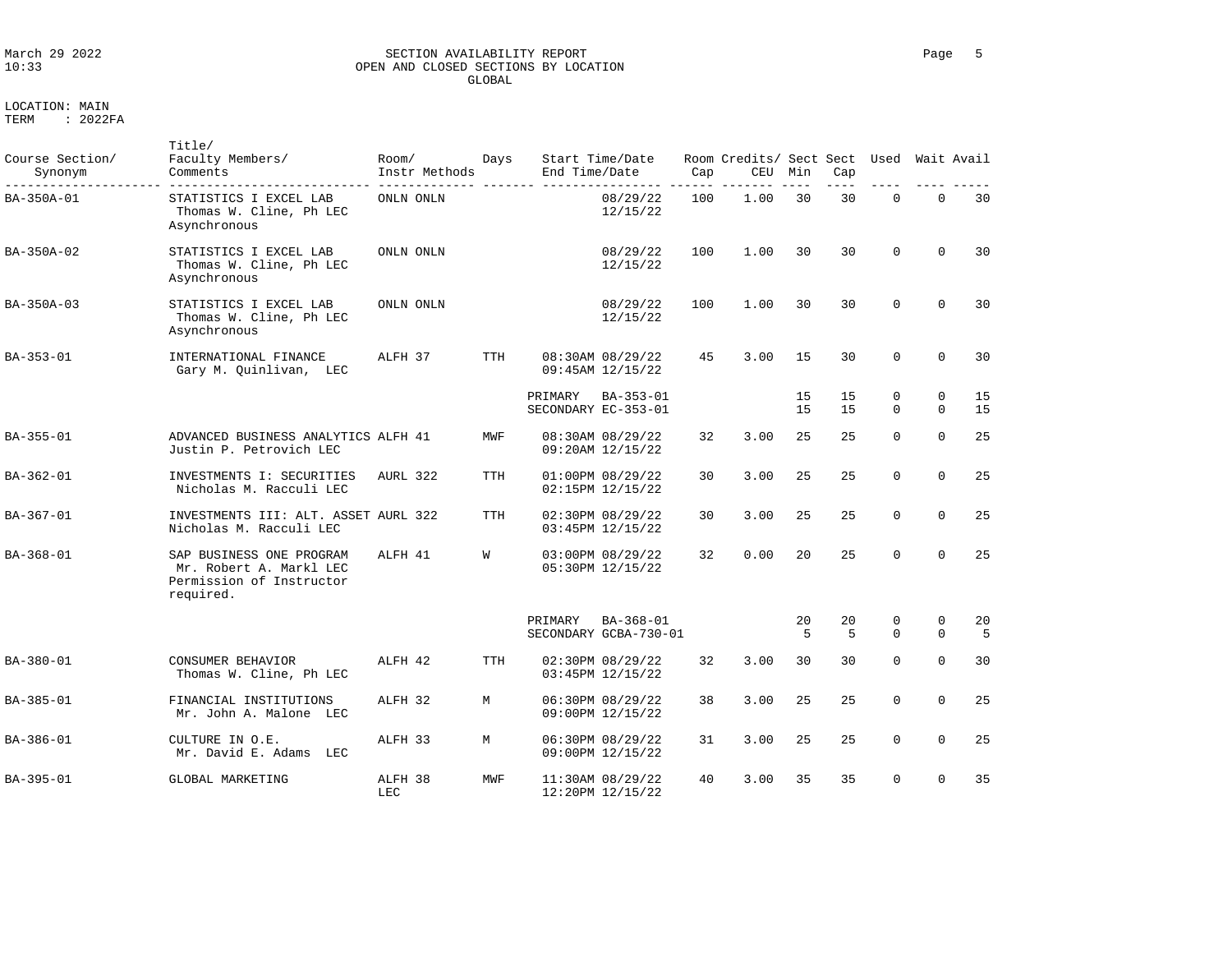# LOCATION: MAIN

| Course Section/<br>Synonym | Title/<br>Faculty Members/<br>Comments                             | Room/<br>Instr Methods | Days       | Start Time/Date<br>End Time/Date         | Cap | Room Credits/ Sect Sect Used<br>CEU | Min | Cap |             |             | Wait Avail |
|----------------------------|--------------------------------------------------------------------|------------------------|------------|------------------------------------------|-----|-------------------------------------|-----|-----|-------------|-------------|------------|
| BA-397-01                  | MARKETING RESEARCH<br>Thomas W. Cline, Ph LEC                      | ALFH 42                | TTH        | 01:00PM 08/29/22<br>02:15PM 12/15/22     | 32  | 3.00                                | 20  | 20  | $\Omega$    | $\Omega$    | 20         |
| BA-398-01                  | PROJECT MANAGEMENT I<br>Mr. Mark P. Kachmar LEC                    | ALFH 36                | T          | 06:30PM 08/29/22<br>09:00PM 12/15/22     | 29  | 3.00                                | 20  | 20  | $\mathbf 0$ | $\mathbf 0$ | 20         |
| BA-398-02                  | PROJECT MANAGEMENT I<br>Mr. Mark P. Kachmar LEC                    | ALFH 36                | TH         | 06:30PM 08/29/22<br>09:15PM 12/15/22     | 29  | 3.00                                | 20  | 20  | $\Omega$    | $\Omega$    | 20         |
| BA-400-01                  | ADVANCED ACCOUNTING Ms.<br>Martha Fusco                            | ALFH 34<br>LEC         | <b>TTH</b> | 01:00PM 08/29/22<br>02:15PM 12/15/22     | 31  | 3.00                                | 20  | 20  | $\mathbf 0$ | $\Omega$    | 20         |
| BA-405-01                  | AUDITING<br>Mr. Stephen A. Fazz LEC                                | ALFH 34                | T          | 06:30PM 08/29/22<br>09:00PM 12/15/22     | 31  | 3.00                                | 34  | 34  | $\mathbf 0$ | $\Omega$    | 34         |
| BA-492-01                  | OPERATIONS MANAGEMENT<br>Mr. Nathan Sylvster LEC                   | ALFH 34                | M          | 06:30PM 08/29/22<br>09:00PM 12/15/22     | 31  | 3.00                                | 30  | 30  | $\Omega$    | $\Omega$    | 30         |
| BA-493-01                  | SUPPLY CHAIN MANAGEMENT I<br>Terrance D. Smith, LEC                | ALFH 43                | <b>TTH</b> | 02:30PM 08/29/22<br>03:45PM 12/15/22     | 31  | 3.00                                | 30  | 30  | $\Omega$    | $\Omega$    | 30         |
| BA-494-01                  | QUANTITATIVE METHODS, QUALI ALFH 43<br>Mr. Robert Peretti LEC      |                        | TTH        | 01:00PM 08/29/22<br>02:15PM 12/15/22     | 31  | 3.00                                | 25  | 25  | $\Omega$    | $\Omega$    | 25         |
| BA-495-01                  | BUSINESS POLICY AND STRATEG ALFH 21<br>Jeffrey L. Godwin, LEC      |                        | MWF        | 09:30AM 08/29/22<br>10:20AM 12/15/22     | 30  | 3.00                                | 22  | 22  | $\mathbf 0$ | $\Omega$    | 22         |
| BA-495-02                  | BUSINESS POLICY AND STRATEG ALFH 21<br>Jeffrey L. Godwin,<br>LEC   |                        | MWF        | 10:30AM 08/29/22<br>11:20AM 12/15/22     | 30  | 3.00                                | 22  | 22  | $\mathbf 0$ | $\mathbf 0$ | 22         |
| BA-550-01                  | BUSINESS INTERNSHIP                                                | ARR ARR<br>LEC         |            | 08/29/22<br>12/15/22                     | 100 | 0.00                                |     | 25  | $\Omega$    | $\Omega$    | 25         |
| BL-150-01                  | GENERAL BIOLOGY I<br>Br. Albert S. Gahr, LEC                       | DUPR E104              | MWF        | 08:30AM 08/29/22<br>09:20AM 12/15/22     | 40  | 3.00                                | 32  | 32  | $\Omega$    | $\Omega$    | 32         |
| BL-150-02                  | GENERAL BIOLOGY I<br>Rev. Shawn Matthew LEC                        | ALFH 38                | MWF        | 09:30AM 08/29/22<br>$10:20AM$ $12/15/22$ | 40  | 3.00                                | 32  | 32  | $\Omega$    | $\Omega$    | 32         |
| BL-150-03                  | GENERAL BIOLOGY I<br>James S. Kellam, Ph LEC                       | DUPR E104              | MF         | 12:30PM 08/29/22<br>01:45PM 12/15/22     | 40  | 3.00                                |     | 25  | $\mathbf 0$ | $\mathbf 0$ | 25         |
| BL-151-01                  | GENERAL BIOLOGY I LABORATOR DUPR N206<br>Michael E. Rhodes,<br>LAB |                        | M          | 02:00PM 08/29/22<br>04:50PM 12/15/22     | 24  | 1.00                                | 24  | 24  | $\Omega$    | $\Omega$    | 24         |
| BL-151-02                  | GENERAL BIOLOGY I LABORATOR DUPR N206<br>James S. Kellam, Ph LAB   |                        | T          | 01:00PM 08/29/22<br>03:50PM 12/15/22     | 24  | 1.00                                | 24  | 24  | $\Omega$    | $\mathbf 0$ | 24         |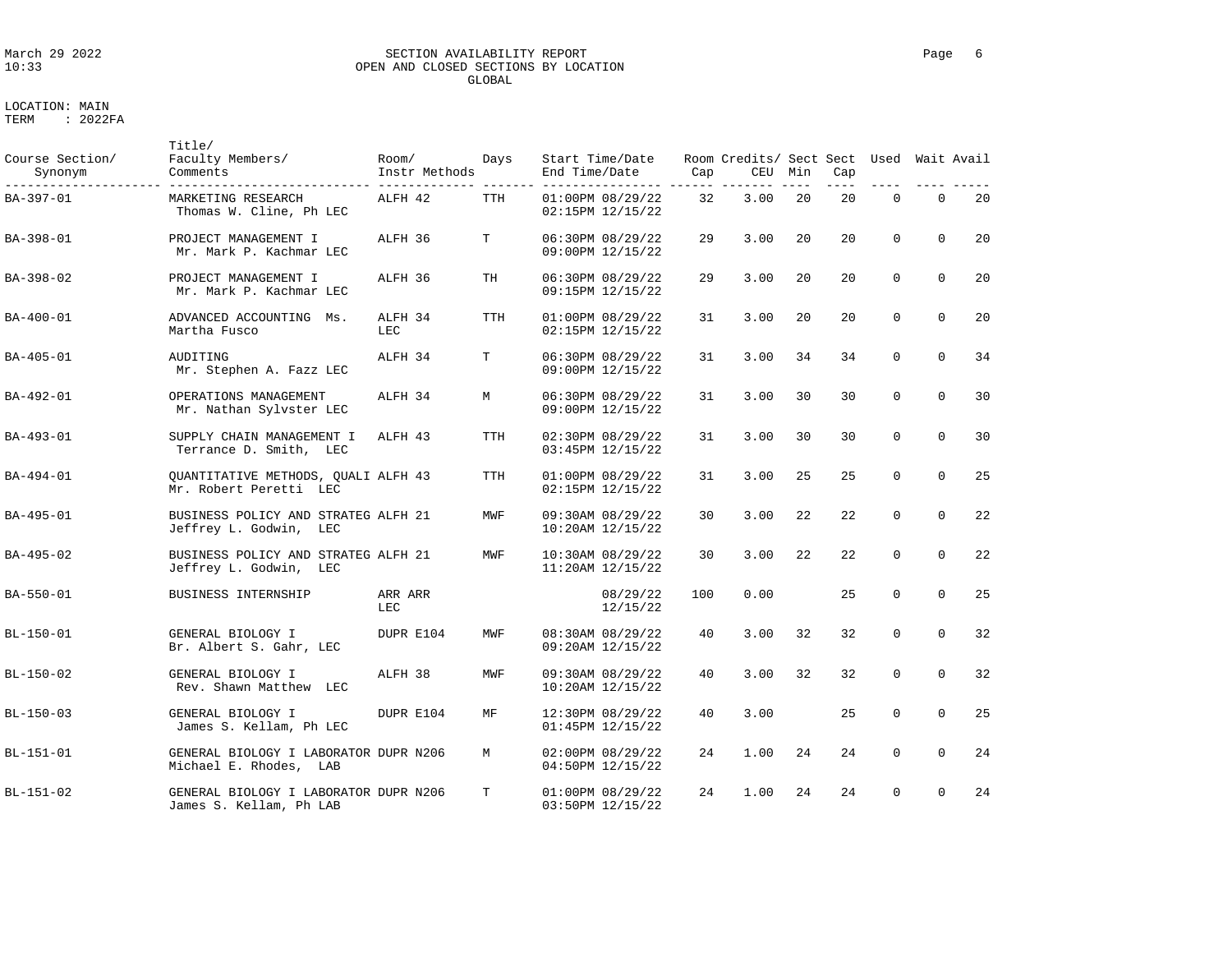### March 29 2022 SECTION AVAILABILITY REPORT Page 7 10:34 OPEN AND CLOSED SECTIONS BY LOCATION GLOBAL

| Course Section/<br>Synonym | Title/<br>Faculty Members/<br>Comments                           | Room/<br>Instr Methods | Days       | Start Time/Date<br>End Time/Date     | Cap | Room Credits/ Sect Sect Used Wait Avail<br>CEU | Min | Cap |             |             |    |
|----------------------------|------------------------------------------------------------------|------------------------|------------|--------------------------------------|-----|------------------------------------------------|-----|-----|-------------|-------------|----|
| BL-151-04                  | GENERAL BIOLOGY I LABORATOR DUPR N206                            | LAB                    | W          | 06:30PM 08/29/22<br>09:20PM 12/15/22 | 24  | 1.00                                           | 24  | 24  | $\Omega$    | $\Omega$    | 24 |
| BL-151-05                  | GENERAL BIOLOGY I LABORATOR DUPR N206<br>Ms. Molly S. Grace LAB  |                        | TH         | 01:00PM 08/29/22<br>03:50PM 12/15/22 | 24  | 1.00                                           | 24  | 24  | $\Omega$    | $\Omega$    | 24 |
| BL-151-06                  | GENERAL BIOLOGY I LABORATOR DUPR N206<br>Br. Albert S. Gahr, LAB |                        | F          | 02:00PM 08/29/22<br>04:50PM 12/15/22 | 24  | 1.00                                           | 24  | 24  | $\mathbf 0$ | $\mathbf 0$ | 24 |
| $BL - 208 - 01$            | CELL BIOLOGY<br>Bruce D. Bethke, Ph LEC                          | DUPR E104              | MWF        | 11:30AM 08/29/22<br>12:20PM 12/15/22 | 40  | 3.00                                           | 40  | 40  | $\Omega$    | $\Omega$    | 40 |
| BL-209-01                  | CELL BIOLOGY LABORATORY<br>Bruce D. Bethke, Ph LAB               | DUPR S213              | M          | 02:00PM 08/29/22<br>04:50PM 12/15/22 | 24  | 1.00                                           | 20  | 20  | $\mathbf 0$ | $\mathbf 0$ | 20 |
| BL-209-02                  | CELL BIOLOGY LABORATORY<br>Bruce D. Bethke, Ph LAB               | DUPR S213              | т          | 01:00PM 08/29/22<br>03:50PM 12/15/22 | 24  | 1.00                                           | 20  | 20  | $\Omega$    | $\Omega$    | 20 |
| BL-214-01                  | MOLECULAR GENETICS<br>Bruce D. Bethke, Ph LEC                    | DUPR E108              | MWF        | 09:30AM 08/29/22<br>10:20AM 12/15/22 | 30  | 3.00                                           | 30  | 30  | $\Omega$    | $\mathbf 0$ | 30 |
| BL-215-01                  | MOLECULAR GENETICS LABORATO DUPR S213<br>Bruce D. Bethke, Ph LAB |                        | W          | 02:00PM 08/29/22<br>04:50PM 12/15/22 | 24  | 1.00                                           | 24  | 24  | $\Omega$    | $\Omega$    | 24 |
| $BL-220-01$                | COMPAR. VERTEBRATE ANATOMY<br>Michael E. Rhodes, LEC             | DUPR E104              | MWF        | 09:30AM 08/29/22<br>10:20AM 12/15/22 | 40  | 3.00                                           | 36  | 36  | $\mathbf 0$ | $\mathbf 0$ | 36 |
| BL-221-01                  | COMP VERTEBRATE ANAT. LAB<br>Michael E. Rhodes, LAB              | DUPR S119              | T          | 01:00PM 08/29/22<br>03:50PM 12/15/22 | 24  | 1.00                                           | 18  | 18  | $\Omega$    | $\Omega$    | 18 |
| BL-221-02                  | COMP VERTEBRATE ANAT. LAB<br>Michael E. Rhodes, LAB              | DUPR S119              | W          | 02:00PM 08/29/22<br>04:50PM 12/15/22 | 24  | 1.00                                           | 18  | 18  | $\Omega$    | $\mathbf 0$ | 18 |
| BL-232-01                  | <b>ECOLOGY</b><br>Michelle Duennes, P LEC                        | DUPR E103              | MF         | 12:30PM 08/29/22<br>01:45PM 12/15/22 | 33  | 3.00                                           | 30  | 30  | $\Omega$    | $\Omega$    | 30 |
| BL-233-01                  | ECOLOGY LABORATORY<br>Michelle Duennes, P LAB                    | DUPR N116              | M          | 02:00PM 08/29/22<br>04:50PM 12/15/22 | 24  | 1.00                                           | 15  | 15  | $\Omega$    | $\Omega$    | 15 |
| BL-233-02                  | ECOLOGY LABORATORY<br>Michelle Duennes, P LAB                    | DUPR N116              | F          | 02:00PM 08/29/22<br>04:50PM 12/15/22 | 24  | 1.00                                           | 15  | 15  | $\Omega$    | $\Omega$    | 15 |
| $BL - 240 - 01$            | CONSERVATION BIOLOGY<br>James S. Kellam, Ph LEC                  | DUPR E103              | <b>TTH</b> | 11:30AM 08/29/22<br>12:45PM 12/15/22 | 33  | 3.00                                           | 24  | 24  | $\Omega$    | $\Omega$    | 24 |
| BL-241-01                  | CONSERVATION BIOLOGY LAB<br>James S. Kellam, Ph LAB              | DUPR E217              | TH         | 01:00PM 08/29/22<br>03:50PM 12/15/22 | 24  | 1.00                                           | 24  | 24  | $\mathbf 0$ | $\mathbf 0$ | 24 |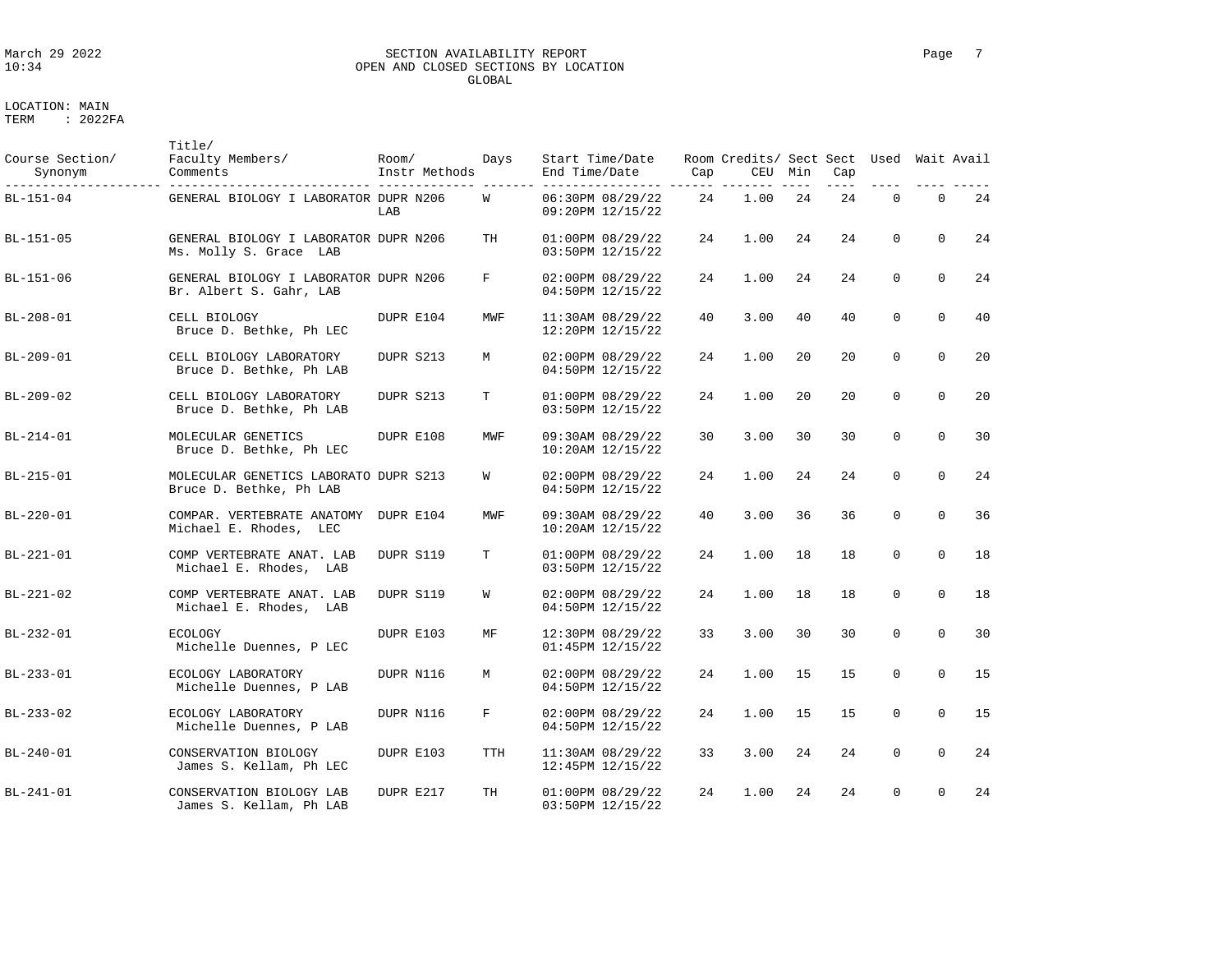# March 29 2022 SECTION AVAILABILITY REPORT Page 8 OPEN AND CLOSED SECTIONS BY LOCATION GLOBAL

| Course Section/<br>Synonym | Title/<br>Faculty Members/<br>Comments                                                 | Room/<br>Instr Methods | Days       | Start Time/Date<br>End Time/Date         | Cap | Room Credits/ Sect Sect Used<br>CEU | Min | Cap |             |             | Wait Avail |
|----------------------------|----------------------------------------------------------------------------------------|------------------------|------------|------------------------------------------|-----|-------------------------------------|-----|-----|-------------|-------------|------------|
| BL-295-01                  | FUNDAMENTALS OF MICROBIOLOG DUPR E103<br>Jennifer L. Koehl, LEC Nursing<br>Majors Only |                        | TTH        | 08:30AM 08/29/22<br>09:45AM 12/15/22     | 33  | 3.00                                | 24  | 24  | $\Omega$    | $\Omega$    | 24         |
| BL-296-01                  | FUNDAMENTALS/MICROBIOLOGY L DUPR S211<br>Jennifer L. Koehl, LAB Nursing Majors<br>Only |                        | <b>TTH</b> | 10:00AM 08/29/22<br>$11:15AM$ $12/15/22$ | 24  | 1.00                                | 24  | 24  | $\Omega$    | $\Omega$    | 24         |
| BL-297-01                  | PATHOPHYSIOLOGY I<br>Nursing Majors Only                                               | DUPR E104<br>LEC       | TH         | 06:00PM 08/29/22<br>08:00PM 12/15/22     | 40  | 2.00                                | 24  | 24  | $\Omega$    | $\Omega$    | 24         |
| BL-302-01                  | RESEARCH PROJECT<br>Bruce D. Bethke, Ph LEC                                            | ARR ARR                |            | 08/29/22<br>12/15/22                     | 100 | 2.00                                | 5   | 5   | $\mathbf 0$ | $\Omega$    | 5          |
| BL-302-02                  | RESEARCH PROJECT<br>Michelle Duennes, P LEC                                            | ARR ARR                |            | 08/29/22<br>12/15/22                     | 100 | 2.00                                | 5   | 5   | $\Omega$    | $\Omega$    | 5          |
| BL-302-03                  | RESEARCH PROJECT<br>Br. Albert S. Gahr, LEC                                            | ARR ARR                |            | 08/29/22<br>12/15/22                     | 100 | 2.00                                | 5   | 5   | $\Omega$    | $\mathbf 0$ | 5          |
| BL-302-04                  | RESEARCH PROJECT<br>James S. Kellam, Ph LEC                                            | ARR ARR                |            | 08/29/22<br>12/15/22                     | 100 | 2.00                                | 5   | 5   | $\mathbf 0$ | $\mathbf 0$ | 5          |
| BL-302-05                  | RESEARCH PROJECT<br>Michael E. Rhodes, LEC                                             | ARR ARR                |            | 08/29/22<br>12/15/22                     | 100 | 2.00                                | 5   | 5   | $\mathbf 0$ | $\mathbf 0$ | 5          |
| BL-302-06                  | RESEARCH PROJECT<br>Peter M. Smyntek, P LEC                                            | ARR ARR                |            | 08/29/22<br>12/15/22                     | 100 | 2.00                                | 5   | 5   | $\Omega$    | $\mathbf 0$ | 5          |
| BL-310-01                  | TEACHING BIOLOGY                                                                       | ARR ARR<br>LEC         |            | 08/29/22<br>12/15/22                     | 100 | 1.00                                | 5   | 5   | $\mathbf 0$ | $\mathbf 0$ | 5          |
| BL-333-01                  | SPECIAL STUDY<br>Permission of Chair<br>required                                       | ARR ARR<br>LEC         |            | 08/29/22<br>12/15/22                     | 100 | 0.00                                | 30  | 30  | $\Omega$    | $\Omega$    | 30         |
| BL-350-01                  | BIO INDEPENDENT RESEARCH PR ARR ARR                                                    | LEC                    |            | 08/29/22<br>12/15/22                     | 100 | 0.00                                | 30  | 30  | $\mathbf 0$ | $\mathbf 0$ | 30         |
| BL-550-01                  | BIOLOGY INTERNSHIP<br>Bruce D. Bethke, Ph LEC                                          | ARR ARR                |            | 08/29/22<br>12/15/22                     | 100 | 0.00                                | 30  | 30  | $\mathbf 0$ | $\mathbf 0$ | 30         |
| BLS-200-01                 | LEADERSHIP & THE ETERNAL CI ARR ARR<br>Michael P. Krom, Ph LEC Zero or 1<br>credit     |                        |            | 08/29/22<br>12/15/22                     | 100 | 0.00                                | 99  | 99  | $\Omega$    | $\Omega$    | 99         |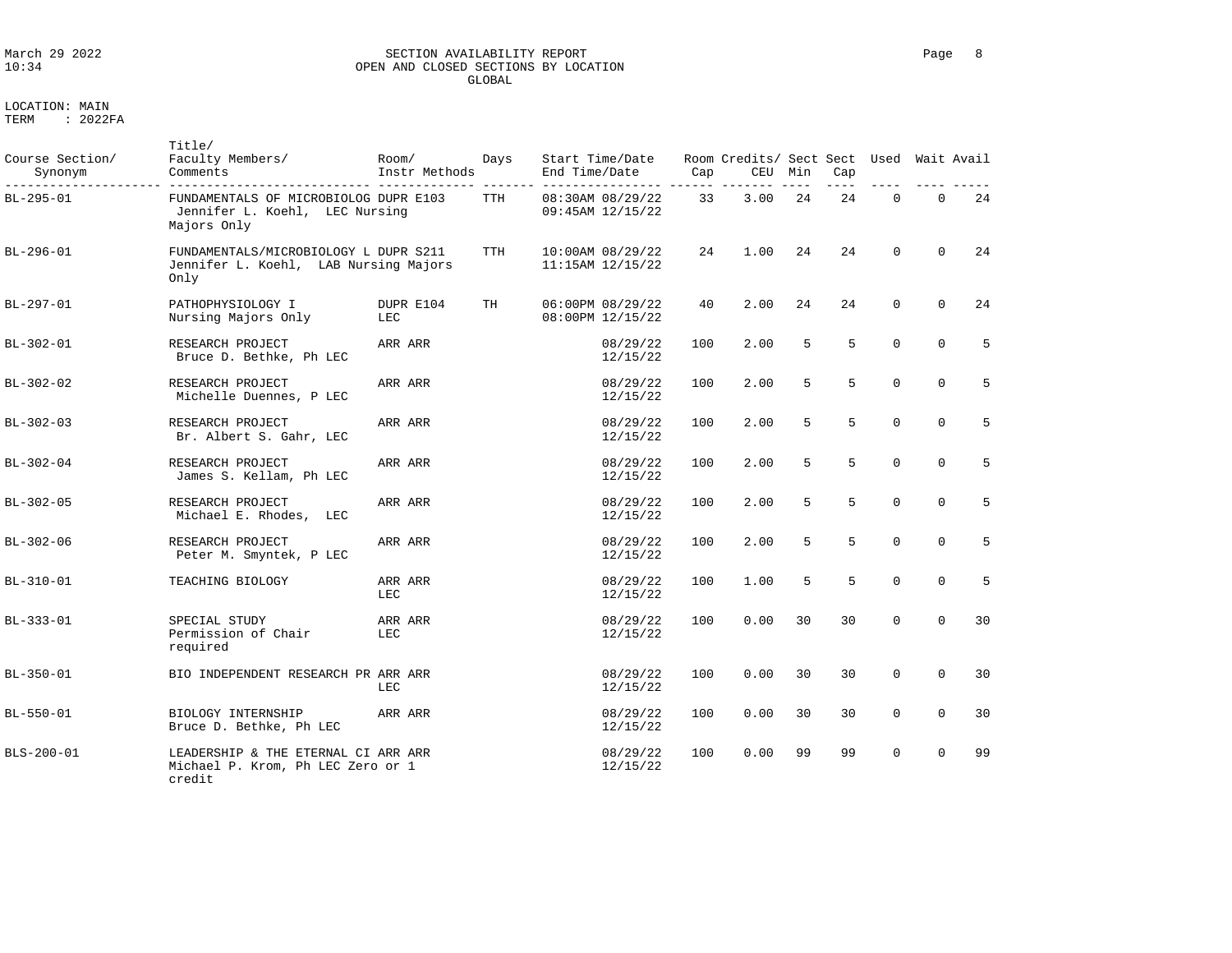### March 29 2022 SECTION AVAILABILITY REPORT Page 9 OPEN AND CLOSED SECTIONS BY LOCATION GLOBAL

LOCATION: MAIN

| Course Section/<br>Synonym | Title/<br>Faculty Members/<br>Comments                                                | Room/<br>Instr Methods | Days       | Start Time/Date<br>End Time/Date         | Cap | Room Credits/ Sect Sect Used Wait Avail<br>CEU | Min | Cap |             |             |    |
|----------------------------|---------------------------------------------------------------------------------------|------------------------|------------|------------------------------------------|-----|------------------------------------------------|-----|-----|-------------|-------------|----|
| BLS-250-01                 | HALLMARKS AND CAREERS<br>Michael P. Krom, Ph LEC Zero or<br>1 credit                  | ARR ARR                |            | 08/29/22<br>12/15/22                     | 100 | 0.00                                           | 99  | 99  | $\Omega$    | $\mathbf 0$ | 99 |
| BLS-550-01                 | <b>BLS INTERNSHIP</b><br>Michael P. Krom, Ph LEC                                      | ARR ARR                |            | 08/29/22<br>12/15/22                     | 100 | 1.00                                           | 99  | 99  | $\Omega$    | $\Omega$    | 99 |
| BLS-550NC-01               | BLS INTERNSHIP<br>Michael P. Krom, Ph LEC                                             | ARR ARR                |            | 08/29/22<br>12/15/22                     | 100 | 0.00                                           | 99  | 99  | $\Omega$    | $\Omega$    | 99 |
| CA-100-01                  | INTRODUCTION TO MASS MEDIA PREP 203<br>Annie Laurie Nichol LEC                        |                        | <b>TTH</b> | 08:30AM 08/29/22<br>09:45AM 12/15/22     | 40  | 3.00                                           | 25  | 25  | $\Omega$    | $\Omega$    | 25 |
| CA-120-01                  | PUBLIC PRESENTATION<br>Mr. David J. Safin LEC                                         | <b>PREP 203</b>        | MF         | 12:30PM 08/29/22<br>01:45PM 12/15/22     | 40  | 3.00                                           | 25  | 25  | $\mathbf 0$ | $\mathbf 0$ | 25 |
| CA-120-02                  | PUBLIC PRESENTATION<br>Mr. Jared M. Bundy LEC                                         | PREP 203               | <b>TTH</b> | 11:30AM 08/29/22<br>12:45PM 12/15/22     | 40  | 3.00                                           | 25  | 25  | $\Omega$    | $\Omega$    | 25 |
| CA-130-01                  | DIGITAL VIDEO PRODUCTION<br>Mr. David J. Safin LEC                                    | PREP 219               | MWF        | 09:30AM 08/29/22<br>10:20AM 12/15/22     | 18  | 3.00                                           | 18  | 18  | $\Omega$    | $\Omega$    | 18 |
| $CA-140-01$                | INTRO TO INTERPERSONAL COMM PREP 203<br>Jessica Harvey, Ph. LEC                       |                        | <b>TTH</b> | 10:00AM 08/29/22<br>11:15AM 12/15/22     | 40  | 3.00                                           | 25  | 25  | $\mathbf 0$ | $\Omega$    | 25 |
| $CA - 202 - 01$            | THE SPORTS MOVIE<br>Mr. David J. Safin LEC Writing<br>Designated                      | PREP 203               | MW         | 03:00PM 08/29/22<br>04:15PM 12/15/22     | 40  | 3.00                                           | 25  | 25  | $\Omega$    | $\Omega$    | 25 |
| CA-224-01                  | COMMUNICATION ETHICS<br>Melinda Farrington, LEC                                       | PREP 215               | MW         | 03:00PM 08/29/22<br>04:15PM 12/15/22     | 30  | 3.00                                           | 25  | 25  | $\mathbf 0$ | $\mathbf 0$ | 25 |
| CA-230-01                  | WRITING FOR MEDIA<br>Melinda Farrington, LEC Writing<br>Designated                    | PREP 215               | MWF        | 11:30AM 08/29/22<br>12:20PM 12/15/22     | 30  | 3.00                                           | 18  | 18  | $\Omega$    | $\Omega$    | 18 |
| $CA - 235 - 01$            | WEB DESIGN<br>Mr. Shane Rolin                                                         | PREP 219<br>LEC        | TTH        | 01:00PM 08/29/22<br>02:15PM 12/15/22     | 18  | 3.00                                           | 18  | 18  | $\mathbf 0$ | $\mathbf 0$ | 18 |
| CA-240-01                  | PUBLIC RELATIONS STRATEGIES PREP 215                                                  | LEC                    | т          | 06:30PM 08/29/22<br>09:00PM 12/15/22     | 30  | 3.00                                           | 18  | 18  | $\mathbf 0$ | $\Omega$    | 18 |
| CA-281-01                  | CHILDREN, ADOLESCENTS & MED PREP 215<br>Jessica Harvey, Ph. LEC Writing<br>Designated |                        | TTH        | $01:00PM$ $08/29/22$<br>02:15PM 12/15/22 | 30  | 3.00                                           | 18  | 18  | $\mathbf 0$ | $\Omega$    | 18 |
| CA-285-01                  | DIGITAL LAYOUT & DESIGN<br>Annie Laurie Nichol LEC                                    | <b>PREP 219</b>        | <b>TTH</b> | 11:30AM 08/29/22<br>12:45PM 12/15/22     | 18  | 3.00                                           | 18  | 18  | $\Omega$    | $\mathbf 0$ | 18 |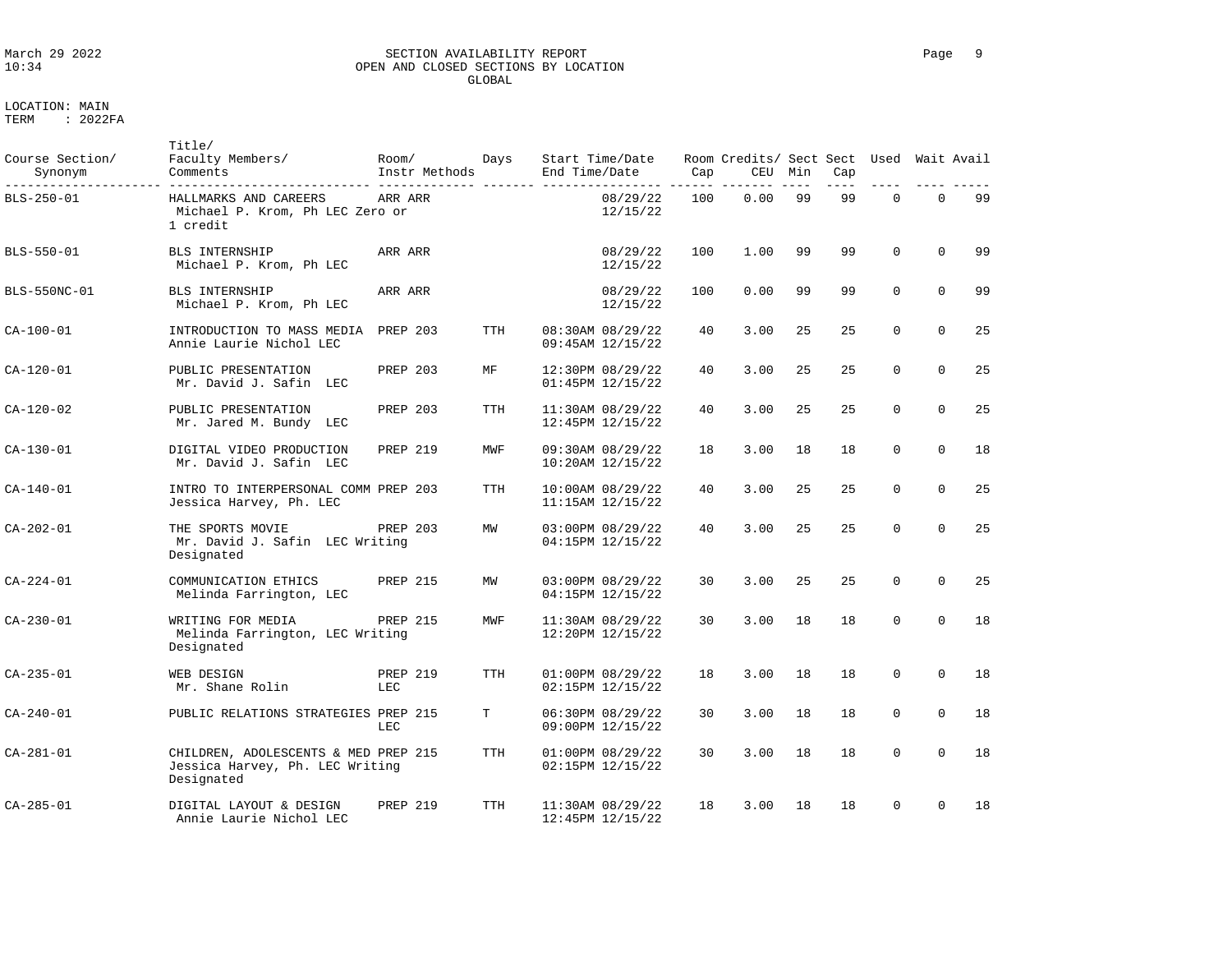# March 29 2022 SECTION AVAILABILITY REPORT Page 10 OPEN AND CLOSED SECTIONS BY LOCATION GLOBAL

LOCATION: MAIN

| Course Section/<br>Synonym | Title/<br>Faculty Members/<br>Comments                                                | Room/<br>Instr Methods | Days       | Start Time/Date<br>End Time/Date     | Cap | Room Credits/ Sect Sect<br>CEU | Min | Cap | Used        |              | Wait Avail |
|----------------------------|---------------------------------------------------------------------------------------|------------------------|------------|--------------------------------------|-----|--------------------------------|-----|-----|-------------|--------------|------------|
| $CA-301-01$                | SPORTS AND RETAIL BRANDING<br>Mr. George A. Fetko LEC                                 | <b>PREP 219</b>        | TTH        | 02:30PM 08/29/22<br>03:45PM 12/15/22 | 18  | 3.00                           | 18  | 18  | $\mathbf 0$ | $\mathbf{0}$ | 18         |
| CA-305-01                  | ADVANCED VIDEO EDITING<br>Mr. Alexander J. By LEC                                     | <b>PREP 219</b>        | W          | 06:30PM 08/29/22<br>09:00PM 12/15/22 | 18  | 3.00                           | 18  | 18  | $\mathbf 0$ | $\Omega$     | 18         |
| CA-365-01                  | COMMUNICATION PROJECTS<br>Jessica Harvey, Ph. LEC Writing<br>Designated               | PREP 220               | т          | 02:30PM 08/29/22<br>05:00PM 12/15/22 | 20  | 3.00                           | 9   | 9   | $\Omega$    | $\Omega$     | 9          |
| CA-440-01                  | CRITICISM OF MEDIA AND SOCI PREP 215<br>Annie Laurie Nichol LEC Writing<br>Designated |                        | TTH        | 10:00AM 08/29/22<br>11:15AM 12/15/22 | 30  | 3.00                           | 18  | 18  | $\Omega$    | $\Omega$     | 18         |
| $CH-101-01$                | GENERAL CHEMISTRY I<br>Jason K. Vohs, Ph.D LEC<br>Permission of Chair<br>required     | DUPR E102              | MWF        | 08:30AM 08/29/22<br>09:20AM 12/15/22 | 24  | 3.00                           | 24  | 24  | $\Omega$    | $\Omega$     | 24         |
| $CH-101-02$                | GENERAL CHEMISTRY I<br>Matthew A. Fisher,<br>LEC<br>Permission of Chair<br>required   | DUPR E103              | <b>TTH</b> | 10:00AM 08/29/22<br>11:15AM 12/15/22 | 33  | 3.00                           | 24  | 24  | $\Omega$    | $\Omega$     | 24         |
| CH-101-03                  | GENERAL CHEMISTRY I<br>Ian M. Taylor, Ph.D LEC<br>Permission of Chair<br>required     | DUPR E102              | MWF        | 10:30AM 08/29/22<br>11:20AM 12/15/22 | 24  | 3.00                           | 24  | 24  | $\Omega$    | $\Omega$     | 24         |
| CH-101-04                  | GENERAL CHEMISTRY I<br>Ian M. Taylor, Ph.D LEC<br>Permission of Chair<br>required     | DUPR E102              | MWF        | 11:30AM 08/29/22<br>12:20PM 12/15/22 | 24  | 3.00                           | 24  | 24  | $\Omega$    | $\Omega$     | 24         |
| $CH-102-01$                | GENERAL CHEMISTRY II<br>Jason K. Vohs, Ph.D LEC                                       | DUPR S201              | MWF        | 10:30AM 08/29/22<br>11:20AM 12/15/22 | 20  | 3.00                           | 20  | 20  | $\Omega$    | $\Omega$     | 20         |
| CH-103-01                  | GENERAL CHEMISTRY I LAB<br>Sarah-Jane Pillsbur LAB Writing<br>Designated              | DUPR E208              | М          | 02:00PM 08/29/22<br>04:50PM 12/15/22 | 24  | 1.00                           | 16  | 16  | $\mathbf 0$ | $\Omega$     | 16         |
| CH-103-02                  | GENERAL CHEMISTRY I LAB<br>Ian M. Taylor, Ph.D LAB Writing<br>Designated              | DUPR E208              | Т          | 08:30AM 08/29/22<br>11:20AM 12/15/22 | 24  | 1.00                           | 16  | 16  | $\Omega$    | $\Omega$     | 16         |
| CH-103-03                  | GENERAL CHEMISTRY I LAB<br>Ian M. Taylor, Ph.D LAB Writing<br>Designated              | DUPR E208              | т          | 01:00PM 08/29/22<br>03:50PM 12/15/22 | 24  | 1.00                           | 16  | 16  | $\Omega$    | $\Omega$     | 16         |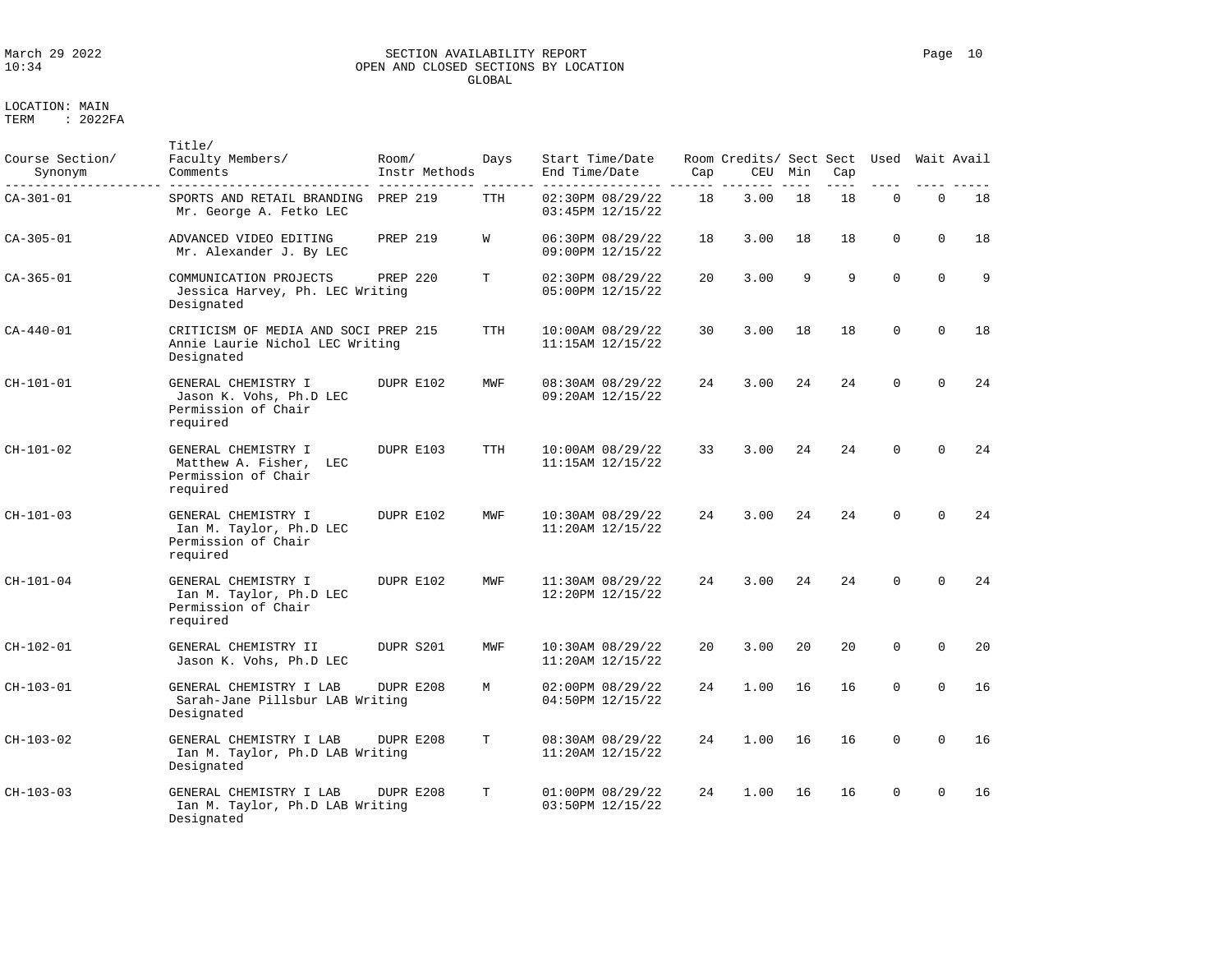# March 29 2022 SECTION AVAILABILITY REPORT Page 11 OPEN AND CLOSED SECTIONS BY LOCATION GLOBAL

LOCATION: MAIN

| Course Section/<br>Synonym | Title/<br>Faculty Members/<br>Comments                                    | Room/<br>Instr Methods | Days       | Start Time/Date<br>End Time/Date     | Cap | Room Credits/ Sect Sect Used<br>CEU | Min | Cap |             |             | Wait Avail |
|----------------------------|---------------------------------------------------------------------------|------------------------|------------|--------------------------------------|-----|-------------------------------------|-----|-----|-------------|-------------|------------|
| $CH-103-04$                | GENERAL CHEMISTRY I LAB<br>Caryl L. Fish, Ph.D LAB Writing<br>Designated  | DUPR E208              | W          | 02:00PM 08/29/22<br>04:50PM 12/15/22 | 24  | 1.00                                | 16  | 16  | $\mathbf 0$ | $\mathbf 0$ | 16         |
| CH-103-05                  | GENERAL CHEMISTRY I LAB<br>Ms. Nicole Purnell LAB Writing<br>Designated   | DUPR E208              | W          | 06:30PM 08/29/22<br>09:20PM 12/15/22 | 24  | 1.00                                | 16  | 16  | $\Omega$    | $\Omega$    | 16         |
| CH-103-06                  | GENERAL CHEMISTRY I LAB<br>Steven J. Gravelle, LAB Writing<br>Designated  | DUPR E208              | TH         | 01:00PM 08/29/22<br>03:50PM 12/15/22 | 24  | 1.00                                | 16  | 16  | $\Omega$    | $\Omega$    | 16         |
| $CH-104-01$                | GENERAL CHEMISTRY II LAB<br>Ms. Beth L. Bolling LAB Writing<br>Designated | DUPR E217              | W          | 02:00PM 08/29/22<br>04:50PM 12/15/22 | 24  | 1.00                                | 20  | 20  | $\Omega$    | $\Omega$    | 20         |
| $CH-114-01$                | ESSENTIALS OF CHEMISTRY<br>Sarah-Jane Pillsbur LEC                        | DUPR E103              | MWF        | 11:30AM 08/29/22<br>12:20PM 12/15/22 | 33  | 3.00                                | 24  | 24  | $\mathbf 0$ | $\Omega$    | 24         |
| CH-116-01                  | ESSENTIALS OF CHEMISTRY LAB DUPR E217<br>Ms. Beth L. Bolling LAB          |                        | т          | 01:00PM 08/29/22<br>03:50PM 12/15/22 | 24  | 1.00                                | 24  | 24  | $\Omega$    | $\Omega$    | 24         |
| CH-221-01                  | ORGANIC CHEMISTRY I<br>Daryle H. Fish, Ph. LEC                            | DUPR E104              | MWF        | 10:30AM 08/29/22<br>11:20AM 12/15/22 | 40  | 3.00                                | 20  | 20  | $\Omega$    | $\Omega$    | 20         |
| CH-221-02                  | ORGANIC CHEMISTRY I<br>Daryle H. Fish, Ph. LEC                            | DUPR E108              | <b>TTH</b> | 10:00AM 08/29/22<br>11:15AM 12/15/22 | 30  | 3.00                                | 20  | 20  | $\Omega$    | $\Omega$    | 20         |
| CH-223-01                  | ORGANIC CHEMISTRY I LAB<br>Daryle H. Fish, Ph. LAB                        | DUPR S222              | M          | 02:00PM 08/29/22<br>04:50PM 12/15/22 | 20  | 1.00                                | 10  | 10  | $\Omega$    | $\Omega$    | 10         |
| CH-223-02                  | ORGANIC CHEMISTRY I LAB<br>Jason K. Vohs, Ph.D LAB                        | DUPR S222              | T          | 08:30AM 08/29/22<br>11:20AM 12/15/22 | 20  | 1.00                                | 10  | 10  | $\Omega$    | $\Omega$    | 10         |
| CH-223-03                  | ORGANIC CHEMISTRY I LAB<br>Daryle H. Fish, Ph. LAB                        | DUPR S222              | Т          | 01:00PM 08/29/22<br>03:50PM 12/15/22 | 20  | 1.00                                | 10  | 10  | $\Omega$    | $\Omega$    | 10         |
| CH-223-04                  | ORGANIC CHEMISTRY I LAB<br>Daryle H. Fish, Ph. LAB                        | DUPR S222              | TH         | 01:00PM 08/29/22<br>03:50PM 12/15/22 | 20  | 1.00                                | 10  | 10  | $\mathbf 0$ | $\Omega$    | 10         |
| CH-231-01                  | PHYSICAL CHEMISTRY I<br>Steven J. Gravelle, LEC                           | DUPR E102              | TTH        | 10:00AM 08/29/22<br>11:15AM 12/15/22 | 24  | 3.00                                | 20  | 20  | $\Omega$    | $\Omega$    | 20         |
| CH-233-01                  | PHYSICAL CHEMISTRY I LAB<br>Steven J. Gravelle, LAB Writing<br>Designated | DUPR E202              | W          | 02:00PM 08/29/22<br>04:50PM 12/15/22 | 12. | 1.00                                | 12  | 12  | $\Omega$    | $\Omega$    | 12         |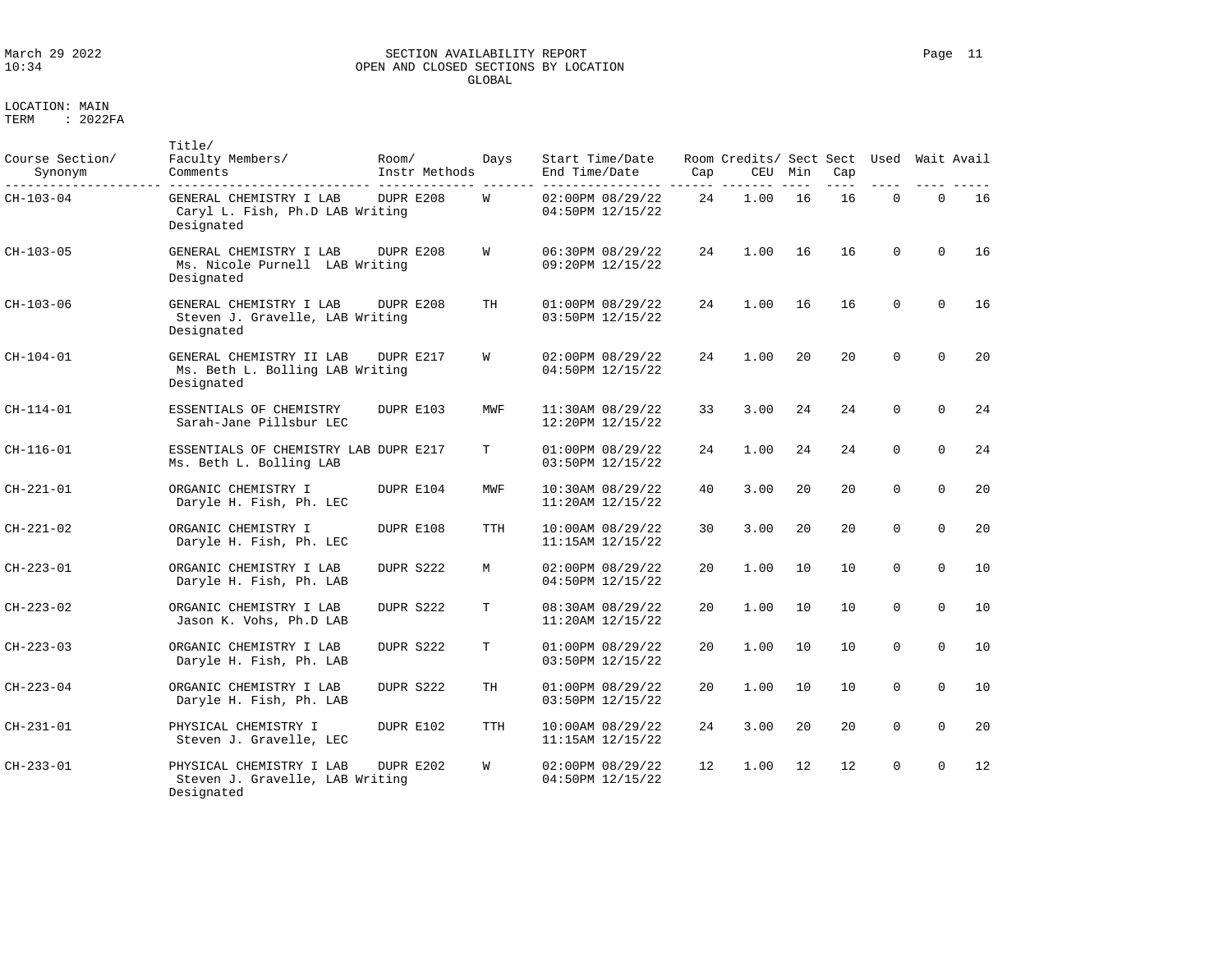# March 29 2022 SECTION AVAILABILITY REPORT Page 12 OPEN AND CLOSED SECTIONS BY LOCATION GLOBAL

| Course Section/<br>Synonym | Title/<br>Faculty Members/<br>Comments                                                 | Room/<br>Instr Methods | Days       | Start Time/Date<br>End Time/Date     | Cap | Room Credits/ Sect Sect Used<br>CEU | Min | Cap |             |              | Wait Avail |
|----------------------------|----------------------------------------------------------------------------------------|------------------------|------------|--------------------------------------|-----|-------------------------------------|-----|-----|-------------|--------------|------------|
| CH-251-01                  | PROTEINS AND METABOLISM<br>Matthew A. Fisher, LEC                                      | DUPR E103              | MWF        | 08:30AM 08/29/22<br>09:20AM 12/15/22 | 33  | 3.00                                | 30  | 30  | $\mathbf 0$ | $\mathbf{0}$ | 30         |
| CH-253-01                  | PROTEINS AND METABOLISM LAB DUPR S211<br>Matthew A. Fisher, LAB                        |                        | TH         | 01:00PM 08/29/22<br>03:50PM 12/15/22 | 24  | 1.00                                | 12  | 12  | 0           | $\mathbf 0$  | 12         |
| CH-276-01                  | ADVANCED ENVIRONMENTAL CHEM DUPR E105<br>Caryl L. Fish, Ph.D LEC                       |                        | MWF        | 10:30AM 08/29/22<br>11:20AM 12/15/22 | 16  | 3.00                                | 16  | 16  | $\mathbf 0$ | $\mathbf 0$  | 16         |
| CH-277-01                  | METHODS OF ENVIRON ANALYSIS DUPR E206<br>Peter M. Smyntek, P LEC Writing<br>Designated |                        | MW         | 02:00PM 08/29/22<br>04:50PM 12/15/22 | 10  | 2.00                                | 20  | 20  | $\mathbf 0$ | $\mathbf 0$  | 20         |
| CH-283-01                  | ADVANCED CHEMICAL METHODS<br>Jason K. Vohs, Ph.D LEC Writing<br>Designated             | DUPR S212              | <b>TTH</b> | 01:00PM 08/29/22<br>03:50PM 12/15/22 | 24  | 2.00                                | 12  | 12  | $\Omega$    | $\Omega$     | 12         |
| CH-285-01                  | TEACHING CHEMISTRY<br>Steven J. Gravelle, LEC                                          | ARR ARR                |            | 08/29/22<br>12/15/22                 | 100 | 2.00                                | 5   | 5   | $\mathbf 0$ | $\mathbf 0$  | 5          |
| CH-301-01                  | RESEARCH LABORATORY<br>Daryle H. Fish, Ph. LEC                                         | ARR ARR                |            | 08/29/22<br>12/15/22                 | 100 | 2.00                                | 5   | 5   | $\mathbf 0$ | $\mathbf 0$  | 5          |
| CH-301-02                  | RESEARCH LABORATORY<br>Matthew A. Fisher, LEC                                          | ARR ARR                |            | 08/29/22<br>12/15/22                 | 100 | 2.00                                | 5   | 5   | $\Omega$    | $\mathbf 0$  | 5          |
| CH-301-03                  | RESEARCH LABORATORY<br>Steven J. Gravelle, LEC                                         | ARR ARR                |            | 08/29/22<br>12/15/22                 | 100 | 2.00                                | 5   | 5   | $\mathbf 0$ | $\mathbf 0$  | 5          |
| $CH-301-04$                | RESEARCH LABORATORY<br>Ian M. Taylor, Ph.D LEC                                         | ARR ARR                |            | 08/29/22<br>12/15/22                 | 100 | 2.00                                | 5   | 5   | $\mathbf 0$ | $\mathbf 0$  | 5          |
| $CH-301-05$                | RESEARCH LABORATORY<br>Jason K. Vohs, Ph.D LEC                                         | ARR ARR                |            | 08/29/22<br>12/15/22                 | 100 | 2.00                                | 5   | 5   | $\Omega$    | $\mathbf 0$  | 5          |
| CH-550-01                  | CHEMISTRY INTERNSHIP<br>Steven J. Gravelle, LEC                                        | ARR ARR                |            | 08/29/22<br>12/15/22                 | 100 | 0.00                                | 5   | 5   | $\Omega$    | $\Omega$     | 5          |
| CHI-101-01                 | ELEMENTARY CHINESE I<br>Wan-Ning Yeh, Ph.D. LEC                                        | ARR ARR                |            | 08/29/22<br>12/15/22                 | 100 | 3.00                                | 25  | 25  | $\mathbf 0$ | $\mathbf 0$  | 25         |
| CHI-203-01                 | INTERMEDIATE CHINESE I<br>Wan-Ning Yeh, Ph.D. LEC                                      | ARR ARR                |            | 08/29/22<br>12/15/22                 | 100 | 3.00                                | 25  | 25  | $\mathbf 0$ | $\mathbf 0$  | 25         |
| CHI-305-01                 | ADV. CHINESE CONVERSATION I ARR ARR<br>Wan-Ning Yeh, Ph.D. LEC                         |                        |            | 08/29/22<br>12/15/22                 | 100 | 3.00                                | 25  | 25  | $\Omega$    | $\mathbf 0$  | 25         |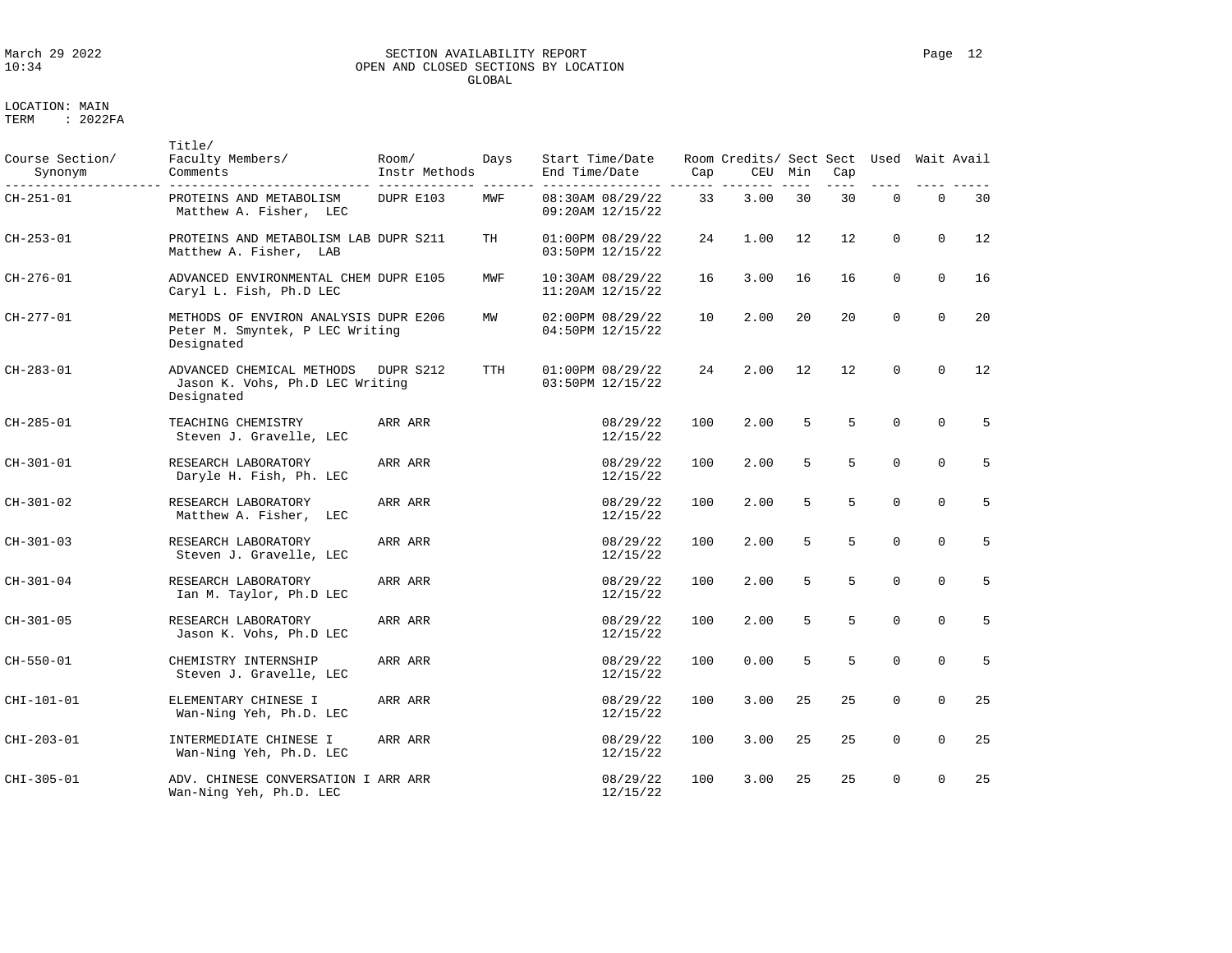# March 29 2022 SECTION AVAILABILITY REPORT Page 13 OPEN AND CLOSED SECTIONS BY LOCATION GLOBAL

LOCATION: MAIN

| Course Section/<br>Synonym | Title/<br>Faculty Members/<br>Comments                                                 | Room/<br>Instr Methods | Days       | End Time/Date                  | Start Time/Date                      | Cap | Room Credits/ Sect Sect<br>CEU | Min      | Cap      | Used          | Wait Avail              |           |
|----------------------------|----------------------------------------------------------------------------------------|------------------------|------------|--------------------------------|--------------------------------------|-----|--------------------------------|----------|----------|---------------|-------------------------|-----------|
| CL-129-01                  | YOUNG ADULT LITERATURE<br>Tracy A. McNelly, P LEC                                      | LIBR 123               | TH         |                                | 04:00PM 08/29/22<br>06:30PM 12/15/22 | 25  | 3.00                           | 10       | 20       | $\mathbf 0$   | $\mathbf 0$             | 20        |
|                            |                                                                                        |                        |            | PRIMARY                        | CORE-1502-01<br>SECONDARY CL-129-01  |     |                                | 10<br>10 | 10<br>10 | 0<br>$\Omega$ | $\mathbf 0$<br>$\Omega$ | 10<br>10  |
| $CL - 130 - 01$            | CHILDREN'S LITERATURE<br>Rev. Philip M. Kanf LEC                                       | PREP 205               | <b>TTH</b> |                                | 01:00PM 08/29/22<br>02:15PM 12/15/22 | 42  | 3.00                           | 5        | 25       | $\Omega$      | $\Omega$                | 25        |
|                            |                                                                                        |                        |            | PRIMARY<br>SECONDARY CL-130-01 | CORE-1501-01                         |     |                                | 20<br>5  | 20<br>5  | 0<br>$\Omega$ | $\Omega$<br>$\Omega$    | 20<br>- 5 |
| CLS-101-01                 | INTRODUCTION TO CRIMINOLOGY ALFH 30<br>Eric J. Kocian, Ph. LEC                         |                        | TTH        |                                | 01:00PM 08/29/22<br>02:15PM 12/15/22 | 36  | 3.00                           | 25       | 25       | $\Omega$      | $\Omega$                | 25        |
| CLS-101-02                 | INTRODUCTION TO CRIMINOLOGY PREP 205<br>Kayla G. Jachimowsk LEC                        |                        | <b>TTH</b> |                                | 10:00AM 08/29/22<br>11:15AM 12/15/22 | 42  | 3.00                           | 25       | 25       | $\Omega$      | $\Omega$                | 25        |
| CLS-155-01                 | AMERICAN JUDICIAL SYSTEM<br>Bruce A. Antkowiak LEC                                     | ALFH 38                | W          |                                | 03:00PM 08/29/22<br>05:30PM 12/15/22 | 40  | 3.00                           | 25       | 25       | $\Omega$      | $\Omega$                | 25        |
| CLS-205-01                 | CRIMINAL TRIAL EVIDENCE<br>Bruce A. Antkowiak LEC Writing<br>Designated                | ALFH 38                | T          |                                | 02:30PM 08/29/22<br>05:00PM 12/15/22 | 40  | 3.00                           | 25       | 25       | $\Omega$      | $\Omega$                | 25        |
| $CLS-215-01$               | JUVENILE JUSTICE<br>Kayla G. Jachimowsk LEC                                            | <b>PREP 205</b>        | MWF        |                                | 02:00PM 08/29/22<br>02:50PM 12/15/22 | 42  | 3.00                           | 30       | 25       | $\Omega$      | $\Omega$                | 25        |
| CLS-227-01                 | CRIMINAL LAW AND PROCESS<br>Bruce A. Antkowiak LEC Writing<br>Designated               | ALFH 38                | MF         |                                | 12:30PM 08/29/22<br>01:45PM 12/15/22 | 40  | 3.00                           | 25       | 25       | $\Omega$      | $\Omega$                | 25        |
| $CLS-275-01$               | PATTERNS OF CRIMINAL BEHAVI ONLN ONLN<br>Elizabeth Ventura, LEC Asynchronous<br>Online |                        |            |                                | 08/29/22<br>12/15/22                 | 100 | 3.00                           | 30       | 30       | $\Omega$      | $\Omega$                | 30        |
| $CLS-290-01$               | MENTAL ILLNESS & CRIMIN. PR PREP 205<br>Kayla G. Jachimowsk LEC                        |                        | <b>TTH</b> |                                | 11:30AM 08/29/22<br>12:45PM 12/15/22 | 42  | 3.00                           | 30       | 30       | $\Omega$      | $\Omega$                | 30        |
| CLS-315-01                 | CRIMINOLOGICAL STATISTICS<br>Eric J. Kocian, Ph. LEC Writing<br>Designated             | AURL 322               | <b>TTH</b> |                                | 08:30AM 08/29/22<br>09:45AM 12/15/22 | 30  | 3.00                           | 30       | 30       | $\Omega$      | $\Omega$                | 30        |
| $CLS-325-01$               | CRIME RATES IN AMERICA<br>Jonathon A. Cooper, LEC                                      | ALFH 38                | TH         |                                | 02:30PM 08/29/22<br>05:00PM 12/15/22 | 40  | 3.00                           | 25       | 25       | $\Omega$      | $\Omega$                | 25        |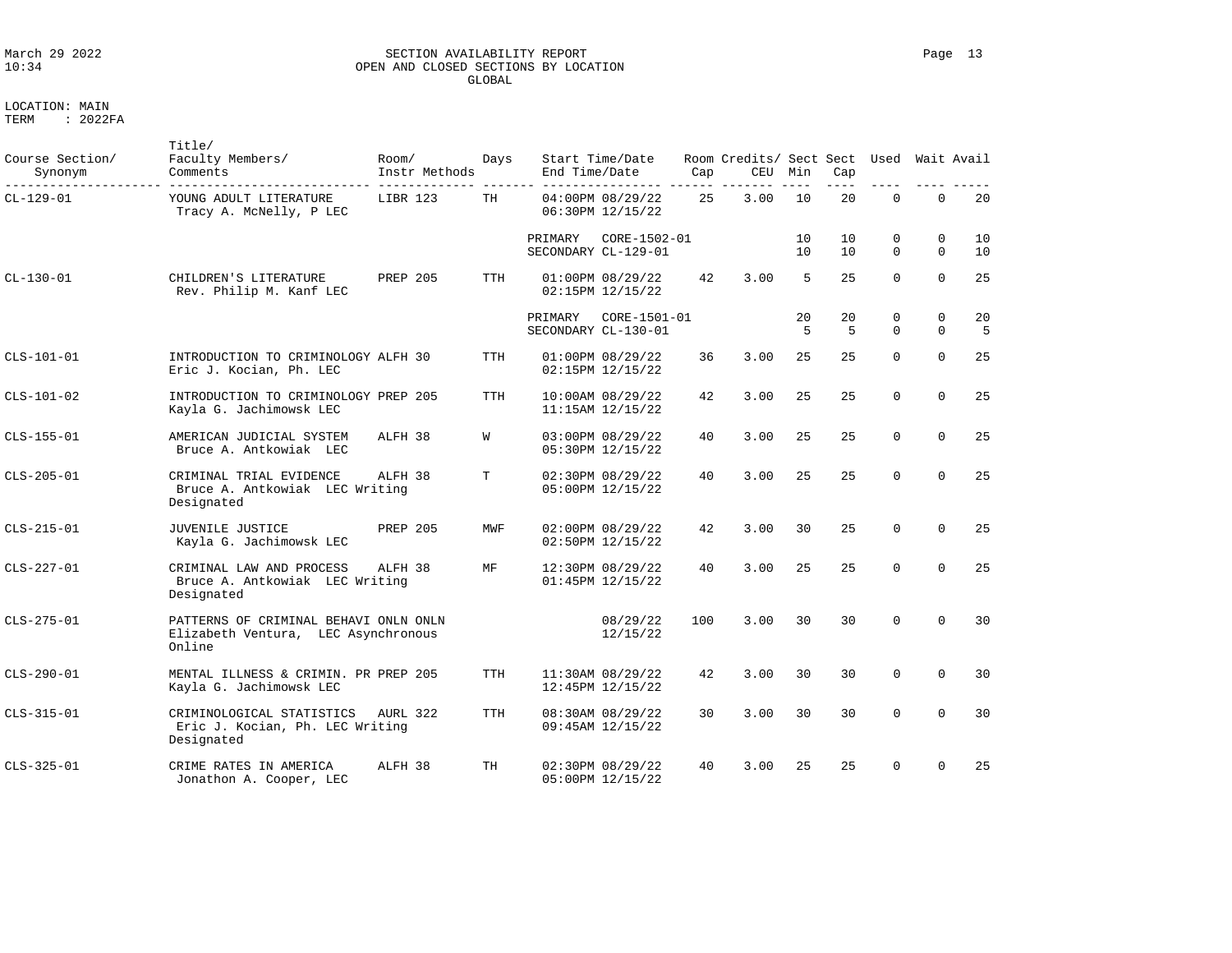# March 29 2022 SECTION AVAILABILITY REPORT Page 14 OPEN AND CLOSED SECTIONS BY LOCATION GLOBAL

LOCATION: MAIN

TERM : 2022FA

Title/

| Course Section/<br>Synonym | Faculty Members/<br>Comments                                                          | Room/<br>Instr Methods | Days       | End Time/Date | Start Time/Date                          | Cap | Room Credits/ Sect Sect Used Wait Avail<br>CEU | Min      | Cap     |                         |               |         |
|----------------------------|---------------------------------------------------------------------------------------|------------------------|------------|---------------|------------------------------------------|-----|------------------------------------------------|----------|---------|-------------------------|---------------|---------|
| $CLS-356-01$               | OUANTITATIVE RESEARCH METHO PREP 205<br>Kayla G. Jachimowsk LEC Writing<br>Designated |                        | MW         |               | 03:00PM 08/29/22<br>04:15PM 12/15/22     | 42  | 3.00                                           | 25       | 25      | $\mathbf 0$             | $\mathbf 0$   | 25      |
| $CLS-361-01$               | PROSECUTION/CRIM STREET GAN ALFH 37<br>Mr. Gregg T. Norton LEC                        |                        | М          |               | 06:30PM 08/29/22<br>09:00PM 12/15/22     | 45  | 3.00                                           | 25       | 25      | $\Omega$                | $\Omega$      | 25      |
| CLS-380-01                 | CRIMINOLOGY OF FIREARMS<br>Eric J. Kocian, Ph. LEC                                    | ALFH 38                | М          |               | 03:00PM 08/29/22<br>05:30PM 12/15/22     | 40  | 3.00                                           | 25       | 25      | $\Omega$                | $\Omega$      | 25      |
| CLS-399-01                 | CRIMINAL ANALYTICS<br>Mr. Aaron J. Allen LEC                                          | ALFH 38                | W          |               | 06:30PM 08/29/22<br>09:00PM 12/15/22     | 40  | 3.00                                           | 10       | 10      | $\mathbf 0$             | $\mathbf 0$   | 10      |
| CLS-510-01                 | CRIMINOLOGICAL THEORIES<br>Eric J. Kocian, Ph. LEC Writing<br>Designated              | HH 303                 | <b>TTH</b> |               | 10:00AM 08/29/22<br>11:15AM 12/15/22     | 33  | 3.00                                           | 25       | 25      | $\Omega$                | $\Omega$      | 25      |
| CLS-590-01                 | CLS CAPSTONE PROJECT<br>Kayla G. Jachimowsk LEC                                       | <b>PREP 205</b>        | MWF        |               | 11:30AM 08/29/22<br>12:20PM 12/15/22     | 42  | 3.00                                           | 25       | 25      | $\Omega$                | $\Omega$      | 25      |
| CORE-1103-01               | BASICS OF CATHOLIC FAITH<br>Christopher McMahon LEC                                   | ALFH 34                | MW         |               | 03:00PM 08/29/22<br>04:15PM 12/15/22     | 31  | 3.00                                           | 20       | 25      | $\Omega$                | $\Omega$      | 25      |
|                            |                                                                                       |                        |            | PRIMARY       | $TH-340-01$<br>SECONDARY CORE-1103-01    |     |                                                | -5<br>20 | 5<br>20 | $\mathbf 0$<br>$\Omega$ | 0<br>$\Omega$ | 5<br>20 |
| CORE-1103-02               | BASICS OF CATHOLIC FAITH<br>Lucas F. Briola, Ph LEC                                   | ALFH 35                | MWF        |               | $10:30AM$ $08/29/22$<br>11:20AM 12/15/22 | 31  | 3.00                                           | 20       | 25      | $\Omega$                | $\Omega$      | 25      |
|                            |                                                                                       |                        |            | PRIMARY       | $TH-340-02$<br>SECONDARY CORE-1103-02    |     |                                                | 5<br>20  | 5<br>20 | 0<br>$\Omega$           | 0<br>$\Omega$ | 5<br>20 |
| CORE-1105-01               | BIBL. FOUND. OF SPIRITUALIT ALFH 35<br>Patricia A. Sharbau LEC                        |                        | TTH        |               | 02:30PM 08/29/22<br>03:45PM 12/15/22     | 31  | 3.00                                           | 20       | 25      | $\Omega$                | $\Omega$      | 25      |
|                            |                                                                                       |                        |            | PRIMARY       | $TH-231-01$<br>SECONDARY CORE-1105-01    |     |                                                | 5<br>20  | 5<br>20 | $\mathbf 0$<br>$\Omega$ | 0<br>$\Omega$ | 5<br>20 |
| CORE-1106HC-01             | BENEDICTINE HERITAGE<br>Rev. Basil Burns, O LEC                                       | ALFH 24                | <b>TTH</b> |               | 08:30AM 08/29/22<br>09:45AM 12/15/22     | 31  | 3.00                                           | 25       | 25      | $\Omega$                | $\Omega$      | 25      |
| CORE-1201-01               | AMERICAN REGIME<br>Jerome Foss, Ph.D. LEC                                             | ALFH 33                | MWF        |               | 08:30AM 08/29/22<br>09:20AM 12/15/22     | 31  | 3.00                                           | 25       | 25      | $\Omega$                | $\Omega$      | 25      |
| CORE-1201-02               | AMERICAN REGIME<br>Jason R. Jividen, P LEC                                            | ALFH 32                | MWF        |               | 10:30AM 08/29/22<br>11:20AM 12/15/22     | 38  | 3.00                                           | 25       | 25      | $\Omega$                | $\mathbf 0$   | 25      |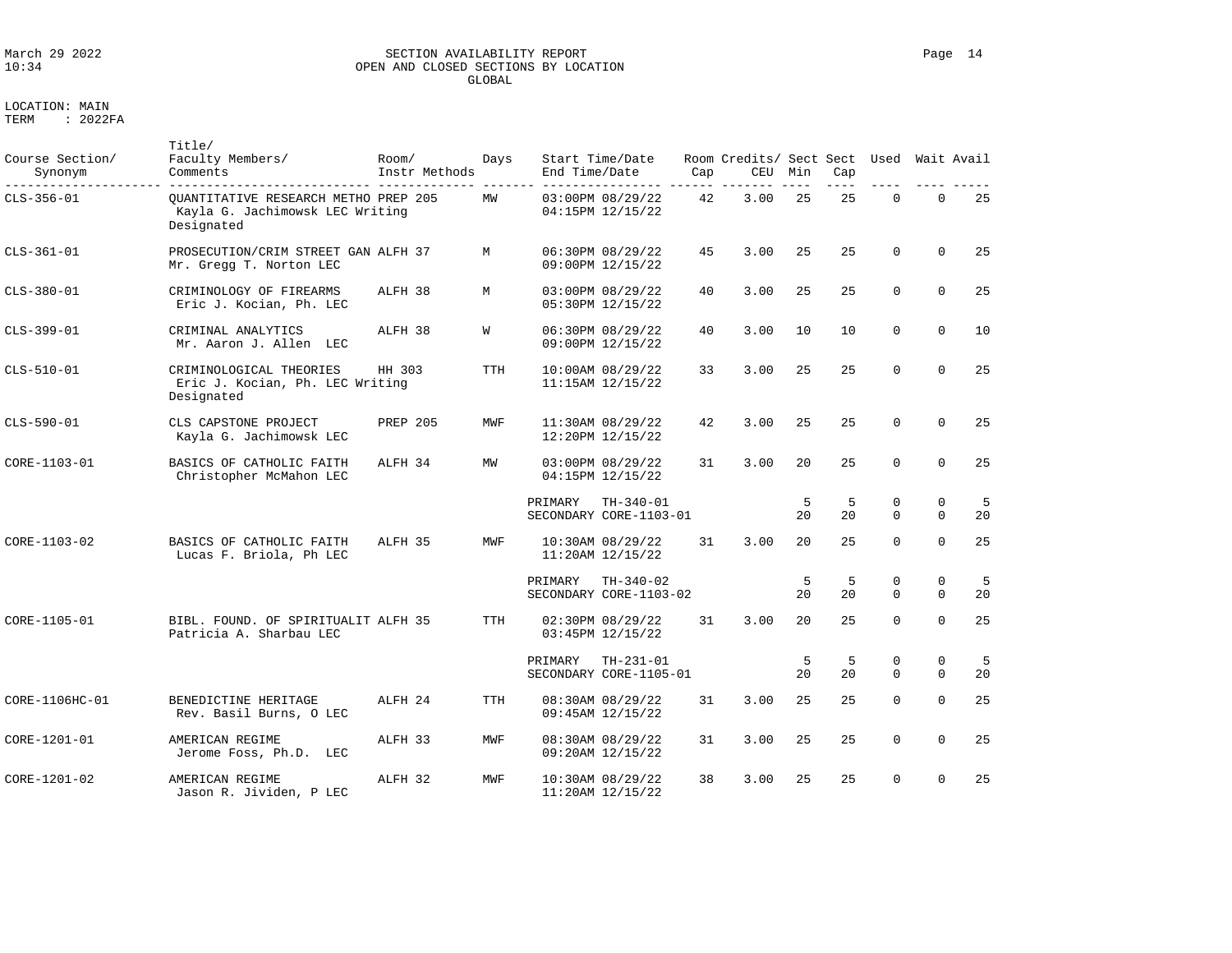### March 29 2022 SECTION AVAILABILITY REPORT Page 15 OPEN AND CLOSED SECTIONS BY LOCATION GLOBAL

LOCATION: MAIN

Title/

| Course Section/<br>Synonym | Faculty Members/<br>Comments                                     | Room/<br>Instr Methods | Days       | End Time/Date | Start Time/Date                          | Cap | Room Credits/ Sect Sect Used Wait Avail<br>CEU | Min     | Cap     |                         |                            |          |
|----------------------------|------------------------------------------------------------------|------------------------|------------|---------------|------------------------------------------|-----|------------------------------------------------|---------|---------|-------------------------|----------------------------|----------|
| CORE-1201HC-01             | AMERICAN REGIME<br>Jason R. Jividen, P LEC                       | ALFH 24                | MWF        |               | 11:30AM 08/29/22<br>12:20PM 12/15/22     | 31  | 3.00                                           | 25      | 25      | 0                       | $\mathbf 0$                | 25       |
| CORE-1203-01               | INTRODUCTION TO SOCIOLOGY<br>Thaddeus Coreno, Ph LEC             | PREP 203               | MWF        |               | 02:00PM 08/29/22<br>02:50PM 12/15/22     | 40  | 3.00                                           | 25      | 25      | $\Omega$                | $\Omega$                   | 25       |
| CORE-1205-01               | FOUNDATIONS OF SUSTAINABILI DUPR E103<br>Ms. Angela M. Belli LEC |                        | W          |               | 04:00PM 08/29/22<br>06:30PM 12/15/22     | 33  | 3.00                                           | 25      | 25      | $\mathbf 0$             | $\mathbf 0$                | 25       |
| CORE-1206-01               | PHYSICAL/CULTURAL GEOGRAPHY LIBR 121<br>Aaron J. Sams, Ph.D LEC  |                        | М          |               | 04:00PM 08/29/22<br>06:15PM 12/15/22     | 24  | 3.00                                           | 20      | 25      | $\Omega$                | $\Omega$                   | 25       |
|                            |                                                                  |                        |            | PRIMARY       | CORE-1206-01<br>SECONDARY ED-109-01      |     |                                                | 20<br>5 | 20<br>5 | $\mathbf 0$<br>$\Omega$ | $\Omega$<br>$\mathbf 0$    | 20<br>5  |
| CORE-1207-01               | FOUNDATIONS OF EDUCATION<br>Stacie H. Nowikowsk LEC              | HH 304                 | MWF        |               | 02:00PM 08/29/22<br>02:50PM 12/15/22     | 33  | 3.00                                           | 20      | 25      | $\Omega$                | $\Omega$                   | 25       |
|                            |                                                                  |                        |            | PRIMARY       | CORE-1207-01<br>SECONDARY ED-100-01      |     |                                                | 20<br>5 | 20<br>5 | 0<br>$\Omega$           | $\mathbf 0$<br>$\Omega$    | 20<br>-5 |
| CORE-1207-02               | FOUNDATIONS OF EDUCATION<br>Ms. Brandy L. Lockw LEC              | HH 304                 | W          |               | 06:30PM 08/29/22<br>09:00PM 12/15/22     | 33  | 3.00                                           | 20      | 25      | $\mathbf 0$             | $\mathbf 0$                | 25       |
|                            |                                                                  |                        |            | PRIMARY       | CORE-1207-02<br>SECONDARY ED-100-02      |     |                                                | 20<br>5 | 20<br>5 | 0<br>$\Omega$           | $\mathbf 0$<br>$\mathbf 0$ | 20<br>5  |
| CORE-1208-01               | ANCIENT GREECE AND ROME<br>Gilbert M. Bogner, LEC                | ALFH 33                | MF         |               | 12:30PM 08/29/22<br>01:45PM 12/15/22     | 31  | 3.00                                           | 20      | 25      | $\Omega$                | $\Omega$                   | 25       |
|                            |                                                                  |                        |            | PRIMARY       | $HI-102-01$<br>SECONDARY CORE-1208-01    |     |                                                | 5<br>20 | 5<br>20 | 0<br>$\Omega$           | 0<br>$\mathbf 0$           | 5<br>20  |
| CORE-1208-02               | ANCIENT GREECE AND ROME<br>Gilbert M. Bogner, LEC                | ALFH 33                | <b>TTH</b> |               | 11:30AM 08/29/22<br>12:45PM 12/15/22     | 31  | 3.00                                           | 20      | 25      | $\Omega$                | $\Omega$                   | 25       |
|                            |                                                                  |                        |            | PRIMARY       | $HI-102-02$<br>SECONDARY CORE-1208-02    |     |                                                | 5<br>20 | 5<br>20 | 0<br>$\Omega$           | $\mathbf 0$<br>$\Omega$    | -5<br>20 |
| CORE-1210-01               | FRENCH DUET<br>Doreen M. Blandino, LEC<br>Thomas D. Octave, D    | ALFH 45                | TTH        |               | 02:30PM 08/29/22<br>03:45PM 12/15/22     | 31  | 3.00                                           | 25      | 25      | $\Omega$                | $\mathbf 0$                | 25       |
| CORE-1213-01               | ENGLISH HISTORY TO 1485<br>Rev. Rene M. Kollar LEC               | ALFH 21                | MWF        |               | 02:00PM 08/29/22<br>02:50PM 12/15/22     | 30  | 3.00                                           | 25      | 25      | $\Omega$                | $\Omega$                   | 25       |
| CORE-1214-01               | CONTEMPORARY EUROPE I<br>Susan M. Sommers, P LEC                 | ALFH 24                | <b>TTH</b> |               | 10:00AM 08/29/22<br>$11:15AM$ $12/15/22$ | 31  | 3.00                                           | 20      | 25      | $\Omega$                | $\mathbf 0$                | 25       |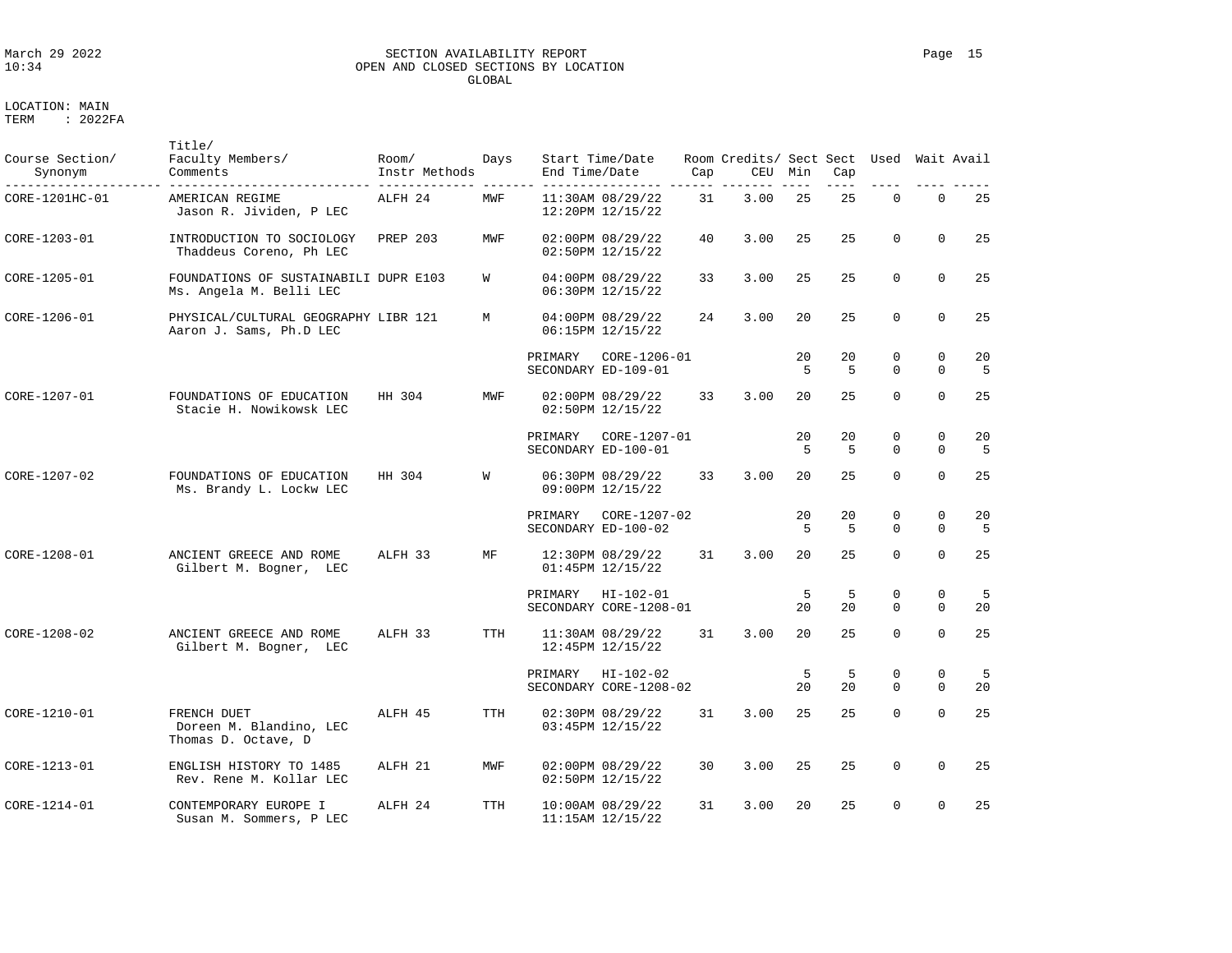# March 29 2022 SECTION AVAILABILITY REPORT Page 16 OPEN AND CLOSED SECTIONS BY LOCATION GLOBAL

| Course Section/<br>Synonym | Title/<br>Faculty Members/<br>Comments                                                                     | Room/<br>Instr Methods        | Days              | End Time/Date | Start Time/Date                                                              | Cap      | Room Credits/ Sect Sect<br>CEU | Min                       | Cap<br>----               | Used               | Wait Avail                   |                           |
|----------------------------|------------------------------------------------------------------------------------------------------------|-------------------------------|-------------------|---------------|------------------------------------------------------------------------------|----------|--------------------------------|---------------------------|---------------------------|--------------------|------------------------------|---------------------------|
|                            |                                                                                                            |                               |                   | PRIMARY       | $HI - 104 - 01$<br>SECONDARY CORE-1214-01                                    |          |                                | 5<br>20                   | -5<br>20                  | $\mathbf 0$<br>0   | $\mathbf 0$<br>0             | - 5<br>20                 |
| CORE-1301S-01              | PSYCHOLOGICLA SCI. & INQUIR PREP 205<br>Kristine L. Slank, LEC<br>For Non-Social Science<br>Majors         |                               | MWF               |               | 10:30AM 08/29/22<br>$11:20AM$ $12/15/22$                                     | 42       | 3.00                           | 25                        | 25                        | $\Omega$           | $\Omega$                     | 25                        |
| CORE-1301S-02              | PSYCHOLOGICLA SCI. & INQUIR HH 404<br>Kristine L. Slank, LEC For Non-<br>Social Science<br>Majors          |                               | MWF               |               | 11:30AM 08/29/22<br>12:20PM 12/15/22                                         | 43       | 3.00                           | 25                        | 25                        | $\Omega$           | $\Omega$                     | 25                        |
| CORE-1302N-01              | INTRO/MATHEMATICAL THINKING DUPR E103<br>Br. Norman W. Hipps LEC<br>For Non-Natural<br>Science/Math Majors |                               | MWF               |               | 02:00PM 08/29/22<br>02:50PM 12/15/22                                         | 33       | 3.00                           | 25                        | 25                        | $\Omega$           | $\Omega$                     | 25                        |
| CORE-1303H-01              | FILM STUDIES<br>Mr. David J. Safin LEC For<br>Non-Humanities Majors                                        | PREP 215                      | т                 |               | 02:30PM 08/29/22<br>05:00PM 12/15/22                                         | 30       | 3.00                           | 25                        | 25                        | $\Omega$           | $\Omega$                     | 25                        |
| CORE-1304H-01              | LOGIC AND THEORY OF KNOWLED ALFH 34<br>Michael P. Krom, Ph LEC For Non-<br>Humanities Majors               |                               | MWF               |               | 10:30AM 08/29/22<br>$11:20AM$ $12/15/22$                                     | 31       | 3.00                           | 25                        | 25                        | $\Omega$           | $\Omega$                     | 25                        |
| CORE-1304H-02              | LOGIC AND THEORY OF KNOWLED HH 303<br>Michael P. Krom, Ph LEC For Non-<br>Humanities Majors                |                               | MWF               |               | 02:00PM 08/29/22<br>02:50PM 12/15/22                                         | 33       | 3.00                           | 18                        | 25                        | $\Omega$           | $\Omega$                     | 25                        |
|                            |                                                                                                            |                               |                   | PRIMARY       | PL-121-01<br>SECONDARY SPL-521-01<br>SECONDARY CORE-1304H-02                 |          |                                | 3<br>$\overline{4}$<br>18 | 3<br>$\overline{4}$<br>18 | 0<br>0<br>$\Omega$ | 0<br>$\mathbf 0$<br>$\Omega$ | 3<br>$\overline{4}$<br>18 |
| CORE-1305N-01              | INTRODUCTION TO BIOLOGY<br>Br. Albert S. Gahr, LEC<br>For Non-Natural<br>Science/Math majors               | DUPR E103<br>DUPR N204<br>LEC | TTH<br><b>TTH</b> |               | 01:00PM 08/29/22<br>03:40PM 12/15/22<br>01:00PM 08/29/22<br>03:40PM 12/15/22 | 33<br>24 | 3.00                           | 19                        | 19                        | $\Omega$           | $\Omega$                     | 19                        |
| CORE-1306N-01              | ASTRONOMY TO ASTROPHYSICS<br>Daniel E. Vanden Be LEC For<br>Non-Natural<br>Science/Math Majors             | DUPR E108                     | <b>TTH</b>        |               | 11:30AM 08/29/22<br>12:45PM 12/15/22                                         | 30       | 3.00                           | 25                        | 25                        | $\Omega$           | $\Omega$                     | 25                        |
| CORE-1400-01               | LISTENING SEMINAR<br>Br. Norman W. Hipps LEC                                                               | ALFH 3-B                      | MWF               |               | 08:30AM 08/29/22<br>09:20AM 12/15/22                                         | 21       | 3.00                           | 15                        | 15                        | $\Omega$           | $\Omega$                     | 15                        |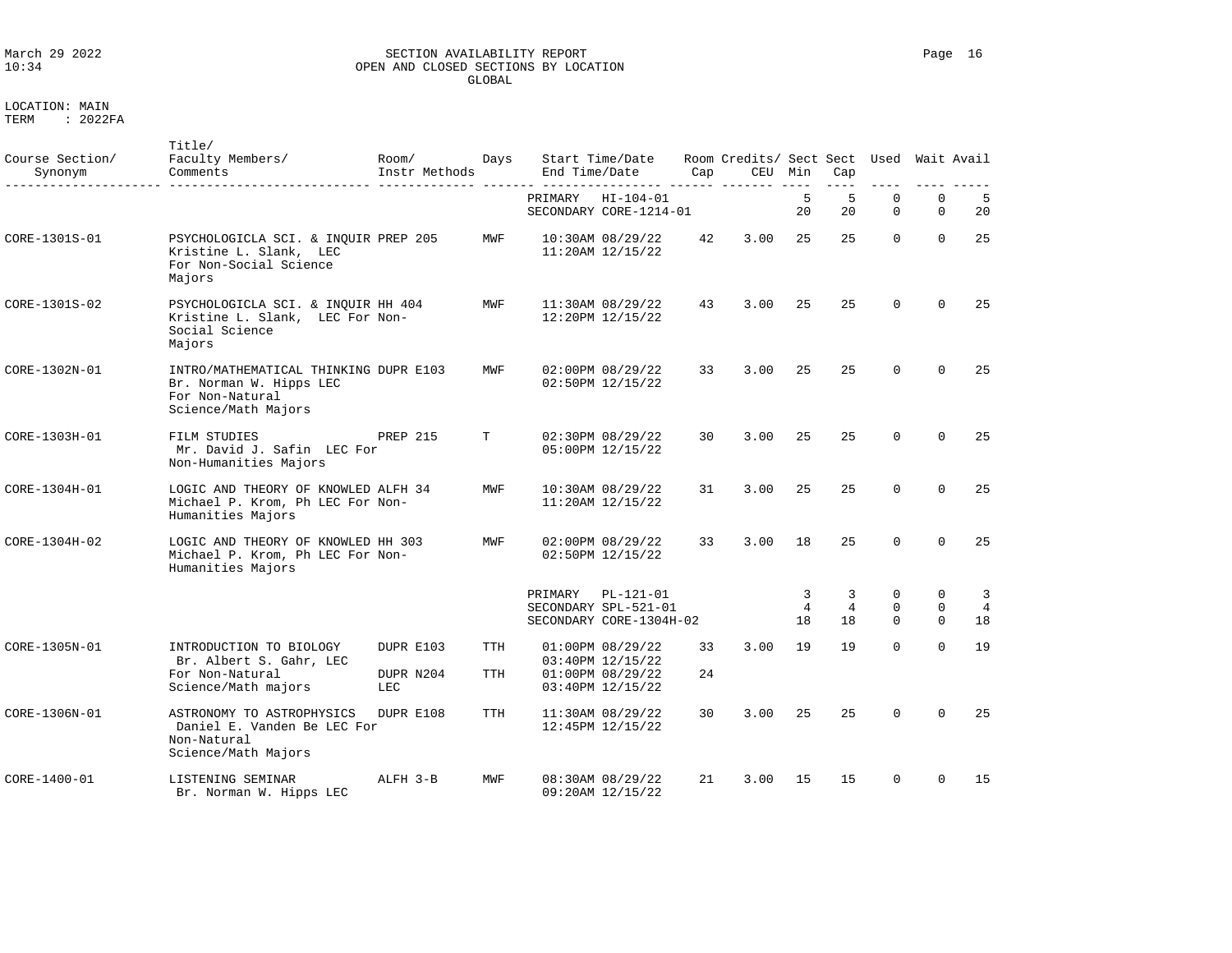### March 29 2022 SECTION AVAILABILITY REPORT Page 17 OPEN AND CLOSED SECTIONS BY LOCATION GLOBAL

| Course Section/<br>Synonym | Title/<br>Faculty Members/<br>Comments         | Room/<br>Instr Methods | Days       | Start Time/Date<br>End Time/Date         | Cap | Room Credits/ Sect Sect Used<br>CEU | Min | Cap |             |             | Wait Avail |
|----------------------------|------------------------------------------------|------------------------|------------|------------------------------------------|-----|-------------------------------------|-----|-----|-------------|-------------|------------|
| CORE-1400-02               | LISTENING SEMINAR<br>Christopher McMahon LEC   | ALFH 43                | MWF        | 08:30AM 08/29/22<br>09:20AM 12/15/22     | 31  | 3.00                                | 15  | 15  | $\mathbf 0$ | $\mathbf 0$ | 15         |
| CORE-1400-03               | LISTENING SEMINAR<br>Lucas F. Briola, Ph LEC   | ALFH 3-B               | MWF        | 09:30AM 08/29/22<br>$10:20AM$ $12/15/22$ | 21  | 3.00                                | 15  | 15  | $\Omega$    | $\Omega$    | 15         |
| CORE-1400-04               | LISTENING SEMINAR<br>Christopher McMahon LEC   | ALFH 43                | MWF        | 09:30AM 08/29/22<br>10:20AM 12/15/22     | 31  | 3.00                                | 15  | 15  | $\Omega$    | $\Omega$    | 15         |
| CORE-1400-05               | LISTENING SEMINAR<br>Ms. Jessica L. Jone LEC   | ALFH 3-B               | MWF        | 10:30AM 08/29/22<br>11:20AM 12/15/22     | 21  | 3.00                                | 15  | 15  | $\Omega$    | $\Omega$    | 15         |
| CORE-1400-06               | LISTENING SEMINAR Eric<br>Mohr, Ph.D.          | ALFH 33<br>LEC         | MWF        | 10:30AM 08/29/22<br>$11:20AM$ $12/15/22$ | 31  | 3.00                                | 15  | 15  | $\mathbf 0$ | $\Omega$    | 15         |
| CORE-1400-07               | LISTENING SEMINAR<br>Ms. Jessica L. Jone LEC   | ALFH 3-B               | MWF        | 11:30AM 08/29/22<br>12:20PM 12/15/22     | 21  | 3.00                                | 15  | 15  | $\mathbf 0$ | $\mathbf 0$ | 15         |
| CORE-1400-08               | LISTENING SEMINAR Eric<br>Mohr, Ph.D.          | ALFH 33<br>LEC         | MWF        | 11:30AM 08/29/22<br>12:20PM 12/15/22     | 31  | 3.00                                | 15  | 15  | $\Omega$    | $\Omega$    | 15         |
| CORE-1400-09               | LISTENING SEMINAR<br>Carl A. Vater, Ph.D LEC   | ALFH 3-B               | МF         | 12:30PM 08/29/22<br>01:45PM 12/15/22     | 21  | 3.00                                | 15  | 15  | $\Omega$    | $\Omega$    | 15         |
| CORE-1400-10               | LISTENING SEMINAR<br>Carl A. Vater, Ph.D LEC   | ALFH 44                | <b>TTH</b> | 08:30AM 08/29/22<br>09:45AM 12/15/22     | 26  | 3.00                                | 15  | 15  | $\Omega$    | $\Omega$    | 15         |
| CORE-1400-11               | LISTENING SEMINAR<br>Patricia A. Sharbau LEC   | ALFH 3-B               | <b>TTH</b> | 10:00AM 08/29/22<br>$11:15AM$ $12/15/22$ | 21  | 3.00                                | 15  | 15  | $\Omega$    | $\Omega$    | 15         |
| CORE-1400-12               | LISTENING SEMINAR<br>Catherine Petrany,<br>LEC | ALFH 3-B               | <b>TTH</b> | 11:30AM 08/29/22<br>12:45PM 12/15/22     | 21  | 3.00                                | 15  | 15  | $\mathbf 0$ | $\mathbf 0$ | 15         |
| CORE-1400-13               | LISTENING SEMINAR<br>Patricia A. Sharbau LEC   | ALFH 44                | TTH        | 11:30AM 08/29/22<br>12:45PM 12/15/22     | 26  | 3.00                                | 15  | 15  | $\Omega$    | $\Omega$    | 15         |
| CORE-1400-14               | LISTENING SEMINAR                              | ALFH 3-B<br>LEC        | <b>TTH</b> | 01:00PM 08/29/22<br>02:15PM 12/15/22     | 21  | 3.00                                | 15  | 15  | $\Omega$    | $\Omega$    | 15         |
| CORE-1400-15               | LISTENING SEMINAR<br>Dawn M. Turkovich,<br>LEC | ALFH 3-B               | <b>TTH</b> | 02:30PM 08/29/22<br>03:45PM 12/15/22     | 21  | 3.00                                | 15  | 15  | $\Omega$    | $\Omega$    | 15         |
| CORE-1400-16               | LISTENING SEMINAR<br>Rev. Thomas More Si LEC   | ALFH 44                | <b>TTH</b> | 02:30PM 08/29/22<br>03:45PM 12/15/22     | 26  | 3.00                                | 15  | 15  | $\mathbf 0$ | $\mathbf 0$ | 15         |
| CORE-1400-17               | LISTENING SEMINAR<br>Rev. Basil Burns, O LEC   | ALFH 3-B               | <b>TTH</b> | 04:00PM 08/29/22<br>05:15PM 12/15/22     | 21  | 3.00                                | 15  | 15  | $\mathbf 0$ | $\mathbf 0$ | 15         |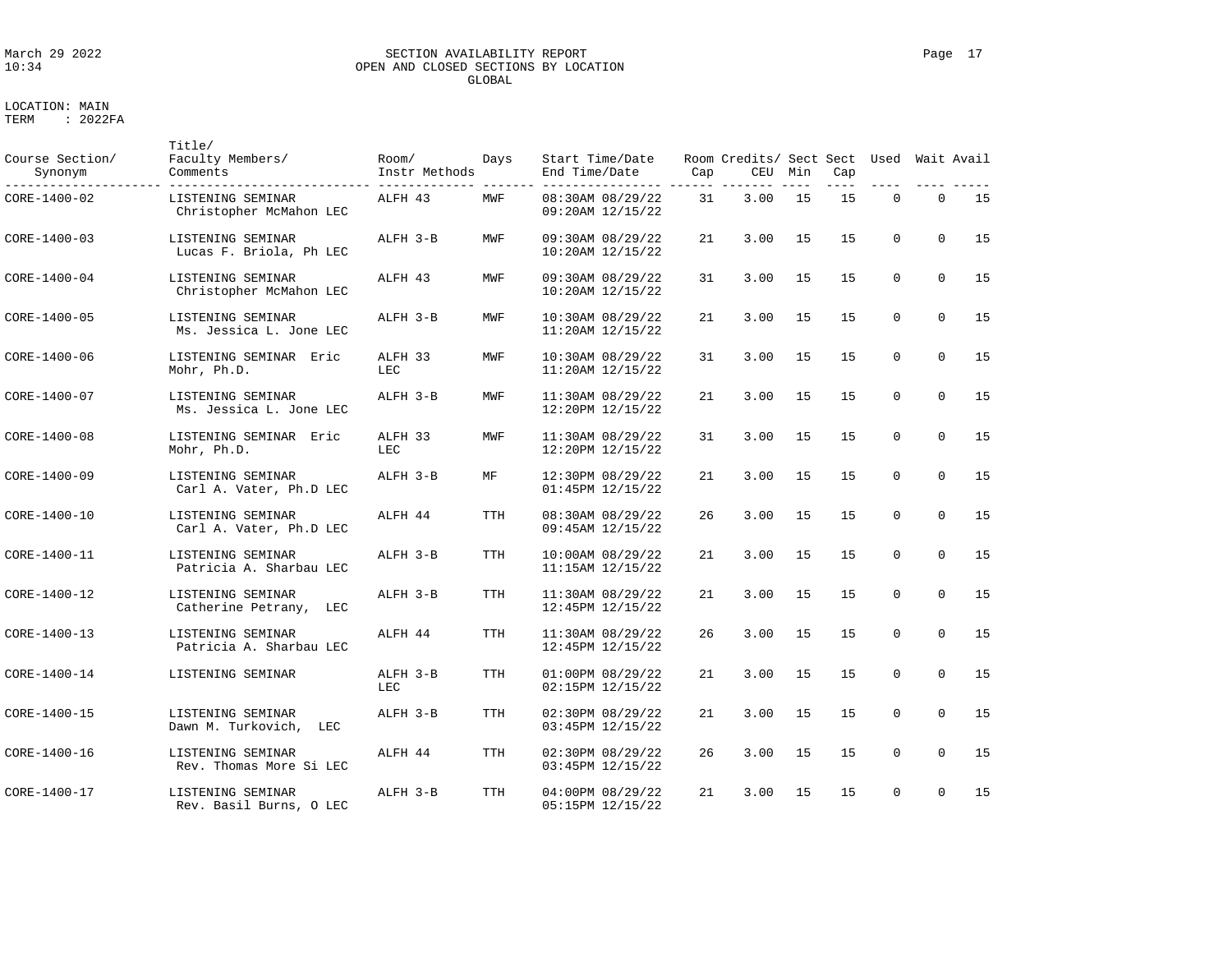### March 29 2022 SECTION AVAILABILITY REPORT Page 18 OPEN AND CLOSED SECTIONS BY LOCATION GLOBAL

| Course Section/<br>Synonym | Title/<br>Faculty Members/<br>Comments                          | Room/<br>Instr Methods | Days       | End Time/Date | Start Time/Date                          | Cap               | Room Credits/ Sect Sect Used Wait Avail<br>CEU | Min     | Cap                  |               |                          | $- - - - -$          |
|----------------------------|-----------------------------------------------------------------|------------------------|------------|---------------|------------------------------------------|-------------------|------------------------------------------------|---------|----------------------|---------------|--------------------------|----------------------|
| CORE-1400HC-01             | HONORS COM. LISTENING SEMIN PREP 220<br>Lucas F. Briola, Ph LEC |                        | MWF        |               | 08:30AM 08/29/22<br>09:20AM 12/15/22     | 20                | 3.00                                           | 15      | 15                   | $\Omega$      | $\Omega$                 | 15                   |
| CORE-1400HC-02             | HONORS COM. LISTENING SEMIN PREP 220<br>Catherine Petrany, LEC  |                        | TTH        |               | 08:30AM 08/29/22<br>09:45AM 12/15/22     | 20                | 3.00                                           | 15      | 15                   | $\mathbf 0$   | $\Omega$                 | 15                   |
| CORE-1400HC-03             | HONORS COM. LISTENING SEMIN ALFH 3-B<br>Jerome Foss, Ph.D. LEC  |                        | MWF        |               | 02:00PM 08/29/22<br>02:50PM 12/15/22     | 21                | 3.00                                           | 15      | 15                   | $\Omega$      | $\Omega$                 | 15                   |
| $CORE-1400HC-04$           | HONORS COM. LISTENING SEMIN ALFH 24<br>Jason R. Jividen, P LEC  |                        | MWF        |               | 03:00PM 08/29/22<br>03:50PM 12/15/22     | 31                | 3.00                                           | 15      | 15                   | $\Omega$      | $\Omega$                 | 15                   |
| CORE-1500-01               | CORE WRITING<br>Rev. Wulfstan F. Cl LEC                         | PLAC 424               | MWF        |               | 08:30AM 08/29/22<br>09:20AM 12/15/22     | $20 \overline{a}$ | 3.00                                           | 15      | 15                   | $\Omega$      | $\Omega$                 | 15                   |
| CORE-1500-02               | CORE WRITING<br>Robert Welch, Ph.D. LEC                         | PLAC 424               | MWF        |               | 09:30AM 08/29/22<br>$10:20AM$ $12/15/22$ | $20 \overline{0}$ | 3.00                                           | 15      | 15                   | $\Omega$      | $\Omega$                 | 15                   |
| $CORE - 1500 - 03$         | CORE WRITING<br>Robert Welch, Ph.D. LEC                         | PLAC 424               | MWF        |               | 10:30AM 08/29/22<br>$11:20AM$ $12/15/22$ | $20 \overline{0}$ | 3.00                                           | 15      | 15                   | $\Omega$      | $\Omega$                 | 15                   |
| $CORE-1500-04$             | CORE WRITING<br>Robert Welch, Ph.D. LEC                         | PLAC 424               | MWF        |               | 11:30AM 08/29/22<br>12:20PM 12/15/22     | $20 \overline{0}$ | 3.00                                           | 15      | 1.5                  | $\Omega$      | $\Omega$                 | 15                   |
| CORE-1500-05               | CORE WRITING<br>Mallory Truckenmill LEC                         | PLAC 424               | TTH        |               | 08:30AM 08/29/22<br>09:45AM 12/15/22     | 20                | 3.00                                           | 15      | 15                   | $\mathbf{0}$  | $\Omega$                 | 15                   |
| CORE-1500-06               | CORE WRITING<br>Ms. Michelle R. Gil LEC                         | PLAC 424               | TTH        |               | $10:00AM$ $08/29/22$<br>11:15AM 12/15/22 | 20                | 3.00                                           | 15      | 15                   | $\mathbf 0$   | $\mathbf 0$              | 15                   |
| CORE-1500-07               | CORE WRITING                                                    | PLAC 424<br>LEC        | TTH        |               | 11:30AM 08/29/22<br>12:45PM 12/15/22     | 20                | 3.00                                           | 15      | 15                   | $\mathbf 0$   | $\Omega$                 | 15                   |
| CORE-1500-08               | CORE WRITING<br>Dennis D. McDaniel, LEC                         | PLAC 424               | <b>TTH</b> |               | 01:00PM 08/29/22<br>02:15PM 12/15/22     | 20                | 3.00                                           | 15      | 15                   | $\Omega$      | $\Omega$                 | 15                   |
| CORE-1500-09               | CORE WRITING<br>Sara Lindey, Ph.D. LEC                          | PLAC 424               | TTH        |               | 02:30PM 08/29/22<br>03:45PM 12/15/22     | 20                | 3.00                                           | 15      | 15                   | $\Omega$      | $\Omega$                 | 15                   |
| CORE-1501-01               | CHILDREN'S LITERATURE<br>Rev. Philip M. Kanf LEC                | <b>PREP 205</b>        | TTH        |               | 01:00PM 08/29/22<br>02:15PM 12/15/22     | 42                | 3.00                                           | 20      | 25                   | $\Omega$      | $\Omega$                 | 25                   |
|                            |                                                                 |                        |            | PRIMARY       | CORE-1501-01<br>SECONDARY CL-130-01      |                   |                                                | 20<br>5 | 20<br>$\overline{5}$ | 0<br>$\Omega$ | $\mathbf{0}$<br>$\Omega$ | 20<br>$\overline{5}$ |
| CORE-1502-01               | ADOLESCENT LITERATURE<br>Tracy A. McNelly, P LEC                | LIBR 123               | TH         |               | 04:00PM 08/29/22<br>06:30PM 12/15/22     | 25                | 3.00                                           | 10      | 20                   | $\Omega$      | $\Omega$                 | 20                   |
|                            |                                                                 |                        |            | PRIMARY       | CORE-1502-01                             |                   |                                                | 10      | 10                   | $\Omega$      | $\Omega$                 | 10                   |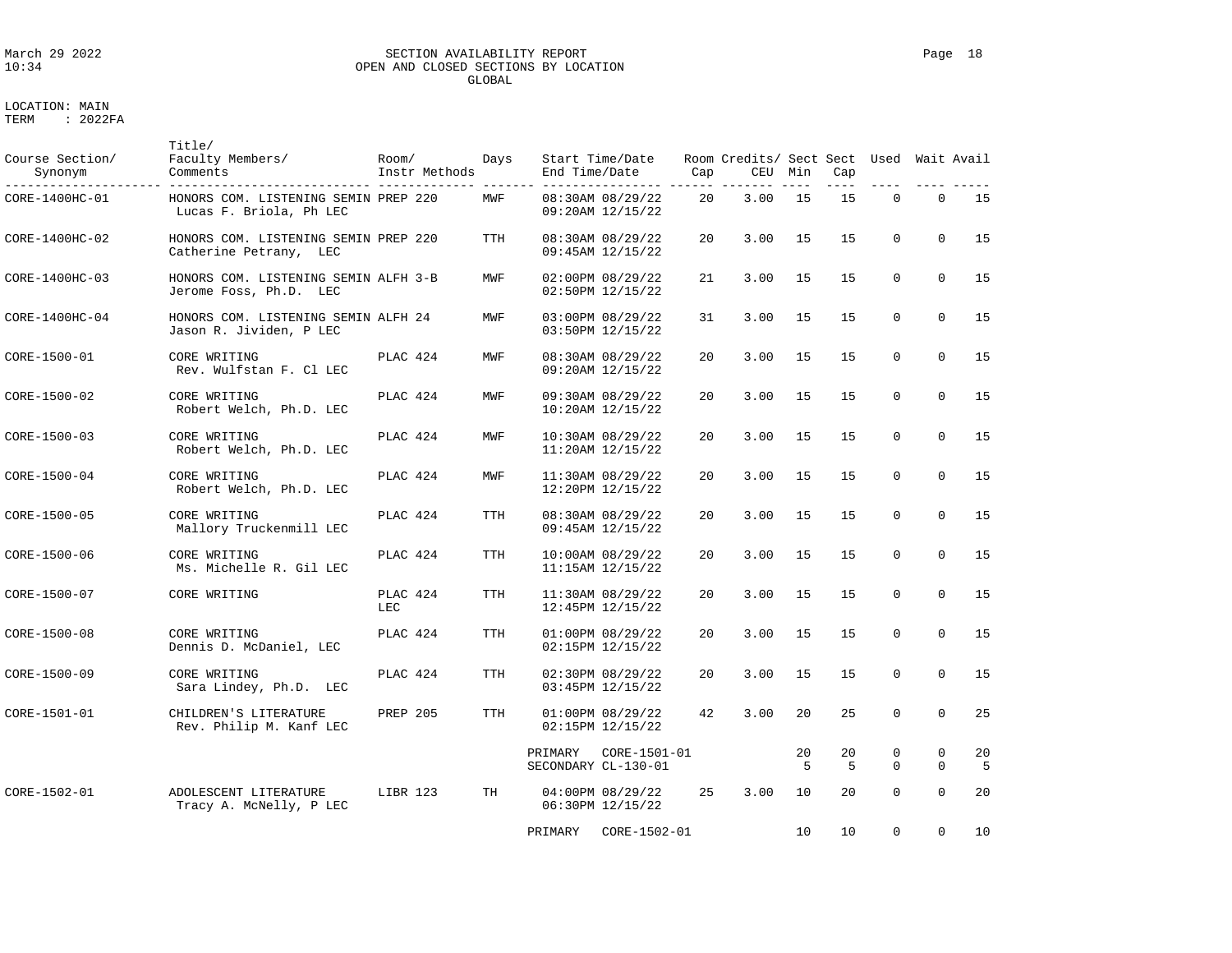### March 29 2022 SECTION AVAILABILITY REPORT Page 19 OPEN AND CLOSED SECTIONS BY LOCATION GLOBAL

LOCATION: MAIN

| Course Section/<br>Synonym | Title/<br>Faculty Members/<br>Comments                        | Room/<br>Instr Methods | Days       | End Time/Date | Start Time/Date                              | Cap | Room Credits/ Sect Sect<br>CEU | Min               | Cap      | Used                    |                            | Wait Avail |
|----------------------------|---------------------------------------------------------------|------------------------|------------|---------------|----------------------------------------------|-----|--------------------------------|-------------------|----------|-------------------------|----------------------------|------------|
|                            |                                                               |                        |            |               | SECONDARY CL-129-01                          |     |                                | 10                | 10       | $\mathbf 0$             | $\mathbf 0$                | 10         |
| CORE-1504-01               | AMERICAN LITERATURE<br>Sara Lindey, Ph.D. LEC                 | ALFH 32                | TTH        |               | 01:00PM 08/29/22<br>02:15PM 12/15/22         | 38  | 3.00                           | 15                | 20       | $\Omega$                | $\Omega$                   | 20         |
|                            |                                                               |                        |            | PRIMARY       | $EL-133-01$<br>SECONDARY CORE-1504-01        |     |                                | 5<br>15           | -5<br>15 | 0<br>$\Omega$           | $\mathbf 0$<br>$\Omega$    | -5<br>15   |
| CORE-1505-01               | ACTING I<br>Mr. Greggory Brandt LEC                           | CARC PAC               | <b>TTH</b> |               | 10:00AM 08/29/22<br>$11:15AM$ $12/15/22$     | 35  | 3.00                           | 1.5               | 1.5      | $\Omega$                | $\Omega$                   | 15         |
| CORE-1602-01               | THE LEADER/FOLLOWER NEXUS<br>Deacon William J. H LEC          | ALFH 37                | <b>TTH</b> |               | 11:30AM 08/29/22<br>12:45PM 12/15/22         | 45  | 3.00                           | 25                | 25       | $\mathbf 0$             | $\mathbf 0$                | 25         |
| CORE-1605-01               | INTRODUCTION TO ETHICS<br>Rev. Basil Burns, O LEC             | ALFH 35                | MW         |               | 03:00PM 08/29/22<br>04:15PM 12/15/22         | 31  | 3.00                           | 25                | 25       | $\mathbf 0$             | $\mathbf 0$                | 25         |
| CORE-2101-01               | CHRISTOLOGY<br>Christopher McMahon LEC                        | ALFH 30                | MWF        |               | 11:30AM 08/29/22<br>12:20PM 12/15/22         | 36  | 3.00                           | 20                | 25       | $\mathbf 0$             | $\mathbf 0$                | 25         |
|                            |                                                               |                        |            | PRIMARY       | $TH-334-01$<br>SECONDARY CORE-2101-01        |     |                                | 5<br>$20^{\circ}$ | 5<br>20  | $\mathbf 0$<br>$\Omega$ | $\mathbf 0$<br>$\Omega$    | 5<br>20    |
| CORE-2102-01               | THOMAS MERTON<br>Patricia A. Sharbau LEC                      | ALFH 30                | MW         |               | 03:00PM 08/29/22<br>04:15PM 12/15/22         | 36  | 3.00                           | 20                | 25       | $\Omega$                | $\mathbf 0$                | 25         |
|                            |                                                               |                        |            | PRIMARY       | $TH-346-01$<br>SECONDARY CORE-2102-01        |     |                                | 5<br>20           | -5<br>20 | $\mathbf 0$<br>$\Omega$ | $\mathbf 0$<br>$\Omega$    | -5<br>20   |
| CORE-2103-01               | WOMEN IN THE OLD TESTAMENT<br>Catherine Petrany, LEC          | ALFH 30                | TTH        |               | 02:30PM 08/29/22<br>03:45PM 12/15/22         | 36  | 3.00                           | 20                | 25       | $\Omega$                | $\mathbf 0$                | 25         |
|                            |                                                               |                        |            | PRIMARY       | TH-207-01<br>SECONDARY CORE-2103-01          |     |                                | 5<br>20           | 5<br>20  | 0<br>$\Omega$           | $\mathbf 0$<br>$\mathbf 0$ | - 5<br>20  |
| CORE-2201-01               | CATHOLIC POLITICAL THOUGHTS ALFH 35<br>Jerome Foss, Ph.D. LEC |                        | TTH        |               | $10:00AM$ $08/29/22$<br>$11:15AM$ $12/15/22$ | 31  | 3.00                           | 20                | 25       | $\Omega$                | $\Omega$                   | 25         |
|                            |                                                               |                        |            | PRIMARY       | PS-261-01<br>SECONDARY CORE-2201-01          |     |                                | 5<br>20           | 5<br>20  | $\mathbf 0$<br>$\Omega$ | 0<br>$\mathbf 0$           | -5<br>20   |
| CORE-2202-01               | COLONIES AND EMPIRE<br>Susan M. Sommers, P LEC                | LIBR 123               | MWF        |               | 09:30AM 08/29/22<br>$10:20AM$ $12/15/22$     | 25  | 3.00                           | 20                | 25       | $\Omega$                | $\Omega$                   | 25         |
|                            |                                                               |                        |            | PRIMARY       | $HI - 245 - 01$<br>SECONDARY CORE-2202-01    |     |                                | 5<br>20           | 5<br>20  | $\mathbf 0$<br>$\Omega$ | $\mathbf 0$<br>$\Omega$    | -5<br>20   |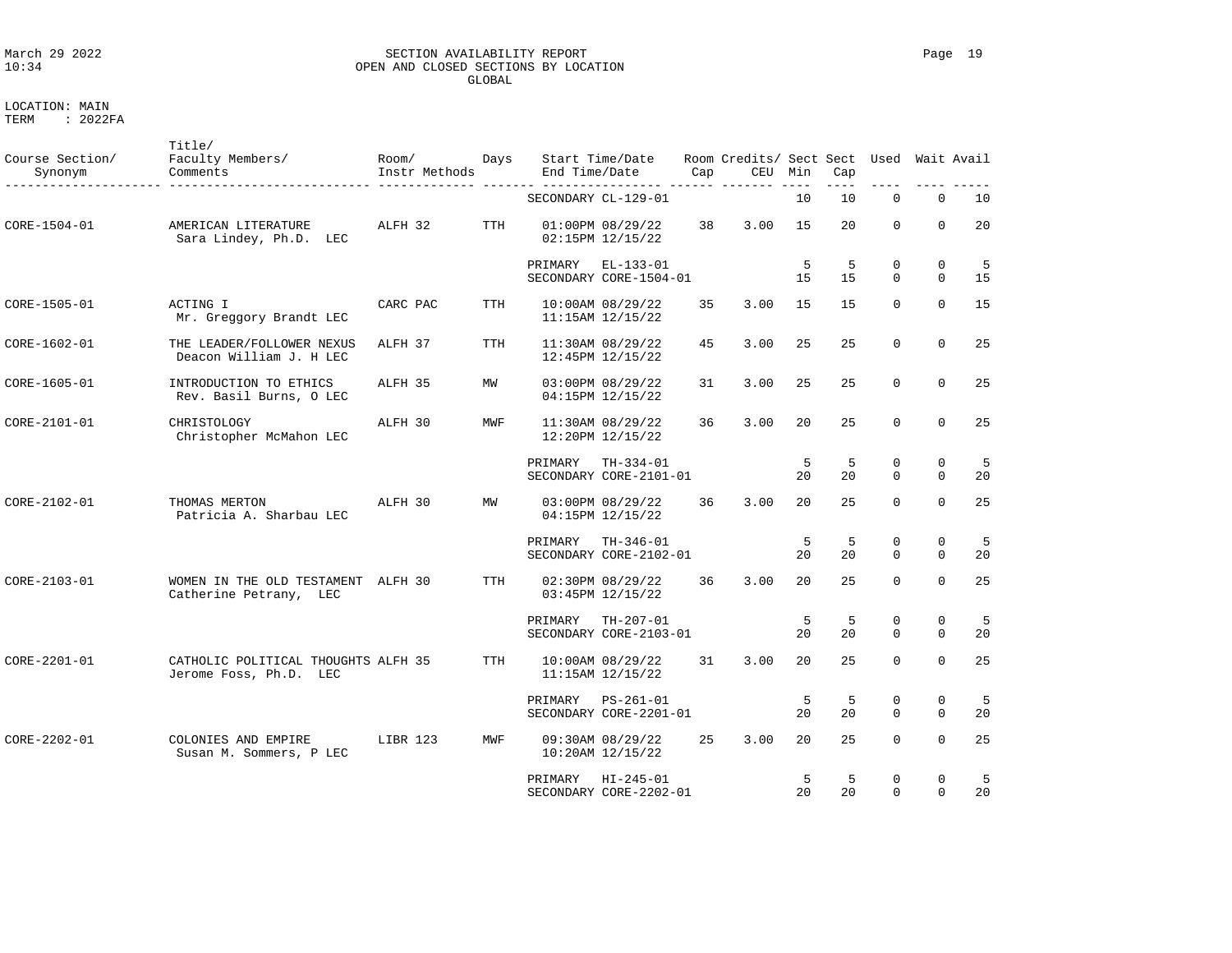# March 29 2022 SECTION AVAILABILITY REPORT Page 20 OPEN AND CLOSED SECTIONS BY LOCATION GLOBAL

LOCATION: MAIN

| Course Section/<br>Synonym | Title/<br>Faculty Members/<br>Comments                                  | Room/<br>Instr Methods | Days       | End Time/Date | Start Time/Date                           | Cap | Room Credits/ Sect Sect<br>CEU | Min     | Cap     | Used Wait Avail |                            |         |
|----------------------------|-------------------------------------------------------------------------|------------------------|------------|---------------|-------------------------------------------|-----|--------------------------------|---------|---------|-----------------|----------------------------|---------|
| CORE-2202-02               | COLONIES AND EMPIRE<br>Susan M. Sommers, P LEC                          | LIBR 123               | MWF        |               | 10:30AM 08/29/22<br>$11:20AM$ $12/15/22$  | 25  | 3.00                           | 20      | 25      | $\Omega$        | $\Omega$                   | 25      |
|                            |                                                                         |                        |            | PRIMARY       | $HI - 245 - 02$<br>SECONDARY CORE-2202-02 |     |                                | 5<br>20 | 5<br>20 | 0<br>$\Omega$   | $\mathbf 0$<br>$\mathbf 0$ | 5<br>20 |
| CORE-2203-01               | PENNSYLVANIA HISTORY<br>Ms. Lauren M. Churi LEC Online/<br>Asynchronous | ONLN ONLN              |            |               | 08/29/22<br>12/15/22                      | 100 | 3.00                           | 20      | 25      | $\Omega$        | $\Omega$                   | 25      |
|                            |                                                                         |                        |            | PRIMARY       | $HI - 258 - 01$<br>SECONDARY CORE-2203-01 |     |                                | 5<br>20 | 5<br>20 | 0<br>$\Omega$   | $\mathbf 0$<br>$\Omega$    | 5<br>20 |
| CORE-2301N-01              | SCIENCE/INTERNATIONAL DEVEL DUPR E106<br>Peter M. Smyntek, P LEC        |                        | MWF        |               | 11:30AM 08/29/22<br>12:20PM 12/15/22      | 24  | 4.00                           | 25      | 25      | $\Omega$        | $\Omega$                   | 25      |
|                            | For non-Natural Science<br>Majors                                       | DUPR N116<br>LEC       | т          |               | 01:00PM 08/29/22<br>03:50PM 12/15/22      | 24  |                                |         |         |                 |                            |         |
| CORE-2400-01               | LEARNING SEMINAR<br>Derek Breid, Ph.D. LEC                              | ALFH 36                | MWF        |               | 08:30AM 08/29/22<br>09:20AM 12/15/22      | 29  | 3.00                           | 15      | 15      | $\Omega$        | $\Omega$                   | 15      |
| CORE-2400-02               | LEARNING SEMINAR<br>Eugene V. Torisky,<br>LEC                           | ALFH 36                | MWF        |               | 09:30AM 08/29/22<br>10:20AM 12/15/22      | 29  | 3.00                           | 15      | 15      | $\Omega$        | $\Omega$                   | 15      |
| CORE-2400-03               | LEARNING SEMINAR<br>Melinda Farrington, LEC                             | ALFH 36                | MWF        |               | 10:30AM 08/29/22<br>11:20AM 12/15/22      | 29  | 3.00                           | 15      | 15      | $\Omega$        | $\Omega$                   | 15      |
| CORE-2400-04               | LEARNING SEMINAR<br>Eugene V. Torisky,<br>LEC                           | ALFH 36                | MWF        |               | 11:30AM 08/29/22<br>12:20PM 12/15/22      | 29  | 3.00                           | 15      | 15      | $\Omega$        | $\Omega$                   | 15      |
| CORE-2400-06               | LEARNING SEMINAR<br>Eugene V. Torisky,<br>LEC                           | ALFH 36                | MWF        |               | 02:00PM 08/29/22<br>02:50PM 12/15/22      | 29  | 3.00                           | 15      | 15      | $\mathbf 0$     | $\mathbf 0$                | 15      |
| CORE-2400-07               | LEARNING SEMINAR<br>Derek Breid, Ph.D.<br>LEC                           | ALFH 36                | MWF        |               | 03:00PM 08/29/22<br>03:50PM 12/15/22      | 29  | 3.00                           | 15      | 1.5     | $\Omega$        | $\Omega$                   | 15      |
| CORE-2400-08               | LEARNING SEMINAR<br>Rev. Shawn Matthew LEC                              | ALFH 36                | <b>TTH</b> |               | 08:30AM 08/29/22<br>09:45AM 12/15/22      | 29  | 3.00                           | 15      | 15      | $\Omega$        | $\mathbf 0$                | 15      |
| CORE-2400-09               | LEARNING SEMINAR<br>Michael E. Rhodes, LEC                              | ALFH 36                | TTH        |               | 10:00AM 08/29/22<br>11:15AM 12/15/22      | 29  | 3.00                           | 15      | 15      | $\Omega$        | $\mathbf 0$                | 15      |
| CORE-2400-11               | LEARNING SEMINAR<br>Thomas D. Octave, D LEC                             | ALFH 36                | <b>TTH</b> |               | 01:00PM 08/29/22<br>02:15PM 12/15/22      | 29  | 3.00                           | 15      | 15      | $\Omega$        | $\Omega$                   | 15      |
| CORE-2400-12               | LEARNING SEMINAR<br>Elaine Bennett, Ph. LEC                             | PLAC 422               | TTH        |               | 02:30PM 08/29/22<br>03:45PM 12/15/22      | 32  | 3.00                           | 15      | 15      | $\mathbf 0$     | $\mathbf 0$                | 15      |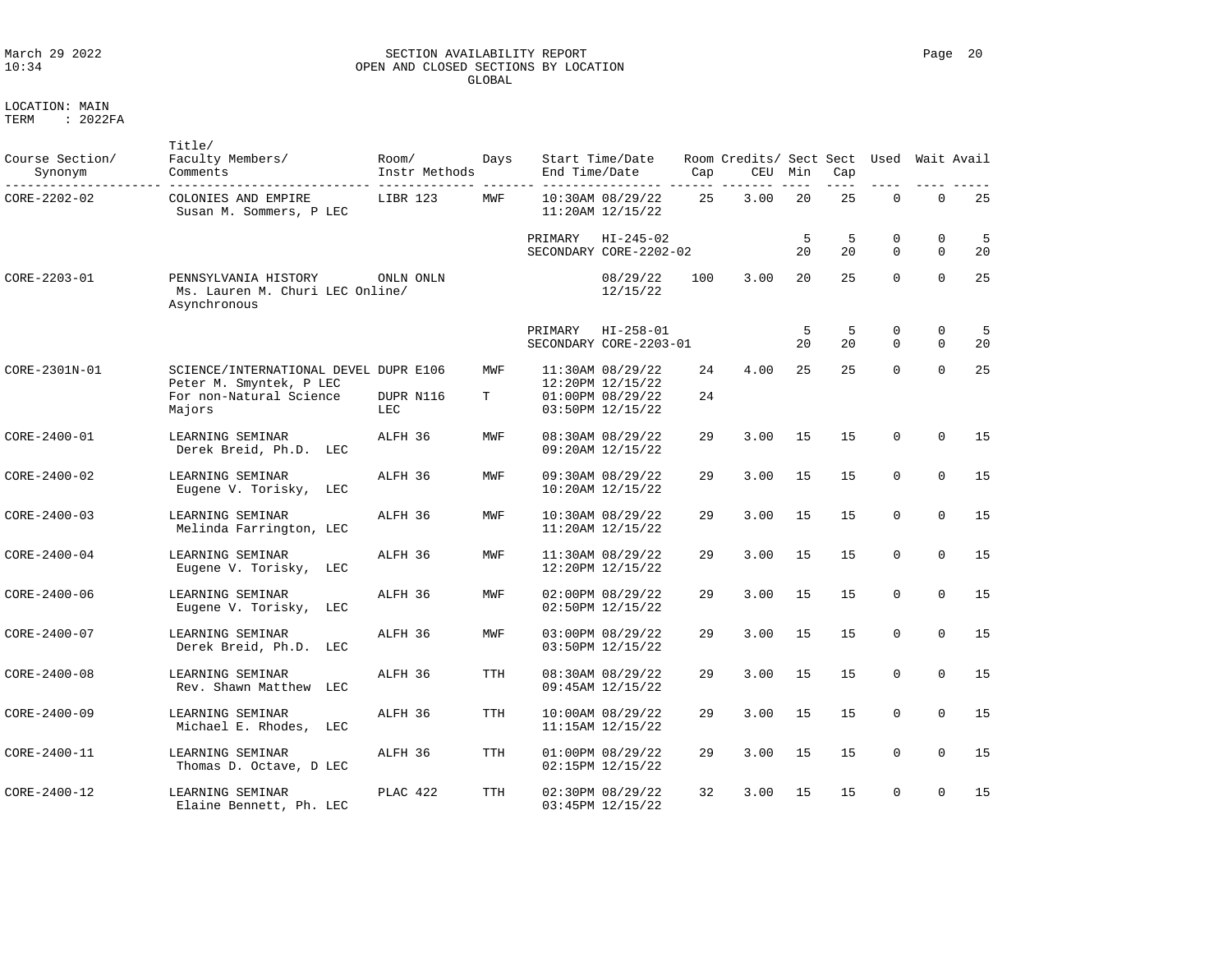### March 29 2022 SECTION AVAILABILITY REPORT Page 21 OPEN AND CLOSED SECTIONS BY LOCATION GLOBAL

LOCATION: MAIN

| Course Section/<br>Synonym | Title/<br>Faculty Members/<br>Comments                                               | Room/<br>Instr Methods | Days       | End Time/Date | Start Time/Date                           | Cap | Room Credits/ Sect Sect<br>CEU | Min     | Cap     | Used                    |                         | Wait Avail |
|----------------------------|--------------------------------------------------------------------------------------|------------------------|------------|---------------|-------------------------------------------|-----|--------------------------------|---------|---------|-------------------------|-------------------------|------------|
| CORE-2400-13               | LEARNING SEMINAR<br>Mr. Greggory Brandt LEC<br>Asynchronous Online                   | ONLN ONLN              |            |               | 08/29/22<br>12/15/22                      | 100 | 3.00                           | 15      | 15      | 0                       | $\mathbf 0$             | 15         |
| CORE-2501-01               | WOMEN'S LITERATURE<br>Sara Lindey, Ph.D.<br>LEC                                      | ALFH 32                | <b>TTH</b> |               | 10:00AM 08/29/22<br>11:15AM 12/15/22      | 38  | 3.00                           | 15      | 20      | 0                       | $\mathbf{0}$            | 20         |
|                            |                                                                                      |                        |            | PRIMARY       | $EL-113-01$<br>SECONDARY CORE-2501-01     |     |                                | 5<br>15 | 5<br>15 | $\mathbf 0$<br>$\Omega$ | $\mathbf 0$<br>$\Omega$ | 5<br>15    |
| CORE-2502-01               | CLEAR DATA COMMUNICATION<br>Annie Laurie Nichol LEC                                  | <b>PREP 219</b>        | MW         |               | 03:00PM 08/29/22<br>04:15PM 12/15/22      | 18  | 3.00                           | 18      | 18      | $\Omega$                | $\Omega$                | 18         |
| CORE-2601-01               | CATHOLIC MARRIAGE<br>Jason E. King, Ph.D LEC                                         | <b>PREP 215</b>        | MWF        |               | 10:30AM 08/29/22<br>11:20AM 12/15/22      | 30  | 3.00                           | 25      | 25      | $\Omega$                | $\Omega$                | 25         |
| CORE-2602-01               | SOC./ENVIRON/GLOBAL PERSPEC ALFH 44<br>Timothy J. Kelly, P LEC Writing<br>Designated |                        | <b>TTH</b> |               | 10:00AM 08/29/22<br>11:15AM 12/15/22      | 26  | 3.00                           | 20      | 25      | $\Omega$                | $\mathbf 0$             | 25         |
|                            |                                                                                      |                        |            | PRIMARY       | $HI - 226 - 01$<br>SECONDARY CORE-2602-01 |     |                                | 5<br>20 | 5<br>20 | 0<br>$\Omega$           | 0<br>$\Omega$           | 5<br>20    |
| $CORE - 2602 - 02$         | SOC./ENVIRON/GLOBAL PERSPEC ALFH 34<br>Timothy J. Kelly, P LEC Writing<br>Designated |                        | <b>TTH</b> |               | 02:30PM 08/29/22<br>03:45PM 12/15/22      | 31  | 3.00                           | 25      | 25      | $\Omega$                | $\Omega$                | 25         |
| $CS - 102 - 01$            | FUNDAMENTALS OF IT & COMPUT DUPR W214<br>Anthony Serapiglia, LEC                     |                        | MWF        |               | 08:30AM 08/29/22<br>09:20AM 12/15/22      | 25  | 3.00                           | 25      | 25      | 0                       | $\mathbf 0$             | 25         |
| $CS-110-01$                | C++ PROGRAMMING I<br>Br. David E. Carlso LEC                                         | DUPR W214              | MWF        |               | 09:30AM 08/29/22<br>10:20AM 12/15/22      | 25  | 3.00                           | 25      | 25      | $\Omega$                | $\Omega$                | 25         |
| $CS-110-02$                | C++ PROGRAMMING I<br>Anthony Serapiglia, LEC                                         | DUPR W214              | MWF        |               | 03:00PM 08/29/22<br>03:50PM 12/15/22      | 25  | 3.00                           | 25      | 25      | $\Omega$                | $\Omega$                | 25         |
| $CS-111-01$                | C++ PROGRAMMING II<br>William Birmingham, LEC                                        | DUPR W214              | <b>TTH</b> |               | 01:00PM 08/29/22<br>02:15PM 12/15/22      | 25  | 3.00                           | 25      | 25      | $\Omega$                | $\Omega$                | 25         |
| $CS-170-01$                | DISCRETE STRUCTURES<br>Br. David E. Carlso LEC                                       | DUPR E106              | MWF        |               | 08:30AM 08/29/22<br>09:20AM 12/15/22      | 24  | 3.00                           | 24      | 24      | 0                       | $\Omega$                | 24         |
| $CS-190-01$                | PROGRAMMING LANG LAB: PYTHON DUPR W214<br>Stephen M. Jodis, P LAB                    |                        | <b>TTH</b> |               | 08:30AM 08/29/22<br>09:45AM 12/15/22      | 25  | 1.00                           | 25      | 25      | 0                       | $\mathbf 0$             | 25         |
| $CS - 221 - 01$            | DATA STRUCTURES<br>Br. David E. Carlso LEC                                           | DUPR W214              | МF         |               | 12:30PM 08/29/22<br>01:45PM 12/15/22      | 25  | 3.00                           | 25      | 25      | 0                       | $\mathbf 0$             | 25         |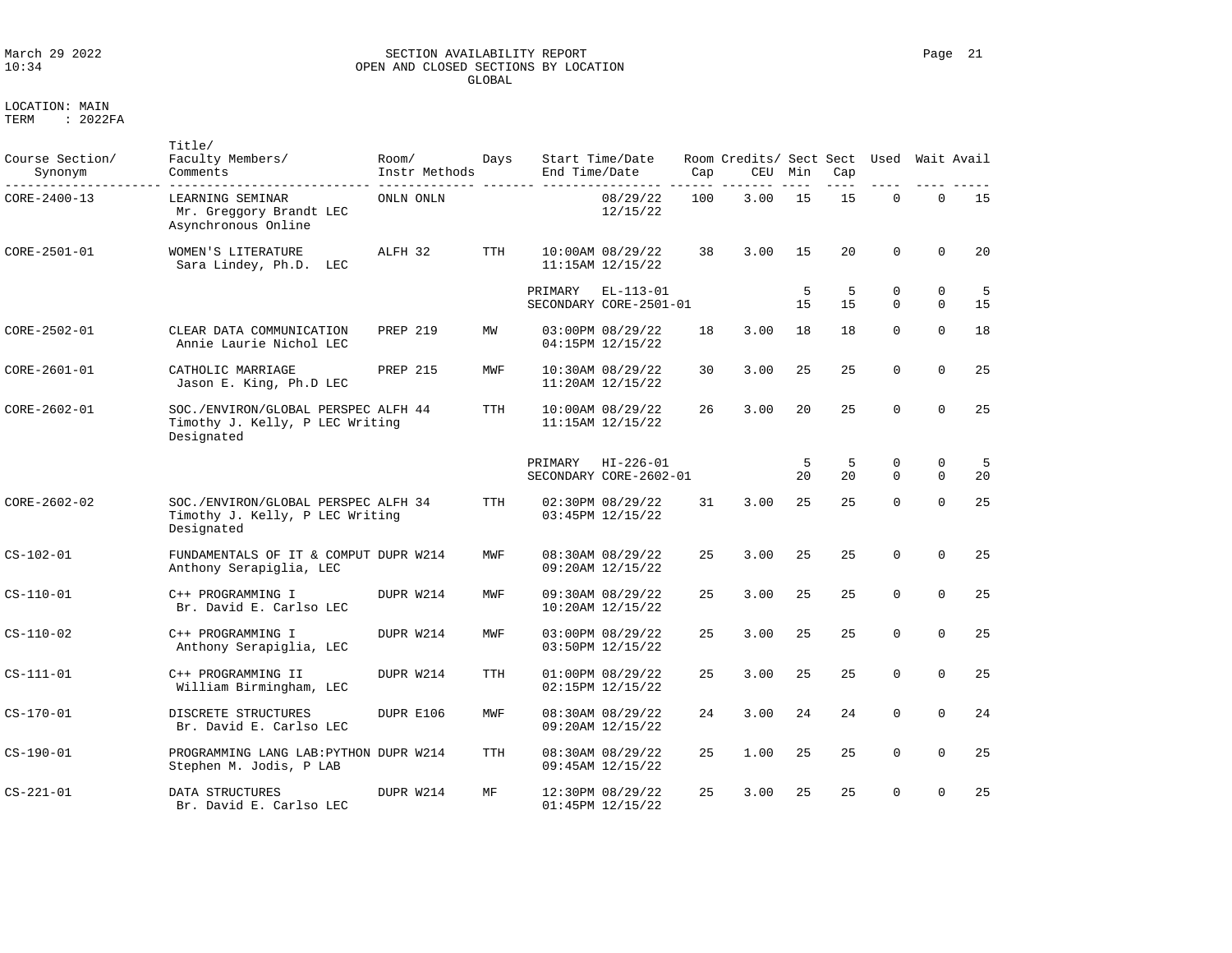### March 29 2022 SECTION AVAILABILITY REPORT Page 22 OPEN AND CLOSED SECTIONS BY LOCATION GLOBAL

LOCATION: MAIN

| Course Section/<br>Synonym | Title/<br>Faculty Members/<br>Comments                                                 | Room/<br>Instr Methods | Days       | End Time/Date | Start Time/Date                          | Cap | Room Credits/ Sect Sect Used<br>CEU | Min      | Cap      |               | Wait Avail               |          |
|----------------------------|----------------------------------------------------------------------------------------|------------------------|------------|---------------|------------------------------------------|-----|-------------------------------------|----------|----------|---------------|--------------------------|----------|
| CS-225-01                  | CYBERSECURITY<br>Anthony Serapiglia, LEC                                               | DUPR W214              | MWF        |               | 11:30AM 08/29/22<br>12:20PM 12/15/22     | 25  | 3.00                                | 25       | 25       | $\Omega$      | $\Omega$                 | 25       |
| $CS - 292 - 01$            | ENGINEERING & COMPUTER ETHI DUPR S201<br>Stacy Birmingham, P LEC                       |                        | <b>TTH</b> |               | 08:30AM 08/29/22<br>09:20AM 12/15/22     | 20  | 2.00                                | 15       | 30       | $\Omega$      | $\Omega$                 | 30       |
|                            |                                                                                        |                        |            | PRIMARY       | ENGR-220-01<br>SECONDARY CS-292-01       |     |                                     | 15<br>15 | 15<br>15 | 0<br>$\Omega$ | $\mathbf{0}$<br>$\Omega$ | 15<br>15 |
| CS-312-01                  | INTRODUCTION TO ALGORITHMS<br>Br. David E. Carlso LEC                                  | DUPR E106              | <b>TTH</b> |               | 01:00PM 08/29/22<br>02:15PM 12/15/22     | 24  | 3.00                                | 24       | 24       | $\Omega$      | $\Omega$                 | 24       |
| CS-335-01                  | COMPUTER ORGANIZATION<br>William Birmingham, LEC                                       | DUPR W214              | TTH        |               | 10:00AM 08/29/22<br>11:15AM 12/15/22     | 25  | 3.00                                | 25       | 25       | $\Omega$      | $\Omega$                 | 25       |
| $CS - 350 - 01$            | DATABASE CONCEPTS/INFO. STR DUPR W214<br>Anthony Serapiglia, LEC                       |                        | <b>TTH</b> |               | 11:30AM 08/29/22<br>12:45PM 12/15/22     | 25  | 3.00                                | 25       | 25       | $\mathbf 0$   | $\Omega$                 | 25       |
| $CS - 357 - 01$            | COMPUTING SCIENCE PROJECT I DUPR W214<br>William Birmingham, LEC Writing<br>Designated |                        | T          |               | 02:30PM 08/29/22<br>03:45PM 12/15/22     | 25  | 1.00                                | 25       | 25       | $\Omega$      | $\Omega$                 | 25       |
| $CS - 365 - 01$            | COMP. GAME DESIGN & DEVELOP DUPR W214<br>William Birmingham, LEC                       |                        | MWF        |               | 10:30AM 08/29/22<br>11:20AM 12/15/22     | 25  | 3.00                                | 25       | 2.5      | $\mathbf 0$   | $\Omega$                 | 25       |
| DS-100-01                  | INTRODUCTION TO DATA SCIENC DUPR S201<br>Sarah R. Dumnich, P LEC                       |                        | <b>TTH</b> |               | 10:00AM 08/29/22<br>$11:15AM$ $12/15/22$ | 20  | 3.00                                | 20       | 20       | $\Omega$      | $\mathbf 0$              | 20       |
| DS-300-01                  | METHODS/DATA SCI & ANALYTIC DUPR S201                                                  | LEC                    | TTH        |               | 01:00PM 08/29/22<br>02:15PM 12/15/22     | 20  | 3.00                                | 20       | 20       | $\mathbf 0$   | $\mathbf 0$              | 20       |
| DS-350-01                  | DATA MINING                                                                            | DUPR S201<br>LEC       | TTH        |               | 11:30AM 08/29/22<br>12:45PM 12/15/22     | 20  | 3.00                                | 2.0      | 20       | $\Omega$      | $\Omega$                 | 20       |
| $EC - 101 - 01$            | PRINCIPLES OF MICROECONOMIC ALFH 37<br>Zachary G. Davis, P LEC                         |                        | MWF        |               | 09:30AM 08/29/22<br>10:20AM 12/15/22     | 45  | 3.00                                | 30       | 30       | $\Omega$      | $\Omega$                 | 30       |
| EC-101-02                  | PRINCIPLES OF MICROECONOMIC ALFH 37<br>Zachary G. Davis, P LEC                         |                        | MWF        |               | 10:30AM 08/29/22<br>11:20AM 12/15/22     | 45  | 3.00                                | 30       | 30       | $\mathbf 0$   | $\Omega$                 | 30       |
| EC-101-03                  | PRINCIPLES OF MICROECONOMIC ALFH 37<br>Zachary G. Davis, P LEC                         |                        | MWF        |               | 11:30AM 08/29/22<br>12:20PM 12/15/22     | 45  | 3.00                                | 30       | 30       | $\mathbf 0$   | $\mathbf 0$              | 30       |
| EC-102-01                  | PRINCIPLES OF MACROECONOMIC ALFH 31<br>Andrew R. Herr, Ph. LEC                         |                        | MWF        |               | 09:30AM 08/29/22<br>10:20AM 12/15/22     | 42  | 3.00                                | 30       | 30       | $\Omega$      | $\Omega$                 | 30       |
| EC-102-02                  | PRINCIPLES OF MACROECONOMIC ALFH 31<br>Andrew R. Herr, Ph. LEC                         |                        | MWF        |               | 10:30AM 08/29/22<br>11:20AM 12/15/22     | 42  | 3.00                                | 30       | 30       | $\Omega$      | $\Omega$                 | 30       |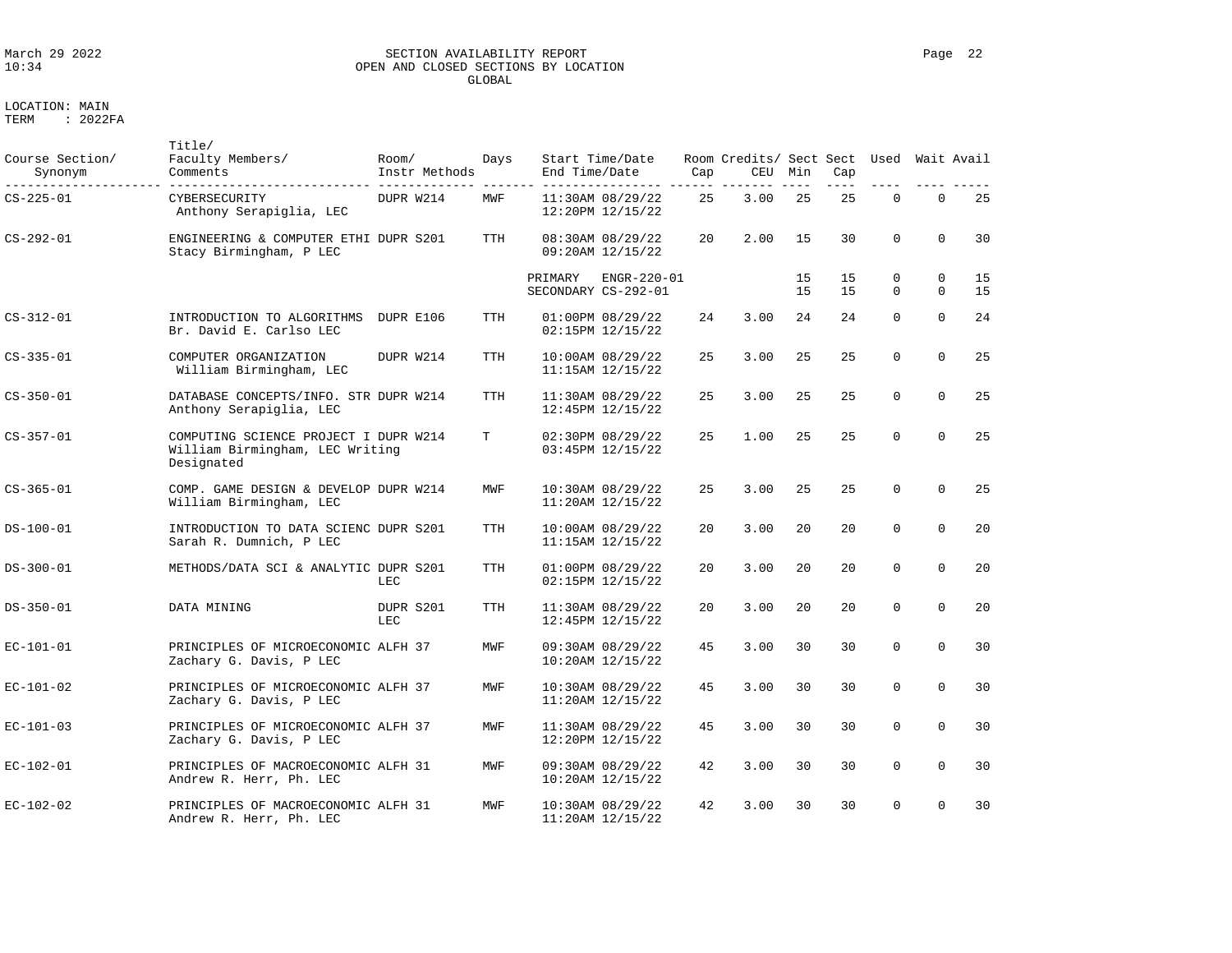# March 29 2022 SECTION AVAILABILITY REPORT Page 23 OPEN AND CLOSED SECTIONS BY LOCATION GLOBAL

LOCATION: MAIN

| Course Section/<br>Synonym | Title/<br>Faculty Members/<br>Comments                          | Room/<br>Instr Methods | Days       | End Time/Date | Start Time/Date                              | Cap | Room Credits/ Sect Sect<br>CEU | Min      | Cap      | Used          |                            | Wait Avail |
|----------------------------|-----------------------------------------------------------------|------------------------|------------|---------------|----------------------------------------------|-----|--------------------------------|----------|----------|---------------|----------------------------|------------|
| EC-102-03                  | PRINCIPLES OF MACROECONOMIC ALFH 34<br>Gary M. Quinlivan, LEC   |                        | TTH        |               | 11:30AM 08/29/22<br>12:45PM 12/15/22         | 31  | 3.00                           | 20       | 20       | $\mathbf 0$   | $\mathsf{O}\xspace$        | 20         |
| EC-201-01                  | MICROECONOMIC THEORY<br>Zachary G. Davis, P LEC                 | ALFH 3-B               | TTH        |               | 08:30AM 08/29/22<br>09:45AM 12/15/22         | 21  | 3.00                           | 20       | 20       | $\Omega$      | $\Omega$                   | 20         |
| $EC-353-01$                | INTERNATIONAL FINANCE<br>Gary M. Quinlivan, LEC                 | ALFH 37                | <b>TTH</b> |               | 08:30AM 08/29/22<br>09:45AM 12/15/22         | 45  | 3.00                           | 15       | 30       | $\Omega$      | $\Omega$                   | 30         |
|                            |                                                                 |                        |            | PRIMARY       | BA-353-01<br>SECONDARY EC-353-01             |     |                                | 15<br>15 | 15<br>15 | 0<br>$\Omega$ | $\mathbf 0$<br>$\Omega$    | 15<br>15   |
| EC-380-01                  | <b>GAME THEORY</b><br>Andrew R. Herr, Ph. LEC                   | ALFH 34                | TTH        |               | $10:00AM$ $08/29/22$<br>$11:15AM$ $12/15/22$ | 31  | 3.00                           | 20       | 20       | $\Omega$      | $\mathbf{0}$               | 20         |
| EC-550-01                  | ECONOMICS INTERNSHIP                                            | ARR ARR<br>LEC         |            |               | 08/29/22<br>12/15/22                         | 100 | 0.00                           |          | 25       | $\mathbf 0$   | $\mathbf 0$                | 25         |
| ED-00A-01                  | FORMAL EDUCATION ADMISSION<br>Stacie H. Nowikowsk LEC           | ARR ARR                |            |               | 08/29/22<br>12/15/22                         | 100 | 0.00                           | 100      | 100      | $\mathbf 0$   | $\mathbf 0$                | 100        |
| ED-100-01                  | FOUNDATIONS OF EDUCATION<br>Stacie H. Nowikowsk LEC             | HH 304                 | MWF        |               | 02:00PM 08/29/22<br>02:50PM 12/15/22         | 33  | 3.00                           | 5        | 25       | $\Omega$      | $\Omega$                   | 25         |
|                            |                                                                 |                        |            | PRIMARY       | CORE-1207-01<br>SECONDARY ED-100-01          |     |                                | 20<br>5  | 20<br>5  | 0<br>$\Omega$ | $\mathbf 0$<br>$\Omega$    | 20<br>5    |
| ED-100-02                  | FOUNDATIONS OF EDUCATION<br>Ms. Brandy L. Lockw LEC             | HH 304                 | W          |               | 06:30PM 08/29/22<br>09:00PM 12/15/22         | 33  | 3.00                           | 5        | 25       | $\mathbf 0$   | $\mathbf 0$                | 25         |
|                            |                                                                 |                        |            | PRIMARY       | CORE-1207-02<br>SECONDARY ED-100-02          |     |                                | 20<br>5  | 20<br>5  | 0<br>$\Omega$ | $\mathbf 0$<br>$\mathbf 0$ | 20<br>5    |
| ED-101-01                  | FIELD EXPERIENCE I: PREK-4 LIBR 122<br>Ms. Makayla L. McMu LEC  |                        | Т          |               | 08:30AM 08/29/22<br>11:15AM 12/15/22         | 24  | 1.00                           | 11       | 11       | $\Omega$      | $\Omega$                   | 11         |
| ED-103-01                  | FIELD EXPERIENCE: 7-12/K-12 LIBR 122<br>Mr. Gerard F. Polic LEC |                        | TH         |               | 08:30AM 08/29/22<br>11:15AM 12/15/22         | 24  | 1.00                           | 11       | 11       | $\mathbf 0$   | $\mathbf 0$                | 11         |
| ED-109-01                  | PHYSICAL/CULTURAL GEOGRAPHY LIBR 121<br>Aaron J. Sams, Ph.D LEC |                        | M          |               | 04:00PM 08/29/22<br>06:15PM 12/15/22         | 24  | 3.00                           | 5        | 25       | $\mathbf 0$   | $\Omega$                   | 25         |
|                            |                                                                 |                        |            | PRIMARY       | CORE-1206-01<br>SECONDARY ED-109-01          |     |                                | 20<br>5  | 20<br>5  | 0<br>$\Omega$ | $\mathbf 0$<br>$\mathbf 0$ | 20<br>5    |
| ED-115-01                  | EDUCATIONAL PSYCHOLOGY                                          | HH 304<br>LEC          | М          |               | 06:30PM 08/29/22<br>09:00PM 12/15/22         | 33  | 3.00                           | 20       | 20       | $\Omega$      | $\Omega$                   | 20         |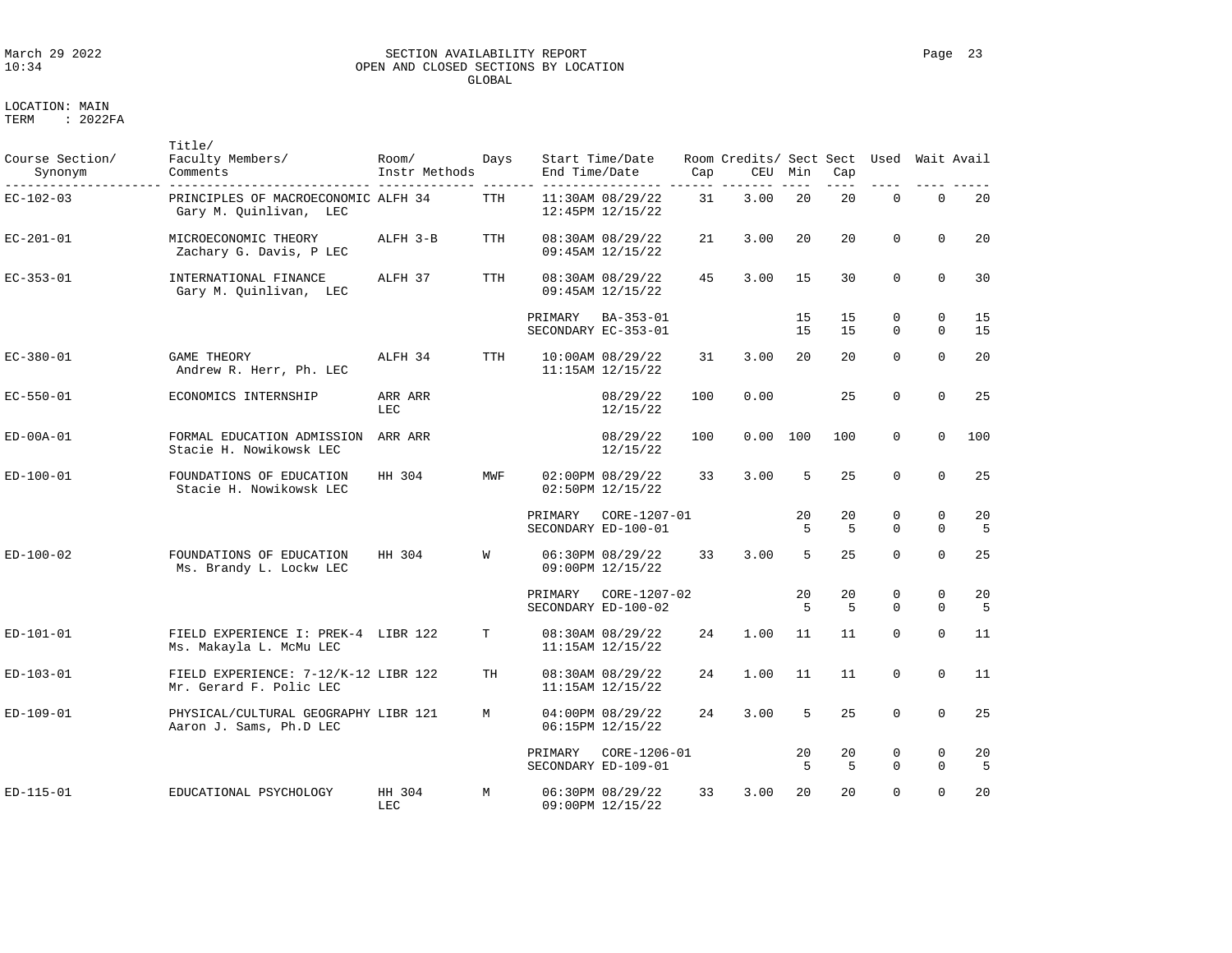# March 29 2022 SECTION AVAILABILITY REPORT Page 24 OPEN AND CLOSED SECTIONS BY LOCATION GLOBAL

| Course Section/<br>Synonym | Title/<br>Faculty Members/<br>Comments                                                      | Room/<br>Instr Methods | Days       | Start Time/Date<br>End Time/Date         | Cap | Room Credits/ Sect Sect Used Wait Avail<br>CEU | Min | Cap<br>$- - -$ |             |             |    |
|----------------------------|---------------------------------------------------------------------------------------------|------------------------|------------|------------------------------------------|-----|------------------------------------------------|-----|----------------|-------------|-------------|----|
| ED-122-01                  | CURRICULUM, PROJECT & PLAY LIBR 123<br>Kathleen A. Beining LEC                              |                        | MW         | 03:00PM 08/29/22<br>04:15PM 12/15/22     | 25  | 3.00                                           | 20  | 20             | $\Omega$    | $\Omega$    | 20 |
| ED-142-01                  | MATHEMATICS FOR TEACHERS<br>Dawn M. Turkovich, LEC                                          | ALFH 30                | TH         | 06:30PM 08/29/22<br>09:00PM 12/15/22     | 36  | 3.00                                           | 20  | 20             | $\Omega$    | $\Omega$    | 20 |
| ED-155-01                  | GEOMETRIC/MEASUREMENT THEOR LIBR 122<br>Dawn M. Turkovich, LEC                              |                        | MW         | 03:00PM 08/29/22<br>04:15PM 12/15/22     | 24  | 3.00                                           | 20  | 20             | $\Omega$    | $\mathbf 0$ | 20 |
| ED-205-01                  | STRAT & TECHNIQUES OF INSTR LIBR 117<br>Dawn M. Turkovich, LEC Must register<br>for ED-00A  |                        | TTH        | 01:00PM 08/29/22<br>02:15PM 12/15/22     | 24  | 3.00                                           | 20  | 20             | $\mathbf 0$ | $\Omega$    | 20 |
| ED-205-02                  | STRAT & TECHNIQUES OF INSTR PREP 215<br>Stacie H. Nowikowsk LEC Must register<br>for ED-00A |                        | W          | 06:30PM 08/29/22<br>09:00PM 12/15/22     | 30  | 3.00                                           | 20  | 20             | $\Omega$    | $\Omega$    | 20 |
| ED-206-01                  | FIELD EXPERIENCE II: STRATE ALFH 37<br>Ms. Makayla L. McMu LEC                              |                        | F          | 02:00PM 08/29/22<br>05:00PM 12/15/22     | 45  | 1.00                                           | 24  | 24             | $\Omega$    | $\Omega$    | 24 |
| ED-208-01                  | CLASSROOM PARTNER & INCLUSI HH 303                                                          | LEC                    | MW         | 03:00PM 08/29/22<br>04:15PM 12/15/22     | 33  | 3.00                                           | 20  | 25             | $\Omega$    | $\Omega$    | 25 |
| ED-220-01                  | READ, WRITE & DIF IN CON AR HH 304<br>Tracy A. McNelly, P LEC Meets same<br>as ED-237       |                        | <b>TTH</b> | 02:30PM 08/29/22<br>03:45PM 12/15/22     | 33  | 3.00                                           | 20  | 25             | $\mathbf 0$ | $\Omega$    | 25 |
| ED-237-01                  | TEACHING OF HUMANITIES<br>Tracy A. McNelly, P LEC Meets<br>same as ED-220                   | HH 304                 | <b>TTH</b> | 02:30PM 08/29/22<br>03:45PM 12/15/22     | 33  | 3.00                                           | 5   | 5              | $\Omega$    | $\Omega$    | 5  |
| ED-244-01                  | SCI & ENVI EARLY/SPEC LEARN LIBR 121<br>Aaron J. Sams, Ph.D LEC                             |                        | TTH        | 01:00PM 08/29/22<br>02:15PM 12/15/22     | 24  | 3.00                                           | 20  | 20             | $\Omega$    | $\Omega$    | 20 |
| ED-250-01                  | READ/WRITE EARLY/SPEC LEARN PREP 215                                                        | LEC                    | <b>TTH</b> | 11:30AM 08/29/22<br>12:45PM 12/15/22     | 30  | 3.00                                           | 20  | 20             | $\Omega$    | $\Omega$    | 20 |
| ED-290-01                  | ED & PY OF EXCEPTIONAL. STU DUPR WG03                                                       | LEC                    | т          | 06:30PM 08/29/22<br>09:00PM 12/15/22     | 44  | 3.00                                           | 20  | 20             | $\mathbf 0$ | $\mathbf 0$ | 20 |
| ED-301-01                  | TEACHING OF ENGLISH, 7-12<br>Tracy A. McNelly, P LEC                                        | LIBR 121               | W          | 06:30PM 08/29/22<br>09:00PM 12/15/22     | 24  | 3.00                                           | 20  | 20             | 0           | $\mathbf 0$ | 20 |
| ED-318-01                  | FIELD EXPERIENCE III<br>Stacie H. Nowikowsk LEC                                             | LIBR 117               | TН         | 08:30AM 08/29/22<br>11:15AM 12/15/22     | 24  | 1.00                                           | 20  | 20             | $\Omega$    | $\Omega$    | 20 |
| ED-322-01                  | FIELD EXPERIENCE III: K-12 LIBR 121<br>Mr. Gerard F. Polic LEC                              |                        | W          | 08:00AM 08/29/22<br>$11:15AM$ $12/15/22$ | 24  | 1.00                                           | 10  | 10             | $\Omega$    | $\Omega$    | 10 |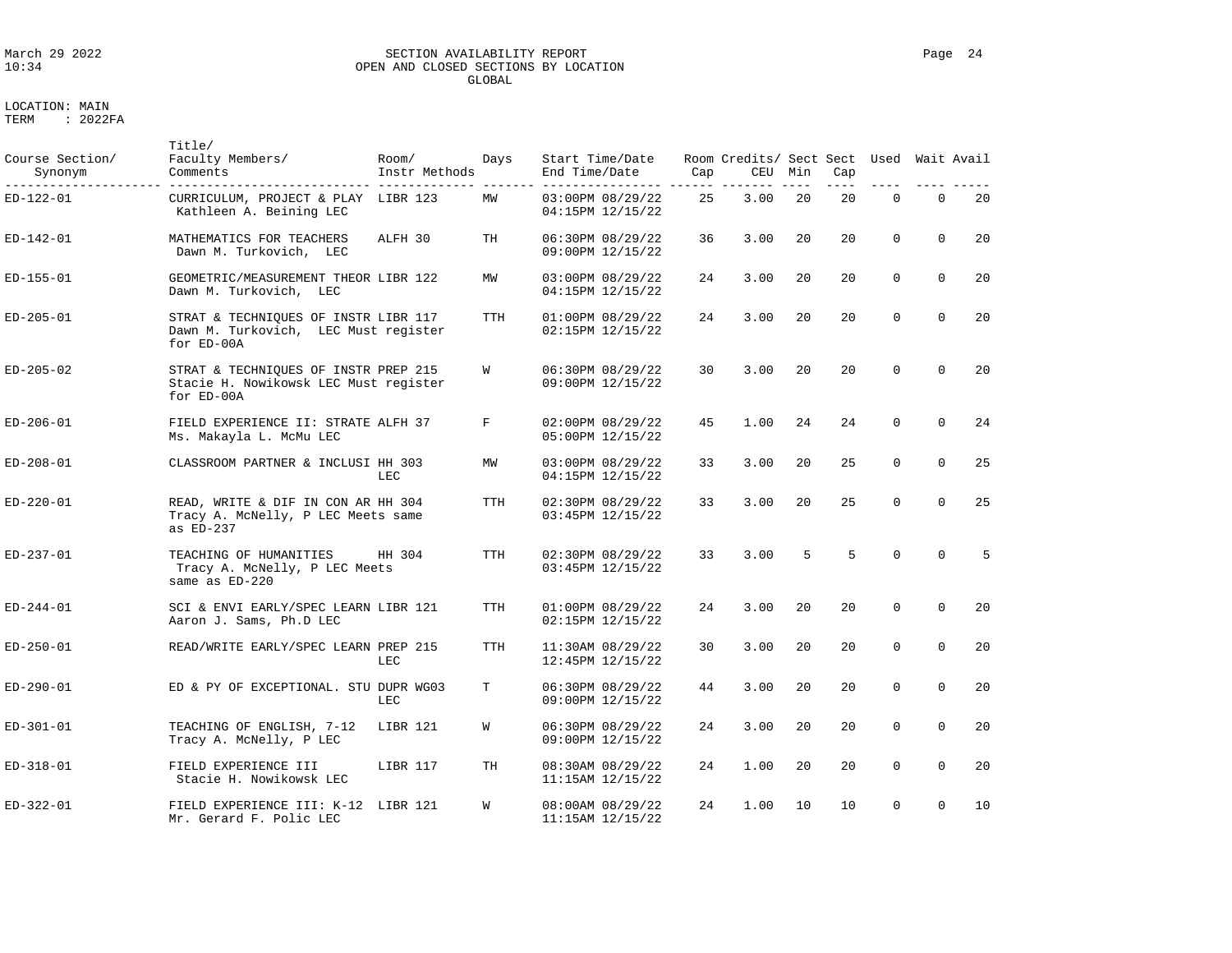# March 29 2022 SECTION AVAILABILITY REPORT Page 25 OPEN AND CLOSED SECTIONS BY LOCATION GLOBAL

LOCATION: MAIN

| Course Section/<br>Synonym | Title/<br>Faculty Members/<br>Comments                                                                  | Room/<br>Instr Methods | Days | End Time/Date | Start Time/Date                      | Cap | Room Credits/ Sect Sect<br>CEU | Min | Cap | Used        |             | Wait Avail |
|----------------------------|---------------------------------------------------------------------------------------------------------|------------------------|------|---------------|--------------------------------------|-----|--------------------------------|-----|-----|-------------|-------------|------------|
| ED-325-01                  | PHYSICAL HEALTH AND WELLNES SSH UPPERSSH<br>Karen L. Hall, D.Ed LEC                                     |                        | TH   |               | 04:00PM 08/29/22<br>06:30PM 12/15/22 | 33  | 3.00                           | 20  | 20  | $\Omega$    | $\Omega$    | 20         |
| ED-330-01                  | EARLY CHILDHOOD LEADERSHIP<br>Kathleen A. Beining LEC                                                   | <b>PREP 205</b>        | M    |               | 06:30PM 08/29/22<br>09:00PM 12/15/22 | 42  | 3.00                           | 20  | 20  | $\Omega$    | $\Omega$    | 20         |
| ED-355-01                  | INST. INTER/HIGH INCID. DIS LIBR 122                                                                    | <b>LEC</b>             | т    |               | 06:30PM 08/29/22<br>09:00PM 12/15/22 | 24  | 3.00                           | 20  | 20  | $\mathbf 0$ | $\mathbf 0$ | 20         |
| ED-362-01                  | BEHAV. & AUTISM SPEC. DISOR PREP 203<br>Rev. Philip M. Kanf LEC                                         |                        | W    |               | 06:30PM 08/29/22<br>09:00PM 12/15/22 | 40  | 3.00                           | 20  | 20  | $\mathbf 0$ | $\mathbf 0$ | 20         |
| ED-381-01                  | EDUCATIONAL TESTING<br>Tracy A. McNelly, P LEC                                                          | LIBR 117               | МW   |               | 03:00PM 08/29/22<br>04:15PM 12/15/22 | 24  | 3.00                           | 20  | 20  | $\mathbf 0$ | $\Omega$    | 20         |
| ED-390-01                  | PROMOTING YOUTH CULT COMP/D ALFH 37<br>Joseph Dilucente                                                 | LEC                    | т    |               | 06:30PM 08/29/22<br>09:00PM 12/15/22 | 45  | 3.00                           | 20  | 20  | $\mathbf 0$ | $\mathbf 0$ | 20         |
| ED-400-01                  | FIELD EXPERIENCE IV:<br>Ms. Margaret E. Ker LEC<br>Orientation on Sunday --<br>see Education Department | LIBR 123               | W    |               | 04:15PM 08/29/22<br>06:00PM 12/15/22 | 25  | 2.00                           | 12  | 12  | $\mathbf 0$ | $\mathbf 0$ | 12         |
| ED-400-02                  | FIELD EXPERIENCE IV:<br>Mrs. Deborah A. Fis LEC<br>Orientation on Sunday --<br>see Education Department | LIBR 122               | W    |               | 04:15PM 08/29/22<br>06:00PM 12/15/22 | 24  | 2.00                           | 12  | 12  | $\mathbf 0$ | $\Omega$    | 12         |
| ED-400-03                  | FIELD EXPERIENCE IV:<br>Ms. Wanda M. Reynol LEC<br>Orientation on Sunday --<br>see Education Department | LIBR 117               | W    |               | 04:15PM 08/29/22<br>06:00PM 12/15/22 | 24  | 2.00                           | 12  | 12  | $\Omega$    | $\Omega$    | 12         |
| $ED-410-01$                | FIELD EXPERIENCE V<br>Ms. Carol A. Borlan LEC<br>Orientation on Sunday --<br>see Education Department   | ARR ARR                |      |               | 08/29/22<br>12/15/22                 | 100 | 8.00                           | 6   | 6   | $\Omega$    | $\Omega$    | 6          |
| ED-410-02                  | FIELD EXPERIENCE V<br>Ms. Taundra K. Kral LEC<br>Orientation on Sunday --<br>see Education Department   | ARR ARR                |      |               | 08/29/22<br>12/15/22                 | 100 | 8.00                           | 6   | 6   | $\Omega$    | $\Omega$    | 6          |
| ED-411-01                  | PROFESSIONAL SEMINAR                                                                                    | ALFH 31<br>LEC         | M    |               | 04:00PM 08/29/22<br>06:15PM 12/15/22 | 42  | 3.00                           | 20  | 20  | $\Omega$    | $\Omega$    | 20         |
| ED-550-01                  | EDUCATION INTERNSHIP<br>Stacie H. Nowikowsk LEC                                                         | ARR ARR                |      |               | 08/29/22<br>12/15/22                 | 100 | 0.00                           | 20  | 25  | $\Omega$    | $\Omega$    | 25         |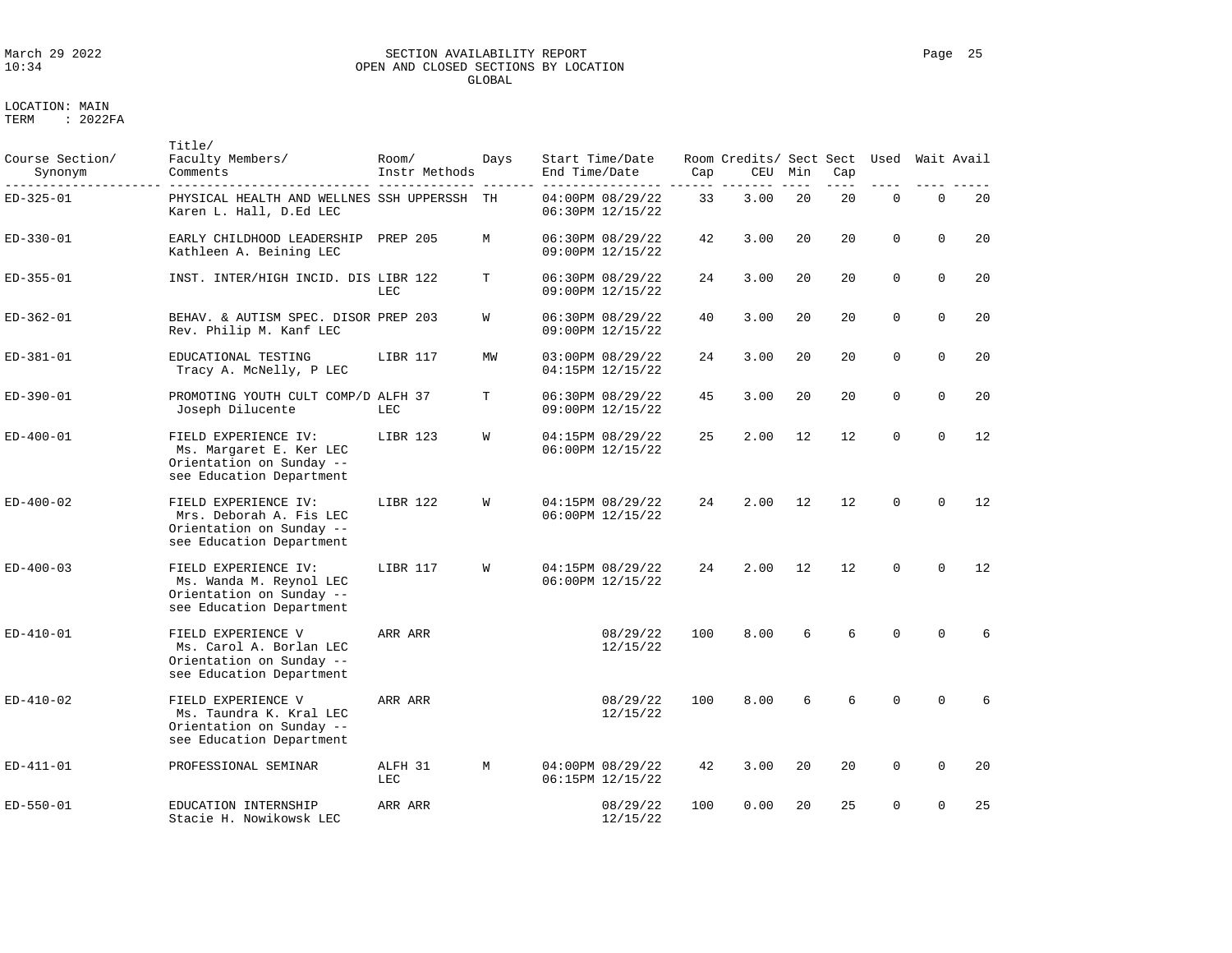### March 29 2022 SECTION AVAILABILITY REPORT Page 26 OPEN AND CLOSED SECTIONS BY LOCATION GLOBAL

| Course Section/<br>Synonym | Title/<br>Faculty Members/<br>Comments                                                | Room/<br>Instr Methods | Days       | End Time/Date | Start Time/Date                          | Cap | Room Credits/ Sect Sect<br>CEU | Min     | Cap       | Used                    | Wait Avail              |           |
|----------------------------|---------------------------------------------------------------------------------------|------------------------|------------|---------------|------------------------------------------|-----|--------------------------------|---------|-----------|-------------------------|-------------------------|-----------|
| $EL-103-01$                | PRINCIPLES OF LITERARY STUD HH 304<br>Dennis D. McDaniel, LEC Writing<br>Designated   |                        | <b>TTH</b> |               | 10:00AM 08/29/22<br>$11:15AM$ $12/15/22$ | 33  | 3.00                           | 2.0     | 20        | $\Omega$                | $\Omega$                | 20        |
| $EL-108-01$                | TECHNICAL WRITING<br>Ms. Marisa R. Carls LEC                                          | HH 303                 | MWF        |               | 09:30AM 08/29/22<br>10:20AM 12/15/22     | 33  | 3.00                           | 20      | 20        | $\Omega$                | $\Omega$                | 20        |
| $EL-110-01$                | INTRO TO CREATIVE WRITING<br>Ms. Michelle R. Gil LEC Writing<br>Designated            | ALFH 30                | <b>TTH</b> |               | 11:30AM 08/29/22<br>12:45PM 12/15/22     | 36  | 3.00                           | 20      | 20        | $\Omega$                | $\Omega$                | 20        |
| $EL-113-01$                | WOMEN'S LITERATURE<br>Sara Lindey, Ph.D. LEC Writing<br>Designated                    | ALFH 32                | <b>TTH</b> |               | 10:00AM 08/29/22<br>$11:15AM$ $12/15/22$ | 38  | 3.00                           | 5       | 20        | $\Omega$                | $\Omega$                | 20        |
|                            |                                                                                       |                        |            | PRIMARY       | $EL-113-01$<br>SECONDARY CORE-2501-01    |     |                                | 5<br>15 | -5<br>1.5 | 0<br>$\Omega$           | $\mathbf 0$<br>$\Omega$ | - 5<br>15 |
| $EL-114-01$                | BRIT LIT: MID AGES TO RESTO ALFH 31<br>Rev. Wulfstan F. Cl LEC                        |                        | MF         |               | 12:30PM 08/29/22<br>01:45PM 12/15/22     | 42  | 3.00                           | 20      | 20        | $\Omega$                | $\Omega$                | 20        |
| $EL-115-01$                | BRIT LIT: NEOCLAS TO MODERN HH 304                                                    | LEC                    | MWF        |               | 09:30AM 08/29/22<br>$10:20AM$ $12/15/22$ | 33  | 3.00                           | 25      | 2.5       | $\Omega$                | $\Omega$                | 25        |
| $EL-119-01$                | HIST. OF ENGLISH LANGUAGE<br>Rev. Wulfstan F. Cl LEC                                  | ALFH 30                | MWF        |               | 10:30AM 08/29/22<br>11:20AM 12/15/22     | 36  | 3.00                           | 25      | 25        | $\Omega$                | $\Omega$                | 25        |
| $EL-133-01$                | AMER. LIT: BEGINNINGS TO PR ALFH 32<br>Sara Lindey, Ph.D. LEC Writing<br>Designated   |                        | <b>TTH</b> |               | 01:00PM 08/29/22<br>02:15PM 12/15/22     | 38  | 3.00                           | 5       | 20        | $\Omega$                | $\Omega$                | 20        |
|                            |                                                                                       |                        |            | PRIMARY       | $EL-133-01$<br>SECONDARY CORE-1504-01    |     |                                | 5<br>15 | 5<br>1.5  | $\mathbf 0$<br>$\Omega$ | $\mathbf 0$<br>$\Omega$ | 5<br>15   |
| $EL-139-01$                | AFRICAN AMERICAN LITERATURE ALFH 32<br>Lea J. Delcoco-Frid LEC                        |                        | MWF        |               | 08:30AM 08/29/22<br>09:20AM 12/15/22     | 38  | 3.00                           | 20      | 20        | $\Omega$                | $\Omega$                | 20        |
| $EL-210-01$                | CLASS. GREEK POETRY & DRAMA ALFH 31<br>Rev. Wulfstan F. Cl LEC                        |                        | <b>TTH</b> |               | 11:30AM 08/29/22<br>12:45PM 12/15/22     | 42  | 3.00                           | 20      | 20        | $\Omega$                | $\Omega$                | 20        |
| $EL-236-01$                | MODERN EUROPEAN LITERATURE ALFH 31                                                    | LEC                    | MWF        |               | 11:30AM 08/29/22<br>12:20PM 12/15/22     | 42  | 3.00                           | 25      | 25        | $\Omega$                | $\Omega$                | 25        |
| $EL-244-01$                | CREATIVE NONFICTION WORKSHO ALFH 3-B<br>Ms. Michelle R. Gil LEC Writing<br>Designated |                        | W          |               | 03:00PM 08/29/22<br>05:30PM 12/15/22     | 21  | 3.00                           | 15      | 15        | $\Omega$                | $\Omega$                | 15        |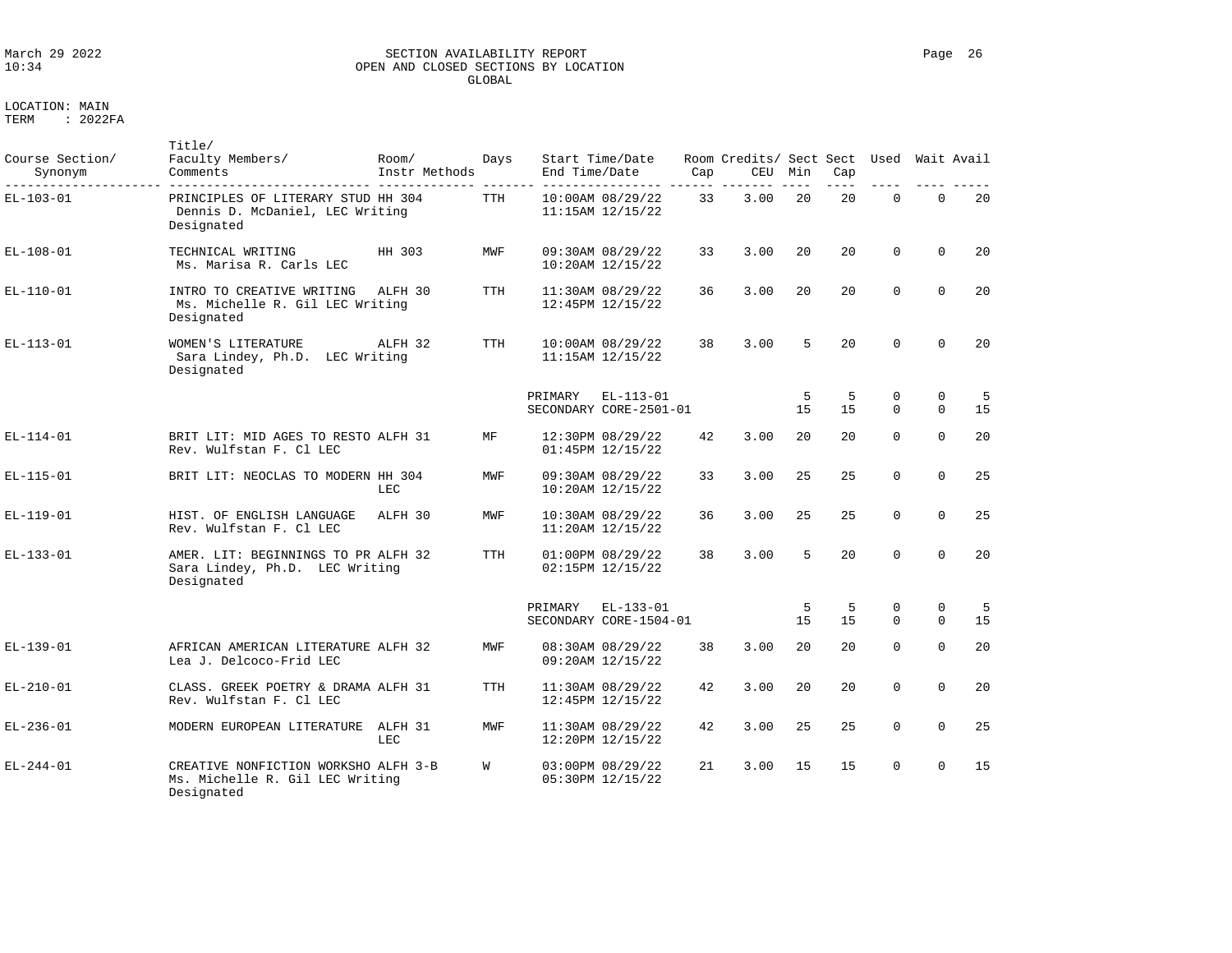### March 29 2022 SECTION AVAILABILITY REPORT Page 27 OPEN AND CLOSED SECTIONS BY LOCATION GLOBAL

| Course Section/<br>Synonym | Title/<br>Faculty Members/<br>Comments                           | Room/<br>Instr Methods                         | Days       | End Time/Date | Start Time/Date                                                                  | Cap      | Room Credits/ Sect Sect Used<br>CEU | Min      | Cap       |                         | Wait Avail                 |          |
|----------------------------|------------------------------------------------------------------|------------------------------------------------|------------|---------------|----------------------------------------------------------------------------------|----------|-------------------------------------|----------|-----------|-------------------------|----------------------------|----------|
| $EL-400-01$                | LITERATURE CAPSTONE<br>Dennis D. McDaniel, LEC                   | PLAC 424                                       | М          |               | 03:00PM 08/29/22<br>05:30PM 12/15/22                                             | 20       | 3.00                                | 25       | 25        | $\mathbf 0$             | $\mathbf 0$                | 25       |
| $EL-401-01$                | CREATIVE CAPSTONE<br>Ms. Michelle R. Gil LEC                     | PREP 220                                       | MWF        |               | 09:30AM 08/29/22<br>$10:20AM$ $12/15/22$                                         | 20       | 3.00                                | 20       | 20        | $\Omega$                | $\Omega$                   | 20       |
| $EM-760-01$                | FIELD WORK II<br>Rev. John-Mary Tomp LEC                         | MAUR CONF                                      | TH         |               | 06:30PM 08/29/22<br>09:00PM 12/15/22                                             | 14       | 3.00                                | 14       | 14        | $\Omega$                | $\Omega$                   | 14       |
| ENGR-100-01                | INTRODUCTION TO ENGINEERING JFW 203<br>Michael Robinson, P LEC   |                                                | <b>TTH</b> |               | 10:00AM 08/29/22<br>$10:50AM$ $12/15/22$                                         | 32       | 2.00                                | 18       | 18        | $\Omega$                | $\Omega$                   | 18       |
| $ENGR-100-02$              | INTRODUCTION TO ENGINEERING DUPR E106<br>Michael Robinson, P LEC |                                                | <b>TTH</b> |               | 08:30AM 08/29/22<br>09:20AM 12/15/22                                             | 24       | 2.00                                | 18       | 18        | $\mathbf 0$             | $\Omega$                   | 18       |
| ENGR-215-01                | INTRO TO CIRCUITS/MEASUREME DUPR E105<br>Michael Robinson, P LEC |                                                | ΜW         |               | 03:00PM 08/29/22<br>04:15PM 12/15/22                                             | 16       | 3.00                                | 10       | 10        | $\mathbf 0$             | $\mathbf 0$                | 10       |
| ENGR-220-01                | ENG. & COMPUTING ETHICS<br>Stacy Birmingham, P LEC               | DUPR S201                                      | TTH        |               | 08:30AM 08/29/22<br>09:20AM 12/15/22                                             | 20       | 2.00                                | 15       | 30        | $\mathbf 0$             | $\mathbf 0$                | 30       |
|                            |                                                                  |                                                |            | PRIMARY       | ENGR-220-01<br>SECONDARY CS-292-01                                               |          |                                     | 15<br>15 | 15<br>1.5 | $\mathbf 0$<br>$\Omega$ | $\mathbf 0$<br>$\mathbf 0$ | 15<br>15 |
| $ENGR-223-01$              | <b>STATICS</b><br>Adam Wood, Ph.D.                               | <b>JFW 203</b><br>LEC                          | MWF        |               | $02:00PM$ $08/29/22$<br>02:50PM 12/15/22                                         | 32       | 3.00                                | 24       | 24        | $\Omega$                | $\Omega$                   | 24       |
| ENGR-226-01                | MATERIALS ENGINEERING Adam JFW 203<br>Wood, Ph.D.                | LEC                                            | TTH        |               | 08:30AM 08/29/22<br>09:45AM 12/15/22                                             | 32       | 3.00                                | 20       | 20        | $\Omega$                | $\Omega$                   | 20       |
| $ENGR-228-01$              | MATERIALS ENGINEERING LAB.<br>Adam Wood, Ph.D.                   | <b>JFW 205</b><br>LAB<br><b>JFW 207</b><br>LAB | Т<br>т     |               | 01:00PM 08/29/22<br>03:50PM 12/15/22<br>$01:00PM$ $08/29/22$<br>03:50PM 12/15/22 | 19<br>13 | 1.00                                | 10       | 10        | $\Omega$                | $\Omega$                   | 10       |
| $ENGR-228-02$              | MATERIALS ENGINEERING LAB.<br>Adam Wood, Ph.D.                   | <b>JFW 205</b><br>LAB<br><b>JFW 207</b><br>LAB | TH<br>TH   |               | 01:00PM 08/29/22<br>03:50PM 12/15/22<br>$01:00PM$ $08/29/22$<br>03:50PM 12/15/22 | 19<br>13 | 1.00                                | 10       | 10        | $\Omega$                | $\Omega$                   | 10       |
| $ENGR-235-01$              | INTRO TO ENVIRONMENTAL ENGR DUPR E105<br>Stacy Birmingham, P LEC |                                                | TTH        |               | $10:00$ AM $08/29/22$<br>$11:15AM$ $12/15/22$                                    | 16       | 3.00                                | 20       | 20        | $\mathbf 0$             | $\Omega$                   | 20       |
| ENGR-310-01                | ENGINEERING THERMODYNAMICS<br>Derek Breid, Ph.D. LEC             | <b>JFW 203</b>                                 | <b>TTH</b> |               | 11:30AM 08/29/22<br>12:45PM 12/15/22                                             | 32       | 3.00                                | 20       | 20        | $\mathbf 0$             | $\mathbf 0$                | 20       |
| $ENGR-330-01$              | FLUID MECHANICS<br>Stacy Birmingham, P LEC                       | DUPR E106                                      | MWF        |               | $10:30AM$ $08/29/22$<br>$11:20AM$ $12/15/22$                                     | 24       | 3.00                                | 20       | 20        | $\Omega$                | $\mathbf 0$                | 20       |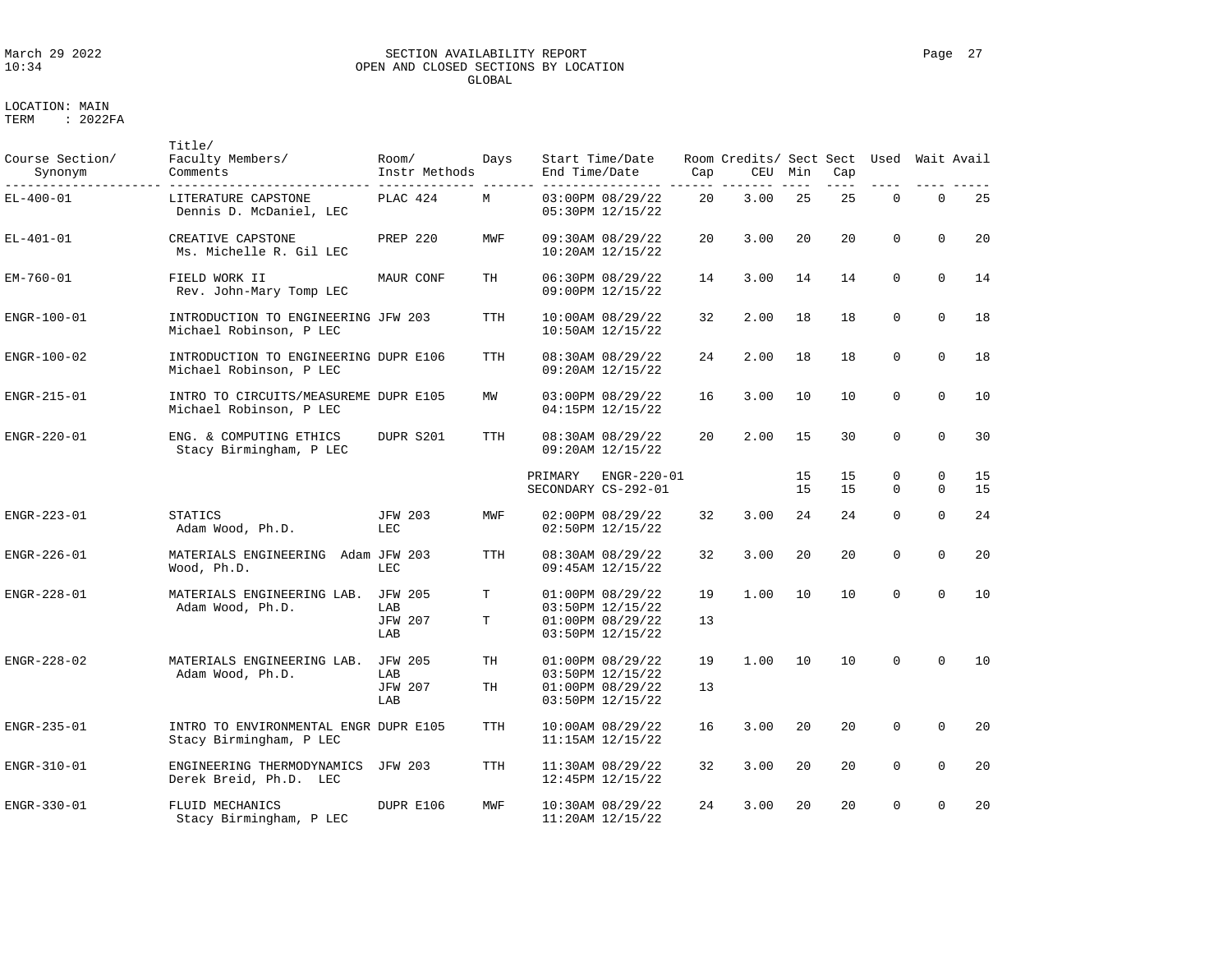# LOCATION: MAIN<br>TERM : 20221 : 2022FA

JR & SR Student Only

| March 29 2022 | SECTION AVAILABILITY REPORT          | Page | 28 |
|---------------|--------------------------------------|------|----|
| 10:34         | OPEN AND CLOSED SECTIONS BY LOCATION |      |    |
|               | GLOBAL                               |      |    |

| Course Section/<br>Synonym | Title/<br>Faculty Members/<br>Comments                           | Room/<br>Instr Methods      | Days       | Start Time/Date<br>End Time/Date                         |                      | Cap      | Room Credits/ Sect Sect<br>CEU | Min | Cap | Used        |             | Wait Avail |
|----------------------------|------------------------------------------------------------------|-----------------------------|------------|----------------------------------------------------------|----------------------|----------|--------------------------------|-----|-----|-------------|-------------|------------|
| ENGR-357-01                | STUDENT RESEARCH SEMINAR<br>Derek Breid, Ph.D. LEC               | ARR ARR                     |            |                                                          | 08/29/22<br>12/15/22 | 100      | 0.00                           | 10  | 10  | $\mathbf 0$ | $\mathbf 0$ | 10         |
| ENGR-366-01                | AUTOMATIC CONTROL SYSTEMS<br>Michael Robinson, P LEC             | DUPR WG02<br><b>JFW 207</b> | MWF<br>MWF | 02:00PM 08/29/22<br>02:50PM 12/15/22<br>02:00PM 08/29/22 |                      | 24<br>13 | 3.00                           | 20  | 20  | $\Omega$    | $\Omega$    | 20         |
|                            |                                                                  | LEC                         |            | 02:50PM 12/15/22                                         |                      |          |                                |     |     |             |             |            |
| ENGR-440-01                | CAPSTONE DESIGN PROJECT I<br>Derek Breid, Ph.D. LEC              | <b>JFW 203</b>              | MWF        | 11:30AM 08/29/22<br>12:20PM 12/15/22                     |                      | 32       | 2.00                           | 24  | 24  | $\mathbf 0$ | $\Omega$    | 24         |
| $ES - 220 - 01$            | INTRODUCTION TO GEO INFO SY DUPR E104<br>Mr. Patrick L. Jaqu LEC |                             | т          | 06:30PM 08/29/22<br>09:00PM 12/15/22                     |                      | 40       | 3.00                           | 24  | 24  | $\mathbf 0$ | $\mathbf 0$ | 24         |
| ES-301-01                  | RESEARCH LABORATORY<br>Peter M. Smyntek, P LEC                   | ARR ARR                     |            |                                                          | 08/29/22<br>12/15/22 | 100      | 2.00                           | 5   | 5   | $\Omega$    | $\Omega$    | 5          |
| $ES-301-02$                | RESEARCH LABORATORY<br>Michelle Duennes, P LEC                   | ARR ARR                     |            |                                                          | 08/29/22<br>12/15/22 | 100      | 2.00                           | 5   | 5   | $\Omega$    | $\Omega$    | 5          |
| $ES-301-03$                | RESEARCH LABORATORY<br>James S. Kellam, Ph LEC                   | ARR ARR                     |            |                                                          | 08/29/22<br>12/15/22 | 100      | 2.00                           | 5   | 5   | $\mathbf 0$ | $\Omega$    | 5          |
| ES-550-01                  | ENVIRONMENTAL SCI. INTERNSH ARR ARR<br>Peter M. Smyntek, P LEC   |                             |            |                                                          | 08/29/22<br>12/15/22 | 100      | 0.00                           | 30  | 30  | $\Omega$    | $\Omega$    | 30         |
| FR-101-01                  | ELEMENTARY FRENCH I<br>Ms. Judith Washburn LEC                   | ALFH 35                     | MWF        | 11:30AM 08/29/22<br>12:20PM 12/15/22                     |                      | 31       | 3.00                           | 2.4 | 24  | $\Omega$    | $\Omega$    | 24         |
| $FR - 203 - 01$            | INTERMEDIATE FRENCH I<br>Ms. Judith Washburn LEC                 | ALFH 45                     | MWF        | 02:00PM 08/29/22<br>02:50PM 12/15/22                     |                      | 31       | 3.00                           | 2.5 | 25  | $\Omega$    | $\Omega$    | 25         |
| FR-316-01                  | READING FRENCH<br>Ms. Judith Washburn LEC                        | ALFH 45                     | MW         | 04:30PM 08/29/22<br>05:45PM 12/15/22                     |                      | 31       | 3.00                           | 25  | 25  | $\mathbf 0$ | $\mathbf 0$ | 25         |
| FRC-301-01                 | APPLIED RESEARCH AT FRC<br>Dana M. Winters, Ph LEC               | ARR ARR                     |            |                                                          | 08/29/22<br>12/15/22 | 100      | 1.00                           | 10  | 10  | $\mathbf 0$ | $\Omega$    | 10         |
| FRC-376-01                 | CREATING CHANGE FOR CHILDRE FRC 113<br>Dana M. Winters, Ph LEC   |                             | М          | 03:00PM 08/29/22<br>04:40PM 12/15/22                     |                      | 25       | 2.00                           | 15  | 15  | $\mathbf 0$ | $\Omega$    | 15         |
| FRC-499-01                 | PROJECT IN CHILDREN'S STUDI ARR ARR<br>Dana M. Winters, Ph LEC   |                             |            |                                                          | 08/29/22<br>12/15/22 | 100      | 1.00                           | 10  | 10  | $\mathbf 0$ | $\Omega$    | 10         |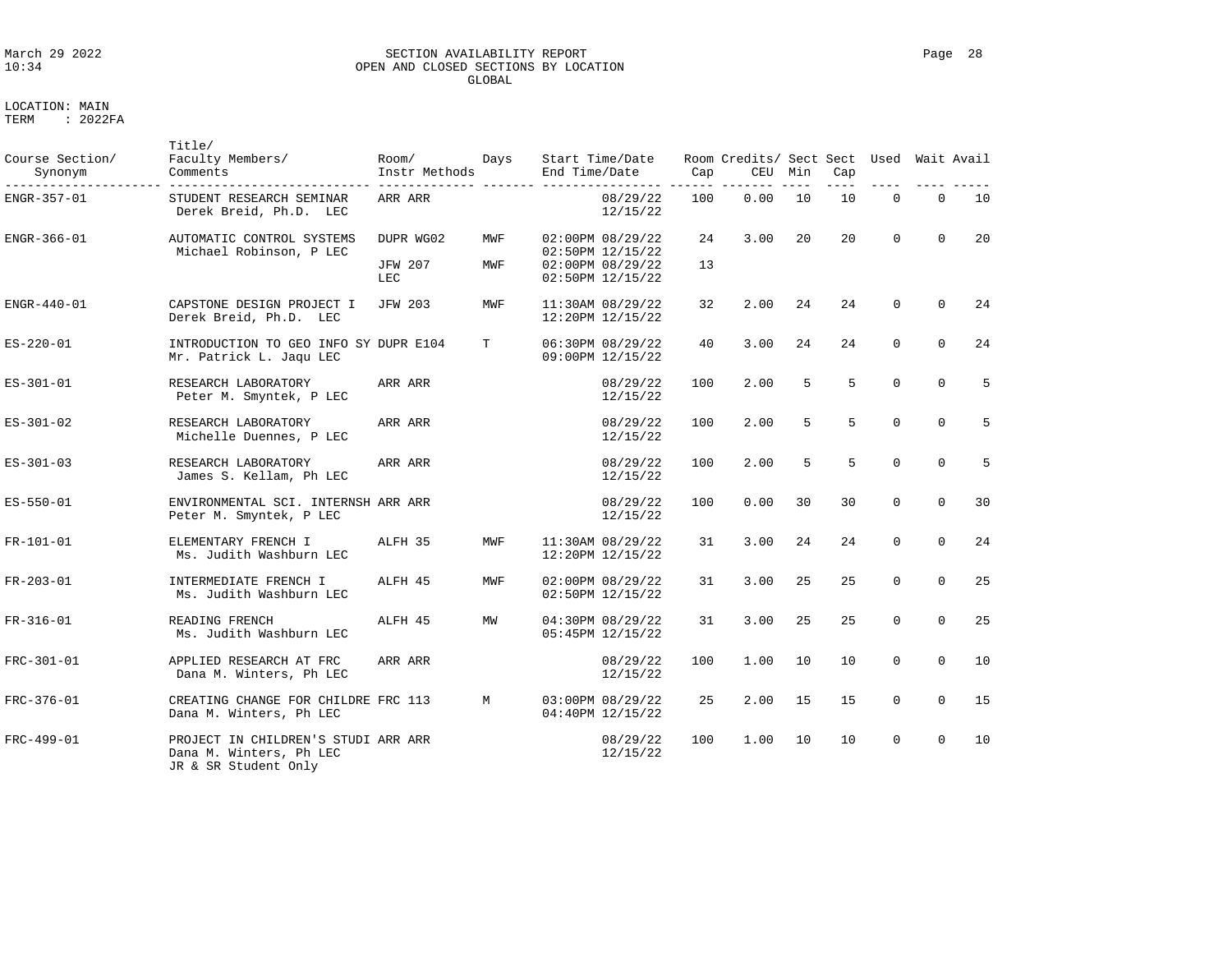### March 29 2022 SECTION AVAILABILITY REPORT Page 29 OPEN AND CLOSED SECTIONS BY LOCATION GLOBAL

LOCATION: MAIN

| Course Section/<br>Synonym | Title/<br>Faculty Members/<br>Comments                                                                                            | Room/<br>Instr Methods                           | Days   | End Time/Date | Start Time/Date                                                              | Cap      | Room Credits/ Sect Sect Used<br>CEU | Min     | Cap     |               | Wait Avail    |         |
|----------------------------|-----------------------------------------------------------------------------------------------------------------------------------|--------------------------------------------------|--------|---------------|------------------------------------------------------------------------------|----------|-------------------------------------|---------|---------|---------------|---------------|---------|
| GCBA-00X-01                | EXIT INTERV/BUS. COMPETENCI ARR ARR<br>Michael J. Urick, P LEC Added by<br>Registrar upon<br>receipt of graduation<br>application |                                                  |        |               | 08/29/22<br>12/15/22                                                         | 100      | 0.00                                |         | 20      | $\mathbf 0$   | $\mathbf 0$   | 20      |
| GCBA-00Z-01                | OE NON-CREDIT SEMINAR<br>Mr. David E. Adams LEC Student<br>must register for<br>this course in their final<br>semester.           | ARR ARR                                          |        |               | 08/29/22<br>12/15/22                                                         | 100      | 0.00                                |         | 20      | $\Omega$      | $\Omega$      | 20      |
| GCBA-607-01                | ORG. BEHAV. & HUMAN RESOURC ALFH 41<br>Michael J. Urick, P LEC                                                                    |                                                  | T      |               | 06:30PM 08/29/22<br>09:00PM 12/15/22                                         | 32       | 3.00                                | 20      | 20      | $\mathbf 0$   | $\mathbf 0$   | 20      |
| GCBA-630-01                | ADV. ACCT. AND FINANCE IN O ALFH 41<br>Mr. Mark Abramovic LEC                                                                     |                                                  | W      |               | 06:30PM 08/29/22<br>09:00PM 12/15/22                                         | 32       | 3.00                                | 20      | 20      | 0             | $\mathbf 0$   | 20      |
| GCBA-692-01                | OPERATIONS MANAGEMENT I<br>Mr. Matthew K. Mill LEC                                                                                | ALFH 41                                          | TH     |               | 06:30PM 08/29/22<br>09:15PM 12/15/22                                         | 32       | 3.00                                | 20      | 20      | $\mathbf 0$   | $\mathbf 0$   | 20      |
| GCBA-693-01                | SUPPLY CHAIN MANAGEMENT<br>Terrance D. Smith, LEC                                                                                 | ALFH 41                                          | М      |               | 06:30PM 08/29/22<br>09:00PM 12/15/22                                         | 32       | 3.00                                | 20      | 20      | $\mathbf 0$   | $\mathbf 0$   | 20      |
| GCBA-695-01                | STRATEGIC MANAGEMENT<br>Matthias P. Huehn, LEC<br>Synchronous Online Only                                                         | ONLN ONLN                                        | М      |               | 06:30PM 08/29/22<br>09:00PM 12/15/22                                         | 100      | 3.00                                |         | 25      | $\Omega$      | $\Omega$      | 25      |
| GCBA-730-01                | GRAD SAP BUS. ONE PROGRAM<br>Mr. Robert A. Markl LEC<br>Permission of Instructor<br>required                                      | ALFH 41                                          | W      |               | 03:00PM 08/29/22<br>05:30PM 12/15/22                                         | 32       | 3.00                                | 5       | 25      | $\Omega$      | $\Omega$      | 25      |
|                            |                                                                                                                                   |                                                  |        | PRIMARY       | BA-368-01<br>SECONDARY GCBA-730-01                                           |          |                                     | 20<br>5 | 20<br>5 | 0<br>$\Omega$ | 0<br>$\Omega$ | 20<br>5 |
| GCBA-750-01                | INDEPENDENT STUDY<br>Permission of Graduate<br>Director required                                                                  | ARR ARR<br><b>LEC</b>                            |        |               | 08/29/22<br>12/15/22                                                         | 100      | 1.00                                | 25      | 25      | $\Omega$      | $\mathbf 0$   | 25      |
| GCBA-751-01                | GRAD. INTERNSHIP-MGMT/OE<br>Permission of Graduate<br>Director required                                                           | ARR ARR<br>LEC                                   |        |               | 08/29/22<br>12/15/22                                                         | 100      | 0.00                                | 10      | 25      | $\Omega$      | $\Omega$      | 25      |
| GCCE-601-01                | ORIENT COUNSEL EDU, SERV &<br>Ms. Lisa Maloney                                                                                    | <b>PREP 205</b><br>LEC<br><b>PREP 205</b><br>LEC | T<br>S |               | 06:00PM 08/29/22<br>10:00PM 10/17/22<br>09:00AM 09/24/22<br>03:00PM 09/24/22 | 42<br>42 | 3.00                                | 12      | 12      | $\mathbf 0$   | $\Omega$      | 12      |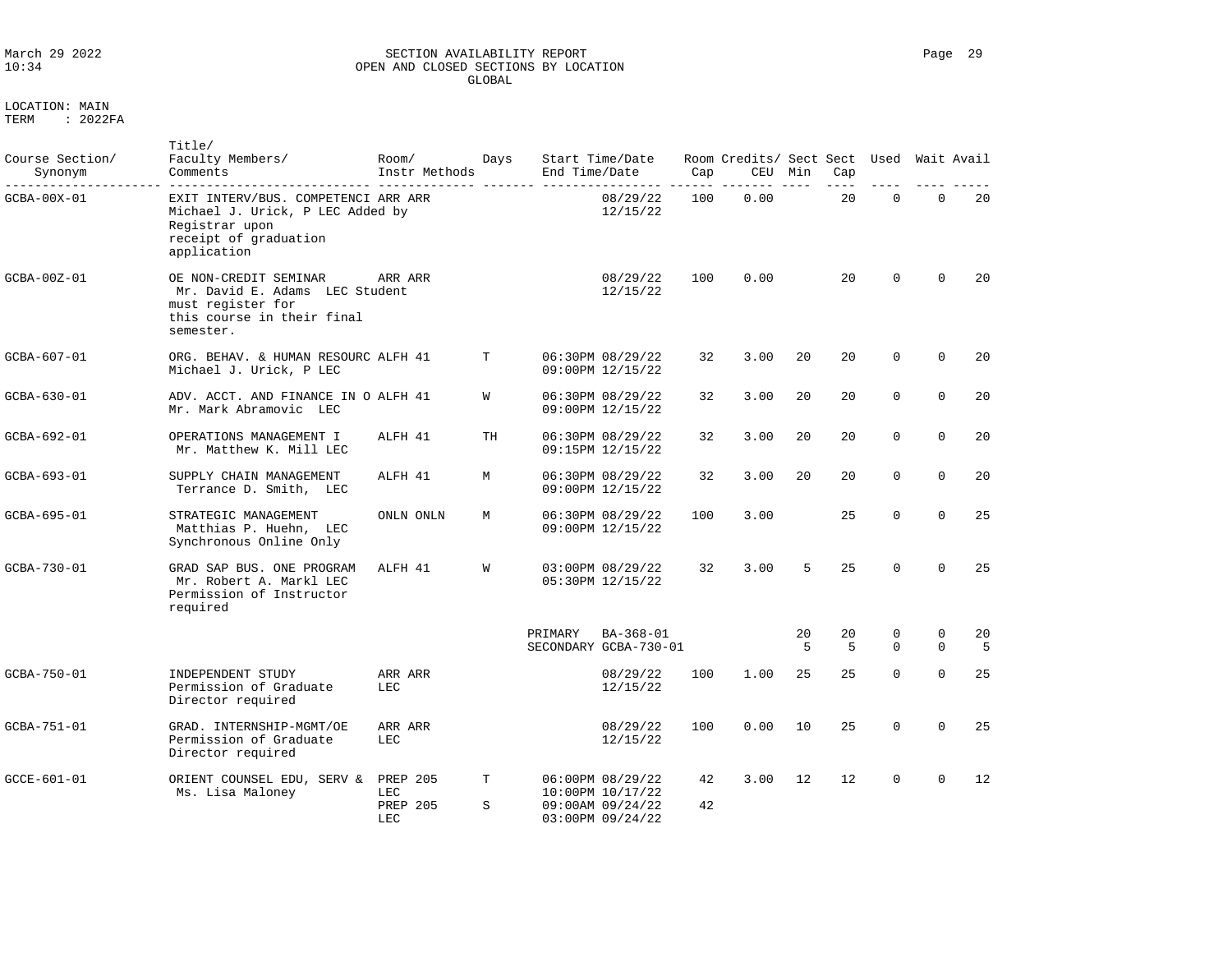### March 29 2022 SECTION AVAILABILITY REPORT Page 30 OPEN AND CLOSED SECTIONS BY LOCATION GLOBAL

| Course Section/<br>Synonym | Title/<br>Faculty Members/<br>Comments | Room/            | Instr Methods | Davs | Start Time/Date<br>End Time/Date     | Cap | Room Credits/ Sect Sect Used<br>CEU | Min | Cap | Wait Avail |    |
|----------------------------|----------------------------------------|------------------|---------------|------|--------------------------------------|-----|-------------------------------------|-----|-----|------------|----|
| GCCE-641-01                | COUNS. TECHNIQUES FOR VIOLE PREP 205   | LEC              |               | TН   | 06:00PM 10/18/22<br>10:00PM 12/09/22 | 42  | 3.00                                | -21 | 21  |            | 21 |
|                            |                                        | PREP 205<br>LEC. |               | S    | 09:00AM 11/12/22<br>03:00PM 11/12/22 | 42  |                                     |     |     |            |    |
| GCCE-661-01                | PRACTICUM IN COUNSELOR EDUC ALFH 30    |                  |               |      | $04:20PM$ $08/29/22$                 | 36  | .00                                 | 20  | 2.0 |            | 20 |

|                   |                                                                 | LEC                     |    | 03:00PM 11/12/22                     |     |      |     |    |             |             |    |
|-------------------|-----------------------------------------------------------------|-------------------------|----|--------------------------------------|-----|------|-----|----|-------------|-------------|----|
| $GCCE - 661 - 01$ | PRACTICUM IN COUNSELOR EDUC ALFH 30<br>Kathleen A. Beining LEC  |                         | W  | 04:20PM 08/29/22<br>06:00PM 12/15/22 | 36  | 1.00 | 20  | 20 | $\mathbf 0$ | $\Omega$    | 20 |
| GCED-615-01       | CURRICULUM AND SYSTEMS DESI LIBR 117<br>Veronica I. Ent, Ed LEC |                         | M  | 06:00PM 08/29/22<br>10:00PM 10/17/22 | 24  | 3.00 | 15  | 15 | $\mathbf 0$ | $\Omega$    | 15 |
|                   | Class meets Synchronous,<br>Asynchronous, and<br>Face-to-Face.  | LIBR 117<br><b>LEC</b>  | S  | 09:00AM 09/03/22<br>03:00PM 09/03/22 | 24  |      |     |    |             |             |    |
| GCED-635-01       | INSTRUCTIONAL METHODOLOGY<br>Veronica I. Ent, Ed LEC            | LIBR 117                | M  | 06:00PM 10/18/22<br>10:00PM 12/09/22 | 24  | 3.00 | 15  | 15 | $\Omega$    | $\Omega$    | 15 |
|                   |                                                                 | LIBR 117<br>LEC         | S  | 09:00AM 11/05/22<br>03:00PM 11/05/22 | 24  |      |     |    |             |             |    |
| GCED-640-01       | CLASSROOM MANAGEMENT<br>William S. Rullo, E LEC                 | LIBR 117                | W  | 06:00PM 10/18/22<br>10:00PM 12/09/22 | 24  | 3.00 | 15  | 15 | $\Omega$    | $\Omega$    | 15 |
|                   |                                                                 | LIBR 117<br>LEC         | S  | 09:00AM 11/19/22<br>03:00PM 11/19/22 | 24  |      |     |    |             |             |    |
| GCED-660-01       | ADULT LEARNING<br>Dawn M. Turkovich,<br>LEC                     | HH 304                  | т  | 06:00PM 10/18/22<br>10:00PM 12/09/22 | 33  | 3.00 | 15  | 15 | $\Omega$    | $\Omega$    | 15 |
|                   |                                                                 | HH 304<br><b>LEC</b>    | S  | 09:00AM 11/12/22<br>03:00PM 11/12/22 | 33  |      |     |    |             |             |    |
| GCED-800-01       | COMPREHENSIVE EXAM<br>Veronica I. Ent, Ed LEC                   | LIBR 117                | S  | 09:00AM 12/03/22<br>12:00PM 12/03/22 | 24  | 0.00 | 12  | 12 | $\mathbf 0$ | $\mathbf 0$ | 12 |
| $GCIT-624-01$     | ASSESSMENT SYS. FOR ONLINE<br>Aaron J. Sams, Ph.D LEC           | ONLN ONLN               | TH | 06:00PM 10/18/22<br>10:00PM 12/09/22 | 100 | 3.00 | 15  | 15 | $\Omega$    | $\Omega$    | 15 |
|                   | Synchronous and<br>Asynchronous                                 | ONLN ONLN<br><b>LEC</b> | S  | 09:00AM 11/12/22<br>03:00PM 11/12/22 | 100 |      |     |    |             |             |    |
| $GCLS-600-01$     | ADVANCED RESEARCH METHODS<br>Shavonne Arthurs, P LEC            | PREP 220                | W  | 06:00PM 08/29/22<br>10:00PM 10/17/22 | 20  | 3.00 | 2.0 | 20 | $\Omega$    | $\Omega$    | 20 |
|                   |                                                                 | PREP 220<br>LEC         | S  | 09:00AM 09/10/22<br>03:00PM 09/10/22 | 20  |      |     |    |             |             |    |
| $GCLS-610-01$     | POLICY ANALYSIS<br>Shavonne Arthurs, P LEC                      | PREP 220                | W  | 06:00PM 10/18/22<br>10:00PM 12/09/22 | 20  | 3.00 | 2.0 | 20 | $\Omega$    | $\Omega$    | 20 |
|                   |                                                                 | PREP 220<br><b>LEC</b>  | S  | 09:00AM 11/05/22<br>03:00PM 11/05/22 | 20  |      |     |    |             |             |    |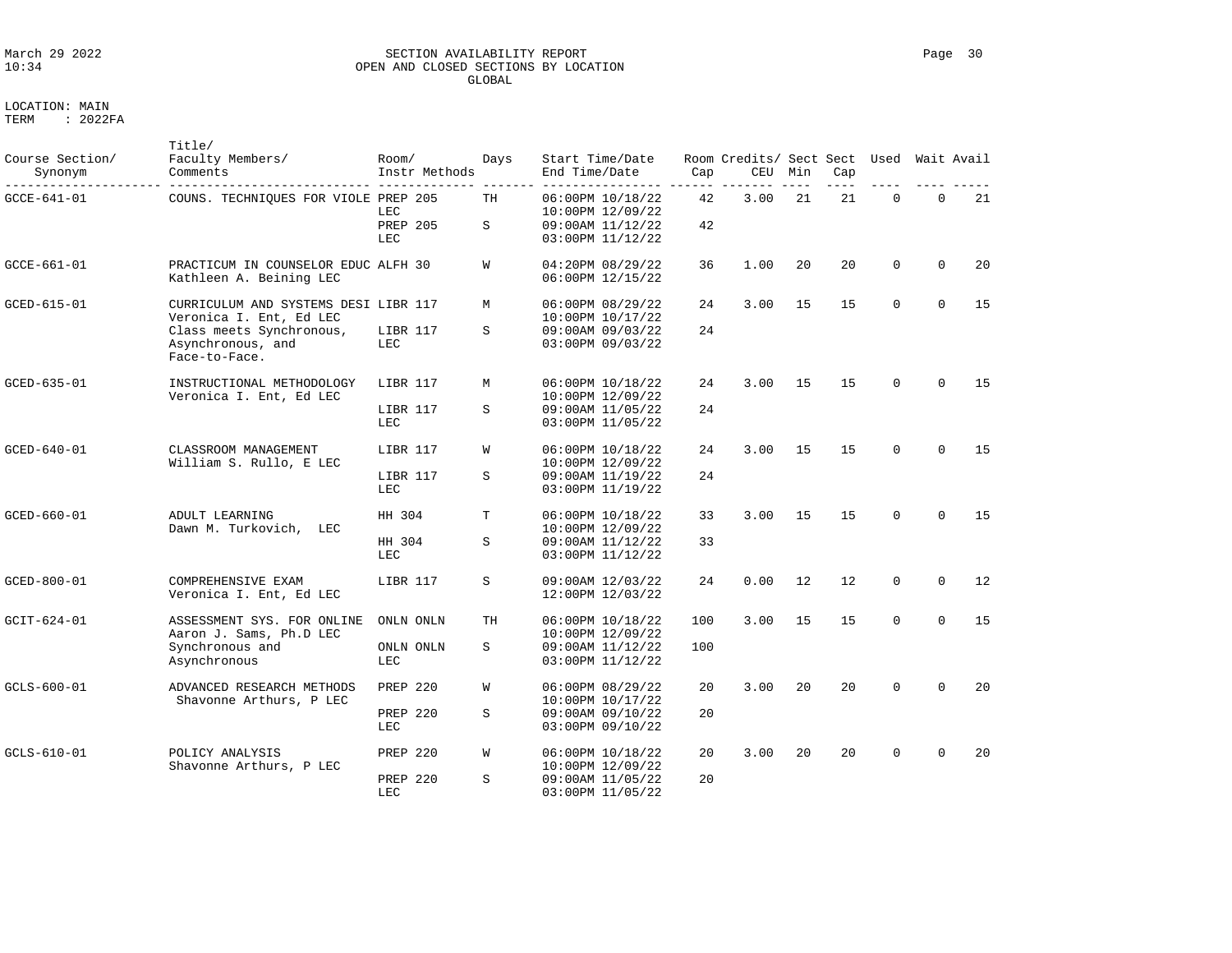# March 29 2022 SECTION AVAILABILITY REPORT Page 31 OPEN AND CLOSED SECTIONS BY LOCATION GLOBAL

| . | 2022 D<br>$\sim$ |  |
|---|------------------|--|
|   |                  |  |
|   |                  |  |
|   |                  |  |

| Course Section/<br>Synonym | Title/<br>Faculty Members/<br>Comments                                                                    | Room/<br>Instr Methods      | Days   | Start Time/Date<br>End Time/Date                                                 | Cap      | Room Credits/ Sect Sect Used Wait Avail<br>CEU | Min | Cap |              |             |    |
|----------------------------|-----------------------------------------------------------------------------------------------------------|-----------------------------|--------|----------------------------------------------------------------------------------|----------|------------------------------------------------|-----|-----|--------------|-------------|----|
| GCLS-620-01                | ADVANCED CRIMINOLOGICAL THE PREP 220<br>Eric J. Kocian, Ph. LEC                                           |                             | М      | 06:30PM 08/29/22<br>09:00PM 12/15/22                                             | 20       | 3.00                                           | 20  | 20  | $\mathbf{0}$ | $\mathbf 0$ | 20 |
| GCLS-650-01                | <b>GCLS INDEPENDENT STUDY</b>                                                                             | ARR ARR<br>LEC              |        | 08/29/22<br>12/15/22                                                             | 100      | 3.00                                           | 10  | 10  | $\Omega$     | $\Omega$    | 10 |
| GCLS-695-01                | THESIS I                                                                                                  | ARR ARR<br>LEC              |        | 08/29/22<br>12/15/22                                                             | 100      | 3.00                                           | 15  | 15  | $\Omega$     | $\Omega$    | 15 |
| GCLS-700-01                | COMPREHENSIVE EXAM<br>Eric J. Kocian, Ph. LEC                                                             | ARR ARR                     |        | 08/29/22<br>12/15/22                                                             | 100      | 0.00                                           | 25  | 25  | $\Omega$     | $\Omega$    | 25 |
| GCRS-603-01                | FOUNDATIONS OF LITERACY<br>Rev. Philip M. Kanf LEC                                                        | LIBR 123<br>LIBR 123<br>LEC | т<br>S | 06:00PM 08/29/22<br>10:00PM 10/17/22<br>$09:00AM$ $09/24/22$<br>03:00PM 09/24/22 | 25<br>25 | 3.00                                           | 15  | 15  | $\Omega$     | $\Omega$    | 15 |
| GCSE-647-01                | ADV. CLIN. APPS IN BEHAV AN HH 304<br>Rev. Philip M. Kanf LEC                                             |                             | TН     | 06:30PM 08/29/22<br>09:15PM 12/15/22                                             | 33       | 3.00                                           | 17  | 17  | $\Omega$     | $\Omega$    | 17 |
| GCSE-737-01                | SPECIAL EDUCATION LAW & ETH LIBR 122<br>Class meets Synchronous,<br>Asynchronous, and<br>Face-to-Face.    | LEC                         | W      | 06:30PM 08/29/22<br>09:00PM 12/15/22                                             | 24       | 3.00                                           | 15  | 15  | $\Omega$     | $\Omega$    | 15 |
| $GE - 101 - 01$            | ELEMENTARY GERMAN I<br>Robert Bufalini, Ph LEC                                                            | ALFH 45                     | MWF    | 10:30AM 08/29/22<br>$11:20AM$ $12/15/22$                                         | 31       | 3.00                                           | 25  | 25  | $\Omega$     | $\Omega$    | 25 |
| GE-203-01                  | INTERMEDIATE GERMAN I<br>Robert Bufalini, Ph LEC                                                          | ALFH 45                     | MWF    | 11:30AM 08/29/22<br>12:20PM 12/15/22                                             | 31       | 3.00                                           | 25  | 25  | $\Omega$     | $\Omega$    | 25 |
| GE-307-01                  | GERMAN FOR READING KNOWLEDG ARR ARR<br>Robert Bufalini, Ph LEC                                            |                             |        | 08/29/22<br>12/15/22                                                             | 100      | 3.00                                           | 25  | 25  | $\Omega$     | $\Omega$    | 25 |
| HES-103-01                 | MOUNTED/UNMOUNTED BASICS I OFF OFF<br>Veronica I. Ent, Ed LEC<br>Ms. Elizabeth A. Fe<br>Zero or 1 credit  |                             | F      | 02:30PM 08/29/22<br>04:30PM 12/15/22                                             | 50       | 0.00                                           | 8   | 8   | $\Omega$     | $\Omega$    | 8  |
| HES-107-01                 | MOUNTED/UNMOUNTED BASICS II OFF OFF<br>Veronica I. Ent, Ed LEC<br>Ms. Elizabeth A. Fe<br>Zero or 1 credit |                             | F      | 04:30PM 08/29/22<br>07:00PM 12/15/22                                             | 50       | 0.00                                           | 8   | 8   | $\Omega$     | $\Omega$    | 8  |
| HI-100-01                  | INTRODUCTION TO HISTORY MAJ ALFH 32<br>Rev. Brian D. Boose LEC                                            |                             | M      | 02:00PM 08/29/22<br>02:50PM 12/15/22                                             | 38       | 1.00                                           | 25  | 25  | $\Omega$     | $\Omega$    | 25 |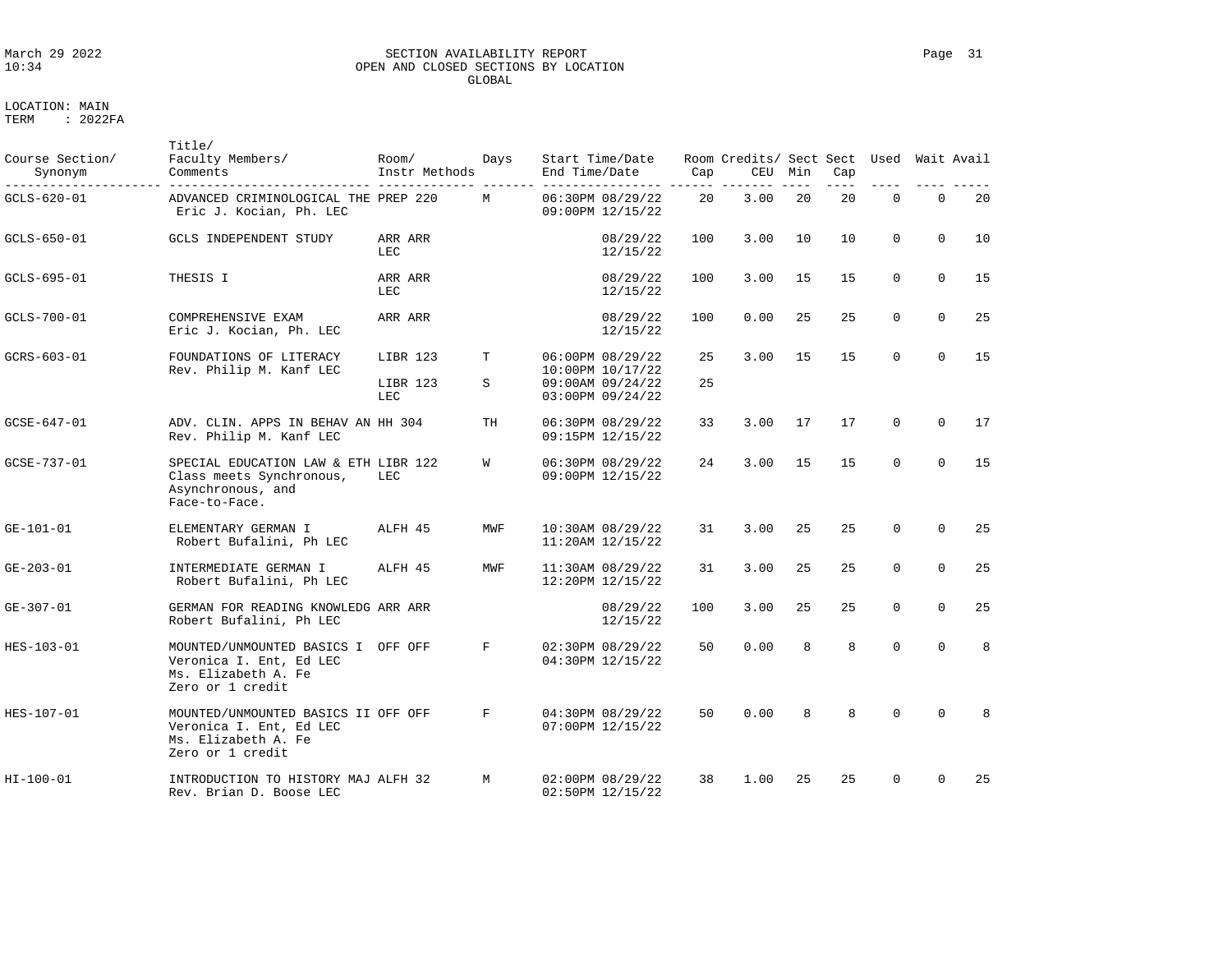# March 29 2022 SECTION AVAILABILITY REPORT Page 32 OPEN AND CLOSED SECTIONS BY LOCATION GLOBAL

LOCATION: MAIN

| Course Section/<br>Synonym | Title/<br>Faculty Members/<br>Comments                                                                                                                                                   | Room/<br>Instr Methods | Days       | End Time/Date | Start Time/Date                              | Cap | Room Credits/ Sect Sect Used Wait Avail<br>CEU | Min     | Cap      |                         |                            |           |
|----------------------------|------------------------------------------------------------------------------------------------------------------------------------------------------------------------------------------|------------------------|------------|---------------|----------------------------------------------|-----|------------------------------------------------|---------|----------|-------------------------|----------------------------|-----------|
| HI-102-01                  | ANCIENT GREECE AND ROME<br>Gilbert M. Bogner, LEC                                                                                                                                        | ALFH 33                | MF         |               | 12:30PM 08/29/22<br>01:45PM 12/15/22         | 31  | 3.00                                           | 5       | 25       | $\mathbf 0$             | $\mathbf 0$                | 25        |
|                            |                                                                                                                                                                                          |                        |            | PRIMARY       | HI-102-01<br>SECONDARY CORE-1208-01          |     |                                                | 5<br>20 | 5<br>20  | $\mathbf 0$<br>$\Omega$ | $\mathbf 0$<br>$\Omega$    | 5<br>20   |
| HI-102-02                  | ANCIENT GREECE AND ROME<br>Gilbert M. Bogner, LEC                                                                                                                                        | ALFH 33                | TTH        |               | 11:30AM 08/29/22<br>12:45PM 12/15/22         | 31  | 3.00                                           | 5       | 25       | $\Omega$                | $\mathbf 0$                | 25        |
|                            |                                                                                                                                                                                          |                        |            | PRIMARY       | HI-102-02<br>SECONDARY CORE-1208-02          |     |                                                | 5<br>20 | -5<br>20 | $\Omega$<br>$\Omega$    | $\mathbf 0$<br>$\Omega$    | - 5<br>20 |
| HI-104-01                  | CONTEMPORARY EUROPE I<br>Susan M. Sommers, P LEC                                                                                                                                         | ALFH 24                | <b>TTH</b> |               | $10:00AM$ $08/29/22$<br>$11:15AM$ $12/15/22$ | 31  | 3.00                                           | 5       | 25       | $\Omega$                | $\Omega$                   | 25        |
|                            |                                                                                                                                                                                          |                        |            | PRIMARY       | $HI - 104 - 01$<br>SECONDARY CORE-1214-01    |     |                                                | 5<br>20 | 5<br>20  | 0<br>$\Omega$           | $\mathbf 0$<br>$\Omega$    | 5<br>20   |
| HI-106-01                  | TOPICS U.S. HISTORY TO 1865 ALFH 38<br>Karen A. Kehoe, Ph. LEC                                                                                                                           |                        | MWF        |               | 10:30AM 08/29/22<br>11:20AM 12/15/22         | 40  | 3.00                                           | 25      | 25       | $\Omega$                | $\Omega$                   | 25        |
| HI-123-01                  | GLOBAL HISTORY I<br>Rev. Brian D. Boose LEC                                                                                                                                              | ALFH 32                | MWF        |               | 11:30AM 08/29/22<br>12:20PM 12/15/22         | 38  | 3.00                                           | 22      | 22       | $\mathbf 0$             | $\mathbf 0$                | 22        |
| HI-201-01                  | INTRO TO PUBLIC HISTORY<br>Ms. Pamela Y. Curti LEC Mostly<br>Asynchronous with a<br>few Monday 3 p.m. online<br>class meetings. Writing<br>Designated.                                   | ONLN ONLN              | M          |               | 03:00PM 08/29/22<br>05:30PM 12/15/22         | 100 | 3.00                                           | 25      | 25       | $\Omega$                | $\Omega$                   | 25        |
| HI-224H-01                 | HONORS: NATIVE AMERICAN HIS ALFH 24<br>Timothy J. Kelly, P LEC Restricted<br>to Honors<br>Program Students, History<br>majors/minors, or by<br>permission of instructor or<br>Fr. Brian. |                        | W          |               | 06:30PM 08/29/22<br>09:00PM 12/15/22         | 31  | 3.00                                           | 20      | 20       | $\Omega$                | $\Omega$                   | 20        |
| HI-226-01                  | SOCIETY AND THE ENVIRONMENT<br>Timothy J. Kelly, P LEC Writing<br>Designated                                                                                                             |                        | <b>TTH</b> |               | 10:00AM 08/29/22<br>$11:15AM$ $12/15/22$     |     | 3.00                                           | 5       | 25       | $\mathbf 0$             | $\mathbf 0$                | 25        |
|                            |                                                                                                                                                                                          |                        |            | PRIMARY       | $HI - 226 - 01$<br>SECONDARY CORE-2602-01    |     |                                                | 5<br>20 | 5<br>20  | $\mathbf 0$<br>$\Omega$ | $\mathbf 0$<br>$\mathbf 0$ | -5<br>20  |
| HI-231-01                  | HUNDRED YEARS WAR: 1337-145 PLAC 422<br>Gilbert M. Bogner, LEC                                                                                                                           |                        | MWF        |               | 10:30AM 08/29/22<br>11:20AM 12/15/22         | 32  | 3.00                                           | 25      | 25       | $\Omega$                | $\Omega$                   | 25        |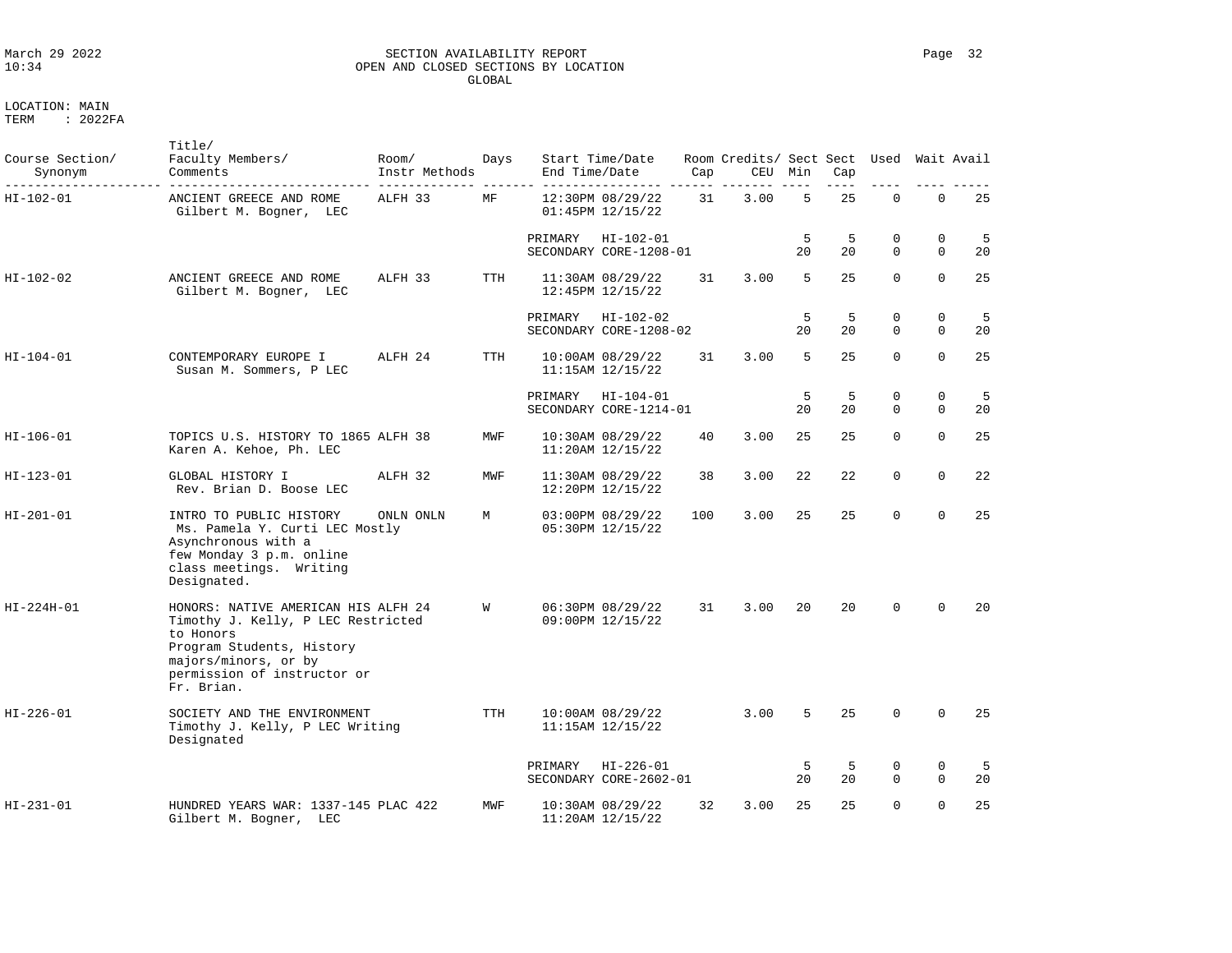### March 29 2022 SECTION AVAILABILITY REPORT Page 33 OPEN AND CLOSED SECTIONS BY LOCATION GLOBAL

| Course Section/<br>Synonym | Title/<br>Faculty Members/<br>Comments                                                  | Room/<br>Instr Methods | Days       | End Time/Date | Start Time/Date                           | Cap | Room Credits/ Sect Sect Used Wait Avail<br>CEU | Min     | Cap      |                         |                         |          |
|----------------------------|-----------------------------------------------------------------------------------------|------------------------|------------|---------------|-------------------------------------------|-----|------------------------------------------------|---------|----------|-------------------------|-------------------------|----------|
| HI-236-01                  | WORLD WAR II IN EUROPE<br>Barry A. Fulks, Ph. LEC<br>Synchronous online                 | ONLN ONLN              | W          |               | 03:00PM 08/29/22<br>05:30PM 12/15/22      | 100 | 3.00                                           | 25      | 25       | $\Omega$                | $\Omega$                | 25       |
| $HI - 245 - 01$            | COLONIES & EMPIRE: EUROPE/W LIBR 123<br>Susan M. Sommers, P LEC                         |                        | MWF        |               | 09:30AM 08/29/22<br>$10:20AM$ $12/15/22$  | 25  | 3.00                                           | 5       | 25       | $\Omega$                | $\Omega$                | 25       |
|                            |                                                                                         |                        |            | PRIMARY       | $HI - 245 - 01$<br>SECONDARY CORE-2202-01 |     |                                                | 5<br>20 | 5<br>20  | $\mathbf 0$<br>$\Omega$ | $\mathbf 0$<br>$\Omega$ | -5<br>20 |
| HI-245-02                  | COLONIES & EMPIRE: EUROPE/W LIBR 123<br>Susan M. Sommers, P LEC                         |                        | MWF        |               | 10:30AM 08/29/22<br>$11:20AM$ $12/15/22$  | 25  | 3.00                                           | 5       | 25       | $\Omega$                | $\Omega$                | 25       |
|                            |                                                                                         |                        |            | PRIMARY       | $HI - 245 - 02$<br>SECONDARY CORE-2202-02 |     |                                                | 5<br>20 | -5<br>20 | $\mathbf 0$<br>$\Omega$ | $\mathbf 0$<br>$\Omega$ | 5<br>20  |
| HI-258-01                  | PENNSYLVANIA HISTORY<br>Ms. Lauren M. Churi LEC Online/<br>Asynchronous                 | ONLN ONLN              |            |               | 08/29/22<br>12/15/22                      | 100 | 3.00                                           | 5       | 25       | $\Omega$                | $\Omega$                | 25       |
|                            |                                                                                         |                        |            | PRIMARY       | $HI - 258 - 01$<br>SECONDARY CORE-2203-01 |     |                                                | 5<br>20 | 5<br>20  | 0<br>$\Omega$           | 0<br>$\Omega$           | -5<br>20 |
| HI-285-01                  | OFF WITH THEIR HEADS!<br>Rev. Brian D. Boose LEC                                        | ALFH 24                | <b>TTH</b> |               | 02:30PM 08/29/22<br>03:45PM 12/15/22      | 31  | 3.00                                           | 25      | 25       | $\mathbf 0$             | $\Omega$                | 25       |
| HI-297-01                  | ARCHIVES IN THE DIGITAL AGE ONLN ONLN<br>Ms. Casey M. Bowser LEC Asynchronous<br>online |                        |            |               | 08/29/22<br>12/15/22                      | 100 | 3.00                                           | 25      | 25       | $\Omega$                | $\Omega$                | 25       |
| HI-302-01                  | SENIOR WRITING SEMINAR<br>Gilbert M. Bogner, LEC                                        | ARR ARR                |            |               | 08/29/22<br>12/15/22                      | 100 | 3.00                                           | 5       | 5        | $\mathbf 0$             | $\mathbf 0$             | 5        |
| HI-302-02                  | SENIOR WRITING SEMINAR<br>Karen A. Kehoe, Ph. LEC                                       | ARR ARR                |            |               | 08/29/22<br>12/15/22                      | 100 | 3.00                                           | 5       | 5        | $\Omega$                | $\Omega$                | 5        |
| HI-303-01                  | HISTORICAL WRITING<br>Timothy J. Kelly, P LEC                                           | HH 304                 | M          |               | 03:00PM 08/29/22<br>05:30PM 12/15/22      | 33  | 3.00                                           | 25      | 25       | $\mathbf 0$             | $\Omega$                | 25       |
| HI-306-01                  | INTRO TO NONPROFITS/FUNDRAI HH 304<br>Karen A. Kehoe, Ph. LEC                           |                        | TTH        |               | 01:00PM 08/29/22<br>02:15PM 12/15/22      | 33  | 3.00                                           | 25      | 25       | $\mathbf 0$             | $\Omega$                | 25       |
| HI-350-01                  | INDEPENDENT STUDY--HISTORY                                                              | ARR ARR<br>LEC         |            |               | 08/29/22<br>12/15/22                      | 100 | 1.00                                           |         | 25       | $\mathbf 0$             | $\Omega$                | 25       |
| HI-350-02                  | INDEPENDENT STUDY--HISTORY                                                              | ARR ARR<br>LEC         |            |               | 08/29/22<br>12/15/22                      | 100 | 1.00                                           |         | 25       | $\mathbf 0$             | $\mathbf 0$             | 25       |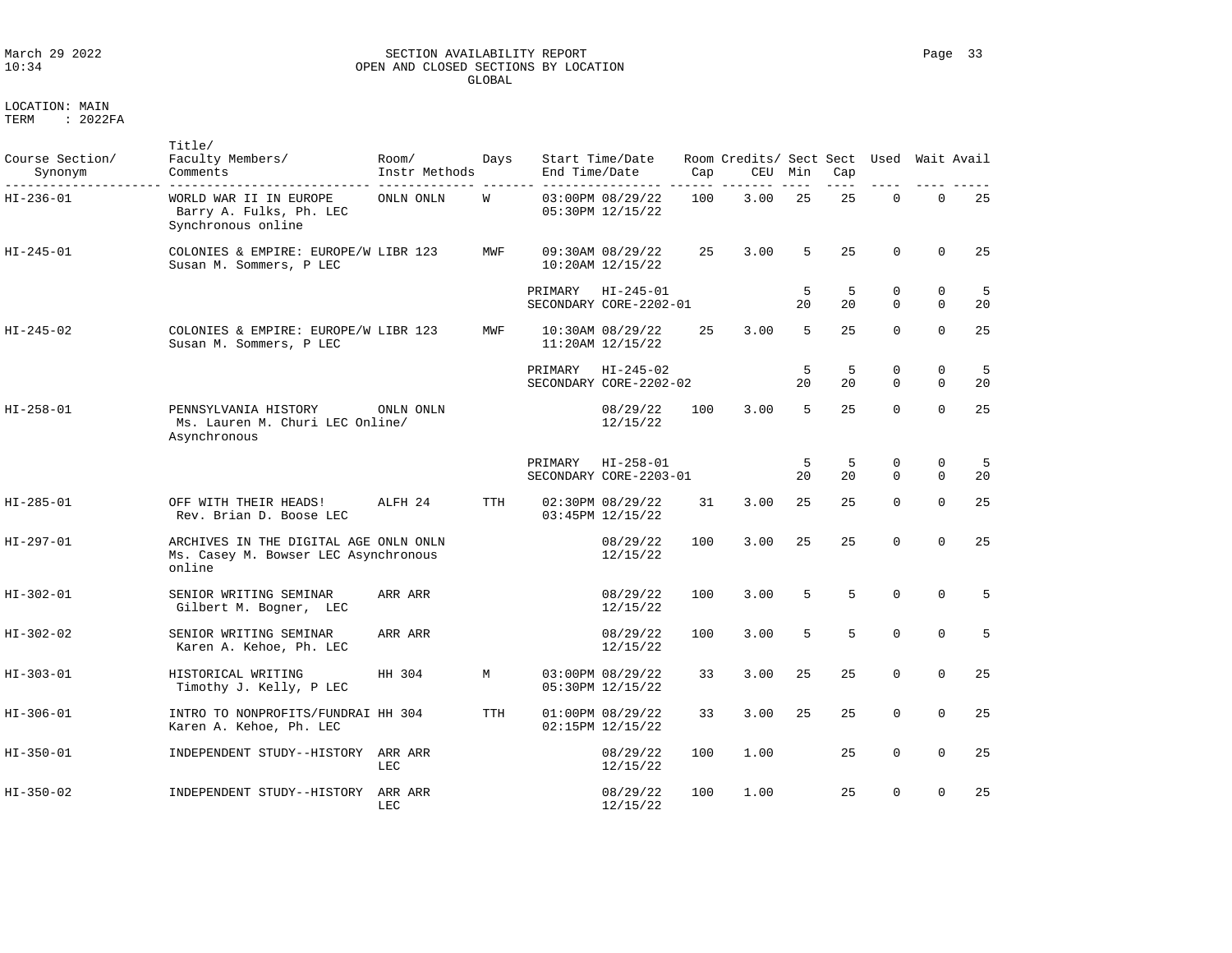# March 29 2022 SECTION AVAILABILITY REPORT Page 34 OPEN AND CLOSED SECTIONS BY LOCATION GLOBAL

LOCATION: MAIN TERM : 2022FA

Title/

| Course Section/<br>Synonym<br>. | Faculty Members/<br>Comments                                     | Room/<br>Instr Methods | Days       | End Time/Date | Start Time/Date                          | Cap | Room Credits/ Sect Sect Used Wait Avail | CEU Min  | Cap      |               |                          |          |
|---------------------------------|------------------------------------------------------------------|------------------------|------------|---------------|------------------------------------------|-----|-----------------------------------------|----------|----------|---------------|--------------------------|----------|
| HI-350-03                       | INDEPENDENT STUDY--HISTORY ARR ARR                               | LEC                    |            |               | 08/29/22<br>12/15/22                     | 100 | 1.00                                    |          | 25       | $\mathsf 0$   | $\mathbf 0$              | 25       |
| HI-350-04                       | INDEPENDENT STUDY--HISTORY                                       | ARR ARR<br>LEC         |            |               | 08/29/22<br>12/15/22                     | 100 | 1.00                                    |          | 25       | $\Omega$      | $\Omega$                 | 25       |
| HI-350-05                       | INDEPENDENT STUDY--HISTORY                                       | ARR ARR<br>LEC         |            |               | 08/29/22<br>12/15/22                     | 100 | 1.00                                    |          | 25       | $\mathbf 0$   | $\mathbf 0$              | 25       |
| HI-550-01                       | HISTORY INTERNSHIP                                               | ARR ARR<br>LEC         |            |               | 08/29/22<br>12/15/22                     | 100 | 0.00                                    |          | 25       | $\Omega$      | $\Omega$                 | 25       |
| HI-550-02                       | HISTORY INTERNSHIP                                               | ARR ARR<br>LEC         |            |               | 08/29/22<br>12/15/22                     | 100 | 0.00                                    |          | 25       | $\mathbf 0$   | $\mathbf{0}$             | 25       |
| HI-550-03                       | HISTORY INTERNSHIP                                               | ARR ARR<br>LEC         |            |               | 08/29/22<br>12/15/22                     | 100 | 0.00                                    |          | 25       | $\Omega$      | $\Omega$                 | 25       |
| HI-550-04                       | HISTORY INTERNSHIP                                               | ARR ARR<br>LEC         |            |               | 08/29/22<br>12/15/22                     | 100 | 0.00                                    |          | 25       | $\Omega$      | $\Omega$                 | 25       |
| HI-550-05                       | HISTORY INTERNSHIP                                               | ARR ARR<br>LEC         |            |               | 08/29/22<br>12/15/22                     | 100 | 0.00                                    |          | 25       | $\mathbf 0$   | $\mathbf 0$              | 25       |
| HM-702-01                       | SPANISH II - PASTORAL<br>Juan-Carlos Rivas, LEC                  | BRNC 203               | <b>TTH</b> |               | 02:30PM 08/29/22<br>03:45PM 12/15/22     | 15  | 3.00                                    | 15       | 15       | $\Omega$      | $\Omega$                 | 15       |
| HPE-120-01                      | EMERG. CARE & PREV. OF INJU LIBR 121                             | LEC                    | т          |               | 06:30PM 08/29/22<br>09:00PM 12/15/22     | 24  | 3.00                                    | 20       | 20       | $\mathbf 0$   | $\mathbf 0$              | 20       |
| HPE-140-01                      | BASEBALL AND SOFTBALL                                            | LIBR 122<br>LEC        | т          |               | 01:00PM 08/29/22<br>03:50PM 12/15/22     | 24  | 1.00                                    | 10       | 10       | $\Omega$      | $\Omega$                 | 10       |
| HS-870-01                       | PATROLOGY<br>Br. Bruno D. Heisey LEC                             | BRNC 302               | MTH        |               | 08:30AM 08/29/22<br>09:45AM 12/15/22     | 24  | 3.00                                    | 24       | 24       | $\mathbf 0$   | $\mathbf{0}$             | 24       |
| HS-872-01                       | MODERN CHURCH HISTORY<br>Rev. Rene M. Kollar LEC                 | BRNC 302               | MTH        |               | 10:00AM 08/29/22<br>$11:15AM$ $12/15/22$ | 24  | 3.00                                    | 24       | 24       | $\Omega$      | $\Omega$                 | 24       |
| HSCI-300-01                     | HEALTH SCIENCE SENIOR SEMIN DUPR E102<br>Caryl L. Fish, Ph.D LEC |                        | TTH        |               | 11:30AM 08/29/22<br>12:45PM 12/15/22     | 24  | 3.00                                    | 12       | 24       | $\Omega$      | $\Omega$                 | 24       |
|                                 |                                                                  |                        |            | PRIMARY       | INTS-300-01<br>SECONDARY HSCI-300-01     |     |                                         | 12<br>12 | 12<br>12 | 0<br>$\Omega$ | $\mathbf{0}$<br>$\Omega$ | 12<br>12 |
| HSCI-550-01                     | HEALTH SCIENCE INTERNSHIP<br>Caryl L. Fish, Ph.D LEC             | ARR ARR                |            |               | 08/29/22<br>12/15/22                     | 100 | 1.00                                    | 12       | 24       | $\Omega$      | $\Omega$                 | 24       |
|                                 |                                                                  |                        |            | PRIMARY       | INTS-550-01                              |     |                                         | 12       | 12       | 0             | $\mathbf{0}$             | 12       |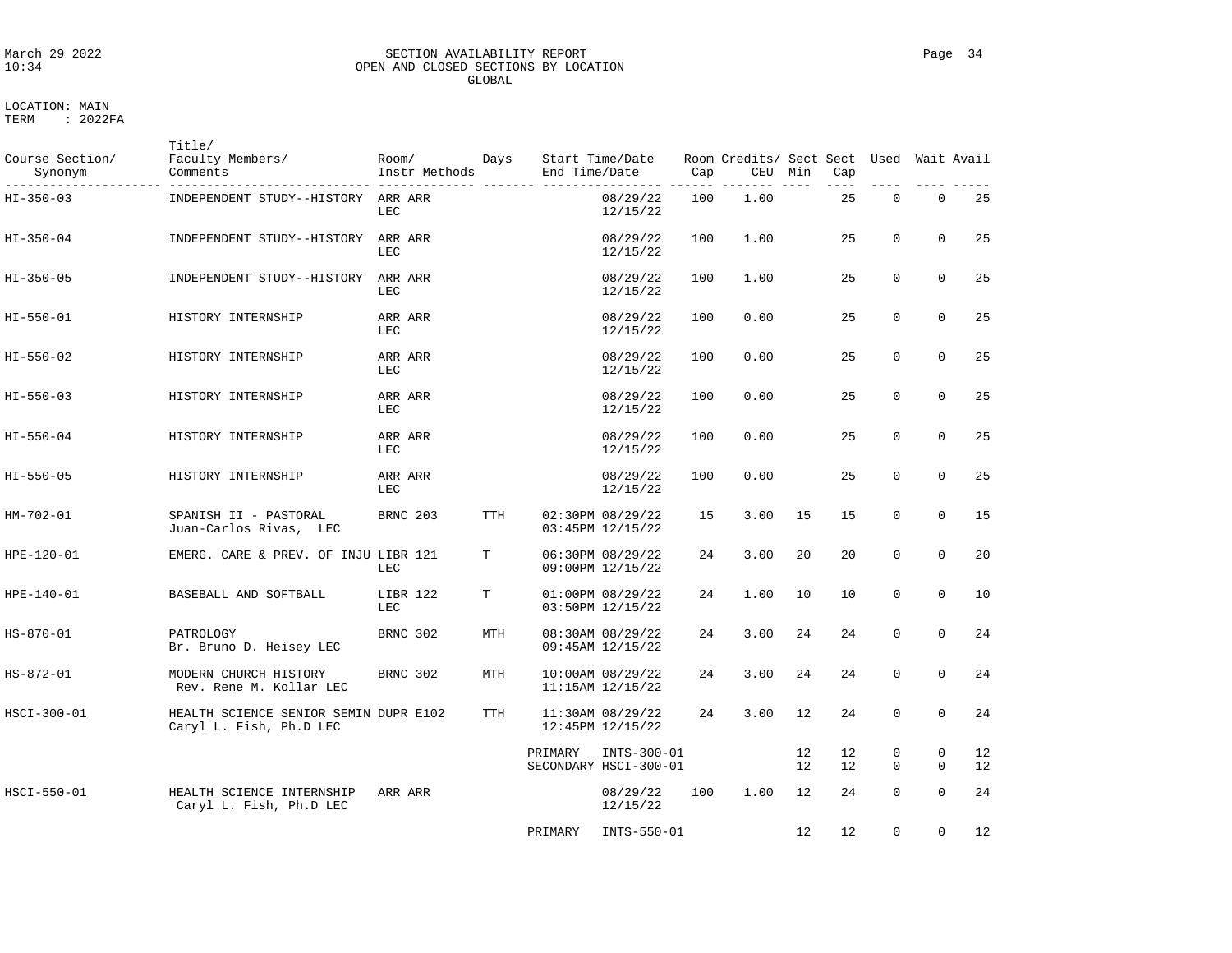### March 29 2022 SECTION AVAILABILITY REPORT Page 35 OPEN AND CLOSED SECTIONS BY LOCATION GLOBAL

| Course Section/<br>Synonym | Title/<br>Faculty Members/<br>Comments                                                              | Room/<br>Instr Methods | Days | Start Time/Date<br>End Time/Date         |                      | Cap | Room Credits/ Sect Sect<br>CEU | Min | Cap | Used        |             | Wait Avail |
|----------------------------|-----------------------------------------------------------------------------------------------------|------------------------|------|------------------------------------------|----------------------|-----|--------------------------------|-----|-----|-------------|-------------|------------|
|                            |                                                                                                     |                        |      | SECONDARY HSCI-550-01                    |                      |     |                                | 12  | 12  | $\Omega$    | $\Omega$    | 12         |
| IMSD-600-01                | PRIN. OF PRAYER & CATH. SPI ONLN ONLN<br>Rev. Boniface P. Hi LEC Synchronous<br>Online              |                        | T    | 06:30PM 08/29/22<br>07:45PM 12/15/22     |                      | 100 | 3.00                           | 30  | 30  | 0           | $\Omega$    | 30         |
| IMSD-602-01                | SD2: DIRECTING PRAYER<br>Rev. Boniface P. Hi LEC<br>Synchronous Online                              | ONLN ONLN              | TH   | 08:00PM 08/29/22<br>09:15PM 12/15/22     |                      | 100 | 2.00                           | 50  | 50  | $\Omega$    | $\Omega$    | 50         |
| IMSD-630-01                | PRAYING SACRED SCRIPTURE<br>Rev. Nathanael R. P LEC<br>Synchronous Online                           | ONLN ONLN              | TH   | 06:30PM 08/29/22<br>07:45PM 12/15/22     |                      | 100 | 3.00                           | 30  | 30  | $\Omega$    | $\Omega$    | 30         |
| IMSD-696-01                | DIRECTED RETREAT<br>Rev. Boniface P. Hi LEC                                                         | ARR ARR                |      |                                          | 08/29/22<br>12/15/22 | 100 | 0.00                           | 15  | 15  | 0           | $\Omega$    | 15         |
| IMSD-697-01                | PRACTICUM IN SPIRIT. DIR. I ARR ARR<br>Rev. Boniface P. Hi LEC                                      |                        |      |                                          | 08/29/22<br>12/15/22 | 100 | 1.00                           | 15  | 15  | $\mathbf 0$ | $\Omega$    | 15         |
| IMSD-699-01                | READINESS FOR MINISTRY EXAM ARR ARR<br>Rev. Boniface P. Hi LEC                                      |                        |      |                                          | 08/29/22<br>12/15/22 | 100 | 0.00                           | 15  | 15  | $\mathbf 0$ | $\mathbf 0$ | 15         |
| IMTH-740-01                | JOHANNINE LITERATURE<br>Rev. Nathanael R. P LEC<br>Synchronous Online                               | ONLN ONLN              | M    | 06:30PM 08/29/22<br>07:45PM 12/15/22     |                      | 100 | 2.00                           | 30  | 30  | $\Omega$    | $\Omega$    | 30         |
| IMTH-780-01                | INTRODUCTION TO CGS<br>Mrs. Cecilia Mitche LEC<br>Synchronous Online                                | ONLN ONLN              | T    | 07:00PM 08/29/22<br>08:30PM 12/15/22     |                      | 100 | 2.00                           | 30  | 30  | $\Omega$    | $\Omega$    | 30         |
| INTS-101-01                | INTRODUCTION TO HEALTH SCI. DUPR E102<br>Caryl L. Fish, Ph.D LEC                                    |                        | M    | 12:30PM 08/29/22<br>01:20PM 12/15/22     |                      | 24  | 1.00                           | 24  | 2.4 | $\Omega$    | $\Omega$    | 24         |
| INTS-201-01                | MEDICAL TERMINOLOGY<br>JoAnn Thistlethwait LEC Hybrid<br>class- Dupre E102<br>for in-class meetings | DUPR E102              | W    | 06:30PM 08/29/22<br>07:20PM 12/15/22     |                      | 24  | 1.00                           | 24  | 24  | $\Omega$    | $\Omega$    | 24         |
| INTS-222-01                | HUMAN ANATOMY & PHYSIOLOGY                                                                          | DUPR E104<br>LEC       | ΜW   | 04:30PM 08/29/22<br>05:45PM 12/15/22     |                      | 40  | 3.00                           | 32  | 32  | $\mathbf 0$ | $\Omega$    | 32         |
| INTS-222-02                | HUMAN ANATOMY & PHYSIOLOGY                                                                          | DUPR E104<br>LEC       | TTH  | $01:00PM$ $08/29/22$<br>02:15PM 12/15/22 |                      | 40  | 3.00                           | 24  | 24  | $\mathbf 0$ | 0           | 24         |
| INTS-223-01                | HUMAN ANAT. & PHYSIO. LAB I DUPR S119<br>Ms. Krista J. Jobe LAB                                     |                        | TH   | 01:00PM 08/29/22<br>03:50PM 12/15/22     |                      | 24  | 1.00                           | 16  | 16  | $\mathbf 0$ | $\mathbf 0$ | 16         |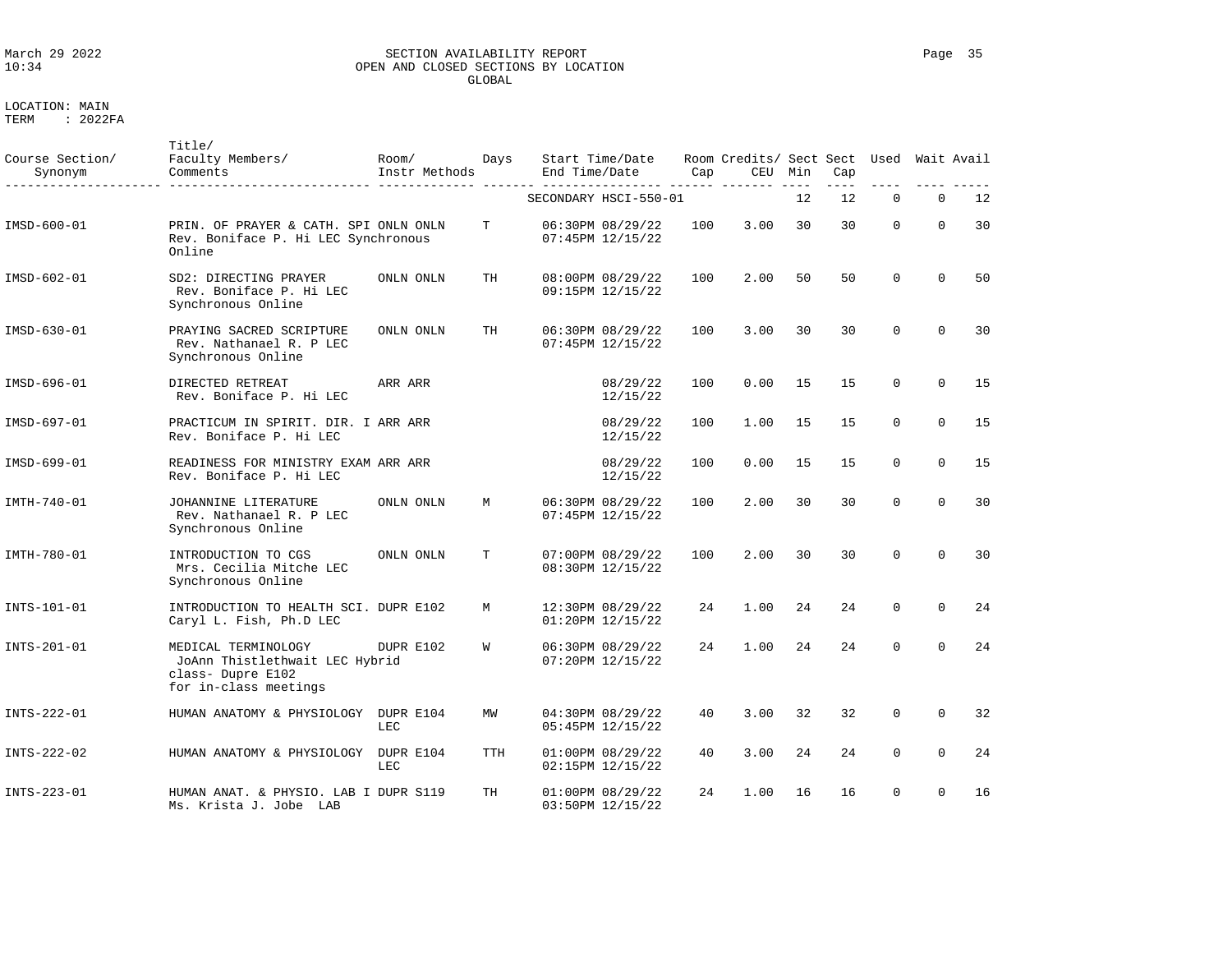### March 29 2022 SECTION AVAILABILITY REPORT Page 36 OPEN AND CLOSED SECTIONS BY LOCATION GLOBAL

LOCATION: MAIN

| Course Section/<br>Synonym | Title/<br>Faculty Members/<br>Comments                                    | Room/<br>Instr Methods<br>____________ ______________ | Days       | End Time/Date | Start Time/Date                          | Cap | Room Credits/ Sect Sect Used Wait Avail<br>CEU | Min      | Cap      |               |                      |          |
|----------------------------|---------------------------------------------------------------------------|-------------------------------------------------------|------------|---------------|------------------------------------------|-----|------------------------------------------------|----------|----------|---------------|----------------------|----------|
| INTS-223-02                | HUMAN ANAT. & PHYSIO. LAB I DUPR S119<br>Ms. Krista J. Jobe LAB           |                                                       | TH         |               | 06:30PM 08/29/22<br>09:20PM 12/15/22     | 24  | 1.00                                           | 16       | 16       | $\Omega$      | $\Omega$             | 16       |
| INTS-300-01                | INTEGRATED SCIENCE SENIOR S DUPR E102<br>Caryl L. Fish, Ph.D LEC          |                                                       | <b>TTH</b> |               | 11:30AM 08/29/22<br>12:45PM 12/15/22     | 24  | 3.00                                           | 12       | 24       | $\Omega$      | $\Omega$             | 24       |
|                            |                                                                           |                                                       |            | PRIMARY       | INTS-300-01<br>SECONDARY HSCI-300-01     |     |                                                | 12<br>12 | 12<br>12 | 0<br>$\Omega$ | 0<br>$\Omega$        | 12<br>12 |
| INTS-550-01                | INTEGRATED SCIENCE INTERNSH ARR ARR<br>Caryl L. Fish, Ph.D LEC            |                                                       |            |               | 08/29/22<br>12/15/22                     | 100 | 1.00                                           | 12       | 24       | $\Omega$      | $\Omega$             | 24       |
|                            |                                                                           |                                                       |            | PRIMARY       | INTS-550-01<br>SECONDARY HSCI-550-01     |     |                                                | 12<br>12 | 12<br>12 | 0<br>$\Omega$ | $\Omega$<br>$\Omega$ | 12<br>12 |
| $IT - 101 - 01$            | ELEMENTARY ITALIAN I<br>Robert Bufalini, Ph LEC                           | ALFH 45                                               | MWF        |               | 08:30AM 08/29/22<br>09:20AM 12/15/22     | 31  | 3.00                                           | 25       | 25       | $\Omega$      | $\Omega$             | 25       |
| IT-203-01                  | INTERMEDIATE ITALIAN I<br>Rev. Paul-Alexander LEC                         | ALFH 44                                               | MWF        |               | 10:30AM 08/29/22<br>$11:20AM$ $12/15/22$ | 26  | 3.00                                           |          | 25       | 0             | $\mathbf 0$          | 25       |
| LA-200-01                  | METHODS & TECHNIQUES OF RES ARR ARR<br>Ms. Bridget A. Horn LEC            |                                                       |            |               | 08/29/22<br>12/15/22                     | 100 | 3.00                                           | 15       | 15       | 0             | $\mathbf 0$          | 15       |
| LA-325-01                  | SENIOR SEMINAR LIBERAL ARTS ARR ARR<br>Ms. Marisa R. Carls LEC            |                                                       |            |               | 08/29/22<br>12/15/22                     | 100 | 3.00                                           | 15       | 15       | $\Omega$      | $\Omega$             | 15       |
| $LA - 550 - 01$            | LIBERAL ARTS INTERNSHIP<br>Ms. Marisa R. Carls LEC                        | ARR ARR                                               |            |               | 08/29/22<br>12/15/22                     | 100 | 0.00                                           | 15       | 15       | $\Omega$      | $\Omega$             | 15       |
| LT-101-01                  | ELEMENTARY LATIN<br>Rev. Paul-Alexander LEC                               | ALFH 44                                               | MWF        |               | 11:30AM 08/29/22<br>12:20PM 12/15/22     | 26  | 3.00                                           | 25       | 25       | 0             | $\Omega$             | 25       |
| LT-203-01                  | INTERMEDIATE LATIN I<br>Rev. Paul-Alexander LEC                           | ALFH 44                                               | MWF        |               | 09:30AM 08/29/22<br>10:20AM 12/15/22     | 26  | 3.00                                           |          | 25       | 0             | $\mathbf 0$          | 25       |
| MA-104-01                  | ELEMENTARY FUNCTIONS<br>Mr. David L. Cullen LEC<br>Incoming Freshmen Only | ALFH 32                                               | <b>TTH</b> |               | 11:30AM 08/29/22<br>12:45PM 12/15/22     | 38  | 3.00                                           | 25       | 25       | $\Omega$      | $\Omega$             | 25       |
| MA-104-02                  | ELEMENTARY FUNCTIONS<br>Shannon Nesser, M.E LEC                           | ALFH 32                                               | М          |               | 04:00PM 08/29/22<br>06:30PM 12/15/22     | 38  | 3.00                                           | 25       | 25       | 0             | $\mathbf 0$          | 25       |
| MA-107-01                  | <b>OUANTITATIVE REASONING</b><br>Mr. Donald J. Cole LEC                   | DUPR WG03                                             | <b>TTH</b> |               | 04:00PM 08/29/22<br>05:15PM 12/15/22     | 44  | 3.00                                           | 25       | 25       | $\Omega$      | $\Omega$             | 25       |
| MA-108-01                  | PRECALCULUS<br>Incoming Freshmen Only                                     | DUPR JFW203<br>LEC                                    | MF         |               | 12:30PM 08/29/22<br>01:45PM 12/15/22     | 32  | 3.00                                           | 30       | 30       | $\Omega$      | $\mathbf 0$          | 30       |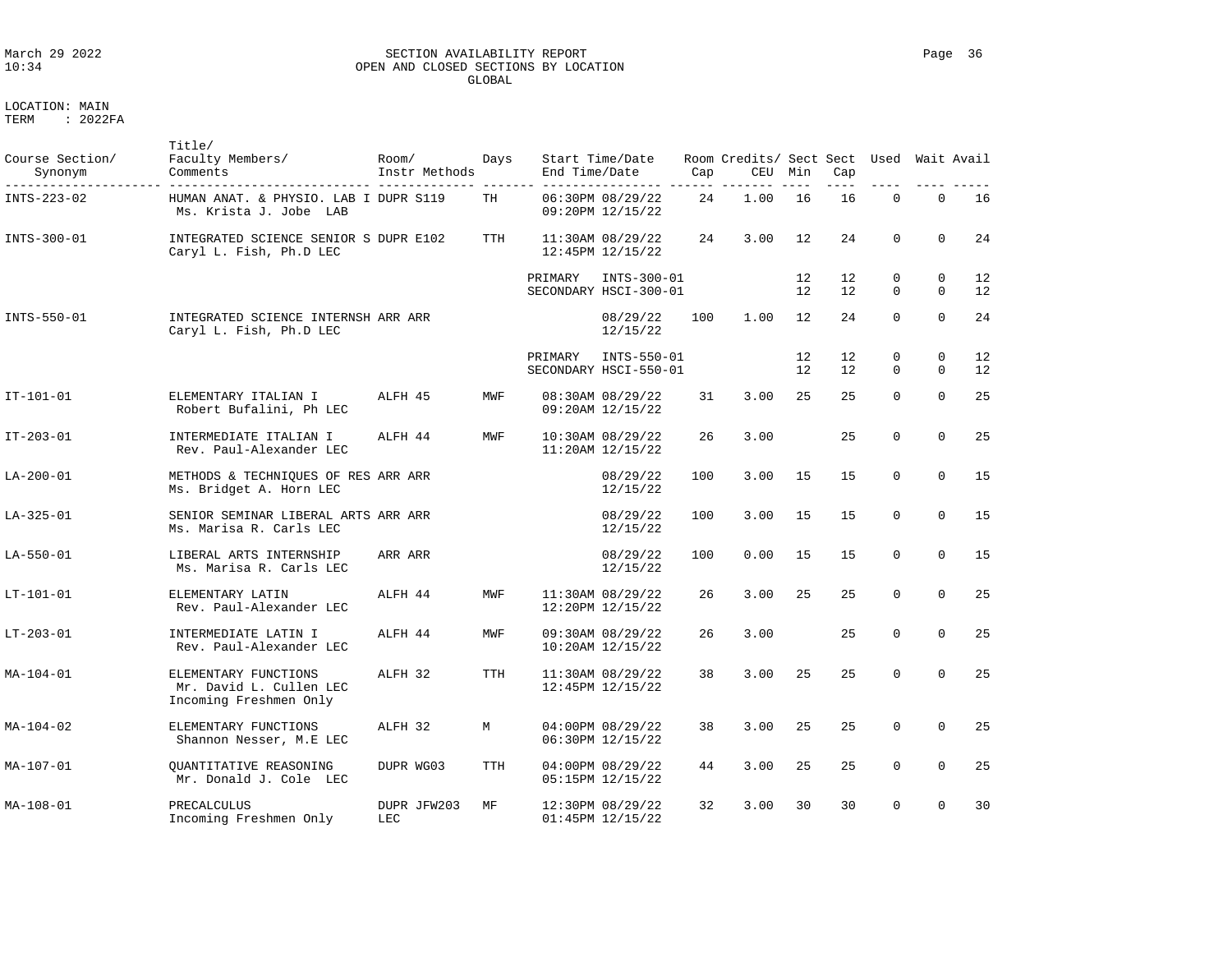### March 29 2022 SECTION AVAILABILITY REPORT Page 37 OPEN AND CLOSED SECTIONS BY LOCATION GLOBAL

| Course Section/<br>Synonym | Title/<br>Faculty Members/<br>Comments                                                     | Room/<br>Instr Methods          | Days      | Start Time/Date<br>End Time/Date                                                     | Cap      | Room Credits/ Sect Sect<br>CEU | Min | Cap | Used        | Wait Avail  |     |
|----------------------------|--------------------------------------------------------------------------------------------|---------------------------------|-----------|--------------------------------------------------------------------------------------|----------|--------------------------------|-----|-----|-------------|-------------|-----|
| MA-109-01                  | CALC WITH APPLICATIONS I<br>Daniele Arcara, Ph. LEC Hybrid<br>(75% class, 25%)<br>on-line) | DUPR E106                       | TTH       | 11:30AM 08/29/22<br>12:45PM 12/15/22                                                 | 24       | 4.00                           | 20  | 20  | $\mathbf 0$ | $\mathbf 0$ | 20  |
| $MA - 109 - 02$            | CALC WITH APPLICATIONS I<br>Whitney I. Liske, P LEC                                        | DUPR E108<br>DUPR WG03<br>LEC   | MWF<br>TH | 10:30AM 08/29/22<br>$11:20AM$ $12/15/22$<br>$10:00AM$ $08/29/22$<br>11:15AM 12/15/22 | 30<br>44 | 4.00                           | 25  | 25  | $\Omega$    | $\Omega$    | 25  |
| MA-109-03                  | CALC WITH APPLICATIONS I<br>Whitney I. Liske, P LEC                                        | DUPR E108<br>DUPR WG03          | MWF<br>TH | 11:30AM 08/29/22<br>12:20PM 12/15/22<br>11:30AM 08/29/22                             | 30<br>44 | 4.00                           | 25  | 25  | $\Omega$    | $\Omega$    | 25  |
| MA-109-04                  | CALC WITH APPLICATIONS I<br>Daniele Arcara, Ph. LEC Hybrid (75%<br>class; 25%<br>online)   | LEC<br>DUPR WG03                | TTH       | 12:45PM 12/15/22<br>01:00PM 08/29/22<br>02:15PM 12/15/22                             | 44       | 4.00                           | 20  | 20  | $\Omega$    | $\Omega$    | 20  |
| $MA - 111 - 01$            | ANALYTICAL CALC I<br>Jennifer L. White, LEC                                                | DUPR JFW203<br>DUPR WG03<br>LEC | MWF<br>T  | 09:30AM 08/29/22<br>10:20AM 12/15/22<br>$10:00AM$ $08/29/22$<br>$11:15AM$ $12/15/22$ | 32<br>44 | 4.00                           | 25  | 25  | $\Omega$    | $\Omega$    | 2.5 |
| MA-111-02                  | ANALYTICAL CALC I<br>Jennifer L. White,<br>LEC                                             | DUPR JFW203<br>DUPR WG03<br>LEC | MWF       | 10:30AM 08/29/22<br>$11:20AM$ $12/15/22$<br>11:30AM 08/29/22<br>12:45PM 12/15/22     | 32<br>44 | 4.00                           | 25  | 25  | $\Omega$    | $\Omega$    | 25  |
| MA-111-03                  | ANALYTICAL CALC I<br>Daniele Arcara, Ph. LEC                                               | DUPR WG03<br>DUPR WG03<br>LEC   | МF<br>W   | 12:30PM 08/29/22<br>01:45PM 12/15/22<br>02:00PM 08/29/22<br>02:50PM 12/15/22         | 44<br>44 | 4.00                           | 25  | 25  | $\Omega$    | $\Omega$    | 25  |
| MA-211-01                  | ANALYTICAL CALC III<br>Daniele Arcara, Ph. LEC Hybrid (75%<br>class, 25%<br>$on$ -line)    | DUPR WG03                       | MWF       | 09:30AM 08/29/22<br>$10:20AM$ $12/15/22$                                             | 44       | 4.00                           | 25  | 25  | $\Omega$    | $\Omega$    | 25  |
| MA-211-02                  | ANALYTICAL CALC III<br>Daniele Arcara, Ph. LEC Hybrid<br>(75% class, 25%)<br>$on$ -line)   | DUPR WG03                       | MWF       | $10:30AM$ $08/29/22$<br>$11:20AM$ $12/15/22$                                         | 44       | 4.00                           | 25  | 25  | $\Omega$    | $\Omega$    | 25  |
| $MA - 241 - 01$            | STATISTICS I<br>Sarah R. Dumnich, P LEC                                                    | DUPR E106                       | MWF       | 09:30AM 08/29/22<br>10:20AM 12/15/22                                                 | 2.4      | 3.00                           | 20  | 20  | $\Omega$    | $\Omega$    | 20  |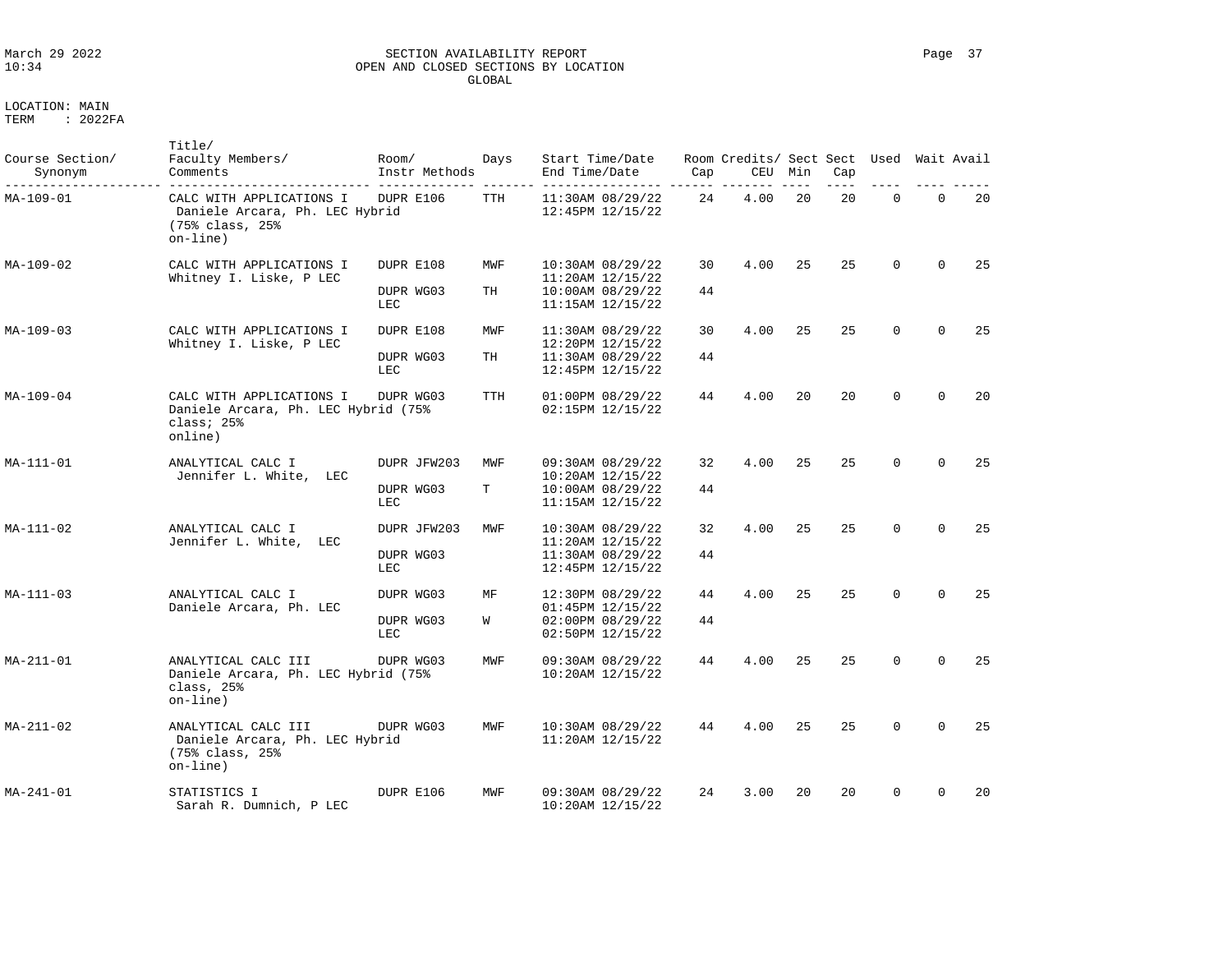# March 29 2022 SECTION AVAILABILITY REPORT Page 38 OPEN AND CLOSED SECTIONS BY LOCATION GLOBAL

| Course Section/<br>Synonym | Title/<br>Faculty Members/<br>Comments                                                                              | Room/<br>Instr Methods        | Days    | Start Time/Date<br>End Time/Date                                             | Cap      | Room Credits/ Sect Sect Used Wait Avail<br>CEU | Min | Cap |             |          |                 |
|----------------------------|---------------------------------------------------------------------------------------------------------------------|-------------------------------|---------|------------------------------------------------------------------------------|----------|------------------------------------------------|-----|-----|-------------|----------|-----------------|
| MA-241-02                  | STATISTICS I<br>Sarah R. Dumnich, P LEC                                                                             | DUPR E104                     | MWF     | 02:00PM 08/29/22<br>02:50PM 12/15/22                                         | 40       | 3.00                                           | 20  | 20  | $\mathbf 0$ | $\Omega$ | 20              |
| MA-311-01                  | PROB. AND STATS I<br>Jennifer L. White, LEC                                                                         | DUPR WG03                     | MWF     | 11:30AM 08/29/22<br>12:20PM 12/15/22                                         | 44       | 3.00                                           | 20  | 20  | $\Omega$    | $\Omega$ | 20              |
| MA-341-01                  | <b>GRAPH THEORY</b><br>Jennifer L. White, LEC                                                                       | DUPR E102                     | MWF     | 02:00PM 08/29/22<br>02:50PM 12/15/22                                         | 24       | 3.00                                           | 20  | 20  | $\Omega$    | $\Omega$ | 20              |
| MA-421-01                  | REAL ANALYSIS I<br>Sarah R. Dumnich, P LEC                                                                          | DUPR E108<br>DUPR WG03<br>LEC | MF<br>W | 12:30PM 08/29/22<br>01:45PM 12/15/22<br>03:00PM 08/29/22<br>03:50PM 12/15/22 | 30<br>44 | 4.00                                           | 25  | 2.5 | $\Omega$    | $\Omega$ | 25              |
| MU-090-01                  | RECITAL ATTENDANCE<br>Thomas D. Octave, D LEC                                                                       | ARR ARR                       |         | 08/29/22<br>12/15/22                                                         | 100      | 0.00                                           | 30  | 30  | $\Omega$    | $\Omega$ | 30              |
| MU-101-01                  | MUSIC APPRECIATION<br>Mr. J. Christopher LEC                                                                        | CARC 31                       | MWF     | 02:00PM 08/29/22<br>02:50PM 12/15/22                                         | 41       | 3.00                                           | 25  | 25  | $\Omega$    | $\Omega$ | 25              |
| MU-109-01                  | MU HIST & LIT: ROM - CONTEM CARC 31<br>Rev. Cyprian G. Con LEC Music Majors<br>only or<br>permisison of instructor. |                               | MWF     | 09:30AM 08/29/22<br>$10:20AM$ $12/15/22$                                     | 41       | 3.00                                           |     | 25  | $\Omega$    | $\Omega$ | 25              |
| MU-111-01                  | THE SPIRITUALITY OF MUSIC<br>Thomas D. Octave, D LEC Online-<br>Synchronous                                         | ONLN ONLN                     | MF      | 12:30PM 08/29/22<br>01:45PM 12/15/22                                         | 100      | 3.00                                           | 25  | 25  | $\Omega$    | $\Omega$ | 25              |
| MU-115-01                  | FUNDAMENTALS OF MUSIC THEOR CARC 31<br>Mr. J. Christopher LEC                                                       |                               | TTH     | 02:30PM 08/29/22<br>03:45PM 12/15/22                                         | 41       | 3.00                                           |     | 25  | $\Omega$    | $\Omega$ | 25              |
| MU-121-01                  | PIANO LAB<br>Thomas D. Octave, D LEC<br>Synchronous Online                                                          | ONLN ONLN                     | MWF     | 02:00PM 08/29/22<br>02:50PM 12/15/22                                         | 100      | 3.00                                           | 10  | 10  | $\Omega$    | $\Omega$ | 10              |
| MU-125-01                  | INSTR LES FOR NON-MAJR/MINR ARR ARR<br>1 or 2 credits                                                               | LEC                           |         | 08/29/22<br>12/15/22                                                         | 100      | 1.00                                           | 5   | 5   | $\Omega$    | $\Omega$ | 5               |
| MU-125-02                  | INSTR LES FOR NON-MAJR/MINR ARR ARR<br>Ms. Louisa Jonason LEC Voice; 1 or<br>2 credits                              |                               |         | 08/29/22<br>12/15/22                                                         | 100      | 1.00                                           | 5   | 5   | $\Omega$    | $\Omega$ | 5               |
| MU-125-03                  | INSTR LES FOR NON-MAJR/MINR ARR ARR<br>Christine Mahady, P LEC Voice; 1 or<br>2 credits                             |                               |         | 08/29/22<br>12/15/22                                                         | 100      | 1.00                                           | 5   | 5   | $\cap$      | $\Omega$ | $5\overline{5}$ |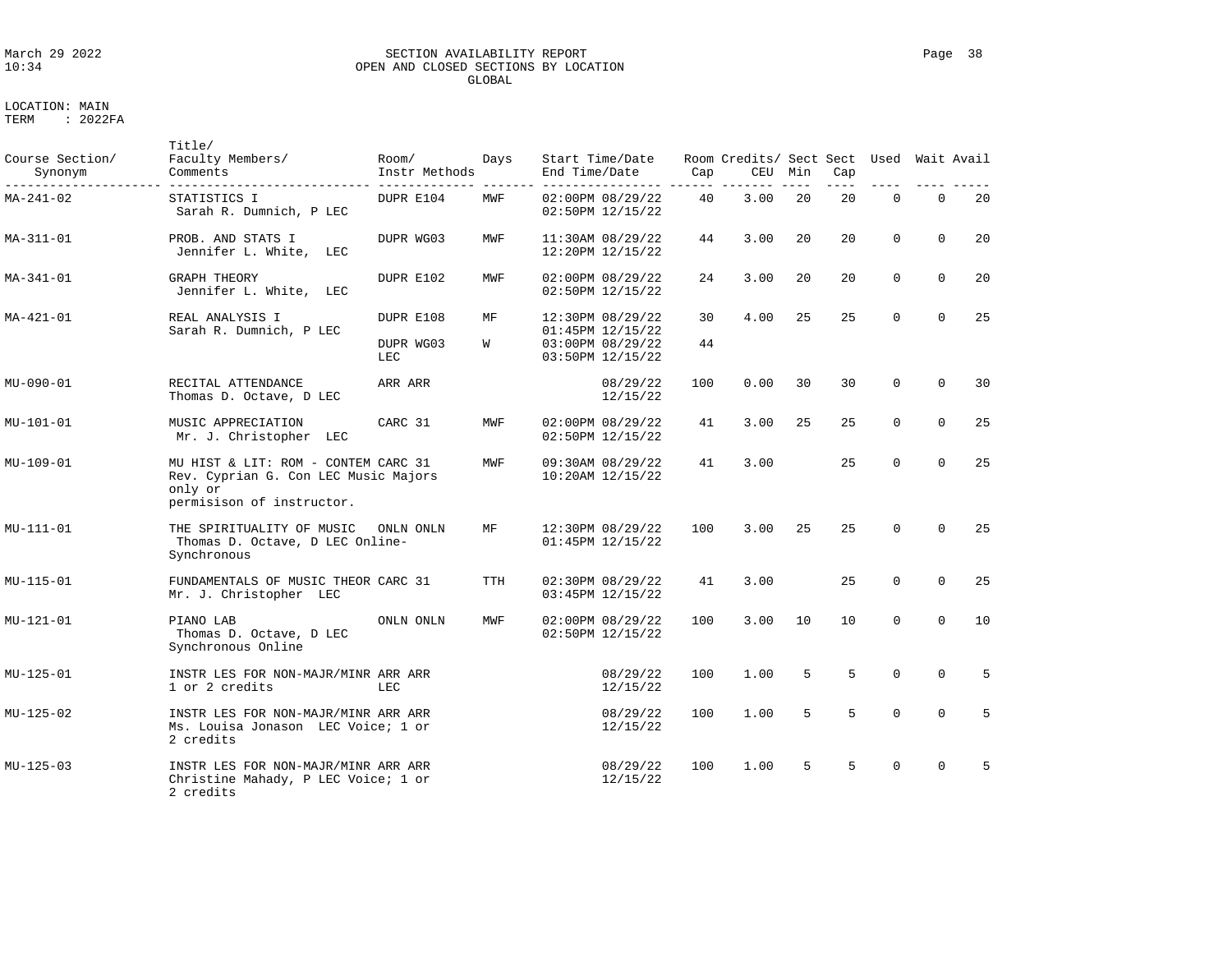# LOCATION: MAIN

| Course Section/<br>Synonym | Title/<br>Faculty Members/<br>Comments                                                      | Room/<br>Instr Methods | Days | End Time/Date | Start Time/Date                      | Cap | Room Credits/ Sect Sect Used Wait Avail<br>CEU Min |    | Cap            |          |          |             |
|----------------------------|---------------------------------------------------------------------------------------------|------------------------|------|---------------|--------------------------------------|-----|----------------------------------------------------|----|----------------|----------|----------|-------------|
| MU-125-04                  | INSTR LES FOR NON-MAJR/MINR ARR ARR<br>Ms. Susanna Lembers LEC Voice; 1 or<br>2 credits     |                        |      | ----------    | 08/29/22<br>12/15/22                 | 100 | 1.00                                               | 5  | 5              | $\Omega$ | $\Omega$ | $5^{\circ}$ |
| MU-125-05                  | INSTR LES FOR NON-MAJR/MINR ARR ARR<br>Ms. Josiane D. Merl LEC Piano; 1 or<br>2 credits     |                        |      |               | 08/29/22<br>12/15/22                 | 100 | 1.00                                               | 5  | $5^{\circ}$    | $\Omega$ | $\Omega$ | 5           |
| MU-125-06                  | INSTR LES FOR NON-MAJR/MINR ARR ARR<br>Rev. Cyprian G. Con LEC Organ; 1 or<br>2 credits     |                        |      |               | 08/29/22<br>12/15/22                 | 100 | 1.00                                               | 5  | $5^{\circ}$    | $\Omega$ | $\Omega$ | 5           |
| MU-125-07                  | INSTR LES FOR NON-MAJR/MINR ARR ARR<br>Mr. J. Christopher LEC<br>1 or 2 credits             |                        |      |               | 08/29/22<br>12/15/22                 | 100 | 1.00                                               | 5  | $5^{\circ}$    | $\Omega$ | $\Omega$ | 5           |
| MU-125-08                  | INSTR LES FOR NON-MAJR/MINR ARR ARR<br>Mr. Jeremy D. Frant LEC Guitar; 1 or<br>2 credits    |                        |      |               | 08/29/22<br>12/15/22                 | 100 | 1.00                                               | 5  | $\overline{5}$ | $\Omega$ | $\Omega$ | 5           |
| MU-125-09                  | INSTR LES FOR NON-MAJR/MINR ARR ARR<br>Ms. Lisa M. Thackra LEC Saxophone; 1<br>or 2 credits |                        |      |               | 08/29/22<br>12/15/22                 | 100 | 1.00                                               | 5  | 5              | $\Omega$ | $\Omega$ | $5^{\circ}$ |
| MU-125-10                  | INSTR LES FOR NON-MAJR/MINR ARR ARR<br>Ms. Christina E. An LEC Flute; 1 or<br>2 credits     |                        |      |               | 08/29/22<br>12/15/22                 | 100 | 1.00                                               | 5  | 5              | $\Omega$ | $\Omega$ | 5           |
| MU-125-11                  | INSTR LES FOR NON-MAJR/MINR ARR ARR<br>Mr. Greggory Brandt LEC Voice; 1 or<br>2 credits     |                        |      |               | 08/29/22<br>12/15/22                 | 100 | 1.00                                               | 5  | 5              | $\Omega$ | $\Omega$ | 5           |
| MU-172-01                  | CONCERT BAND<br>Sean Durkin, Ph.D. LEC Zero or<br>1 credit                                  | CARC PAC               | M    |               | 07:30PM 08/29/22<br>09:30PM 12/15/22 | 35  | 0.00                                               | 40 | 40             | $\Omega$ | $\Omega$ | 40          |
| MU-175-01                  | INSTRUMENTAL ENSEMBLE<br>Sean Durkin, Ph.D. LEC Zero or<br>1 credit                         | CARC 31                | T    |               | 06:30PM 08/29/22<br>09:00PM 12/15/22 | 41  | 0.00                                               | 25 | 25             | $\Omega$ | $\Omega$ | 25          |
| MU-180-01                  | SAINT VINCENT COLLEGE SINGE CARC 31<br>Thomas D. Octave, D LEC Zero or 1<br>credit          |                        | W    |               | 04:15PM 08/29/22<br>05:30PM 12/15/22 | 41  | 0.00                                               | 30 | 30             | $\Omega$ | $\Omega$ | 30          |
| MU-182-01                  | OPERA WORKSHOP<br>Ms. Susanna Lembers LEC Zero or<br>1 credit                               | ARR ARR                |      |               | 08/29/22<br>12/15/22                 | 100 | 0.00                                               | 15 | 15             | $\Omega$ | $\Omega$ | 15          |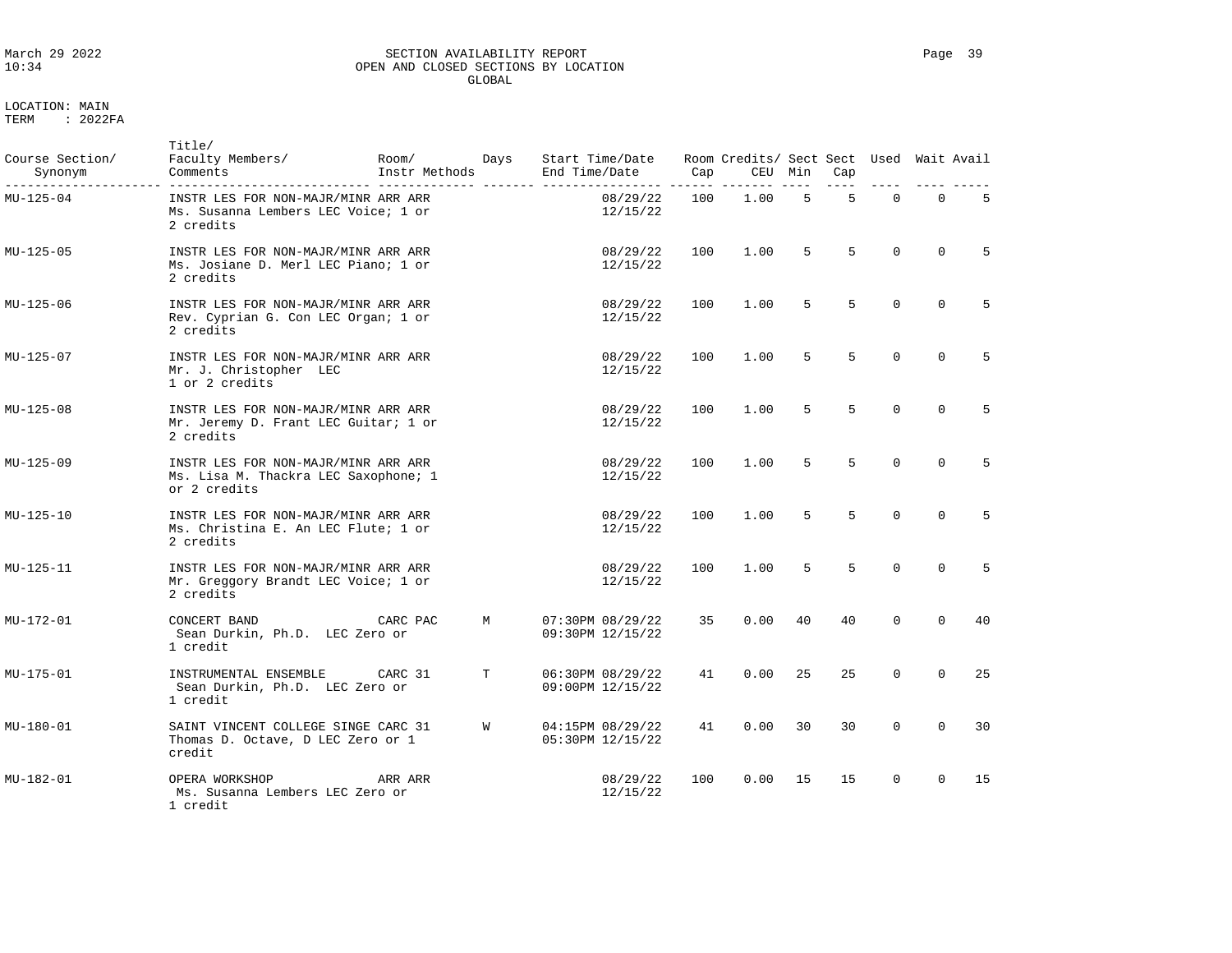### March 29 2022 SECTION AVAILABILITY REPORT Page 40 OPEN AND CLOSED SECTIONS BY LOCATION GLOBAL

LOCATION: MAIN TERM : 2022FA

Title/

| Course Section/<br>Synonym | Faculty Members/<br>Comments                                                                           | Room/<br>Instr Methods | Days | Start Time/Date<br>End Time/Date     | Cap | Room Credits/ Sect Sect Used Wait Avail<br>CEU | Min | Cap<br>$- - -$ |             |             |    |
|----------------------------|--------------------------------------------------------------------------------------------------------|------------------------|------|--------------------------------------|-----|------------------------------------------------|-----|----------------|-------------|-------------|----|
| MU-318-01                  | DICTION SINGERS GER, ENG, F ARR ARR<br>Ms. Susanna Lembers LEC                                         |                        |      | 08/29/22<br>12/15/22                 | 100 | 1.00                                           | 10  | 10             | $\mathbf 0$ | $\mathbf 0$ | 10 |
| MU-330-01                  | JUNIOR RECITAL<br>Ms. Susanna Lembers LEC                                                              | ARR ARR                |      | 08/29/22<br>12/15/22                 | 100 | 1.00                                           | 10  | 10             | $\Omega$    | $\Omega$    | 10 |
| MU-430-01                  | SENIOR RECITAL<br>Ms. Susanna Lembers LEC                                                              | ARR ARR                |      | 08/29/22<br>12/15/22                 | 100 | 2.00                                           | 10  | 10             | $\Omega$    | $\Omega$    | 10 |
| MU-701-01                  | SCHOLA CANTORUM<br>Rev. Cyprian G. Con LEC                                                             | BRNC 202               | M    | 03:30PM 08/29/22<br>04:20PM 12/15/22 | 24  | 1.00                                           | 24  | 24             | $\Omega$    | $\Omega$    | 24 |
| MU-710-01                  | LITURGICAL MUSIC<br>Rev. Cyprian G. Con LEC                                                            | BRNC 202               | MTH  | 10:30AM 08/29/22<br>11:20AM 12/15/22 | 24  | 2.00                                           | 24  | 24             | $\mathbf 0$ | $\Omega$    | 24 |
| ND-00C-01                  | CERTIFICATE COMPLETION<br>Elaine Bennett, Ph. LEC Global<br>Equality Certificate Completion            | ARR ARR                |      | 08/29/22<br>12/15/22                 | 100 | 0.00                                           | 10  | 10             | $\mathbf 0$ | $\mathbf 0$ | 10 |
| ND-00C-02                  | CERTIFICATE COMPLETION<br>Bruce D. Bethke, Ph LEC<br>Biotechnology Certificate<br>Completion           | ARR ARR                |      | 08/29/22<br>12/15/22                 | 100 | 0.00                                           | 10  | 10             | $\Omega$    | $\Omega$    | 10 |
| $ND-00C-03$                | CERTIFICATE COMPLETION<br>Michael P. Krom, Ph LEC BLS<br>Certificate Completion                        | ARR ARR                |      | 08/29/22<br>12/15/22                 | 100 | 0.00                                           | 10  | 10             | $\Omega$    | $\Omega$    | 10 |
| ND-00C-04                  | CERTIFICATE COMPLETION<br>Kristine L. Slank, LEC<br>Addiction Specialist<br>Certificate Completion     | ARR ARR                |      | 08/29/22<br>12/15/22                 | 100 | 0.00                                           | 10  | 10             | $\Omega$    | $\Omega$    | 10 |
| ND-101-01                  | CAREER EXPLORATION & PLANNI ALFH 32<br>Ms. Kimberly J. Woo LEC Restricted<br>to Undeclared<br>students |                        | M    | 12:30PM 08/29/22<br>01:20PM 12/15/22 | 38  | 1.00                                           | 25  | 2.5            | $\Omega$    | $\Omega$    | 25 |
| ND-101-02                  | CAREER EXPLORATION & PLANNI ALFH 32<br>Ms. Kimberly J. Woo LEC Restricted<br>to Undeclared<br>students |                        | F    | 12:30PM 08/29/22<br>01:20PM 12/15/22 | 38  | 1.00                                           | 25  | 25             | $\Omega$    | $\Omega$    | 25 |
| ND-178-01                  | PRINCIPLES OF ACADEMIC SUCC ALFH 34<br>Opportunity Freshmen Only LEC                                   |                        | M    | 11:30AM 08/29/22<br>12:20PM 12/15/22 | 31  | 1.00                                           | 25  | 25             | $\Omega$    | $\Omega$    | 25 |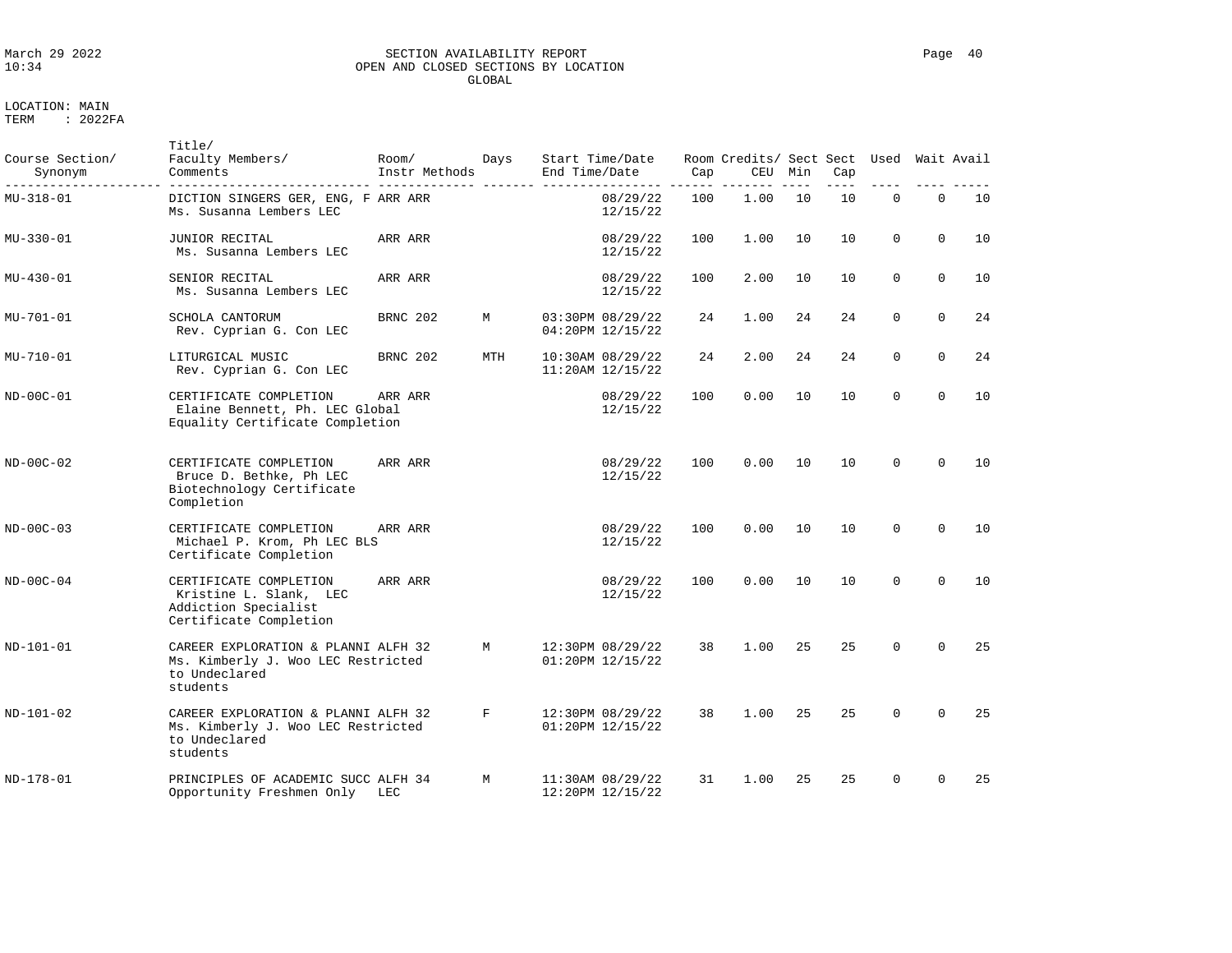# March 29 2022 SECTION AVAILABILITY REPORT Page 41 OPEN AND CLOSED SECTIONS BY LOCATION GLOBAL

LOCATION: MAIN

| Course Section/<br>Synonym | Title/<br>Faculty Members/<br>Comments                                                   | Room/<br>Instr Methods       | Days                     | Start Time/Date<br>End Time/Date                                             | Cap      | Room Credits/ Sect Sect<br>CEU | Min | Cap | Used        | Wait Avail  |    |
|----------------------------|------------------------------------------------------------------------------------------|------------------------------|--------------------------|------------------------------------------------------------------------------|----------|--------------------------------|-----|-----|-------------|-------------|----|
| ND-178-02                  | PRINCIPLES OF ACADEMIC SUCC ALFH 34<br>Opportunity Freshmen Only                         | LEC                          | W                        | 02:00PM 08/29/22<br>02:50PM 12/15/22                                         | 31       | 1.00                           | 25  | 25  | $\mathbf 0$ | $\mathbf 0$ | 25 |
| ND-178-03                  | PRINCIPLES OF ACADEMIC SUCC ALFH 35<br>Freshmen Only - Late Start LEC<br>Course          |                              | MW                       | 02:00PM 10/24/22<br>02:50PM 12/15/22                                         | 31       | 1.00                           | 25  | 2.5 | $\Omega$    | $\Omega$    | 25 |
| ND-205-01                  | ARMY DOCT. / TEAM DEVELOPMENT UPG UPG<br>Permission required from<br>Dr. Kocian          | LEC.                         | TH                       | 10:30AM 08/29/22<br>01:30PM 12/15/22                                         | 25       | 3.00                           | 15  | 15  | $\Omega$    | $\Omega$    | 15 |
| NSCI-120-01                | INTRODUCTION TO BIOLOGY<br>Mr. Zachary D. Arbo LL                                        | DUPR E103<br>DUPR N204<br>LL | <b>TTH</b><br><b>TTH</b> | 06:30PM 08/29/22<br>09:05PM 12/15/22<br>06:30PM 08/29/22<br>09:05PM 12/15/22 | 33<br>24 | 4.00                           | 24  | 24  | $\Omega$    | $\Omega$    | 24 |
| NSCI-125-01                | INTRO TO ENVIRONMENTAL SCIE ONLN ONLN<br>Ms. Angela M. Belli LEC<br>On-line asynchronous |                              |                          | 08/29/22<br>12/15/22                                                         | 100      | 3.00                           | 24  | 24  | $\Omega$    | $\Omega$    | 24 |
| NSCI-126-01                | INTRO TO ENVIRON. SCI. LAB<br>Ms. Allison S. Petr LAB<br>On-line asynchronous            | ONLN ONLN                    |                          | 08/29/22<br>12/15/22                                                         | 100      | 1.00                           | 24  | 24  | $\Omega$    | $\Omega$    | 24 |
| NSCI-207-01                | ENERGY AND CLIMATE CHANGE<br>Steven J. Gravelle, LL                                      | DUPR E217                    | MWF                      | 09:30AM 08/29/22<br>11:20AM 12/15/22                                         | 24       | 4.00                           | 24  | 24  | $\Omega$    | $\Omega$    | 24 |
| NSCI-210-01                | CHEMISTRY AND CRIME<br>Bettie A. Davis, Ph LEC                                           | DUPR S201                    | MWF                      | 09:30AM 08/29/22<br>10:20AM 12/15/22                                         | 20       | 3.00                           | 18  | 18  | $\Omega$    | $\Omega$    | 18 |
| NSCI-211-01                | CHEMISTRY AND CRIME LAB<br>Bettie A. Davis, Ph LAB                                       | DUPR E217                    | M                        | 02:00PM 08/29/22<br>04:50PM 12/15/22                                         | 24       | 1.00                           | 18  | 18  | $\mathbf 0$ | $\Omega$    | 18 |
| NSCI-250-01                | SCI. ABANDONED MINE DRAINAG DUPR N116<br>Ms. Beth L. Bolling LL                          | DUPR N116<br>LL              | TTH<br>TН                | 04:00PM 08/29/22<br>05:45PM 12/15/22<br>01:00PM 08/29/22<br>03:50PM 12/15/22 | 24<br>24 | 4.00                           | 24  | 24  | $\Omega$    | $\Omega$    | 24 |
| NSCI-300-01                | CRIMINALISTICS                                                                           | DUPR E217<br>LEC             | W                        | 06:30PM 08/29/22<br>09:00PM 12/15/22                                         | 24       | 3.00                           | 24  | 24  | $\mathbf 0$ | $\Omega$    | 24 |
| NUR-102-01                 | PROFESSIONAL ISSUES<br>Ms.<br>Carla Tomas                                                | DUPR E103<br>LEC             | W                        | 10:30AM 08/29/22<br>11:20AM 12/15/22                                         | 33       | 1.00                           | 30  | 30  | $\mathbf 0$ | $\mathbf 0$ | 30 |
| NUR-2161-01                | HEALTH ASSESSMENT &<br>FUND.<br>Ms. Carla Tomas                                          | DUPR E104<br>LEC             | MW                       | 03:00PM 08/29/22<br>04:15PM 12/15/22                                         | 40       | 3.00                           | 30  | 30  | $\Omega$    | $\Omega$    | 30 |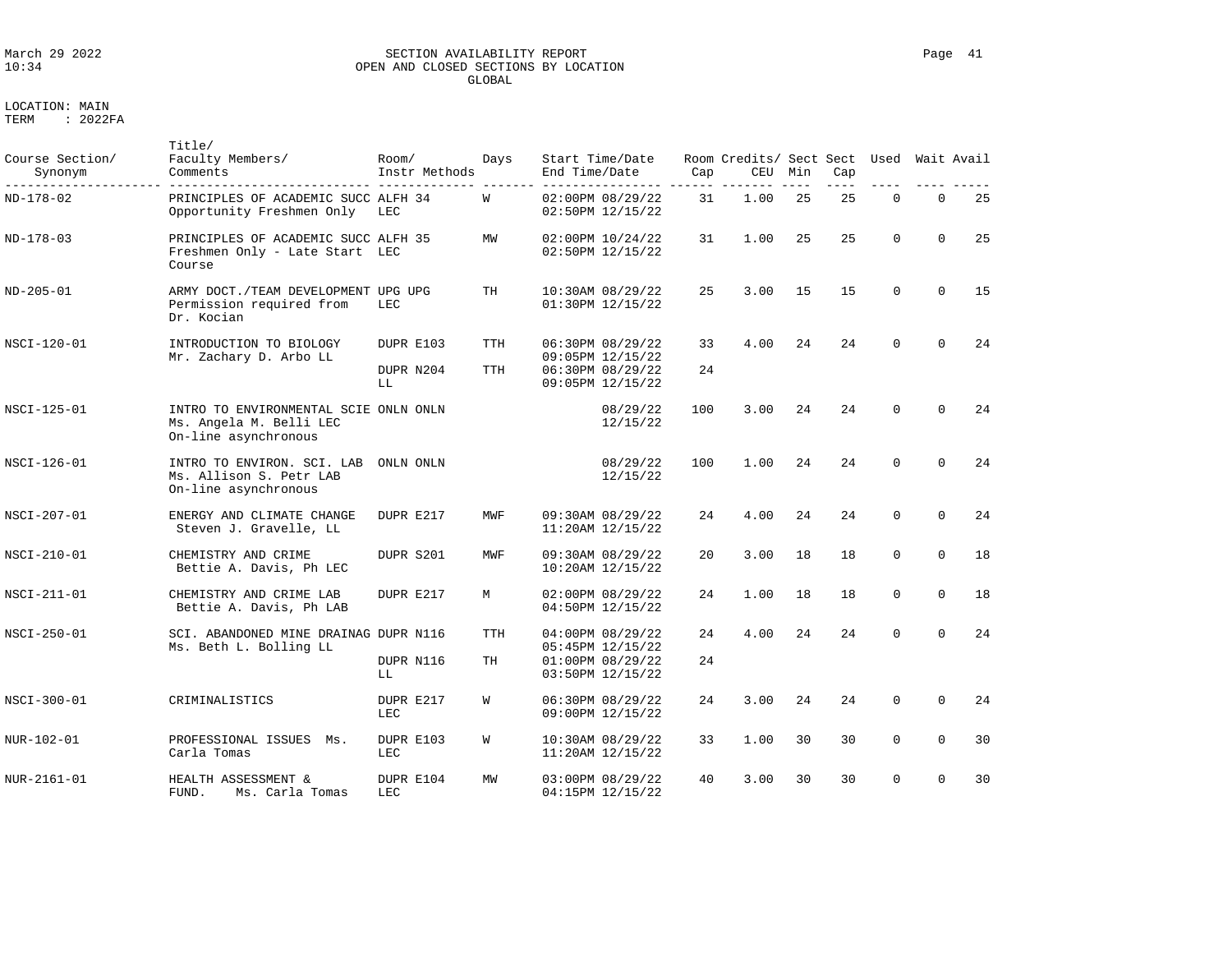LOCATION: MAIN

# March 29 2022 SECTION AVAILABILITY REPORT Page 42 OPEN AND CLOSED SECTIONS BY LOCATION GLOBAL

| Course Section/<br>Synonym | Title/<br>Faculty Members/<br>Comments                              | Room/<br>Instr Methods | Days       | Start Time/Date<br>End Time/Date         | Cap | Room Credits/ Sect Sect<br>CEU | Min | Cap | Used        |             | Wait Avail |
|----------------------------|---------------------------------------------------------------------|------------------------|------------|------------------------------------------|-----|--------------------------------|-----|-----|-------------|-------------|------------|
| NUR-2162-01                | HEALTH ASMT./FUND. CLINICAL OFF OFF<br>Hospital                     | LAB                    | М          | 07:00AM 08/29/22<br>12:00PM 12/15/22     | 50  | 1.00                           | 8   | 8   | $\mathbf 0$ | $\mathbf 0$ | 8          |
| NUR-2162-02                | HEALTH ASMT./FUND. CLINICAL OFF OFF<br>Hospital                     | LAB                    | M          | 07:00AM 08/29/22<br>12:00PM 12/15/22     | 50  | 1.00                           | 8   | 8   | $\Omega$    | 0           | 8          |
| NUR-2162-03                | HEALTH ASMT./FUND. CLINICAL OFF OFF<br>Hospital                     | LAB                    | F          | 07:00AM 08/29/22<br>12:00PM 12/15/22     | 50  | 1.00                           | 30  | 30  | $\mathbf 0$ | $\mathbf 0$ | 30         |
| NUR-2162-04                | HEALTH ASMT./FUND. CLINICAL OFF OFF<br>Hospital                     | LAB                    | F          | 07:00AM 08/29/22<br>12:00PM 12/15/22     | 50  | 1.00                           | 8   | 8   | $\mathbf 0$ | $\mathbf 0$ | 8          |
| NUR-223-01                 | PHARMA IN NURSING I Ms.<br>Carla Tomas<br>AsynchronousLEC<br>online | ONLN ONLN              |            | 08/29/22<br>12/15/22                     | 100 | 1.00                           | 30  | 30  | $\Omega$    | $\Omega$    | 30         |
| NUR-3161-01                | NURS. CARE/CHILDREN & ADOLE DUPR E108                               | LEC                    | TH         | 02:00PM 08/29/22<br>05:00PM 12/15/22     | 30  | 3.00                           | 2.4 | 2.4 | $\Omega$    | $\Omega$    | 24         |
| NUR-3162-01                | NURS. CARE/CHILD/ADOLES. CL OFF OFF<br>Hospital                     | LAB                    | M          | 07:00AM 08/29/22<br>11:00PM 12/15/22     | 50  | 1.00                           | 8   | 8   | $\Omega$    | $\Omega$    | 8          |
| NUR-3162-02                | NURS. CARE/CHILD/ADOLES. CL OFF OFF<br>Hospital                     | LAB                    | W          | 07:00AM 08/29/22<br>11:00PM 12/15/22     | 50  | 1.00                           | 8   | 8   | $\mathbf 0$ | 0           | 8          |
| NUR-3162-03                | NURS. CARE/CHILD/ADOLES. CL OFF OFF<br>Hospital                     | LAB                    | W          | 07:00AM 08/29/22<br>11:00PM 12/15/22     | 50  | 1.00                           | 8   | 8   | $\Omega$    | $\mathbf 0$ | 8          |
| NUR-3171-01                | WOMEN'S HLTH. & NEONATAL NU DUPR E108<br>Ms. Mary Pat Sulliv LEC    |                        | T          | 02:00PM 08/29/22<br>05:00PM 12/15/22     | 30  | 3.00                           | 2.4 | 2.4 | $\Omega$    | $\Omega$    | 24         |
| NUR-3172-01                | WOMEN'S HLTH/NEONAT NURS CL OFF OFF<br>Hospital                     | LAB                    | M          | 02:00PM 08/29/22<br>10:00PM 12/15/22     | 50  | 1.00                           | 8   | 8   | $\Omega$    | $\Omega$    | 8          |
| NUR-3172-02                | WOMEN'S HLTH/NEONAT NURS CL OFF OFF<br>Hospital                     | LAB                    | M          | 02:00PM 08/29/22<br>10:00PM 12/15/22     | 50  | 1.00                           | 8   | 8   | $\Omega$    | 0           | 8          |
| NUR-3172-03                | WOMEN'S HLTH/NEONAT NURS CL OFF OFF<br>Hospital                     | LAB                    | W          | 02:00PM 08/29/22<br>10:00PM 12/15/22     | 50  | 1.00                           | 8   | 8   | $\mathbf 0$ | 0           | 8          |
| NUR-3181-01                | NURSING CARE OF ADULTS<br>Ms. Erin Welling<br>$\mathbf{1}$          | DUPR E106<br>LEC       | <b>TTH</b> | 10:00AM 08/29/22<br>$11:15AM$ $12/15/22$ | 24  | 3.00                           | 24  | 24  | $\Omega$    | $\Omega$    | 24         |
| NUR-3182-01                | NURS. CARE OF ADULTS I CLIN OFF OFF<br>Hospital                     | LAB                    | F          | 07:00AM 08/29/22<br>01:00PM 12/15/22     | 50  | 1.00                           | 8   | 8   | $\Omega$    | $\mathbf 0$ | 8          |
| NUR-3182-02                | NURS. CARE OF ADULTS I CLIN OFF OFF<br>Hospital                     | LAB                    | F          | 07:00AM 08/29/22<br>01:00PM 12/15/22     | 50  | 1.00                           | 8   | 8   | $\Omega$    | $\mathbf 0$ | 8          |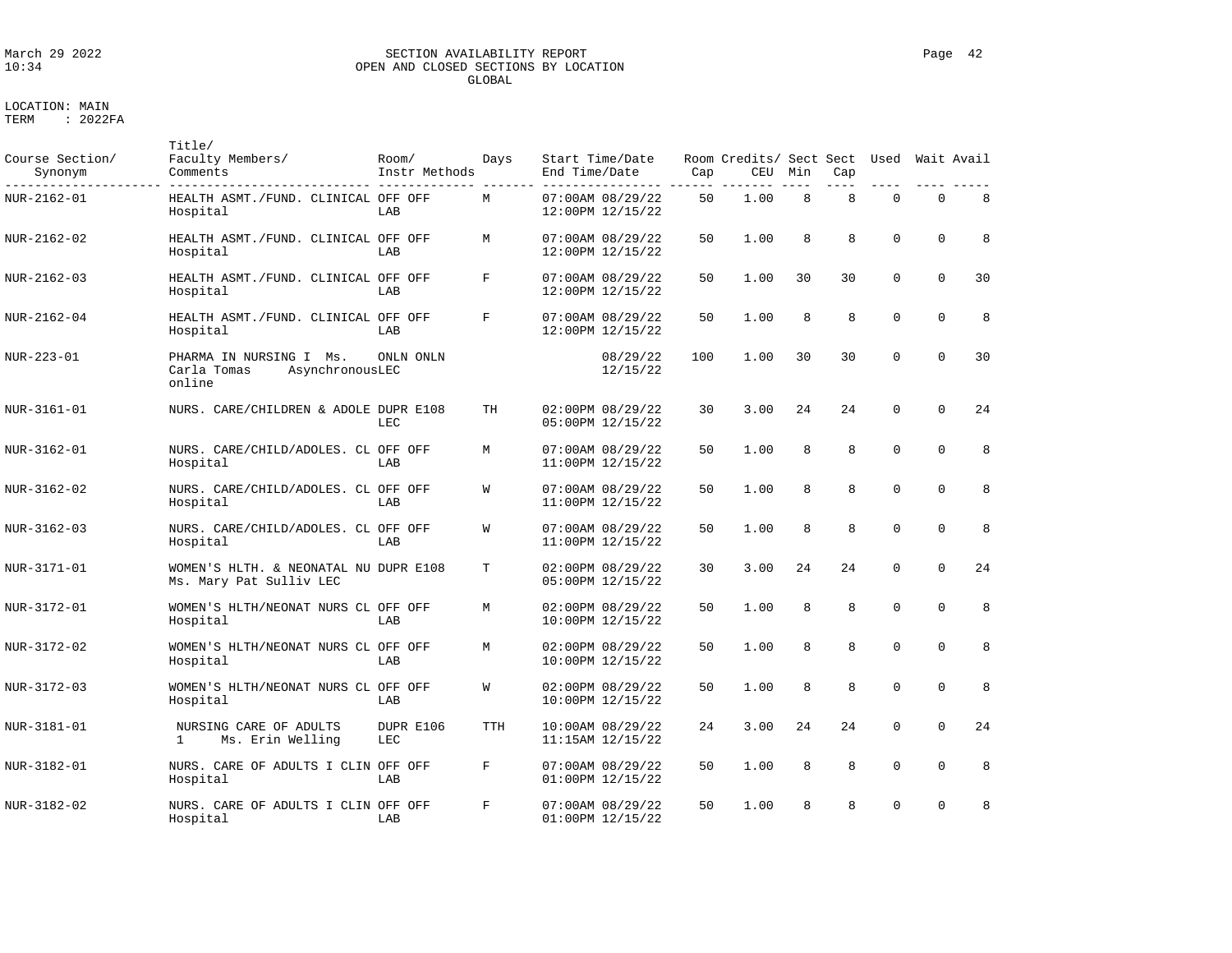# March 29 2022 SECTION AVAILABILITY REPORT Page 43 OPEN AND CLOSED SECTIONS BY LOCATION GLOBAL

| Course Section/<br>Synonym | Title/<br>Faculty Members/<br>Comments                                 | Room/<br>Instr Methods | Days   | Start Time/Date<br>End Time/Date                                             | Cap       | Room Credits/ Sect Sect Used<br>CEU | Min | Cap |             |          | Wait Avail |
|----------------------------|------------------------------------------------------------------------|------------------------|--------|------------------------------------------------------------------------------|-----------|-------------------------------------|-----|-----|-------------|----------|------------|
| NUR-3182-03                | NURS. CARE OF ADULTS I CLIN OFF OFF<br>Hospital                        | LAB                    | F      | 07:00AM 08/29/22<br>01:00PM 12/15/22                                         | 50        | 1.00                                | 8   | 8   | $\Omega$    | $\Omega$ | 8          |
| NUR-4151-01                | NCLEX SEMINAR 2 Ms. Carla<br>Tomas                                     | LIBR 122<br>LEC        | W      | 08:30AM 08/29/22<br>09:20AM 12/15/22                                         | 24        | 1.50                                | 24  | 24  | $\Omega$    | $\Omega$ | 24         |
| NUR-4181-01                | COMMUNITY HEALTH<br>Ms. Carla<br>NURSING                               | LIBR 122<br>LEC        | W      | 09:30AM 08/29/22<br>12:15PM 12/15/22                                         | 24        | 3.00                                | 24  | 24  | $\Omega$    | $\Omega$ | 24         |
| NUR-4182-01                | Tomas<br>COMM HEALTH NURSING CLINICA OFF OFF<br>Ms. Carla Tomas<br>LAB |                        | Т      | 07:00AM 08/29/22<br>07:00PM 12/15/22                                         | 50        | 1.00                                | 8   | 8   | $\Omega$    | $\Omega$ | 8          |
| NUR-4182-02                | COMM HEALTH NURSING CLINICA OFF OFF<br>Ms. Carla Tomas<br>LAB          |                        | т      | 07:00AM 08/29/22<br>07:00PM 12/15/22                                         | 50        | 1.00                                | 8   | 8   | $\Omega$    | $\Omega$ | 8          |
| NUR-4182-03                | COMM HEALTH NURSING CLINICA OFF OFF<br>Ms. Carla Tomas<br>LAB          |                        | Т      | 07:00AM 08/29/22<br>07:00PM 12/15/22                                         | 50        | 1.00                                | 8   | 8   | $\Omega$    | $\Omega$ | 8          |
| NUR-420-01                 | LEG/ETH/POL ISSUES/HLTH CAR DUPR E108<br>Ms. Carla Tomas               | LEC                    | M      | 06:00PM 08/29/22<br>07:45PM 12/15/22                                         | 30        | 2.00                                | 24  | 24  | $\Omega$    | $\Omega$ | 24         |
| NUR-4211-01                | COMPLEX PROBLEMS I Ms.<br>Carla Tomas                                  | LIBR 122<br><b>LEC</b> | М      | 09:30AM 08/29/22<br>12:15PM 12/15/22                                         | 24        | 3.00                                | 24  | 24  | $\mathbf 0$ | $\Omega$ | 24         |
| NUR-4212-01                | COMPLEX PROBLEMS I CLINICAL OFF OFF<br>Ms. Carla Tomas<br>LAB Hospital |                        | TH     | 07:00AM 08/29/22<br>11:00PM 12/15/22                                         | 50        | 2.00                                | 8   | 8   | $\Omega$    | $\Omega$ | 8          |
| NUR-4212-02                | COMPLEX PROBLEMS I CLINICAL OFF OFF<br>Ms. Carla Tomas<br>LAB Hospital |                        | TH     | 07:00AM 08/29/22<br>11:00PM 12/15/22                                         | 50        | 2.00                                | 8   | 8   | $\Omega$    | $\Omega$ | 8          |
| NUR-4212-03                | COMPLEX PROBLEMS I CLINICAL OFF OFF<br>Ms. Carla Tomas<br>LAB Hospital |                        | TH     | 07:00AM 08/29/22<br>11:00PM 12/15/22                                         | 50        | 2.00                                | 8   | 8   | $\Omega$    | $\Omega$ | 8          |
| PA-712-01                  | CATECHETICS<br>Rev. Kevin J. Domin LEC                                 | <b>BRNC 202</b>        | T      | 02:00PM 08/29/22<br>03:40PM 12/15/22                                         | 24        | 2.00                                | 24  | 24  | $\Omega$    | $\Omega$ | 24         |
| PA-721-01                  | INTRO. TO PASTORAL COMMUNIC BRNC CHPL<br>Msgr. Michael A. Be LEC       | BRNC CHPL<br>LEC       | F<br>F | 09:30AM 08/29/22<br>11:20AM 12/15/22<br>02:00PM 08/29/22<br>03:50PM 12/15/22 | 2.4<br>24 | 2.00                                | 24  | 24  | $\Omega$    | $\Omega$ | 24         |
| PA-722-01                  | HOMILETICS I<br>Msgr. Michael A. Be LEC                                | BRNC CHPL<br>BRNC CHPL | Т<br>T | 12:30PM 08/29/22<br>03:20PM 12/15/22<br>06:30PM 08/29/22                     | 24<br>24  | 3.00                                | 24  | 24  | $\Omega$    | $\Omega$ | 24         |
|                            |                                                                        | LEC                    |        | 09:00PM 12/15/22                                                             |           |                                     |     |     |             |          |            |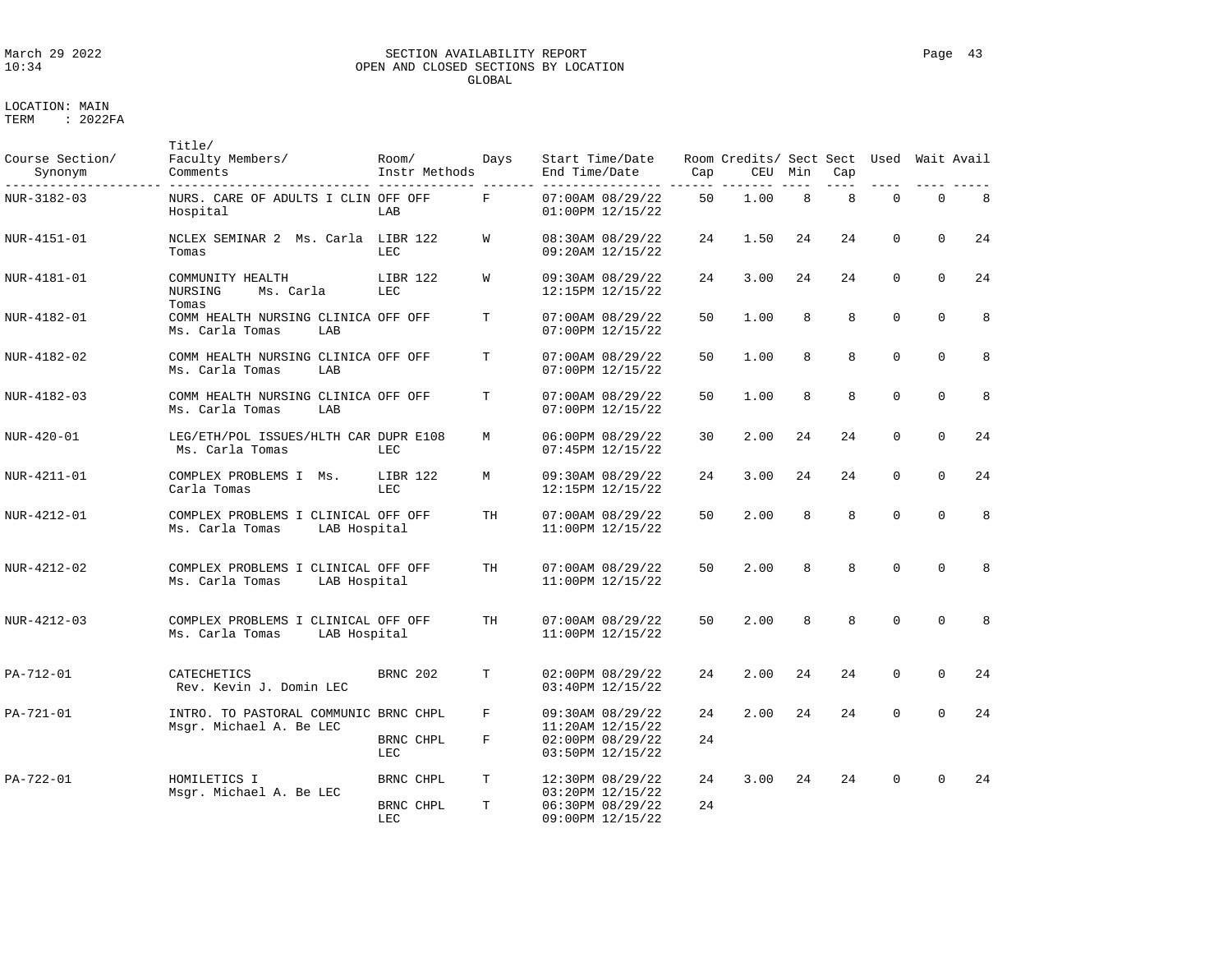### March 29 2022 SECTION AVAILABILITY REPORT Page 44 OPEN AND CLOSED SECTIONS BY LOCATION GLOBAL

LOCATION: MAIN

| Course Section/<br>Synonym | Title/<br>Faculty Members/<br>Comments                         | Room/<br>Instr Methods | Days       | Start Time/Date<br>End Time/Date     | Cap | Room Credits/ Sect Sect Used<br>CEU | Min | Cap |             |             | Wait Avail |
|----------------------------|----------------------------------------------------------------|------------------------|------------|--------------------------------------|-----|-------------------------------------|-----|-----|-------------|-------------|------------|
| PA-759-01                  | PASTOR. LEADERSHIP/PARISH A BRNC 302<br>Rev. Msgr. Raymond LEC |                        | M          | 12:30PM 08/29/22<br>02:20PM 12/15/22 | 24  | 2.00                                | 24  | 24  | $\mathbf 0$ | $\Omega$    | 24         |
| PA-760-01                  | PASTORAL VISITATION OF SICK OFF OFF<br>Rev. John-Mary Tomp LEC |                        | W          | 12:30PM 08/29/22<br>04:00PM 12/15/22 | 50  | 2.00                                | 30  | 30  | $\mathbf 0$ | $\mathbf 0$ | 30         |
| PA-764-01                  | PARISH PRACTICUM<br>Rev. Jude W. Brady, LEC                    | MAUR CONF              | М          | 08:30AM 08/29/22<br>09:45AM 12/15/22 | 14  | 3.00                                | 14  | 14  | $\Omega$    | $\Omega$    | 14         |
| PA-785-01                  | PASTORAL COUNSELING II<br>Lawrence R. Sutton, LEC              | BRNC 301               | <b>TTH</b> | 01:00PM 08/29/22<br>02:15PM 12/15/22 | 24  | 3.00                                | 24  | 24  | $\mathbf 0$ | $\Omega$    | 24         |
| PA-800-01                  | MINISTRY CAPSTONE SEMINAR<br>Rev. Emmanuel O. Af LEC           | BRNC 201               | TF         | 10:00AM 08/29/22<br>11:15AM 12/15/22 | 24  | 3.00                                | 24  | 24  | $\mathbf 0$ | $\Omega$    | 24         |
| PH-100-01                  | PHYSICS SEMINAR<br>Daniel E. Vanden Be LEC                     | DUPR W106              |            | 08/29/22<br>12/15/22                 | 18  | 1.00                                | 16  | 16  | $\mathbf 0$ | $\mathbf 0$ | 16         |
| PH-109-01                  | COLLEGE PHYSICS I<br>Daniel E. Vanden Be LEC                   | CARC 31                | MWF        | 10:30AM 08/29/22<br>11:20AM 12/15/22 | 41  | 3.00                                | 24  | 24  | $\Omega$    | $\Omega$    | 2.4        |
| PH-109-02                  | COLLEGE PHYSICS I<br>Daniel E. Vanden Be LEC                   | CARC 31                | MWF        | 11:30AM 08/29/22<br>12:20PM 12/15/22 | 41  | 3.00                                | 24  | 24  | $\mathbf 0$ | $\Omega$    | 24         |
| PH-111-01                  | GENERAL PHYSICS I<br>Rev. Michael A. Ant LEC                   | ALFH 31                | MWF        | 08:30AM 08/29/22<br>09:20AM 12/15/22 | 42  | 3.00                                | 30  | 30  | $\Omega$    | $\Omega$    | 30         |
| PH-112-01                  | GENERAL PHYSICS II<br>David W. Grumbine,<br>LEC                | DUPR JFW203            | MWF        | 08:30AM 08/29/22<br>09:20AM 12/15/22 | 32  | 3.00                                | 25  | 25  | $\mathbf 0$ | $\mathbf 0$ | 25         |
| PH-113-01                  | PHYSICS I LABORATORY                                           | DUPR E109<br>LAB       | M          | 02:00PM 08/29/22<br>04:50PM 12/15/22 | 24  | 1.00                                | 16  | 16  | $\Omega$    | $\Omega$    | 16         |
| PH-113-02                  | PHYSICS I LABORATORY                                           | DUPR E109<br>LAB       | Т          | 01:00PM 08/29/22<br>03:50PM 12/15/22 | 24  | 1.00                                | 16  | 16  | $\mathbf 0$ | $\mathbf 0$ | 16         |
| PH-113-03                  | PHYSICS I LABORATORY                                           | DUPR E109<br>LAB       | W          | 02:00PM 08/29/22<br>04:50PM 12/15/22 | 24  | 1.00                                | 18  | 18  | $\mathbf 0$ | $\Omega$    | 18         |
| PH-113-04                  | PHYSICS I LABORATORY                                           | DUPR E109<br>LAB       | TН         | 08:30AM 08/29/22<br>11:20AM 12/15/22 | 24  | 1.00                                | 24  | 24  | $\mathbf 0$ | $\mathbf 0$ | 24         |
| PH-114-01                  | PHYSICS II LABORATORY<br>David W. Grumbine, LAB                | DUPR E109              | TН         | 01:00PM 08/29/22<br>03:50PM 12/15/22 | 24  | 1.00                                | 18  | 18  | $\mathbf 0$ | $\mathbf 0$ | 18         |
| PH-252-01                  | ELECTROMAGNETIC FIELDS<br>David W. Grumbine, LEC               | DUPR W106              | MWF        | 11:30AM 08/29/22<br>12:20PM 12/15/22 | 18  | 3.00                                | 18  | 18  | $\mathbf 0$ | $\mathbf 0$ | 18         |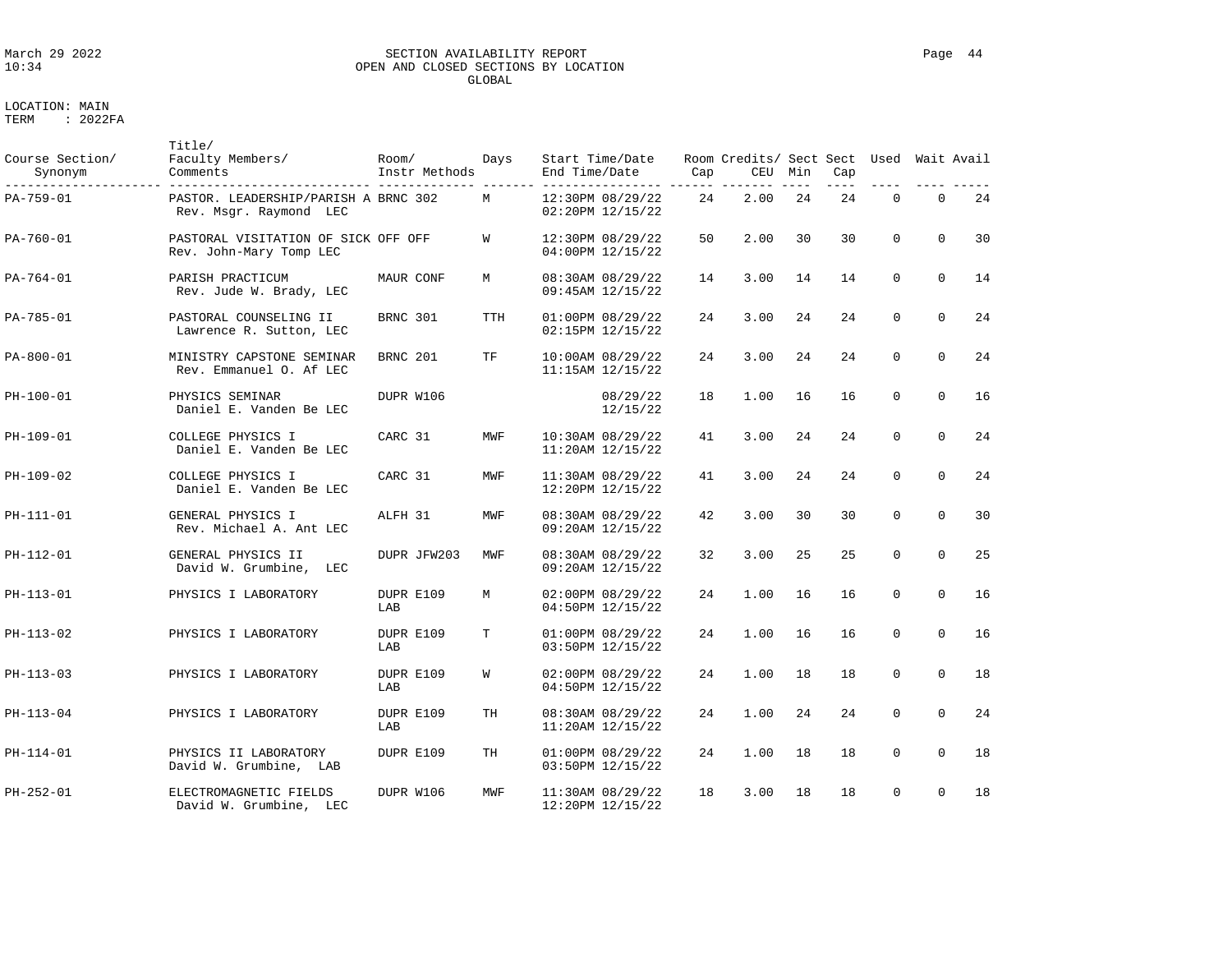### March 29 2022 SECTION AVAILABILITY REPORT Page 45 OPEN AND CLOSED SECTIONS BY LOCATION GLOBAL

| Course Section/<br>Synonym | Title/<br>Faculty Members/<br>Comments                                              | Room/<br>Instr Methods | Days       | End Time/Date | Start Time/Date                                                | Cap | Room Credits/ Sect Sect<br>CEU | Min          | Cap                       |                                  | Used Wait Avail                     |                           |
|----------------------------|-------------------------------------------------------------------------------------|------------------------|------------|---------------|----------------------------------------------------------------|-----|--------------------------------|--------------|---------------------------|----------------------------------|-------------------------------------|---------------------------|
| $PH-261-01$                | <b>ELECTRONICS</b><br>David W. Grumbine, LEC                                        | DUPR W104              | <b>TTH</b> |               | 08:30AM 08/29/22<br>09:45AM 12/15/22                           | 16  | 3.00                           | 14           | 14                        | $\Omega$                         | $\mathbf 0$                         | 14                        |
| PH-263-01                  | ELECTRONICS LABORATORY<br>David W. Grumbine, LAB                                    | DUPR W104              | T          |               | 01:00PM 08/29/22<br>03:50PM 12/15/22                           | 16  | 1.00                           | 14           | 14                        | $\Omega$                         | $\Omega$                            | 14                        |
| PH-311-01                  | MODERN PHYSICS II<br>Rev. Michael A. Ant LEC                                        | DUPR W106              | MWF        |               | 09:30AM 08/29/22<br>10:20AM 12/15/22                           | 18  | 3.00                           | 16           | 16                        | $\mathbf 0$                      | $\mathbf 0$                         | 16                        |
| $PL-101-01$                | 1ST PHILOSOPHY<br>Mr. Michael K. Stee LEC                                           | ALFH 37                | МF         |               | 12:30PM 08/29/22<br>01:45PM 12/15/22                           | 45  | 3.00                           | 25           | 25                        | $\mathbf 0$                      | $\Omega$                            | 25                        |
| $PL-101-02$                | 1ST PHILOSOPHY<br>Eugene V. Torisky, LEC                                            | ALFH 37                | MWF        |               | 08:30AM 08/29/22<br>09:20AM 12/15/22                           | 45  | 3.00                           | 25           | 25                        | $\mathbf 0$                      | $\mathbf 0$                         | 25                        |
| $PL-121-01$                | LOGIC/PHILO OF KNOWLEDGE<br>Michael P. Krom, Ph LEC                                 | ALFH 31                | MWF        |               | 02:00PM 08/29/22<br>02:50PM 12/15/22                           | 42  | 3.00                           | 3            | 25                        | $\mathbf 0$                      | $\mathbf 0$                         | 25                        |
|                            |                                                                                     |                        |            | PRIMARY       | $PL-121-01$<br>SECONDARY SPL-521-01<br>SECONDARY CORE-1304H-02 |     |                                | 3<br>4<br>18 | 3<br>$\overline{4}$<br>18 | $\Omega$<br>$\Omega$<br>$\Omega$ | $\Omega$<br>$\Omega$<br>$\mathbf 0$ | 3<br>$\overline{4}$<br>18 |
| $PL-201-01$                | ANCIENT PHILOSOPHY<br>Ms. Jessica L. Jone LEC                                       | ALFH 38                | <b>TTH</b> |               | 10:00AM 08/29/22<br>11:15AM 12/15/22                           | 40  | 3.00                           | 2.0          | 25                        | $\Omega$                         | $\mathbf 0$                         | 25                        |
|                            |                                                                                     |                        |            | PRIMARY       | $PL-201-01$<br>SECONDARY SPL-501-01                            |     |                                | 20<br>5      | 20<br>5                   | $\mathbf 0$<br>$\Omega$          | $\mathbf 0$<br>$\Omega$             | 20<br>5                   |
| $PL - 203 - 01$            | MODERN PHILOSOPHY<br>Eric<br>Mohr, Ph.D.<br>Writing<br>Designated                   | ALFH 37<br>LEC         | MW         |               | 03:00PM 08/29/22<br>04:15PM 12/15/22                           | 45  | 3.00                           | 20           | 25                        | $\mathbf 0$                      | $\Omega$                            | 25                        |
|                            |                                                                                     |                        |            | PRIMARY       | PL-203-01<br>SECONDARY SPL-503-01                              |     |                                | 20<br>5      | 20<br>5                   | 0<br>$\Omega$                    | 0<br>$\mathbf 0$                    | 20<br>5                   |
| $PL-210-01$                | PHILOSOPHICAL ANTHROPOLOGY ALFH 31<br>Carl A. Vater, Ph.D LEC Writing<br>Designated |                        | TTH        |               | 01:00PM 08/29/22<br>02:15PM 12/15/22                           | 42  | 3.00                           | $20^{\circ}$ | 25                        | $\Omega$                         | $\Omega$                            | 25                        |
|                            |                                                                                     |                        |            | PRIMARY       | $PL-210-01$<br>SECONDARY SPL-510-01                            |     |                                | 20<br>5      | 20<br>5                   | 0<br>$\Omega$                    | 0<br>$\Omega$                       | 20<br>5                   |
| $PL-215-01$                | <b>ETHICS</b><br>Rev. Thomas More Si LEC                                            | ALFH 38                | <b>TTH</b> |               | 01:00PM 08/29/22<br>02:15PM 12/15/22                           | 40  | 3.00                           | 25           | 25                        | $\Omega$                         | $\Omega$                            | 25                        |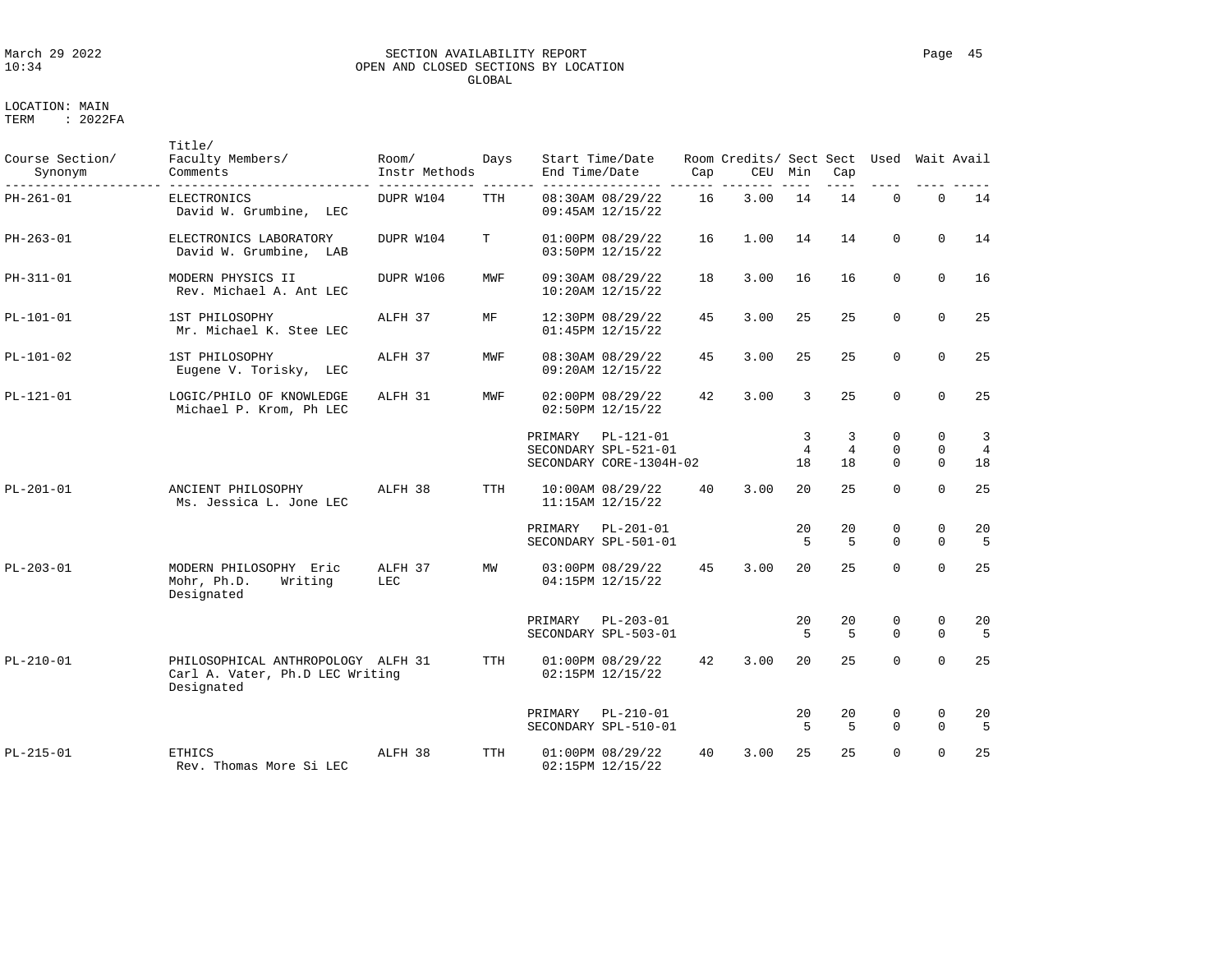### March 29 2022 SECTION AVAILABILITY REPORT Page 46 OPEN AND CLOSED SECTIONS BY LOCATION GLOBAL

| 1 F.R.M | 2022 P.A |
|---------|----------|
|         |          |

| Course Section/<br>Synonym | Title/<br>Faculty Members/<br>Comments                                                                                                                         | Room/<br>Instr Methods | Days       | End Time/Date | Start Time/Date                       | Cap | Room Credits/ Sect Sect<br>CEU | Min     | Cap                  | Used                    |                         | Wait Avail |
|----------------------------|----------------------------------------------------------------------------------------------------------------------------------------------------------------|------------------------|------------|---------------|---------------------------------------|-----|--------------------------------|---------|----------------------|-------------------------|-------------------------|------------|
| PL-280BLS-01               | THOMISTIC PHILOSOPHY - BLS ALFH 31<br>Michael P. Krom, Ph LEC BLS<br>students or philosophy majors/<br>minors or instructor permission.<br>Writing Designated. |                        | TTH        |               | 02:30PM 08/29/22<br>03:04PM 12/15/22  | 42  | 3.00                           | 15      | 20                   | $\mathbf 0$             | $\mathbf 0$             | 20         |
|                            |                                                                                                                                                                |                        |            | PRIMARY       | PL-280BLS-01<br>SECONDARY SPL-580-01  |     |                                | 15<br>5 | 15<br>$\overline{5}$ | 0<br>$\Omega$           | $\mathbf 0$<br>$\Omega$ | 15<br>5    |
| $PL-400-01$                | SOCRATIC SEMINAR                                                                                                                                               | ARR ARR<br><b>LEC</b>  |            |               | 08/29/22<br>12/15/22                  | 100 | 1.00                           | 20      | 20                   | $\Omega$                | $\Omega$                | 20         |
| $PL-440-01$                | SENIOR CAPSTONE EXAM<br>Eric Mohr, Ph.D.                                                                                                                       | ARR ARR<br>LEC         |            |               | 08/29/22<br>12/15/22                  | 100 | 3.00                           | 99      | 99                   | $\mathbf 0$             | $\mathbf 0$             | 99         |
| $PL-450-01$                | SENIOR THESIS<br>Eric Mohr, Ph.D. Writing<br>Designated                                                                                                        | ARR ARR<br><b>LEC</b>  |            |               | 08/29/22<br>12/15/22                  | 100 | 3.00                           | 99      | 99                   | $\Omega$                | $\Omega$                | 99         |
| PS-100-01                  | PRINCIPLES OF AMERICAN POLI ALFH 35<br>Bradley C. Watson, LEC                                                                                                  |                        | <b>TTH</b> |               | 11:30AM 08/29/22<br>12:45PM 12/15/22  | 31  | 3.00                           | 19      | 19                   | $\mathbf 0$             | $\mathbf 0$             | 19         |
| PS-100-02                  | PRINCIPLES OF AMERICAN POLI ALFH 32<br>Mary Beth McConahey LEC                                                                                                 |                        | MWF        |               | 09:30AM 08/29/22<br>10:20AM 12/15/22  | 38  | 3.00                           | 19      | 19                   | $\mathbf 0$             | $\mathbf 0$             | 19         |
| PS-170-01                  | TRIAL ADVOCACY<br>George C. Miller, E LEC<br>Mr. Michael A. Arab                                                                                               | ALFH 33                | TH         |               | 06:30PM 08/29/22<br>09:15PM 12/15/22  | 31  | 2.00                           | 29      | 29                   | $\Omega$                | $\Omega$                | 29         |
| PS-205-01                  | CLASSICAL POLITICAL THOUGHT ALFH 33<br>Jerome Foss, Ph.D. LEC                                                                                                  |                        | <b>TTH</b> |               | 02:30PM 08/29/22<br>03:45PM 12/15/22  | 31  | 3.00                           | 33      | 33                   | $\Omega$                | $\Omega$                | 33         |
| PS-261-01                  | CATHOLIC POLITICAL THOUGHT<br>Jerome Foss, Ph.D. LEC                                                                                                           | ALFH 35                | TTH        |               | 10:00AM 08/29/22<br>11:15AM 12/15/22  | 31  | 3.00                           | 5       | 25                   | $\Omega$                | $\Omega$                | 25         |
|                            |                                                                                                                                                                |                        |            | PRIMARY       | $PS-261-01$<br>SECONDARY CORE-2201-01 |     |                                | 5<br>20 | 5<br>20              | $\mathbf 0$<br>$\Omega$ | $\mathbf 0$<br>$\Omega$ | 5<br>20    |
| PS-295-01                  | AMERICAN POLITICAL THOUGHT<br>Bradley C. Watson, LEC                                                                                                           | ALFH 35                | <b>TTH</b> |               | 01:00PM 08/29/22<br>02:15PM 12/15/22  | 31  | 3.00                           | 25      | 25                   | $\mathbf 0$             | $\mathbf 0$             | 25         |
| PS-335-01                  | INSTITUTIONS<br>Jason R. Jividen, P LEC                                                                                                                        | ALFH 24                | <b>TTH</b> |               | 11:30AM 08/29/22<br>12:45PM 12/15/22  | 31  | 3.00                           | 25      | 25                   | $\mathbf 0$             | $\mathbf 0$             | 25         |
| PS-375-01                  | INTERNATIONAL LAW<br>Mr. Richard J. Cold LEC                                                                                                                   | ALFH 38                | T          |               | 06:30PM 08/29/22<br>09:00PM 12/15/22  | 40  | 3.00                           | 19      | 19                   | $\Omega$                | $\Omega$                | 19         |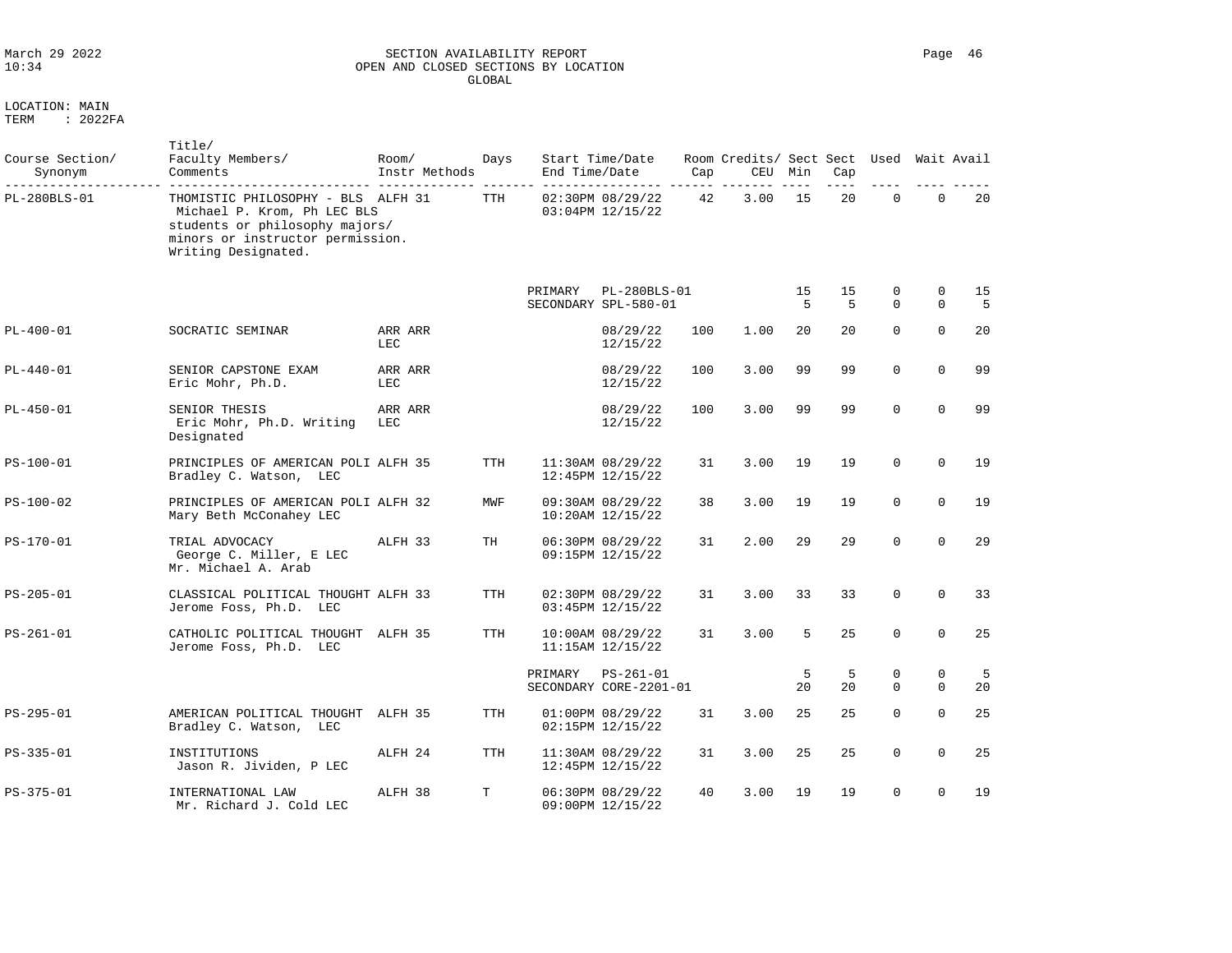# March 29 2022 SECTION AVAILABILITY REPORT Page 47 OPEN AND CLOSED SECTIONS BY LOCATION GLOBAL

LOCATION: MAIN

| Course Section/<br>Synonym | Title/<br>Faculty Members/<br>Comments                                                                                     | Room/<br>Instr Methods | Days       | End Time/Date | Start Time/Date                          | Cap | Room Credits/ Sect Sect<br>CEU | Min      | Cap      | Used                 |                      | Wait Avail |
|----------------------------|----------------------------------------------------------------------------------------------------------------------------|------------------------|------------|---------------|------------------------------------------|-----|--------------------------------|----------|----------|----------------------|----------------------|------------|
| PS-385-01                  | SPORTS LAW<br>Mr. Daniel W. Kunz, LEC                                                                                      | ALFH 35                | TH         |               | 06:30PM 08/29/22<br>09:15PM 12/15/22     | 31  | 3.00                           | 19       | 19       | $\mathbf 0$          | $\mathbf 0$          | 19         |
| PS-390-01                  | ENVIRONMENTAL LAW AND POLIC AURL 322<br>Rev. Bonaventure J. LEC                                                            |                        | T          |               | 06:30PM 08/29/22<br>09:00PM 12/15/22     | 30  | 3.00                           | 10       | 25       | $\Omega$             | $\Omega$             | 25         |
|                            |                                                                                                                            |                        |            | PRIMARY       | BA-345-01<br>SECONDARY PS-390-01         |     |                                | 15<br>10 | 15<br>10 | $\Omega$<br>$\Omega$ | $\Omega$<br>$\Omega$ | 15<br>10   |
| $PS - 470 - 01$            | GEO. WASHINGTON FELLOWSHIP ARR ARR<br>Bradley C. Watson, LEC<br>By formal application only.<br>See McKenna School Website. |                        |            |               | 08/29/22<br>12/15/22                     | 100 | 0.00                           | 5        | 5        | $\Omega$             | $\Omega$             | 5          |
| PST-720-01                 | WORSHIP AND MINISTRY<br>Rev. Warren D. Murr LEC                                                                            | BRNC 301               | MTH        |               | 02:30PM 08/29/22<br>03:20PM 12/15/22     | 24  | 2.00                           | 24       | 24       | $\mathbf 0$          | $\Omega$             | 24         |
| PST-735-01                 | CANON LAW AND SACRAMENTS<br>Br. David A. Kelly, LEC                                                                        | BRNC 201               | MTH        |               | 08:30AM 08/29/22<br>09:45AM 12/15/22     | 24  | 3.00                           | 24       | 24       | $\Omega$             | $\Omega$             | 24         |
| PST-740-01                 | PASTORAL CARE-MARRIAGE/FAMI BRNC 201<br>Rev. Thomas P. Ackl LEC                                                            |                        | MTH        |               | 02:30PM 08/29/22<br>03:45PM 12/15/22     | 24  | 2.00                           | 24       | 24       | $\Omega$             | $\Omega$             | 24         |
| PY-100-01                  | INTRO TO PSYCHOLOGICAL SCI. HH 404<br>Kristine L. Slank, LEC PY Majors<br>Only                                             |                        | MWF        |               | 02:00PM 08/29/22<br>02:50PM 12/15/22     | 43  | 3.00                           | 20       | 20       | $\Omega$             | $\mathbf 0$          | 20         |
| PY-203-01                  | STATISTICS I<br>Devin Fava, Ph.D.                                                                                          | HH 404<br><b>LEC</b>   | MWF        |               | 09:30AM 08/29/22<br>10:20AM 12/15/22     | 43  | 3.00                           | 25       | 25       | $\mathbf 0$          | $\mathbf 0$          | 25         |
| PY-203-02                  | STATISTICS I<br>Devin Fava, Ph.D.                                                                                          | HH 404<br><b>LEC</b>   | MWF        |               | 10:30AM 08/29/22<br>$11:20AM$ $12/15/22$ | 43  | 3.00                           |          | 25       | $\Omega$             | $\Omega$             | 25         |
| PY-218-01                  | LIFE-SPAN DEVELOPMENT<br>Ms. Mary B. Niemiec LEC                                                                           | HH 404                 | MW         |               | 08:00AM 08/29/22<br>09:15AM 12/15/22     | 43  | 3.00                           | 25       | 25       | $\Omega$             | $\Omega$             | 25         |
| PY-218-02                  | LIFE-SPAN DEVELOPMENT<br>Michele Mayger-Skwi LEC                                                                           | HH 303                 | <b>TTH</b> |               | 02:30PM 08/29/22<br>03:45PM 12/15/22     | 33  | 3.00                           | 25       | 25       | $\mathbf 0$          | $\Omega$             | 25         |
| PY-243-01                  | ABNORMAL PSYCHOLOGY<br>Christopher M. Olde LEC                                                                             | HH 404                 | TTH        |               | 10:00AM 08/29/22<br>11:15AM 12/15/22     | 43  | 3.00                           | 25       | 25       | $\mathbf 0$          | $\Omega$             | 25         |
| PY-243-02                  | ABNORMAL PSYCHOLOGY<br>Christopher M. Olde LEC                                                                             | HH 404                 | <b>TTH</b> |               | 11:30AM 08/29/22<br>12:45PM 12/15/22     | 43  | 3.00                           | 25       | 25       | $\mathbf 0$          | $\mathbf 0$          | 25         |
| PY-250-01                  | ADDICTIVE BEHAVIORS<br>Jessica J. Black, P LEC                                                                             | HH 303                 | TTH        |               | 11:30AM 08/29/22<br>12:45PM 12/15/22     | 33  | 3.00                           | 25       | 25       | $\Omega$             | $\mathbf 0$          | 25         |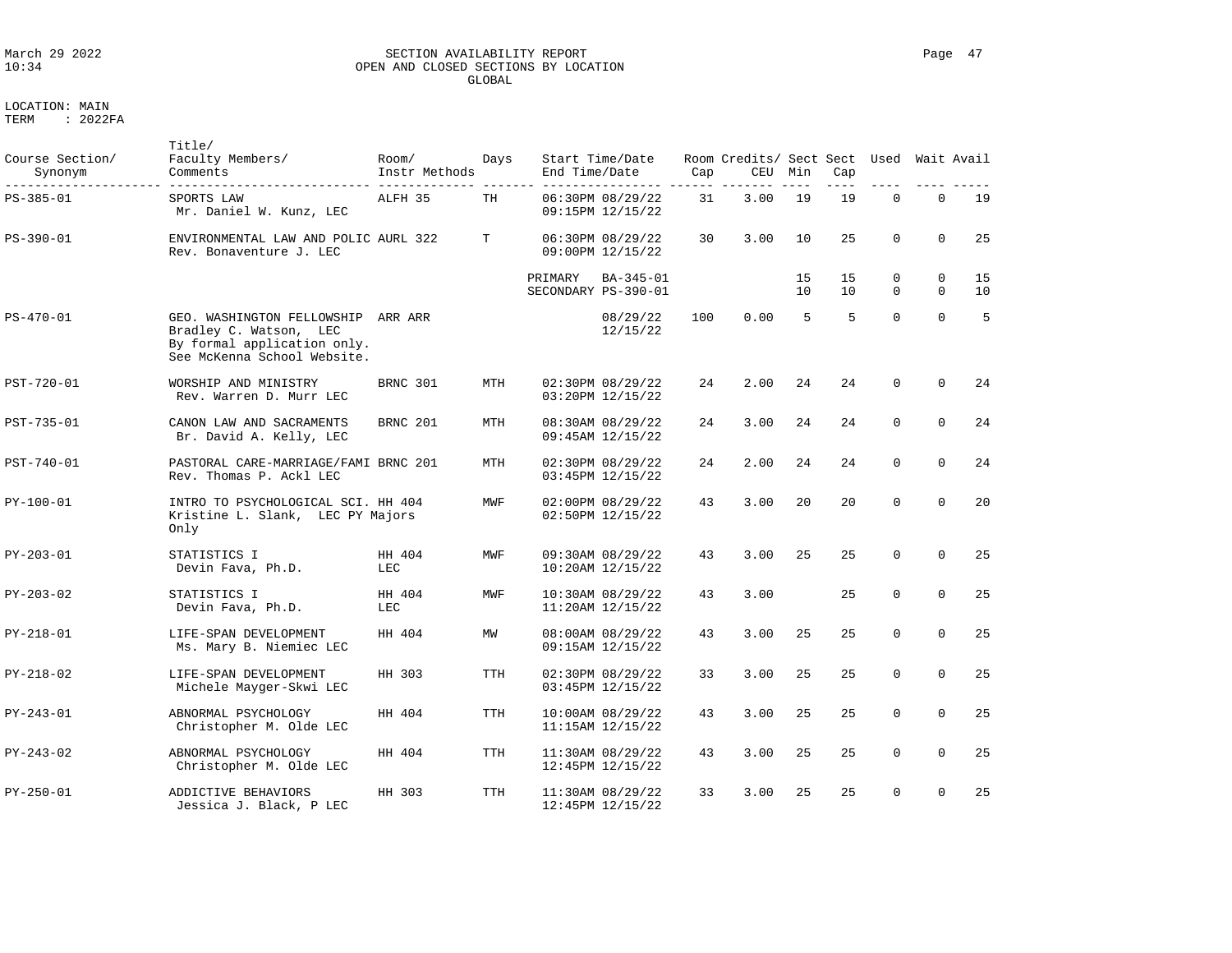### March 29 2022 SECTION AVAILABILITY REPORT Page 48 OPEN AND CLOSED SECTIONS BY LOCATION GLOBAL

| Course Section/<br>Synonym | Title/<br>Faculty Members/<br>Comments                                                                              | Room/<br>Instr Methods | Days       | Start Time/Date<br>End Time/Date     | Cap      | Room Credits/ Sect Sect<br>CEU | Min | Cap | Used        | Wait Avail   |                 |
|----------------------------|---------------------------------------------------------------------------------------------------------------------|------------------------|------------|--------------------------------------|----------|--------------------------------|-----|-----|-------------|--------------|-----------------|
| PY-251-01                  | FAMILY SYSTEMS<br>Paul A. Niemiec, Ed LEC                                                                           | HH 404                 | T          | 06:30PM 08/29/22<br>09:00PM 12/15/22 | 43       | 3.00                           | 25  | 25  | 0           | $\mathbf 0$  | 25              |
| PY-251-02                  | FAMILY SYSTEMS<br>Paul A. Niemiec, Ed LEC                                                                           | HH 404                 | W          | 06:30PM 08/29/22<br>09:00PM 12/15/22 | 43       | 3.00                           | 25  | 25  | $\mathbf 0$ | $\mathbf 0$  | 25              |
| PY-252-01                  | REHABILATATIVE TREATMENT SY HH 404<br>Mrs. Nicole S. Flor LEC                                                       |                        | TН         | 06:30PM 08/29/22<br>09:15PM 12/15/22 | 43       | 3.00                           | 20  | 20  | $\mathbf 0$ | $\mathbf 0$  | 20              |
| $PY-308-01$                | COGNITIVE PSYCHOLOGY<br>Mark G. Rivardo, Ph LEC                                                                     | HH 303                 | MWF        | 10:30AM 08/29/22<br>11:20AM 12/15/22 | 33       | 3.00                           | 21  | 21  | $\mathbf 0$ | $\mathbf 0$  | 21              |
| PY-308-02                  | COGNITIVE PSYCHOLOGY<br>Mark G. Rivardo, Ph LEC                                                                     | HH 303                 | MWF        | 11:30AM 08/29/22<br>12:20PM 12/15/22 | 33       | 3.00                           | 21  | 21  | $\mathbf 0$ | $\mathbf 0$  | 21              |
| PY-331-01                  | BIOLOGICAL PSYCHOLOGY DevinHH 404<br>Fava, Ph.D.                                                                    | LEC                    | МF         | 12:30PM 08/29/22<br>01:45PM 12/15/22 | 43       | 3.00                           | 28  | 28  | 0           | $\mathbf{0}$ | 28              |
| PY-331-02                  | BIOLOGICAL PSYCHOLOGY DevinHH 404<br>Fava, Ph.D.                                                                    | LEC                    | <b>TTH</b> | 01:00PM 08/29/22<br>02:15PM 12/15/22 | 43       | 3.00                           | 28  | 28  | $\mathbf 0$ | $\mathbf 0$  | 28              |
| PY-341-01                  | RESEARCH METH. IN PSYC. SCI HH 404<br>Mark G. Rivardo, Ph LEC                                                       |                        | MW         | 03:00PM 08/29/22<br>04:15PM 12/15/22 | 43       | 4.00                           | 18  | 18  | 0           | $\mathbf 0$  | 18              |
|                            | Writing Designated                                                                                                  | HH 405<br>LEC          | MW         | 03:00PM 08/29/22<br>04:15PM 12/15/22 | 16       |                                |     |     |             |              |                 |
|                            |                                                                                                                     | HH 404<br>LEC          | TН         | 02:15PM 08/29/22<br>04:15PM 12/15/22 | 43<br>16 |                                |     |     |             |              |                 |
|                            |                                                                                                                     | HH 405<br>LEC          | TH         | 02:15PM 08/29/22<br>04:15PM 12/15/22 |          |                                |     |     |             |              |                 |
| PY-370-01                  | SEM: ETHICAL ISSUES IN PSYC HH 303<br>Michele Mayger-Skwi LEC                                                       |                        | <b>TTH</b> | 01:00PM 08/29/22<br>02:15PM 12/15/22 | 33       | 3.00                           | 15  | 15  | 0           | $\mathbf 0$  | 15              |
| PY-401-01                  | CAPSTONE: RESEARCH REVIEW<br>Christopher M. Olde LEC<br>Asynchonous online with<br>in-person individual<br>meetings | ONLN ONLN              |            | 08/29/22<br>12/15/22                 | 100      | 3.00                           | 7   | 7   | $\Omega$    | $\Omega$     | $7\phantom{.0}$ |
| $PY-406-01$                | CAPSTONE:RESEARCH THESIS II ARR ARR<br>Mark G. Rivardo, Ph LEC                                                      |                        |            | 08/29/22<br>12/15/22                 | 100      | 3.00                           | 6   | 6   | $\Omega$    | 0            | 6               |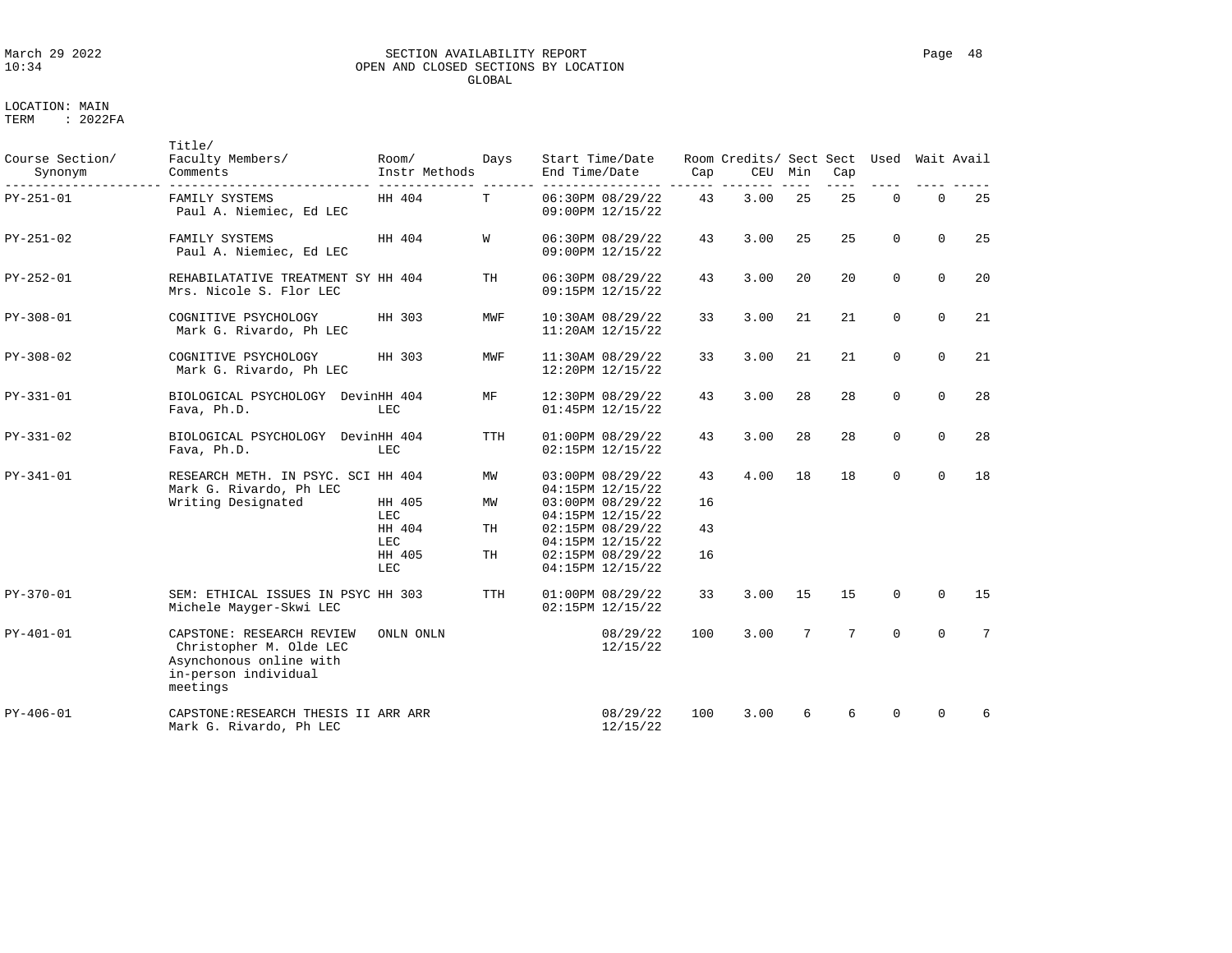### March 29 2022 SECTION AVAILABILITY REPORT Page 49 OPEN AND CLOSED SECTIONS BY LOCATION GLOBAL

| Course Section/<br>Synonym | Title/<br>Faculty Members/<br>Comments                                                                                                                             | Room/<br>Instr Methods | Days | End Time/Date | Start Time/Date                          | Cap | Room Credits/ Sect Sect Used<br>CEU | Min | Cap |             |             | Wait Avail |  |
|----------------------------|--------------------------------------------------------------------------------------------------------------------------------------------------------------------|------------------------|------|---------------|------------------------------------------|-----|-------------------------------------|-----|-----|-------------|-------------|------------|--|
| PY-550-01                  | PSYCHOLOGY INTERNSHIP<br>Fava, Ph.D.<br>Contact<br>Academic Advisor and<br>complete all paperwork<br>before beginning<br>internship. Variable<br>credits.          | DevinARR ARR<br>LEC    |      |               | 08/29/22<br>12/15/22                     | 100 | 0.00                                | 8   | 8   | $\mathbf 0$ | $\mathbf 0$ | 8          |  |
| PY-550-02                  | PSYCHOLOGY INTERNSHIP<br>Christopher M. Olde LEC Contact<br>Academic Advisor<br>and complete all paperwork<br>before beginning<br>internship. Variable<br>credits. | ARR ARR                |      |               | 08/29/22<br>12/15/22                     | 100 | 0.00                                | 8   | 8   | $\Omega$    | $\Omega$    | 8          |  |
| PY-550-03                  | PSYCHOLOGY INTERNSHIP<br>Mark G. Rivardo, Ph LEC Contact<br>Academic Advisor<br>and complete all paperwork<br>before beginning<br>internship. Variable<br>credits. | ARR ARR                |      |               | 08/29/22<br>12/15/22                     | 100 | 0.00                                | 8   | 8   | $\Omega$    | $\Omega$    | 8          |  |
| PY-550-04                  | PSYCHOLOGY INTERNSHIP<br>Kristine L. Slank, LEC Contact<br>Academic Advisor<br>and complete all paperwork<br>before beginning<br>internship. Variable<br>credits.  | ARR ARR                |      |               | 08/29/22<br>12/15/22                     | 100 | 0.00                                | 8   | 8   | $\Omega$    | $\Omega$    | 8          |  |
| $SC - 701 - 01$            | INTRO. TO NEW TESTAMENT GRE BRNC 201<br>Rev. Maurus E. Moun LEC                                                                                                    |                        | MTH  |               | 10:00AM 08/29/22<br>$11:15AM$ $12/15/22$ | 24  | 3.00                                | 24  | 24  | $\Omega$    | $\Omega$    | 24         |  |
| $SC - 807 - 01$            | LUKE-ACTS & THE NT EPISTLES BRNC 203<br>Br. Elliott C. Malo LEC                                                                                                    |                        | TF   |               | 10:00AM 08/29/22<br>11:15AM 12/15/22     | 15  | 3.00                                | 15  | 15  | $\Omega$    | $\Omega$    | 15         |  |
| $SC - 810 - 01$            | PRIMARY HIST./ANCIENT ISRAE BRNC 202<br>Rev. Patrick T. Cro LEC                                                                                                    |                        | MTH  |               | 12:30PM 08/29/22<br>01:45PM 12/15/22     | 24  | 3.00                                | 24  | 24  | $\Omega$    | $\Omega$    | 24         |  |
| $SC - 811 - 01$            | WISDOM LITERATURE & PSALMS<br>Rev. Laszlo Simon, LEC                                                                                                               | BRNC 301               | MTH  |               | 10:00AM 08/29/22<br>11:15AM 12/15/22     | 24  | 3.00                                | 24  | 24  | $\Omega$    | $\Omega$    | 24         |  |
| $SC - 821 - 01$            | M.DIV./M.A. SEMINAR SAC SCR BRNC 201<br>Rev. Nathanael R. P LEC Praying<br>Sacred Scripture; 2<br>or 3 credits                                                     |                        | TH   |               | 06:30PM 08/29/22<br>09:00PM 12/15/22     | 24  | 2.00                                | 24  | 24  | $\mathbf 0$ | $\Omega$    | 24         |  |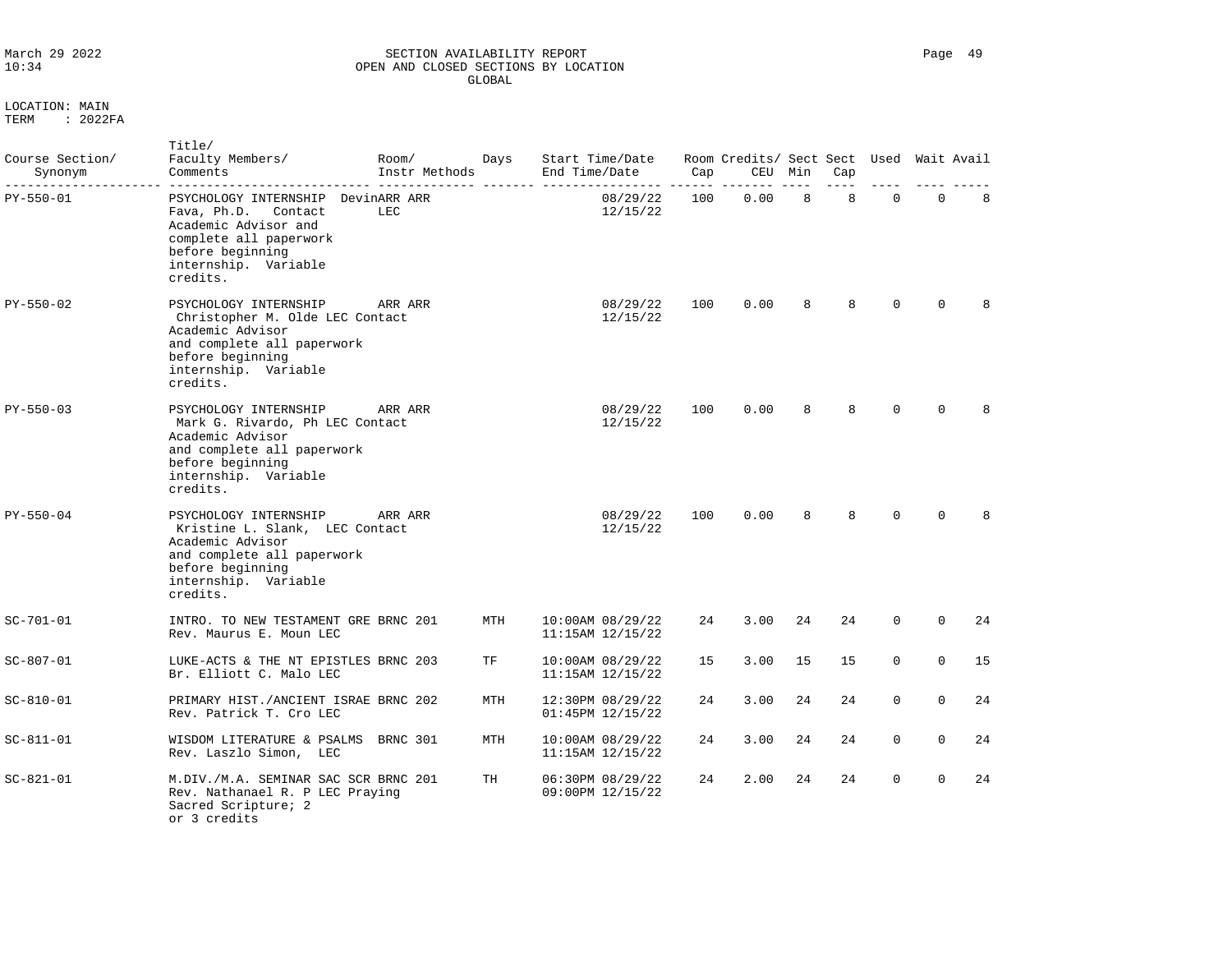# March 29 2022 SECTION AVAILABILITY REPORT Page 50 OPEN AND CLOSED SECTIONS BY LOCATION GLOBAL

| Course Section/<br>Synonym | Title/<br>Faculty Members/<br>Comments                                              | Room/<br>Instr Methods | Days       | End Time/Date | Start Time/Date                          | Cap | Room Credits/ Sect Sect<br>CEU | Min     | Cap      | Used Wait Avail         |                         |         |
|----------------------------|-------------------------------------------------------------------------------------|------------------------|------------|---------------|------------------------------------------|-----|--------------------------------|---------|----------|-------------------------|-------------------------|---------|
| SO-101-01                  | INTRODUCTION TO SOCIOLOGY<br>Thaddeus Coreno, Ph LEC                                | HH 304                 | <b>TTH</b> |               | 11:30AM 08/29/22<br>12:45PM 12/15/22     | 33  | 3.00                           | 25      | 25       | $\mathbf 0$             | $\mathbf 0$             | 25      |
| SO-200-01                  | RACE AND ETHNICITY<br>Thaddeus Coreno, Ph LEC                                       | HH 304                 | MWF        |               | 11:30AM 08/29/22<br>12:20PM 12/15/22     | 33  | 3.00                           | 25      | 25       | $\Omega$                | $\Omega$                | 25      |
| $SO-235-01$                | INEQUALITY & SOCIAL PROBLEM HH 304<br>Thaddeus Coreno, Ph LEC                       |                        | MWF        |               | 10:30AM 08/29/22<br>$11:20AM$ $12/15/22$ | 33  | 3.00                           | 25      | 25       | $\Omega$                | $\Omega$                | 25      |
| SP-105-01                  | REVIEW SPANISH<br>Doreen M. Blandino, LEC                                           | ALFH 45                | TTH        |               | 08:30AM 08/29/22<br>09:45AM 12/15/22     | 31  | 3.00                           | 16      | 16       | $\mathbf 0$             | $\mathbf 0$             | 16      |
| SP-203-01                  | INTERMEDIATE SPANISH I<br>Juan-Carlos Rivas, LEC                                    | ALFH 43                | MWF        |               | 10:30AM 08/29/22<br>$11:20AM$ $12/15/22$ | 31  | 3.00                           | 16      | 16       | $\Omega$                | $\Omega$                | 16      |
| $SP-203-02$                | INTERMEDIATE SPANISH I<br>Juan-Carlos Rivas, LEC                                    | ALFH 43                | MWF        |               | 11:30AM 08/29/22<br>12:20PM 12/15/22     | 31  | 3.00                           | 16      | 16       | $\mathbf 0$             | $\mathbf 0$             | 16      |
| $SP-203-03$                | INTERMEDIATE SPANISH I<br>Mr. Jerome Dibernar LEC                                   | ALFH 44                | ΜW         |               | 04:30PM 08/29/22<br>05:45PM 12/15/22     | 26  | 3.00                           | 10      | 10       | $\Omega$                | $\Omega$                | 10      |
| SP-204-01                  | INTERMEDIATE SPANISH II<br>Doreen M. Blandino, LEC                                  | ALFH 45                | TTH        |               | 11:30AM 08/29/22<br>12:45PM 12/15/22     | 31  | 3.00                           | 16      | 16       | $\Omega$                | $\Omega$                | 16      |
| SP-215-01                  | SPANISH FOR HEALTH PROF. I ALFH 45<br>Doreen M. Blandino, LEC                       |                        | <b>TTH</b> |               | 10:00AM 08/29/22<br>$11:15AM$ $12/15/22$ | 31  | 3.00                           | 10      | 10       | $\mathbf 0$             | $\Omega$                | 10      |
| SP-315-01                  | ADV SPANISH GRAMMAR & COMP ALFH 43<br>Juan-Carlos Rivas, LEC Writing<br>Designated  |                        | MWF        |               | 02:00PM 08/29/22<br>02:50PM 12/15/22     | 31  | 3.00                           | 25      | 25       | $\mathbf 0$             | $\mathbf 0$             | 25      |
| SP-322-01                  | PANORAMA/LATIN-AMERICAN LIT ALFH 43<br>Juan-Carlos Rivas, LEC Writing<br>Designated |                        | MW         |               | 03:00PM 08/29/22<br>04:15PM 12/15/22     | 31  | 3.00                           | 25      | 25       | $\Omega$                | $\Omega$                | 25      |
| SPL-501-01                 | ANCIENT PHILOSOPHY<br>Ms. Jessica L. Jone LEC                                       | ALFH 38                | <b>TTH</b> |               | $10:00AM$ $08/29/22$<br>11:15AM 12/15/22 | 40  | 3.00                           | 5       | 25       | $\Omega$                | $\Omega$                | 25      |
|                            |                                                                                     |                        |            | PRIMARY       | $PL-201-01$<br>SECONDARY SPL-501-01      |     |                                | 20<br>5 | 20<br>.5 | $\mathbf 0$<br>$\Omega$ | $\mathsf 0$<br>$\Omega$ | 20<br>5 |
| SPL-503-01                 | MODERN PHILOSOPHY Eric<br>Mohr, Ph.D.<br>Writing<br>Designated                      | ALFH 37<br>LEC         | MW         |               | 03:00PM 08/29/22<br>04:15PM 12/15/22     | 45  | 3.00                           | 5       | 25       | $\Omega$                | $\Omega$                | 25      |
|                            |                                                                                     |                        |            | PRIMARY       | $PL-203-01$<br>SECONDARY SPL-503-01      |     |                                | 20<br>5 | 20<br>5  | $\mathbf 0$<br>$\Omega$ | $\mathbf 0$<br>$\Omega$ | 20<br>5 |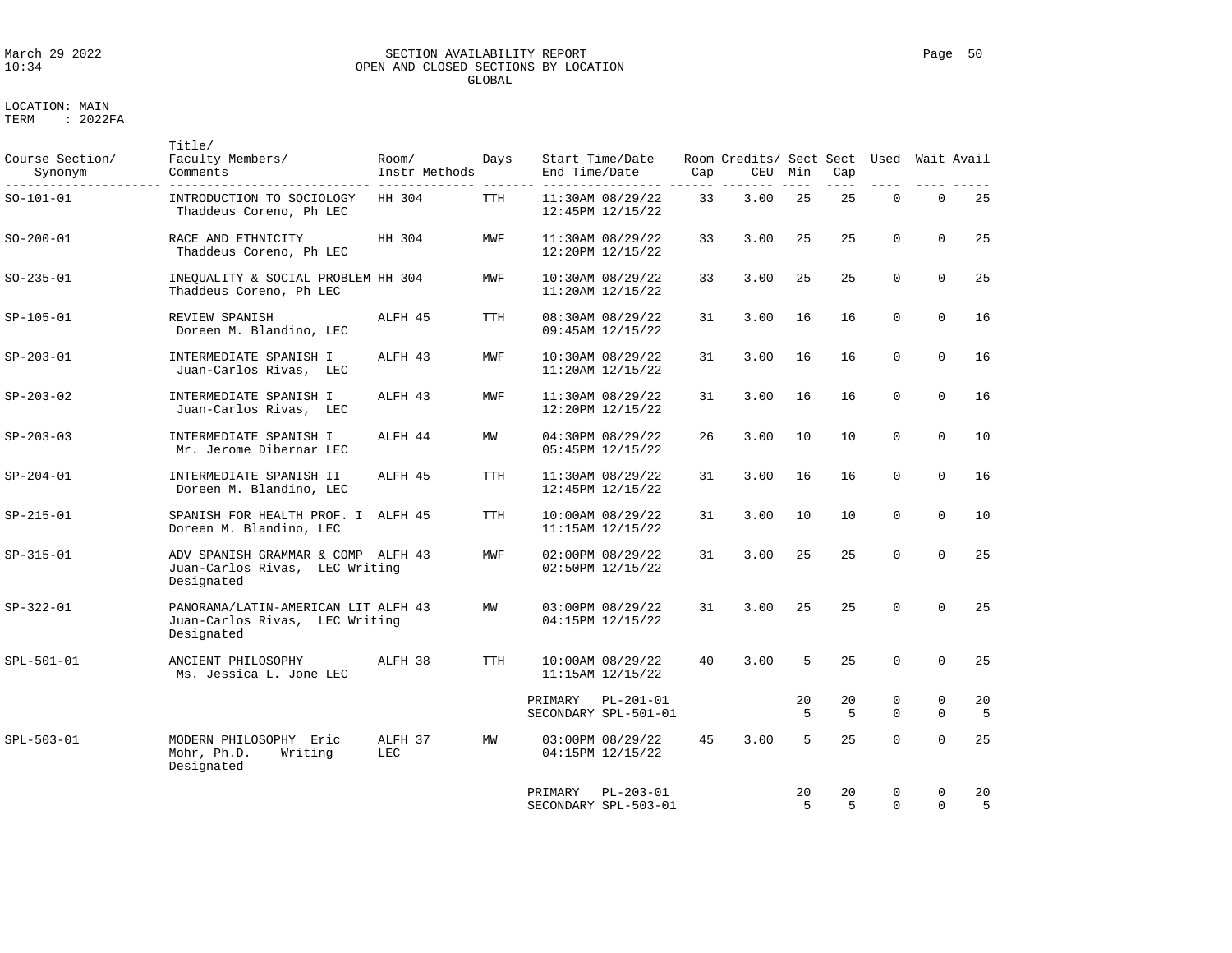### March 29 2022 SECTION AVAILABILITY REPORT Page 51 10:34 OPEN AND CLOSED SECTIONS BY LOCATION GLOBAL

LOCATION: MAIN

| Course Section/<br>Synonym | Title/<br>Faculty Members/<br>Comments                                              | Room/<br>Instr Methods | Days       | End Time/Date | Start Time/Date                                                | Cap | Room Credits/ Sect Sect Used<br>CEU Min |                           | Cap                       |                              |                                           | Wait Avail                                      |
|----------------------------|-------------------------------------------------------------------------------------|------------------------|------------|---------------|----------------------------------------------------------------|-----|-----------------------------------------|---------------------------|---------------------------|------------------------------|-------------------------------------------|-------------------------------------------------|
| SPL-510-01                 | PHILOSOPHY OF MAN (ANTHRO) ALFH 31<br>Carl A. Vater, Ph.D LEC Writing<br>Designated |                        | TTH        |               | 01:00PM 08/29/22<br>02:15PM 12/15/22                           | 42  | 3.00                                    | 5                         | 25                        | $\mathbf 0$                  | $\mathbf 0$                               | 25                                              |
|                            |                                                                                     |                        |            | PRIMARY       | PL-210-01<br>SECONDARY SPL-510-01                              |     |                                         | 20<br>5                   | 20<br>.5                  | 0<br>$\Omega$                | 0<br>$\Omega$                             | 20<br>5                                         |
| SPL-521-01                 | LOGIC/PHILOSOPHY OF KNOWLED ALFH 31<br>Michael P. Krom, Ph LEC                      |                        | MWF        |               | 02:00PM 08/29/22<br>02:50PM 12/15/22                           | 42  | 3.00                                    | 4                         | 25                        | $\Omega$                     | $\Omega$                                  | 25                                              |
|                            |                                                                                     |                        |            | PRIMARY       | $PL-121-01$<br>SECONDARY SPL-521-01<br>SECONDARY CORE-1304H-02 |     |                                         | 3<br>$\overline{4}$<br>18 | 3<br>$\overline{4}$<br>18 | 0<br>$\mathbf 0$<br>$\Omega$ | $\mathbf 0$<br>$\mathbf 0$<br>$\mathbf 0$ | $\overline{\mathbf{3}}$<br>$\overline{4}$<br>18 |
| SPL-580-01                 | AQUINAS ON NAT. & POLITICS ALFH 31<br>Michael P. Krom, Ph LEC Writing<br>Designated |                        | TTH        |               | 02:30PM 08/29/22<br>03:45PM 12/15/22                           | 42  | 3.00                                    | 5                         | 20                        | $\Omega$                     | $\Omega$                                  | 20                                              |
|                            |                                                                                     |                        |            | PRIMARY       | PL-280BLS-01<br>SECONDARY SPL-580-01                           |     |                                         | 15<br>5                   | 15<br>.5                  | 0<br>$\Omega$                | $\mathbf 0$<br>$\Omega$                   | 15<br>5                                         |
| STAB-099-01                | STUDY ABROAD PRE-DEPARTURE<br>Ms. Jody A. Marsh                                     | ARR ARR<br>LEC         |            |               | 08/29/22<br>12/15/22                                           | 100 | 0.00                                    | 25                        | 25                        | $\Omega$                     | $\Omega$                                  | 25                                              |
| STAB-100-01                | STUDY ABROAD PROGRAM Ms.<br>Jody A. Marsh                                           | ARR ARR<br>LEC         |            |               | 08/29/22<br>12/15/22                                           | 100 | 0.00                                    |                           | 25                        | $\mathbf 0$                  | $\Omega$                                  | 25                                              |
| STAB-200-01                | STUDY ABROAD<br>Ms. Jody A. Marsh                                                   | ARR ARR<br>LEC         |            |               | 08/29/22<br>12/15/22                                           | 100 | 12.00                                   | 5                         | 5                         | $\Omega$                     | $\Omega$                                  | 5                                               |
| TH-205-01                  | PROPHETS<br>Ms. Katrina M. Boos LEC Hybrid<br>Service Learning                      | ALFH 21                | W          |               | 03:00PM 08/29/22<br>05:30PM 12/15/22                           | 30  | 3.00                                    | 25                        | 25                        | $\Omega$                     | $\Omega$                                  | 25                                              |
| TH-207-01                  | WOMEN IN THE OLD TESTAMENT ALFH 30<br>Catherine Petrany, LEC                        |                        | <b>TTH</b> |               | 02:30PM 08/29/22<br>03:45PM 12/15/22                           | 36  | 3.00                                    | 5                         | 25                        | $\Omega$                     | $\Omega$                                  | 25                                              |
|                            |                                                                                     |                        |            | PRIMARY       | $TH-207-01$<br>SECONDARY CORE-2103-01                          |     |                                         | 5<br>20                   | -5<br>20                  | 0<br>$\Omega$                | $\mathbf 0$<br>$\Omega$                   | 5<br>20                                         |
| $TH - 231 - 01$            | BIBLICAL FOUND. OF SPIRITUA ALFH 35<br>Patricia A. Sharbau LEC                      |                        | TTH        |               | 02:30PM 08/29/22<br>03:45PM 12/15/22                           | 31  | 3.00                                    | 5                         | 25                        | $\Omega$                     | $\mathbf 0$                               | 25                                              |
|                            |                                                                                     |                        |            | PRIMARY       | $TH-231-01$<br>SECONDARY CORE-1105-01                          |     |                                         | 5<br>20                   | 5<br>20                   | 0<br>$\Omega$                | $\mathbf 0$<br>$\Omega$                   | 5<br>20                                         |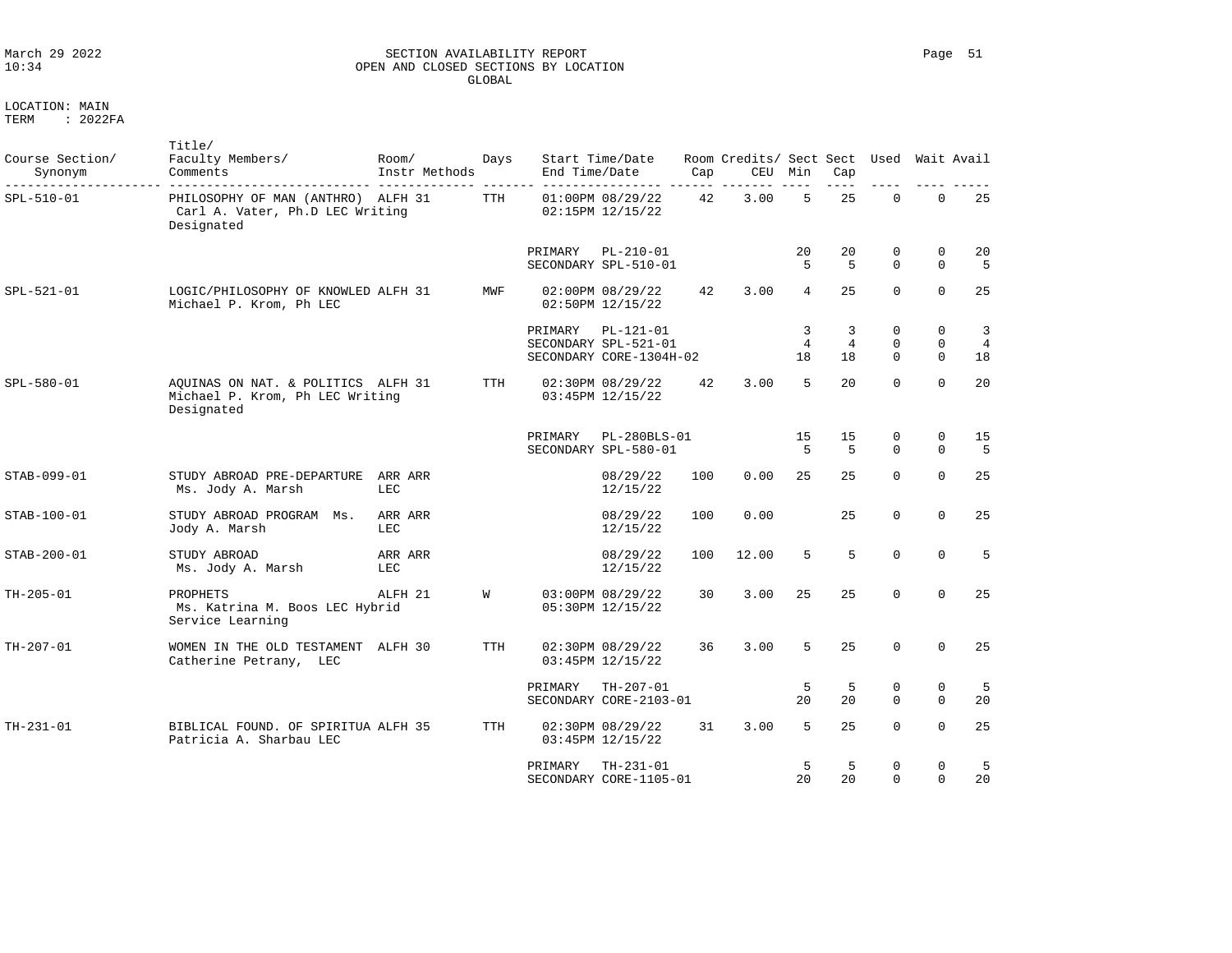### March 29 2022 SECTION AVAILABILITY REPORT Page 52 OPEN AND CLOSED SECTIONS BY LOCATION GLOBAL

| Course Section/<br>Synonym | Title/<br>Faculty Members/<br>Comments                                                      | Room/<br>Instr Methods | Days       | End Time/Date | Start Time/Date                       | Cap | Room Credits/ Sect Sect<br>CEU | Min     | Cap     | Used                    |                            | Wait Avail |
|----------------------------|---------------------------------------------------------------------------------------------|------------------------|------------|---------------|---------------------------------------|-----|--------------------------------|---------|---------|-------------------------|----------------------------|------------|
| TH-231-02                  | BIBLICAL FOUND. OF SPIRITUA ONLN ONLN<br>Mr. Daniel R. Waldo LEC Asynchronous<br>$On$ -line |                        |            |               | 08/29/22<br>12/15/22                  | 100 | 3.00                           | 25      | 25      | $\mathbf 0$             | $\mathbf 0$                | 25         |
| $TH - 251 - 01$            | INTRO/CATHOLIC SOCIAL TEACH ALFH 30<br>Ms. Rebecca Krzmarz LEC                              |                        | MWF        |               | 08:30AM 08/29/22<br>09:20AM 12/15/22  | 36  | 3.00                           | 25      | 25      | $\mathbf 0$             | $\mathbf 0$                | 25         |
| TH-251-02                  | INTRO/CATHOLIC SOCIAL TEACH ALFH 32<br>Deacon William J. H LEC                              |                        | TTH        |               | 02:30PM 08/29/22<br>03:45PM 12/15/22  | 38  | 3.00                           | 25      | 25      | $\mathbf 0$             | $\mathbf 0$                | 25         |
| $TH-282-01$                | CHRISTIAN FAITH & TECHNOLOG ALFH 30<br>Lucas F. Briola, Ph LEC                              |                        | MF         |               | 12:30PM 08/29/22<br>01:45PM 12/15/22  | 36  | 3.00                           | 25      | 25      | $\Omega$                | $\Omega$                   | 25         |
| $TH-334-01$                | CHRISTOLOGY<br>Christopher McMahon LEC                                                      | ALFH 30                | MWF        |               | 11:30AM 08/29/22<br>12:20PM 12/15/22  | 36  | 3.00                           | 5       | 25      | $\Omega$                | $\Omega$                   | 25         |
|                            |                                                                                             |                        |            | PRIMARY       | $TH-334-01$<br>SECONDARY CORE-2101-01 |     |                                | 5<br>20 | 5<br>20 | $\mathbf 0$<br>$\Omega$ | $\mathbf 0$<br>$\Omega$    | 5<br>20    |
| $TH-340-01$                | BASICS OF CATHOLIC FAITH<br>Christopher McMahon LEC                                         | ALFH 34                | MW         |               | 03:00PM 08/29/22<br>04:15PM 12/15/22  | 31  | 3.00                           | 5       | 25      | $\Omega$                | $\mathbf 0$                | 25         |
|                            |                                                                                             |                        |            | PRIMARY       | $TH-340-01$<br>SECONDARY CORE-1103-01 |     |                                | 5<br>20 | 5<br>20 | 0<br>$\Omega$           | $\mathbf 0$<br>$\mathbf 0$ | 5<br>20    |
| $TH-340-02$                | BASICS OF CATHOLIC FAITH<br>Lucas F. Briola, Ph LEC                                         | ALFH 35                | MWF        |               | 10:30AM 08/29/22<br>11:20AM 12/15/22  | 31  | 3.00                           | 5       | 25      | $\Omega$                | $\Omega$                   | 25         |
|                            |                                                                                             |                        |            | PRIMARY       | $TH-340-02$<br>SECONDARY CORE-1103-02 |     |                                | 5<br>20 | 5<br>20 | $\mathbf 0$<br>$\Omega$ | $\mathbf 0$<br>$\Omega$    | 5<br>20    |
| $TH-346-01$                | THOMAS MERTON: SPIRITUAL MS ALFH 30<br>Patricia A. Sharbau LEC                              |                        | MW         |               | 03:00PM 08/29/22<br>04:15PM 12/15/22  | 36  | 3.00                           | 5       | 25      | $\Omega$                | $\mathbf 0$                | 25         |
|                            |                                                                                             |                        |            | PRIMARY       | $TH-346-01$<br>SECONDARY CORE-2102-01 |     |                                | 5<br>20 | 5<br>20 | 0<br>$\Omega$           | $\mathbf 0$<br>$\mathbf 0$ | -5<br>20   |
| $TH-358-01$                | CATHOLIC-JEWISH DIALOGUE<br>Rabbi James A. Gibs LEC                                         | ALFH 30                | TTH        |               | 10:00AM 08/29/22<br>11:15AM 12/15/22  | 36  | 3.00                           | 16      | 16      | $\Omega$                | $\Omega$                   | 16         |
| $TH-360-01$                | PROTESTANT TRADITIONS<br>John W. Aupperle, P LEC Online<br>synchronous                      | ONLN ONLN              | <b>TTH</b> |               | 02:30PM 08/29/22<br>03:45PM 12/15/22  | 100 | 3.00                           | 25      | 25      | $\Omega$                | $\Omega$                   | 25         |
| $TH-385-01$                | <b>BUDDHISM</b><br>John W. Aupperle, P LEC Online<br>synchronous                            | ONLN ONLN              | TTH        |               | 11:30AM 08/29/22<br>12:45PM 12/15/22  | 100 | 3.00                           | 25      | 25      | $\Omega$                | $\Omega$                   | 25         |